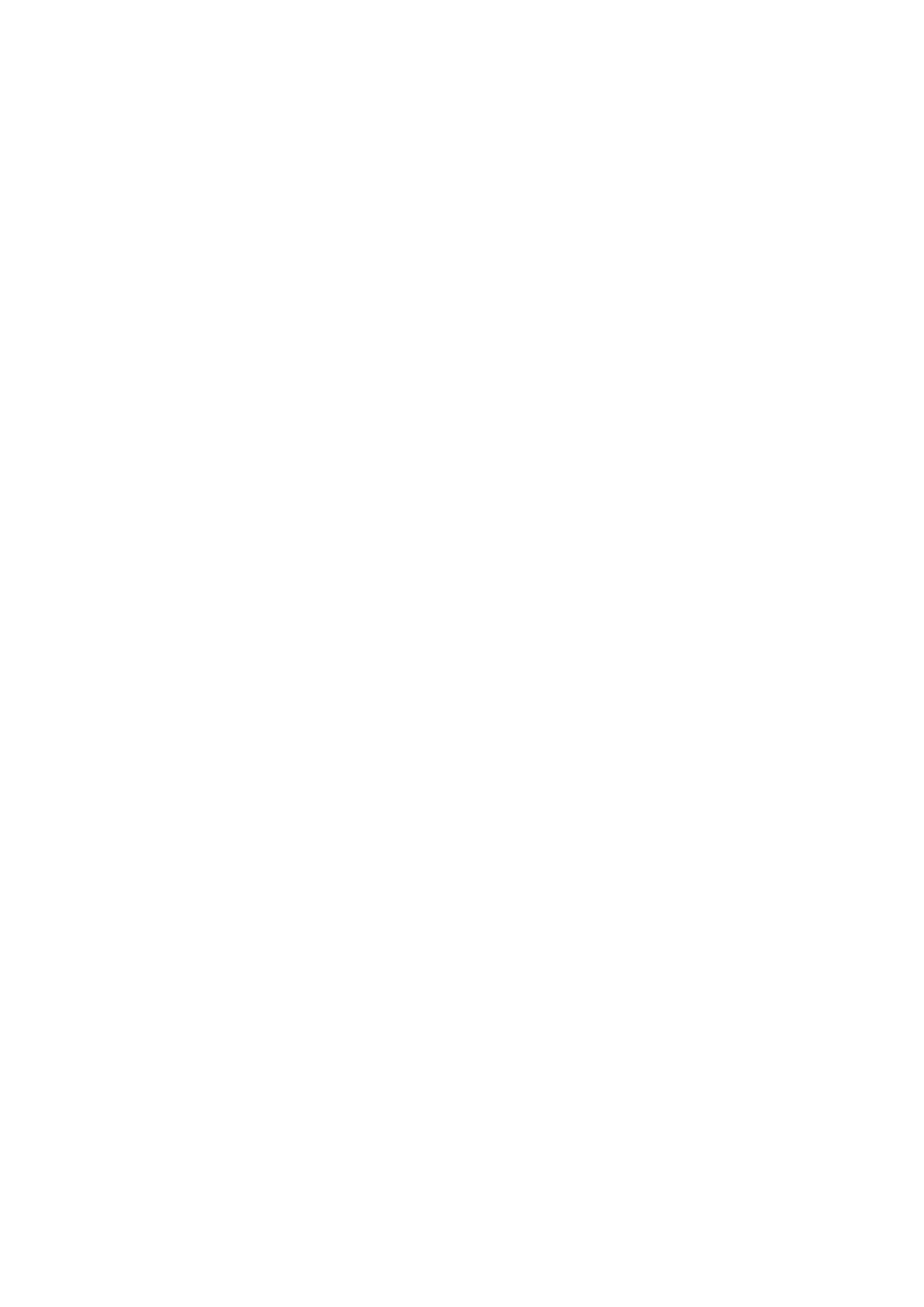## **NORTHERN TERRITORY OF AUSTRALIA**

### **ENVIRONMENT PROTECTION ACT 2019**

**Act No. [ ] of 2019** \_\_\_\_\_\_\_\_\_\_\_\_\_\_\_\_\_\_\_\_

\_\_\_\_\_\_\_\_\_\_\_\_\_\_\_\_\_\_\_\_

## **Table of provisions**

| Part 1 | <b>Introduction</b> |
|--------|---------------------|
|        |                     |

### **Division 1 Preliminary matters**

| $1 \quad \blacksquare$ |  |
|------------------------|--|
| $2^{\sim}$             |  |
| $3^{\circ}$            |  |
| $\mathbf 4$            |  |

## **Division 2 Important concepts**

| 5               |  |
|-----------------|--|
| $6\phantom{1}6$ |  |
| $\overline{7}$  |  |
| 8               |  |
| 9               |  |
| 10              |  |
| 11              |  |
| 12              |  |
| 13              |  |

### **Division 3 Application provisions**

| 14 |  |
|----|--|
| 15 |  |
| 16 |  |

## **Part 2 Principles of environment protection and management**

## **Division 1 Principles of ecologically sustainable development**

| 17 |  |
|----|--|
| 18 |  |
| 19 |  |
| 20 |  |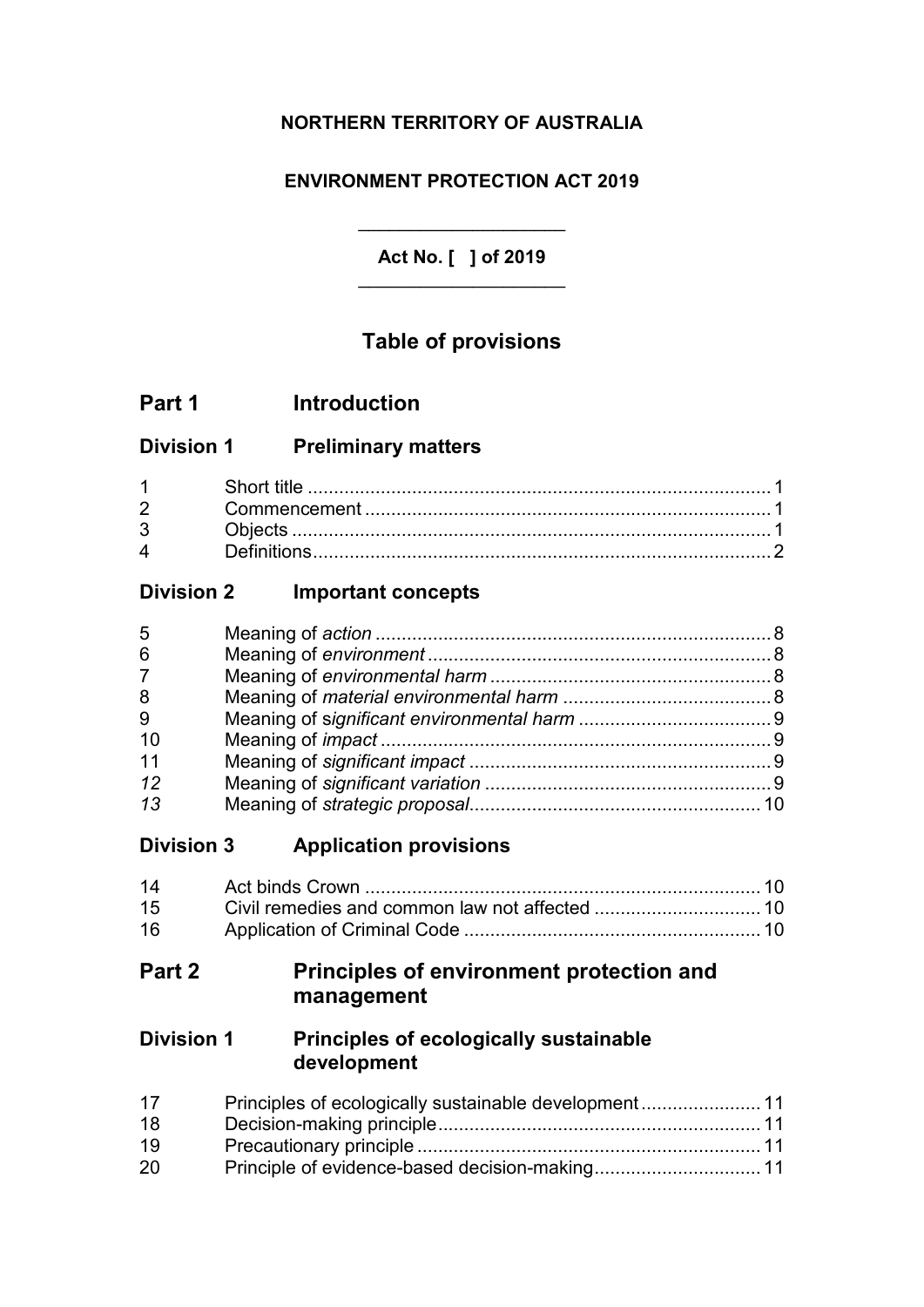| 21 | Principle of intergenerational and intragenerational equity  12  |                 |
|----|------------------------------------------------------------------|-----------------|
| 22 |                                                                  |                 |
| 23 | Principle of conservation of biological diversity and ecological |                 |
|    |                                                                  | $\overline{12}$ |
| 24 | Principle of improved valuation, pricing and incentive           |                 |
|    |                                                                  | 12              |

## **Division 2 Management hierarchies**

| 25 |  |
|----|--|
| 26 |  |
| 27 |  |

## **Part 3 Environment protection declarations**

### **Division 1 Declaration of environmental objectives and referral triggers**

| 28 |                                                              |  |
|----|--------------------------------------------------------------|--|
| 29 |                                                              |  |
| 30 |                                                              |  |
| 31 | NT EPA may recommend environmental objectives and            |  |
|    |                                                              |  |
| 32 | Review of environmental objectives and referral triggers  15 |  |
| 33 | Amendment or revocation of environmental objective or        |  |
|    |                                                              |  |
| 34 |                                                              |  |

## **Division 2 Protected environmental areas and prohibited actions**

| 35 | Temporary declaration of protected environmental area  17 |  |
|----|-----------------------------------------------------------|--|
| 36 | Permanent declaration of protected environmental area 18  |  |
| 37 |                                                           |  |
| 38 |                                                           |  |
| 39 |                                                           |  |
| 40 | Protected environmental areas – environmental offences20  |  |
| 41 |                                                           |  |

## **Part 4 Environmental impact assessment process**

### **Division 1 Purpose of environmental impact assessment process**

| 42 |  |
|----|--|
| 43 |  |
| 44 |  |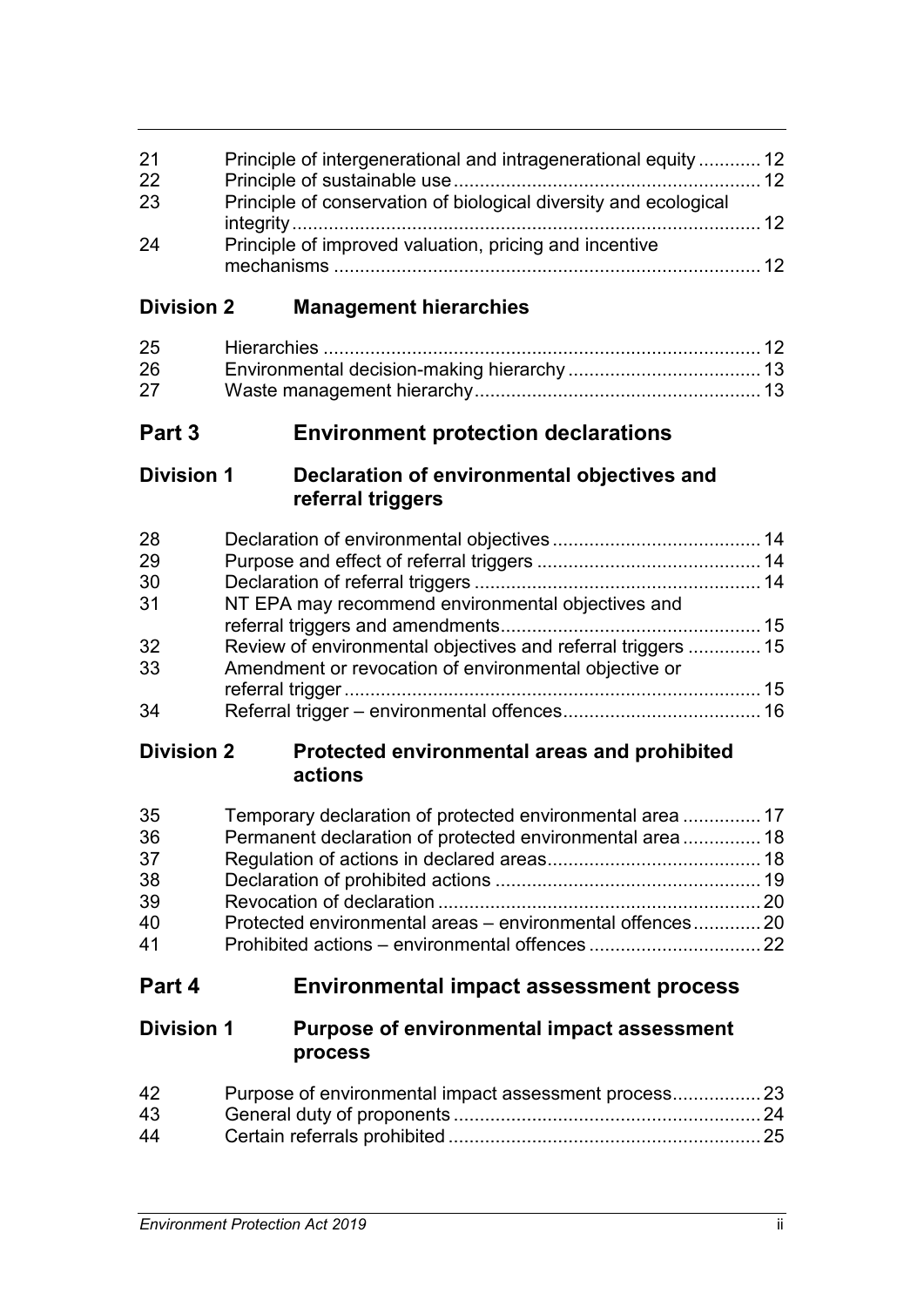## **Division 2 Cooperative agreements**

| 45         |                                                            |  |
|------------|------------------------------------------------------------|--|
| -46        | Proponent to have only one environmental impact assessment |  |
|            |                                                            |  |
| $\Delta$ 7 |                                                            |  |

## **Division 3 Referral and assessment**

## **Subdivision 1 Referrals**

| 48 |  |
|----|--|
| 49 |  |
| 50 |  |

## **Subdivision 2 Significant variations**

| 51 | Proponent to notify NT EPA of significant variation of      |  |
|----|-------------------------------------------------------------|--|
|    |                                                             |  |
| 52 | Approval holder to refer proposed significant variation for |  |
|    | - 28                                                        |  |

## **Subdivision 3 Call-in notices**

| 54 |  |
|----|--|

## **Subdivision 4 Consideration by NT EPA**

| 55 | Process for considering referred actions and strategic |  |
|----|--------------------------------------------------------|--|
|    |                                                        |  |
| 56 |                                                        |  |

## **Subdivision 5 Environmental impact assessment by NT EPA**

| 57 | NT EPA to carry out environmental impact assessments of |  |
|----|---------------------------------------------------------|--|
|    |                                                         |  |

## **Subdivision 6 Statutory authorisations**

| 58 | Statutory authorisations and environmental impact           |
|----|-------------------------------------------------------------|
|    |                                                             |
| 59 | Statutory authorisation granted before referral of action31 |

## **Part 5 Environmental approvals**

## **Division 1 Preliminary matters**

| 60 |  |
|----|--|
| 61 |  |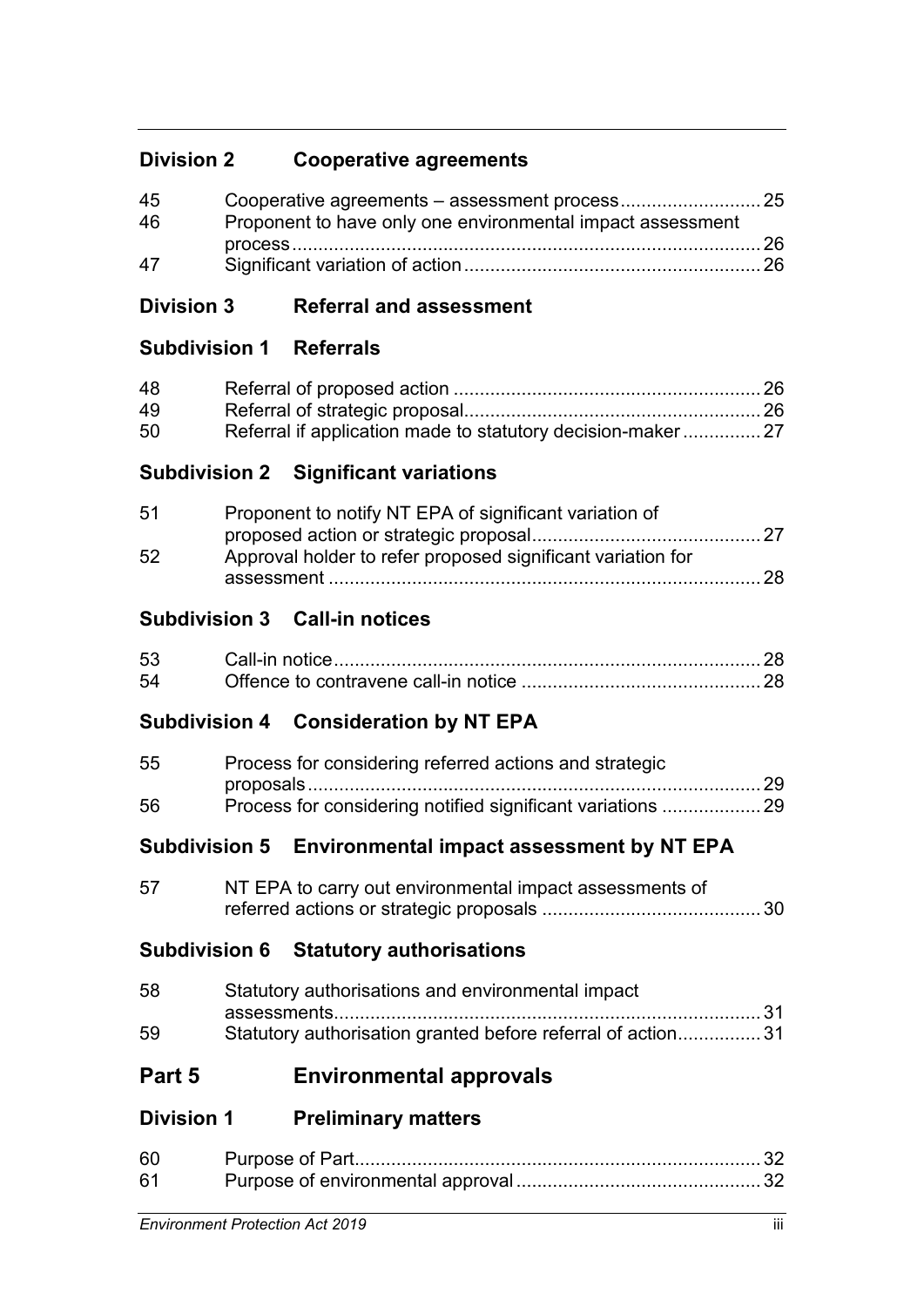| 62                         | Fit and proper person to hold environmental approval  32                                                                                                                                      |  |
|----------------------------|-----------------------------------------------------------------------------------------------------------------------------------------------------------------------------------------------|--|
| <b>Division 2</b>          | NT EPA to provide assessment report and<br>other documents to Minister                                                                                                                        |  |
| 63<br>64<br>65<br>66<br>67 | Notice of assessment report and other documents  34                                                                                                                                           |  |
| <b>Division 3</b>          | <b>Decision of Minister on environmental</b><br>approval                                                                                                                                      |  |
| 68<br>69<br>70<br>71       | Decision of Minister in relation to draft environmental approval 34<br>Consultation on proposal to grant an amended approval  35<br>Consultation on proposal to refuse to grant environmental |  |
| 72<br>73                   | Matters to be considered by Minister in deciding on                                                                                                                                           |  |
| 74                         | Time for decision on environmental approval 37                                                                                                                                                |  |
| <b>Division 4</b>          | Decision of Minister on statement of<br>unacceptable impact                                                                                                                                   |  |
| 75                         |                                                                                                                                                                                               |  |
| 76                         |                                                                                                                                                                                               |  |
|                            |                                                                                                                                                                                               |  |
| 77                         | Time for decision on statement of unacceptable impact 38                                                                                                                                      |  |
| 78                         |                                                                                                                                                                                               |  |
| 79<br>80                   | Refusal of approval if Minister accepts statement  39<br>Environmental approval granted if Minister rejects statement  40                                                                     |  |
| <b>Division 5</b>          | <b>Publication of environmental approval</b>                                                                                                                                                  |  |
| 81                         |                                                                                                                                                                                               |  |
| 82                         |                                                                                                                                                                                               |  |
| <b>Division 6</b>          | <b>Conditions of environmental approval</b>                                                                                                                                                   |  |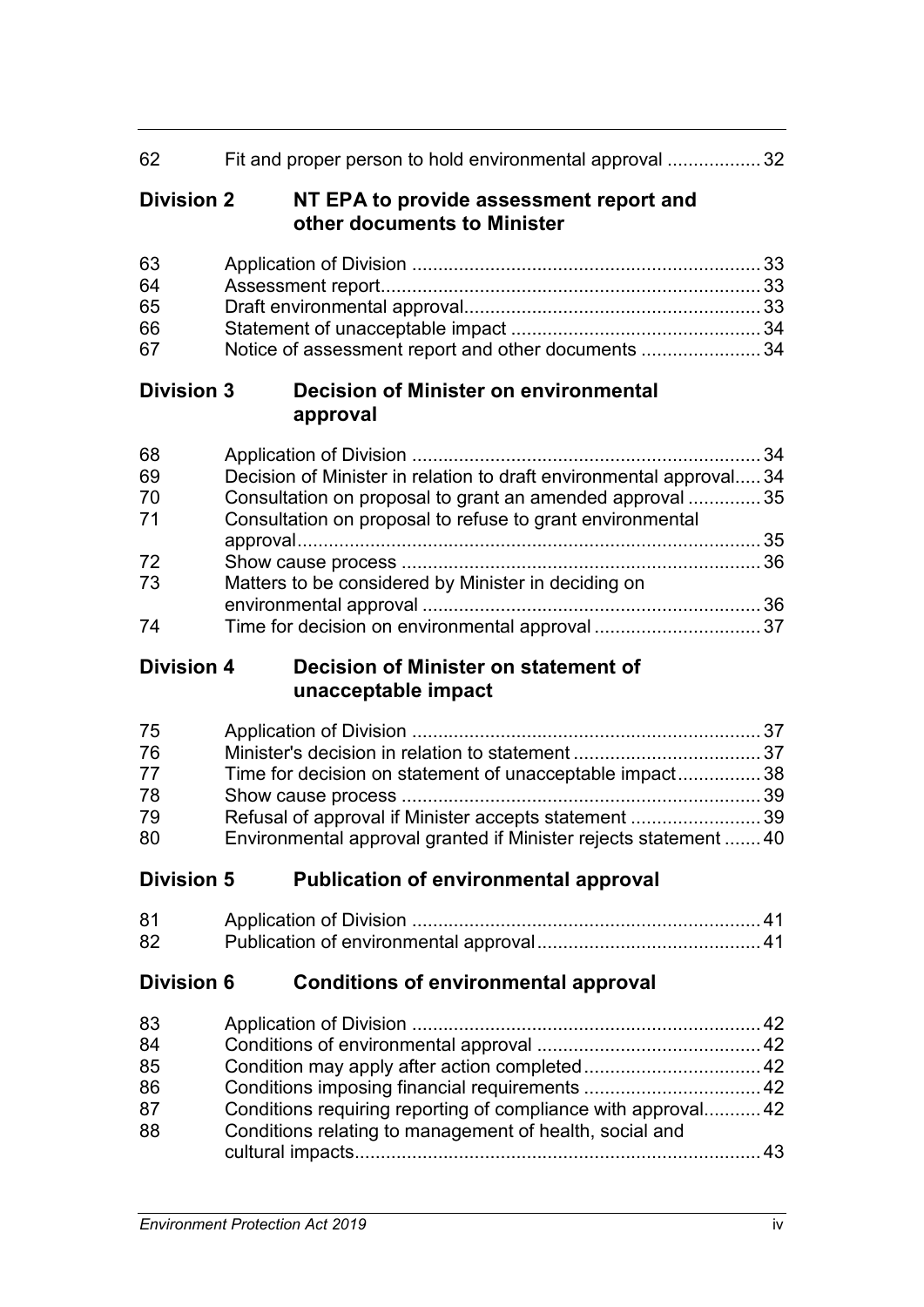| 89 | Conditions of environmental approval – environmental |  |
|----|------------------------------------------------------|--|
|    |                                                      |  |

## **Division 7 Effect of environmental approval**

| 90 |                                                              |  |
|----|--------------------------------------------------------------|--|
| 91 |                                                              |  |
| 92 | Environmental approval to prevail over other statutory       |  |
|    |                                                              |  |
| 93 | Environmental approval not personal property  46             |  |
| 94 |                                                              |  |
| 95 | Environmental approval revoked if amended approval granted47 |  |

## **Division 8 Approval notice for actions under environmental approval for strategic proposal**

| 96  |                                                        |  |
|-----|--------------------------------------------------------|--|
| 97  |                                                        |  |
| 98  |                                                        |  |
| 99  |                                                        |  |
| 100 |                                                        |  |
| 101 | Decision of Minister in relation to approval notice 48 |  |
| 102 |                                                        |  |
| 103 |                                                        |  |
| 104 |                                                        |  |
| 105 |                                                        |  |

## **Division 9 Amendment of environmental approval**

| 106 |                                                 |  |
|-----|-------------------------------------------------|--|
| 107 |                                                 |  |
| 108 | Publication of amended environmental approval51 |  |

### **Division 10 Revocation or suspension of environmental approval**

| 109 |                                                               |    |
|-----|---------------------------------------------------------------|----|
| 110 |                                                               |    |
| 111 |                                                               |    |
| 112 |                                                               |    |
| 113 |                                                               |    |
| 114 |                                                               |    |
| 115 |                                                               |    |
| 116 | Strategic assessment – revocation or suspension of approval55 |    |
| 117 | Contravention of continuing obligations – environmental       |    |
|     |                                                               | 55 |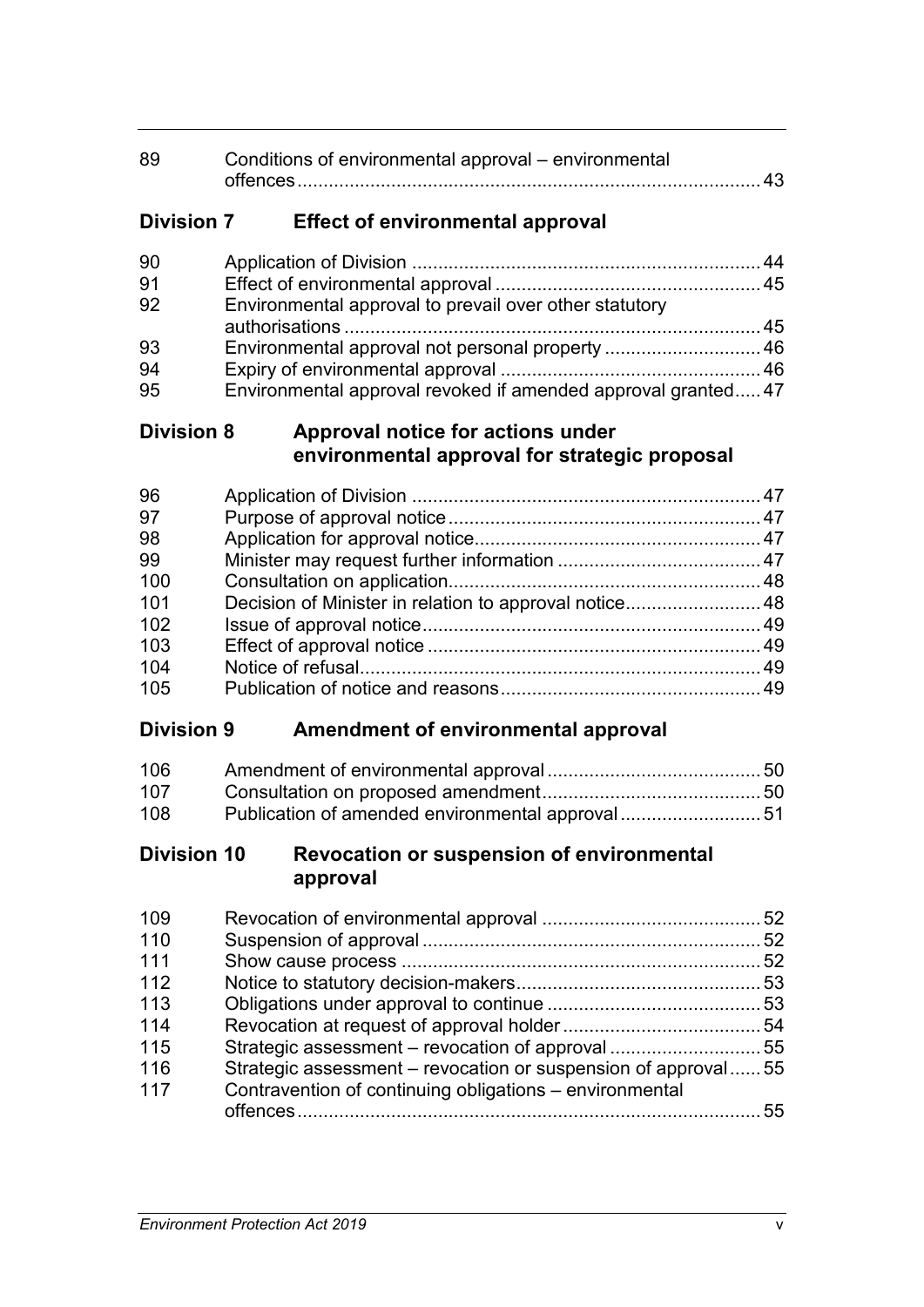## **Division 11 Transfer of environmental approval**

| 118 |  |
|-----|--|
| 119 |  |
| 120 |  |
| 121 |  |
| 122 |  |
| 123 |  |
| 124 |  |
|     |  |

# **Part 6 Environmental offsets**

| 125 | Environmental offsets framework and guidelines 59 |  |
|-----|---------------------------------------------------|--|
| 126 |                                                   |  |

# **Part 7 Financial provisions**

## **Division 1 Environment protection bonds**

## **Division 2 Environment protection levy**

| 135 |  |
|-----|--|

## **Division 3 Environment protection funds**

| 136 |  |
|-----|--|
| 137 |  |
| 138 |  |
| 139 |  |

## **Part 8 Environmental audits, environmental auditors and environmental practitioners**

| <b>Division 1</b> | <b>Preliminary matters</b> |
|-------------------|----------------------------|
|-------------------|----------------------------|

| 140 |  |
|-----|--|
| 141 |  |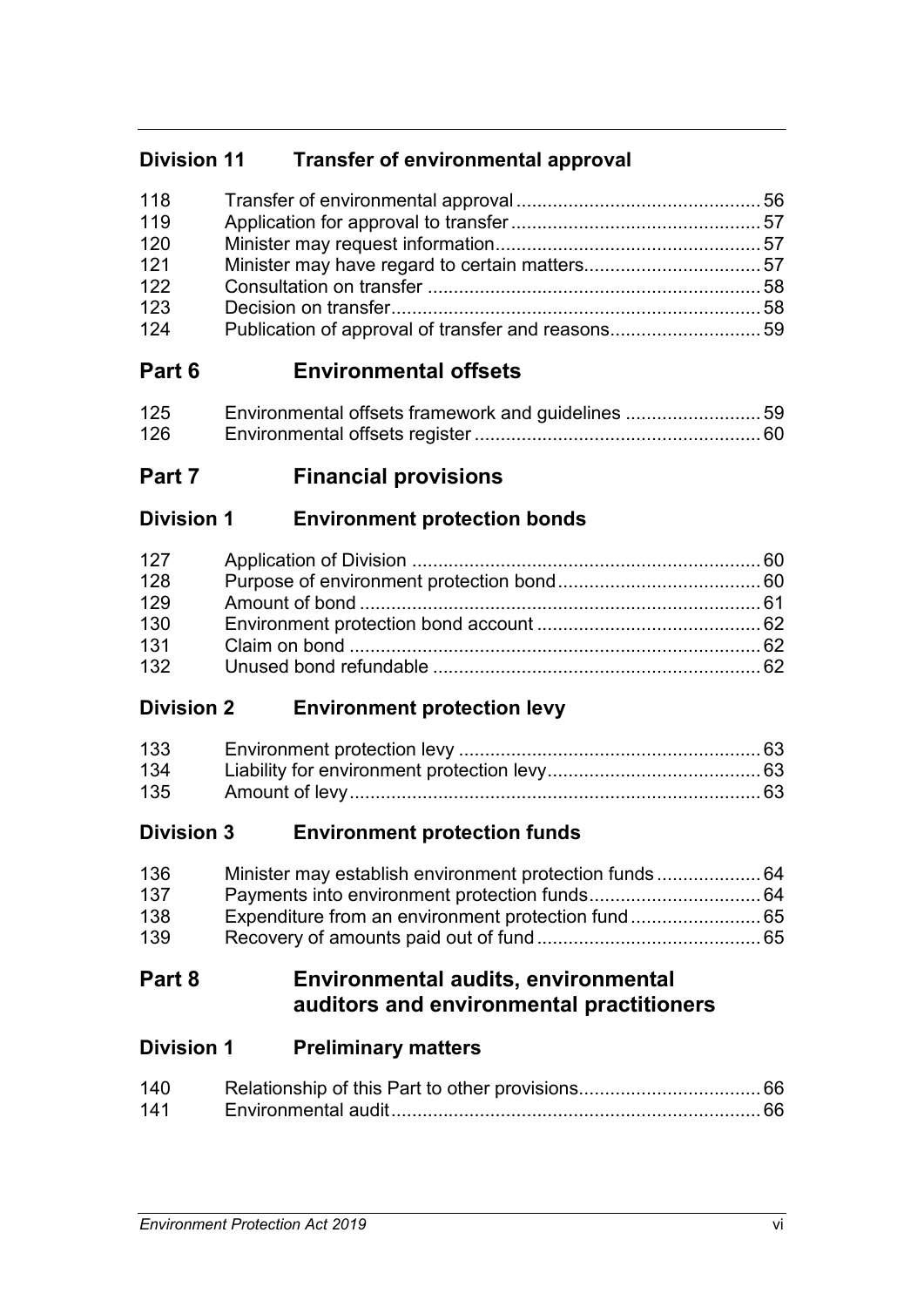## **Division 2 Environmental audit requirements**

| 142 |                                                               |      |
|-----|---------------------------------------------------------------|------|
| 143 | CEO may appoint qualified person to carry out environmental   |      |
|     | audit                                                         | 67   |
| 144 |                                                               | 67   |
| 145 | Contravention of direction – environmental offence 67         |      |
| 146 |                                                               | 68   |
| 147 |                                                               | 68   |
| 148 |                                                               | 68   |
| 149 | Qualified person may direct information to be provided        | 69   |
| 150 |                                                               |      |
| 151 | Contravention of direction to provide relevant information -  |      |
|     |                                                               | .70  |
| 152 | Offence if false or misleading information in audit report or |      |
|     |                                                               | 71   |
| 153 | Retention and production of audit documentation               | . 71 |
| 154 | Contravention of direction – environmental offences           | 71   |
|     |                                                               |      |

# **Division 3 Registration of environmental auditors**

| 155 |  |
|-----|--|
| 156 |  |

# **Division 4 Registration of environmental practitioners**

| 157 | Offence to represent that registered as environmental |  |
|-----|-------------------------------------------------------|--|
|     |                                                       |  |
| 158 |                                                       |  |

## **Part 9 Enforcement**

## **Division 1 Environmental officers**

| 159 |  |
|-----|--|
| 160 |  |
| 161 |  |
| 162 |  |
| 163 |  |
| 164 |  |
| 165 |  |
| 166 |  |
| 167 |  |
| 168 |  |
| 169 |  |
| 170 |  |
| 171 |  |
| 172 |  |
| 173 |  |
|     |  |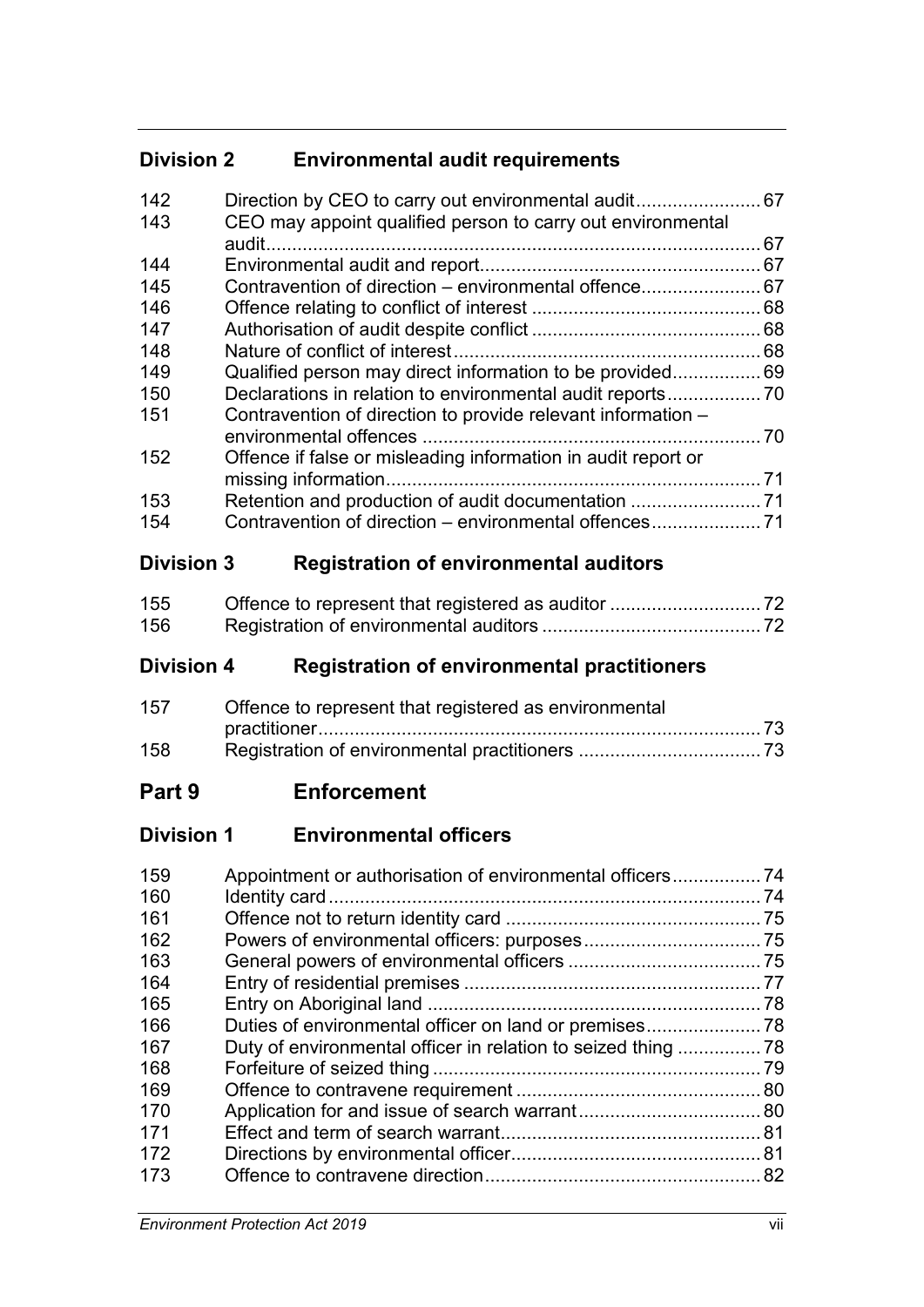| 174<br>175        | Compliance with requirement to provide information 83         |  |
|-------------------|---------------------------------------------------------------|--|
| <b>Division 2</b> | <b>Environment protection notices</b>                         |  |
| 176               |                                                               |  |
| 177               |                                                               |  |
| 178               | Requirements of environment protection notices 84             |  |
| 179               | Environment protection notice may permit certain acts or      |  |
| 180               | Effect of environment protection notice on need for statutory |  |
| 181               | Notice to prescribed statutory decision-maker of proposed     |  |
| 182               | Emergency environment protection notice issued by CEO87       |  |
| 183               | Emergency environment protection notice issued by             |  |
|                   |                                                               |  |
| 184               | Variation or revocation of environment protection notice 88   |  |
| 185               | Copy of environment protection notice may be lodged with      |  |
|                   |                                                               |  |
| 186               | Recorded notice applies to owners and occupiers of land 89    |  |
| 187               |                                                               |  |
| 188               |                                                               |  |
| 189               |                                                               |  |
| 190               | Cancellation of recording of environment protection notice 90 |  |
| 191               | Contravention of environment protection notice -              |  |
|                   |                                                               |  |
| 192               | Obstruct compliance with notice – environmental offence 92    |  |

# **Division 3 Stop work notices**

| 193 |                                                               |  |
|-----|---------------------------------------------------------------|--|
| 194 |                                                               |  |
| 195 |                                                               |  |
| 196 | Stop work notice where proponent contravenes call-in notice93 |  |
| 197 | Stop work notice may be issued even if other statutory        |  |
|     |                                                               |  |
| 198 | Contravention of stop work notice - environmental offences 94 |  |

## **Division 4 Closure notices**

| 199 |                                                               |  |
|-----|---------------------------------------------------------------|--|
| 200 |                                                               |  |
| 201 |                                                               |  |
| 202 | Copy of closure notice may be lodged with Registrar-General96 |  |
| 203 | Recorded notice applies to owners and occupiers of land 97    |  |
| 204 |                                                               |  |
| 205 |                                                               |  |
| 206 |                                                               |  |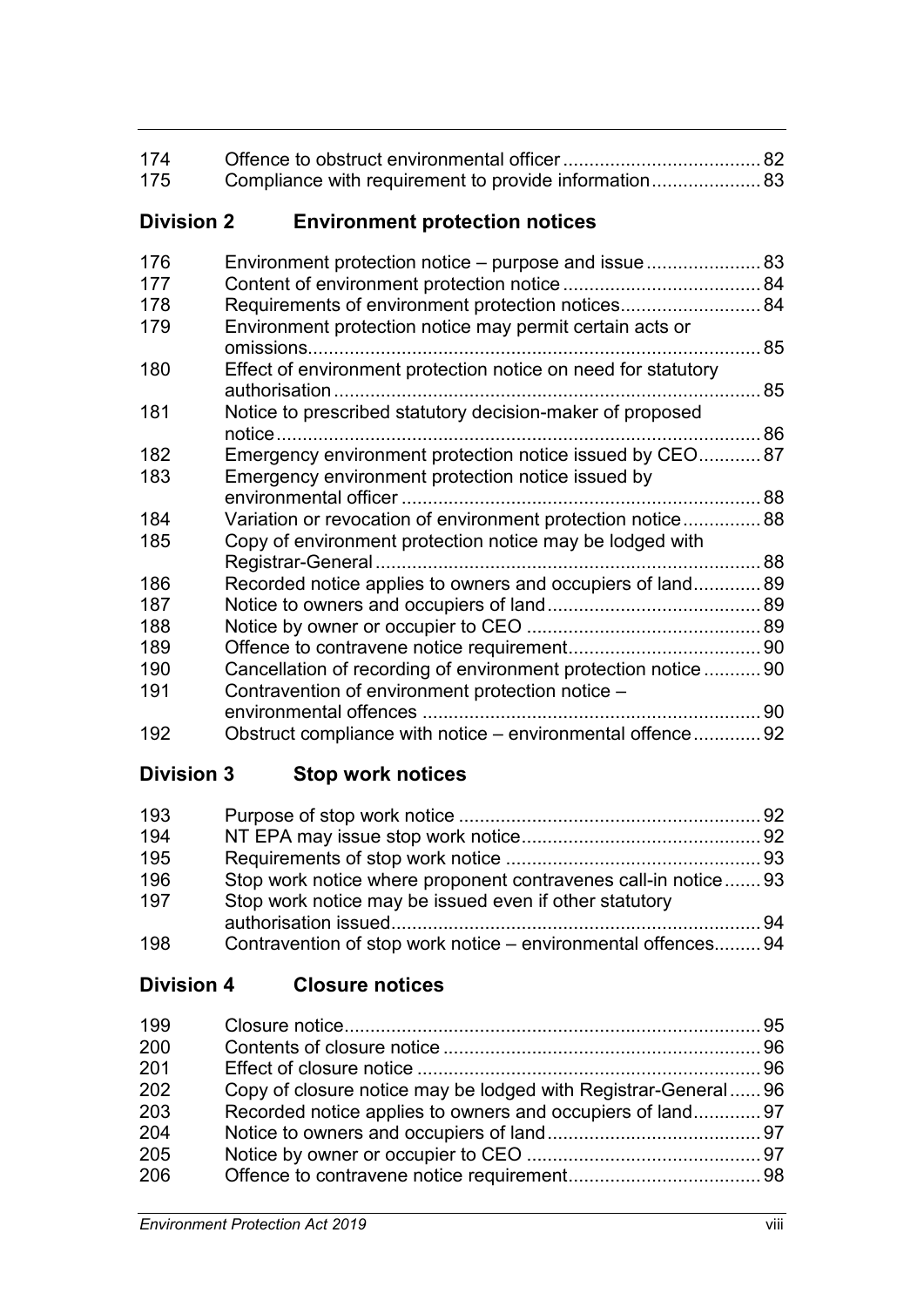| 207 |                                                             |  |
|-----|-------------------------------------------------------------|--|
| 208 | Contravention of closure notice – environmental offence  98 |  |
| 209 | Obstruct compliance with closure notice – environmental     |  |
|     |                                                             |  |
| 210 |                                                             |  |

## **Division 5 Closure certificates**

| 212 |  |
|-----|--|
| 213 |  |
| 214 |  |

## **Division 6 Enforceable undertakings**

| 215 |                                                                 |     |
|-----|-----------------------------------------------------------------|-----|
| 216 |                                                                 |     |
| 217 |                                                                 |     |
| 218 | Withdrawal or variation of enforceable undertaking by           |     |
|     |                                                                 |     |
| 219 | Withdrawal of acceptance by CEO of enforceable undertaking104   |     |
| 220 | No criminal proceedings while enforceable undertaking is in     |     |
|     |                                                                 | 104 |
| 221 | Proceedings following revocation of enforceable undertaking 105 |     |
| 222 | No further proceedings if enforceable undertaking complied      |     |
|     |                                                                 | 105 |
|     |                                                                 |     |

## **Division 7 Emergency authorisations**

| 223 |  |  |
|-----|--|--|
|-----|--|--|

## **Division 8 Duty to notify incidents**

| 224 |  |
|-----|--|
| 225 |  |
| 226 |  |
| 227 |  |
| 228 |  |
| 229 |  |

# **Part 10 Civil proceedings**

## **Division 1 Injunctions and other orders**

| 230 |                                                                   |  |
|-----|-------------------------------------------------------------------|--|
| 231 |                                                                   |  |
| 232 |                                                                   |  |
| 233 |                                                                   |  |
| 234 | Certain considerations for granting injunctions not relevant  111 |  |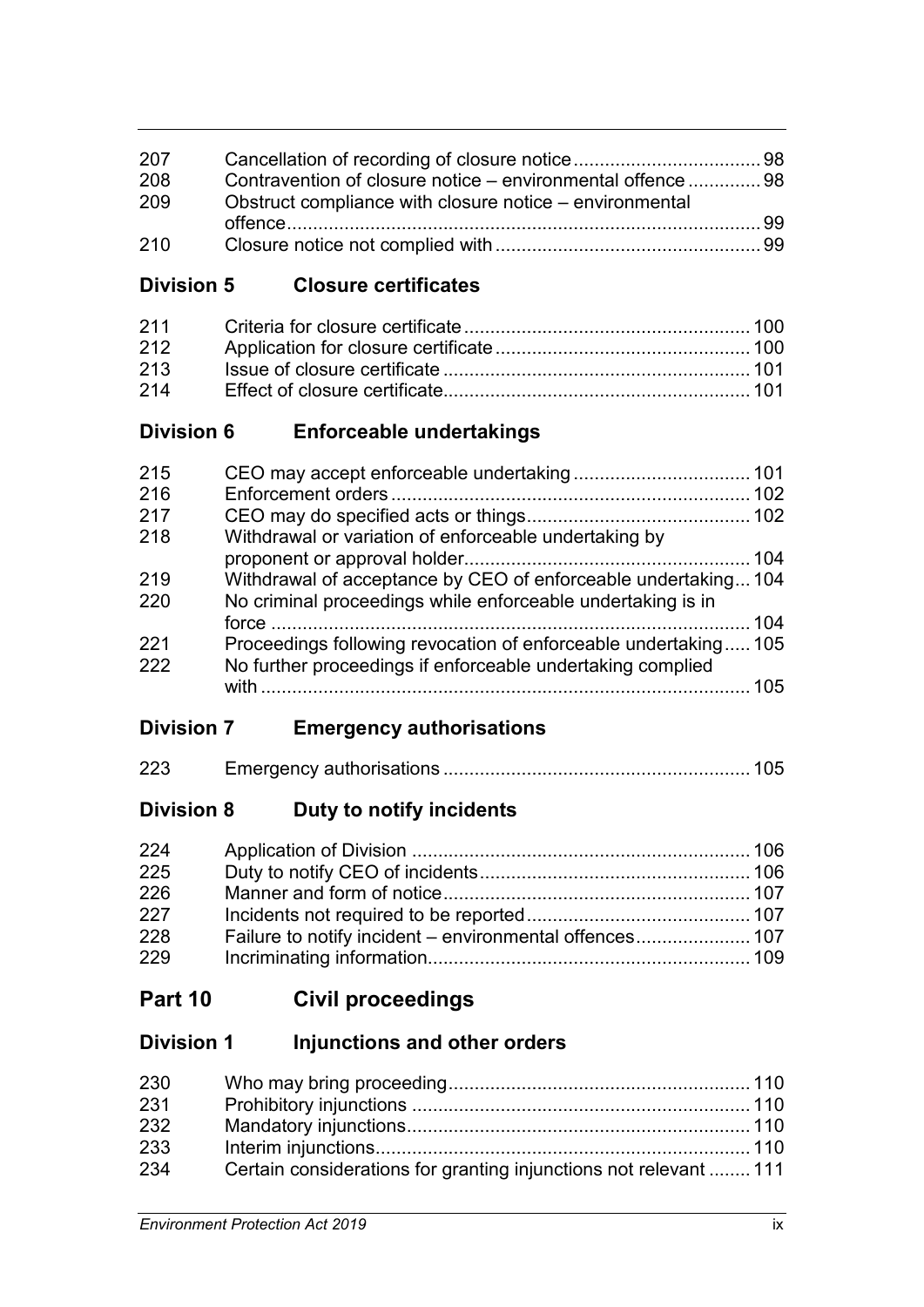| 235        |                                                                                                                            |  |
|------------|----------------------------------------------------------------------------------------------------------------------------|--|
| 236        |                                                                                                                            |  |
| 237        |                                                                                                                            |  |
| 238        |                                                                                                                            |  |
| 239<br>240 |                                                                                                                            |  |
| 241        | Orders as to damages on application of respondent  113                                                                     |  |
| 242        | Time for commencing proceedings under this Division  113<br>Powers conferred are in addition to other powers of court  114 |  |

## **Division 2 Civil penalty orders, other civil orders and directions**

| 243 |                                                                   |  |
|-----|-------------------------------------------------------------------|--|
| 244 |                                                                   |  |
| 245 |                                                                   |  |
| 246 |                                                                   |  |
| 247 |                                                                   |  |
| 248 |                                                                   |  |
| 249 |                                                                   |  |
| 250 |                                                                   |  |
| 251 | CEO may take measures if order not complied with 117              |  |
| 252 |                                                                   |  |
| 253 |                                                                   |  |
| 254 | Proceeding to be stayed if criminal proceedings commenced118      |  |
| 255 |                                                                   |  |
| 256 |                                                                   |  |
| 257 | Recovery of amounts ordered to be paid to Territory  119          |  |
| 258 |                                                                   |  |
| 259 | Civil proceedings not to affect environment protection notices119 |  |
|     |                                                                   |  |

# **Part 11 Offences, penalties and criminal proceedings**

| <b>Division 1</b> | <b>Offences</b> |
|-------------------|-----------------|
|                   |                 |

| 260 |                                                               |  |
|-----|---------------------------------------------------------------|--|
| 261 | Contravention of court order under section 216 or 236 -       |  |
|     |                                                               |  |
| 262 |                                                               |  |
| 263 |                                                               |  |
| 264 |                                                               |  |
| 265 | Criminal liability of executive officer of body corporate 123 |  |
| 266 | Liability of partners and unincorporated associations 124     |  |
| 267 |                                                               |  |
| 268 | Court may order reimbursement of investigation costs 126      |  |
| 269 |                                                               |  |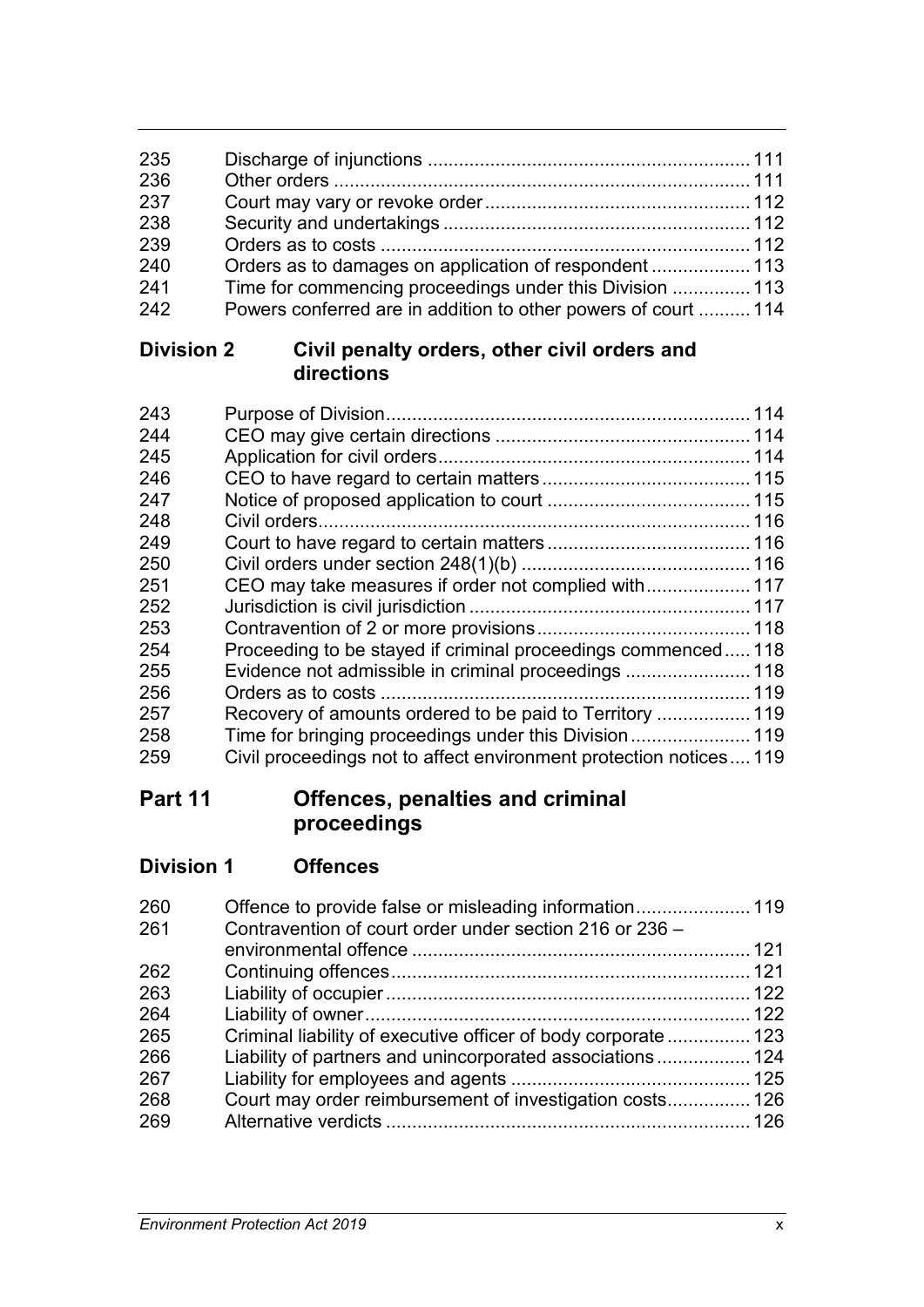| <b>Division 2</b> | <b>Specified environmental offences</b>                       |  |
|-------------------|---------------------------------------------------------------|--|
| 270               | Principles to be applied in imposing a penalty for specified  |  |
| 271               | Additional court orders where specified environmental offence |  |
| 272               | CEO may take measures if order not complied with 129          |  |
| <b>Division 3</b> | <b>Criminal proceedings</b>                                   |  |
| 273               |                                                               |  |
| 274               |                                                               |  |
| 275               | Enforcement agency for Fines and Penalties (Recovery)         |  |
| Part 12           | <b>Review of decisions</b>                                    |  |
| 276               |                                                               |  |
| 277               |                                                               |  |
| Part 13           | <b>General matters</b>                                        |  |
| <b>Division 1</b> | <b>Delegation</b>                                             |  |
| 278               |                                                               |  |
| 279               |                                                               |  |
| <b>Division 2</b> | <b>Service</b>                                                |  |
| 280               |                                                               |  |
| <b>Division 3</b> | <b>Confidentiality of information</b>                         |  |
|                   |                                                               |  |
| 282               |                                                               |  |
| 283               |                                                               |  |
| <b>Division 4</b> | <b>Public register</b>                                        |  |
| 284               |                                                               |  |
| <b>Division 5</b> | Directions to provide information                             |  |
| 285               |                                                               |  |
| 286               |                                                               |  |
| 287               | Proponent or approval holder to provide information 135       |  |
| 288<br>289        | Proponent or approval holder may seek exemption  135          |  |
|                   |                                                               |  |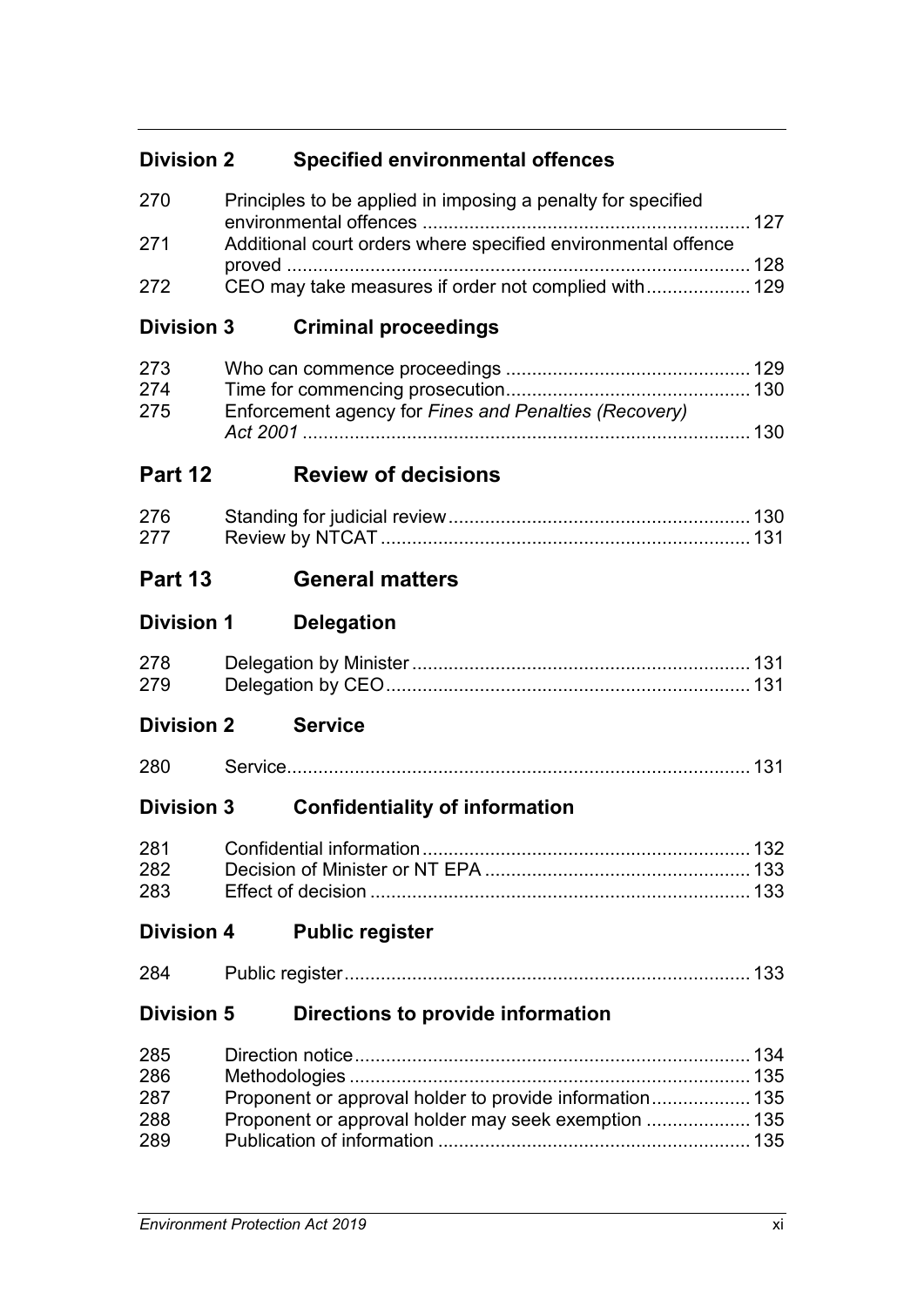| <b>Division 6</b> |                                                                                                           | <b>Report by CEO</b>                                                                                                                  |  |
|-------------------|-----------------------------------------------------------------------------------------------------------|---------------------------------------------------------------------------------------------------------------------------------------|--|
| 290               |                                                                                                           | CEO to report on enforcement and compliance 136                                                                                       |  |
| <b>Division 7</b> |                                                                                                           | <b>Guidance and procedural documents</b>                                                                                              |  |
| 291<br>292        |                                                                                                           |                                                                                                                                       |  |
| <b>Division 8</b> |                                                                                                           | <b>Regulations</b>                                                                                                                    |  |
| 293               |                                                                                                           |                                                                                                                                       |  |
| Part 14           |                                                                                                           | <b>Repeals and transitional matters</b>                                                                                               |  |
| <b>Division 1</b> |                                                                                                           | <b>Acts repealed</b>                                                                                                                  |  |
| 294               |                                                                                                           |                                                                                                                                       |  |
| <b>Division 2</b> |                                                                                                           | <b>Transitional matters</b>                                                                                                           |  |
| 295<br>296        |                                                                                                           | Saving of existing assessments commenced but not                                                                                      |  |
| 297<br>298<br>299 |                                                                                                           |                                                                                                                                       |  |
| 300<br>301        | Assessment report completed under former Act before<br>Assessment report completed under former Act after |                                                                                                                                       |  |
| 302<br>303        |                                                                                                           |                                                                                                                                       |  |
| Part 15           |                                                                                                           | <b>Consequential amendments</b>                                                                                                       |  |
| <b>Division 1</b> |                                                                                                           | <b>Geothermal Energy Act 2009</b>                                                                                                     |  |
| 304<br>305        |                                                                                                           | Section 68 amended (Approval of geothermal operations plan) 141                                                                       |  |
| <b>Division 2</b> |                                                                                                           | <b>Meat Industries Act 1996</b>                                                                                                       |  |
| 306<br>307        |                                                                                                           | Act amended<br>Section 15 amended (Applications relating to establishment in<br>area not subject to development provisions or interim |  |
|                   |                                                                                                           |                                                                                                                                       |  |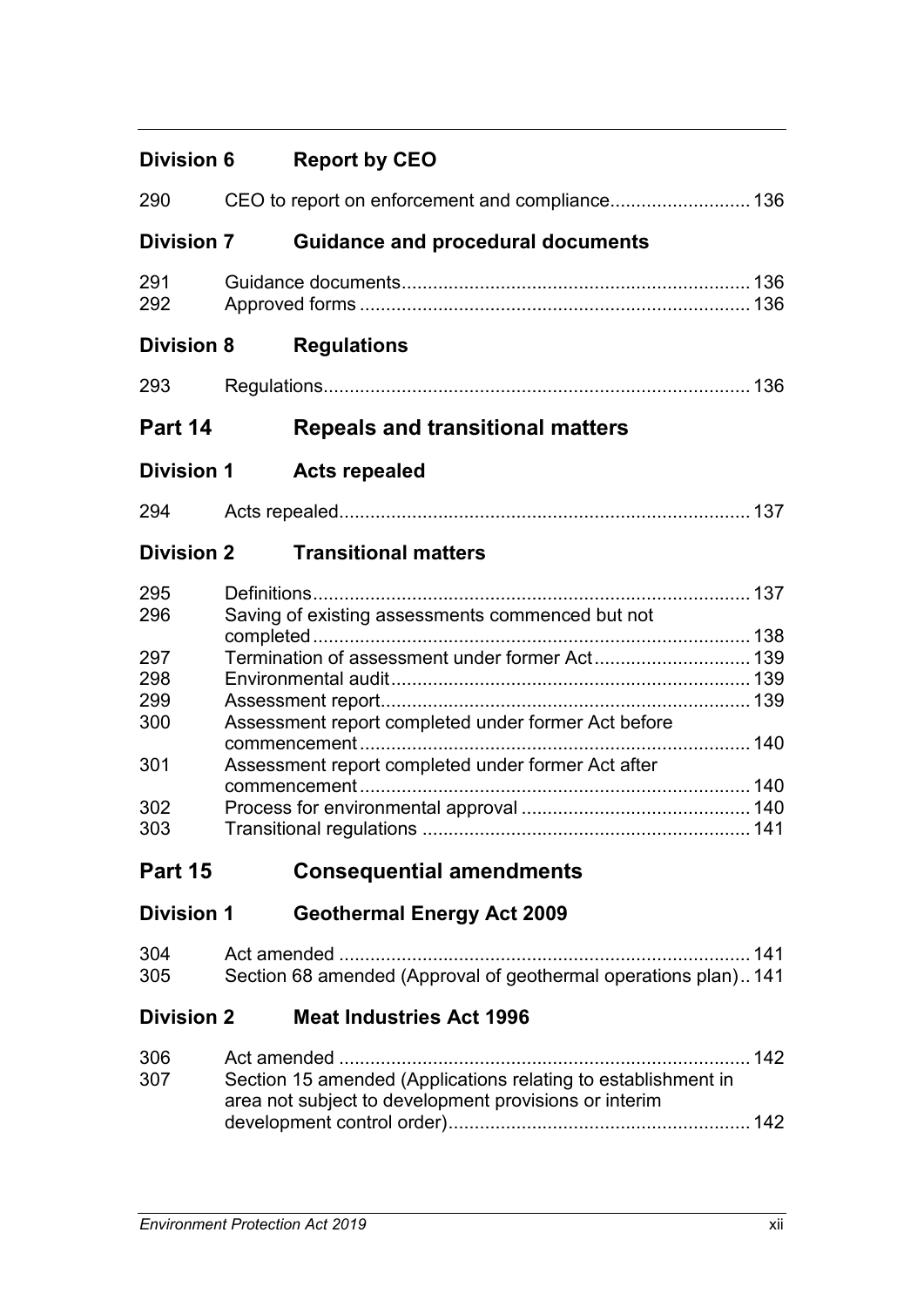## **Division 3 Mining Management Act 2001**

| 308 |                            |                                                                    |  |  |
|-----|----------------------------|--------------------------------------------------------------------|--|--|
| 309 |                            | Section 36 amended (Approval of mining management plan             |  |  |
|     |                            |                                                                    |  |  |
| 310 |                            | Section 37 amended (Duration and conditions of                     |  |  |
|     |                            |                                                                    |  |  |
| 311 |                            | Section 82 amended (Protection of environment) 143                 |  |  |
| 312 |                            |                                                                    |  |  |
|     | Part 13                    | <b>Transitional matters for Environment Protection</b><br>Act 2019 |  |  |
|     | <b>Definition</b><br>1 N A |                                                                    |  |  |

104 Definition Environmental assessment completed before commencement

## **Division 4 Northern Territory Environment Protection Authority Act 2012**

| 313 |                                                            |  |
|-----|------------------------------------------------------------|--|
| 314 |                                                            |  |
| 315 | Section 25AA amended (Regard to principles of ecologically |  |
|     |                                                            |  |

## **Division 5 Petroleum Act 1984**

| 316 |                                                           |  |
|-----|-----------------------------------------------------------|--|
| 317 | Section 15A amended (Appropriate person to hold permit or |  |
|     |                                                           |  |

**Division 6 Planning Act 1999**

| 318 | Act amended       |                                                            | 145 |  |
|-----|-------------------|------------------------------------------------------------|-----|--|
| 319 |                   | Section 30C amended (Making concurrent application) 146    |     |  |
| 320 |                   | Section 30P amended (Preliminary decision about            |     |  |
|     |                   |                                                            | 146 |  |
| 321 |                   | Section 30S amended (Matters to be taken into account for  |     |  |
|     |                   |                                                            | 146 |  |
| 322 |                   | Section 42 amended (Matters to be taken into account when  |     |  |
|     |                   |                                                            | 147 |  |
| 323 |                   | Section 46 amended (Development applications)  148         |     |  |
| 324 |                   | Section 51 amended (Matters to be taken into account)  148 |     |  |
| 325 |                   | Section 112 amended (Review if consent authority does not  |     |  |
|     |                   |                                                            | 149 |  |
| 326 |                   |                                                            |     |  |
|     | Division 6        | <b>Environment Protection Act 2019</b>                     |     |  |
|     | 209<br>Definition |                                                            |     |  |
|     | 210               | Environmental assessment completed before commencement     |     |  |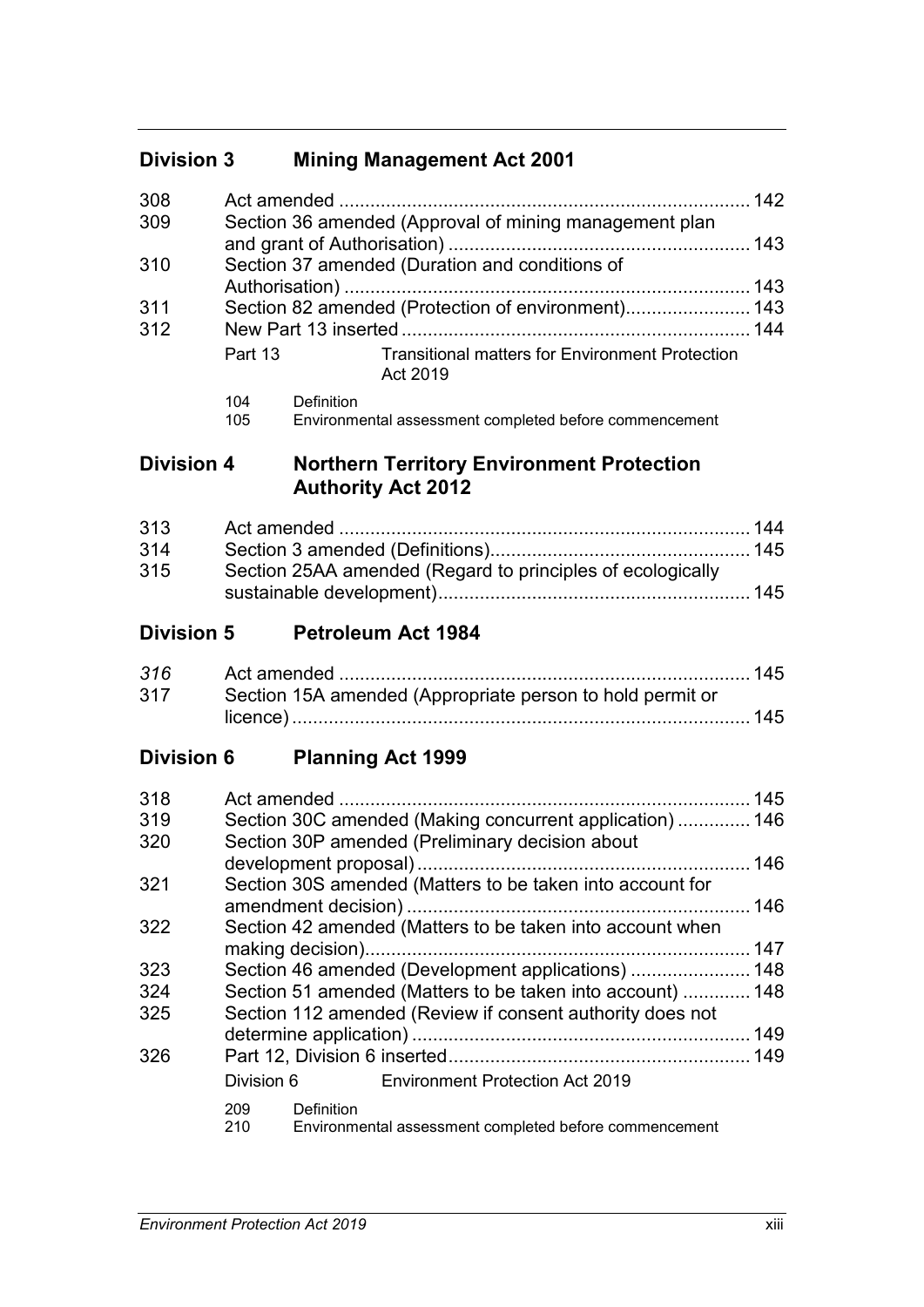| <b>Division 7</b>  |                                                                                                                   | <b>Waste Management and Pollution Control Act</b><br>1998                    |
|--------------------|-------------------------------------------------------------------------------------------------------------------|------------------------------------------------------------------------------|
| 327<br>328         | Section 32 amended (Matters to be considered in granting                                                          |                                                                              |
| 329                | Part 16                                                                                                           | Transitional matters for Environment Protection<br>Act 2019                  |
|                    | 125<br>126                                                                                                        | Definition<br>Environmental assessment completed before commencement         |
| <b>Division 8</b>  |                                                                                                                   | <b>Environmental Offences and Penalties</b><br><b>Regulations 2011</b>       |
| 330<br>331         |                                                                                                                   |                                                                              |
| <b>Division 9</b>  |                                                                                                                   | <b>Fines and Penalties (Recovery) Regulations</b><br>2001                    |
| 332<br>333         |                                                                                                                   |                                                                              |
| <b>Division 10</b> |                                                                                                                   | <b>Northern Territory Aboriginal Sacred Sites</b><br><b>Regulations 2004</b> |
| 334<br>335         |                                                                                                                   | Schedule 1 amended (Guidelines for classifying applications) 152             |
| <b>Division 11</b> |                                                                                                                   | <b>Petroleum (Environment) Regulations 2016</b>                              |
| 337<br>338<br>339  | Regulation 9 amended (Approval criteria for plan)  153<br>Regulation 12 amended (Approval notice and statement of |                                                                              |
| 340                | Regulation 13 amended (Refusal notice and statement of                                                            |                                                                              |
| 341                | Part 5                                                                                                            | <b>Transitional matters for Environment Protection</b><br>Act 2019           |
|                    | 44<br>45                                                                                                          | Definition<br>Environmental assessment completed before commencement         |
| <b>Division 12</b> |                                                                                                                   | <b>Repeal of Part</b>                                                        |
| 342                |                                                                                                                   |                                                                              |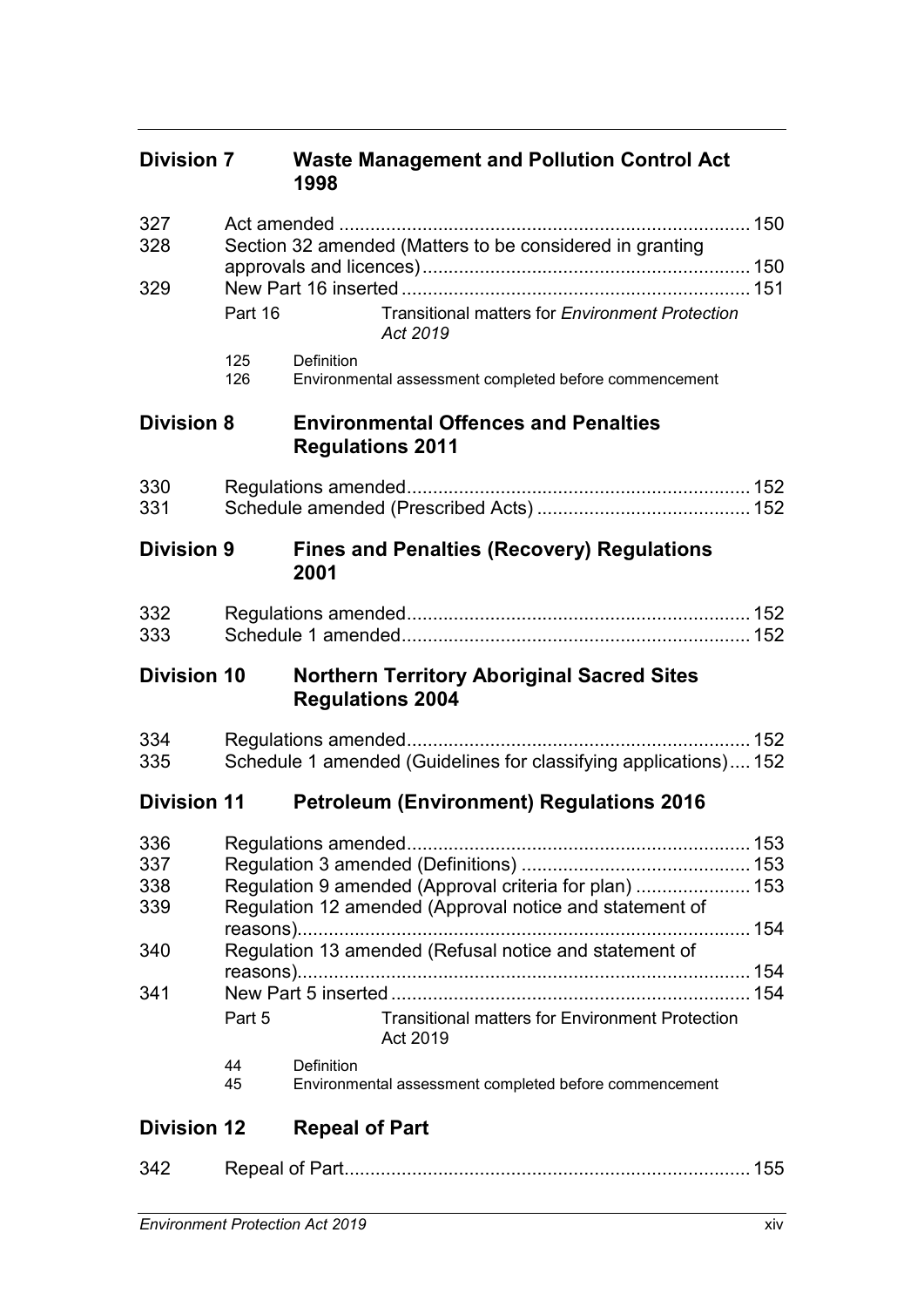**Schedule Reviewable decisions and affected persons**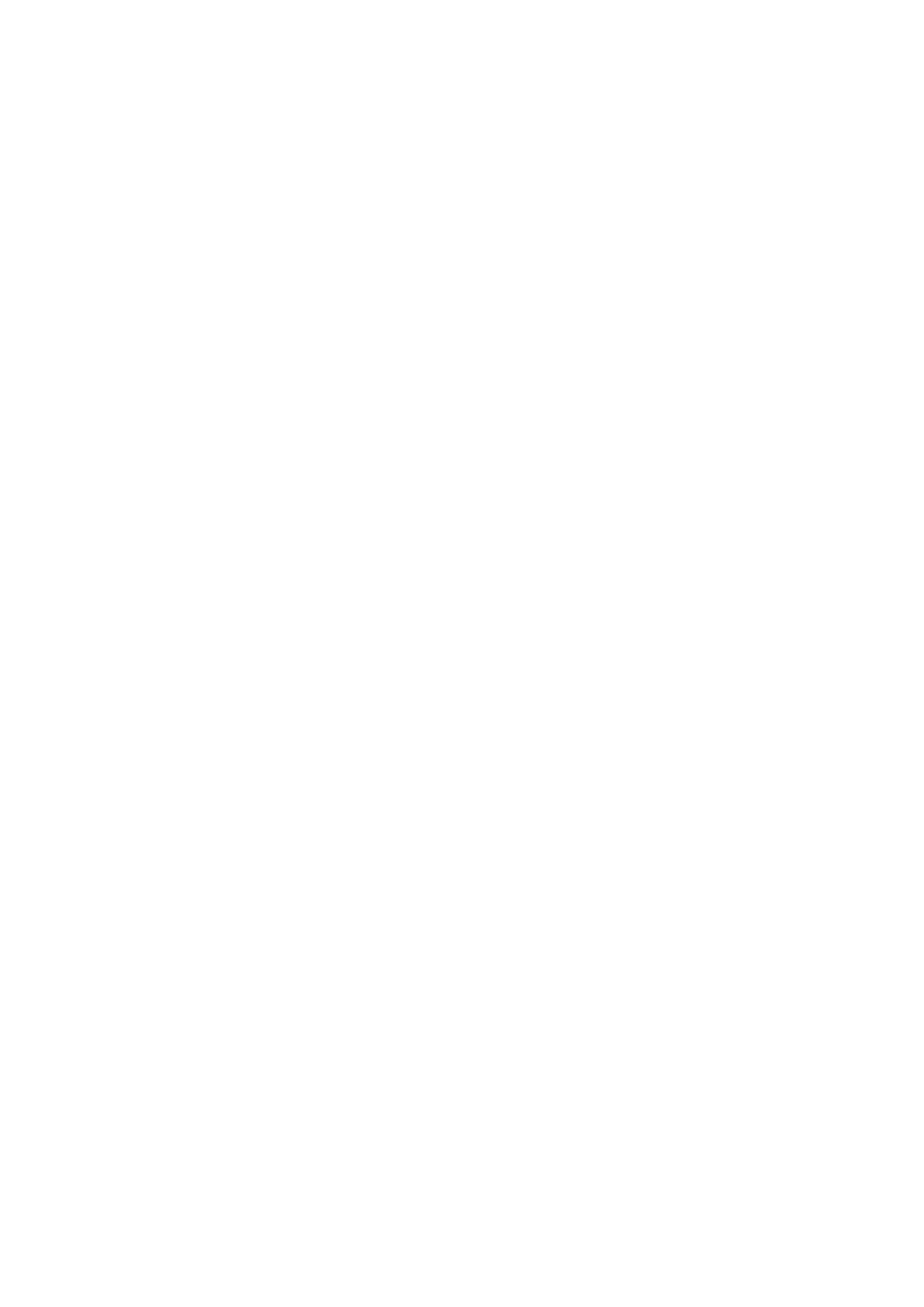

# **NORTHERN TERRITORY OF AUSTRALIA** \_\_\_\_\_\_\_\_\_\_\_\_\_\_\_\_\_\_\_\_

## **Act No. [ ] of 2019**  $\overline{\phantom{a}}$  , where  $\overline{\phantom{a}}$  , where  $\overline{\phantom{a}}$  , where  $\overline{\phantom{a}}$

An Act to provide for the protection of the environment

[*Assented to [ ] 2019*] [*Introduced [ ] 2019*]

**The Legislative Assembly of the Northern Territory enacts as follows:**

## **Part 1 Introduction**

**Division 1 Preliminary matters**

### **1 Short title**

This Act may be cited as the *Environment Protection Act 2019*.

### **2 Commencement**

This Act commences on the day fixed by the Administrator by *Gazette* notice.

### **3 Objects**

The objects of this Act are:

- (a) to protect the environment of the Territory; and
- (b) to promote ecologically sustainable development so that the wellbeing of the people of the Territory is maintained or improved without adverse impact on the environment of the Territory; and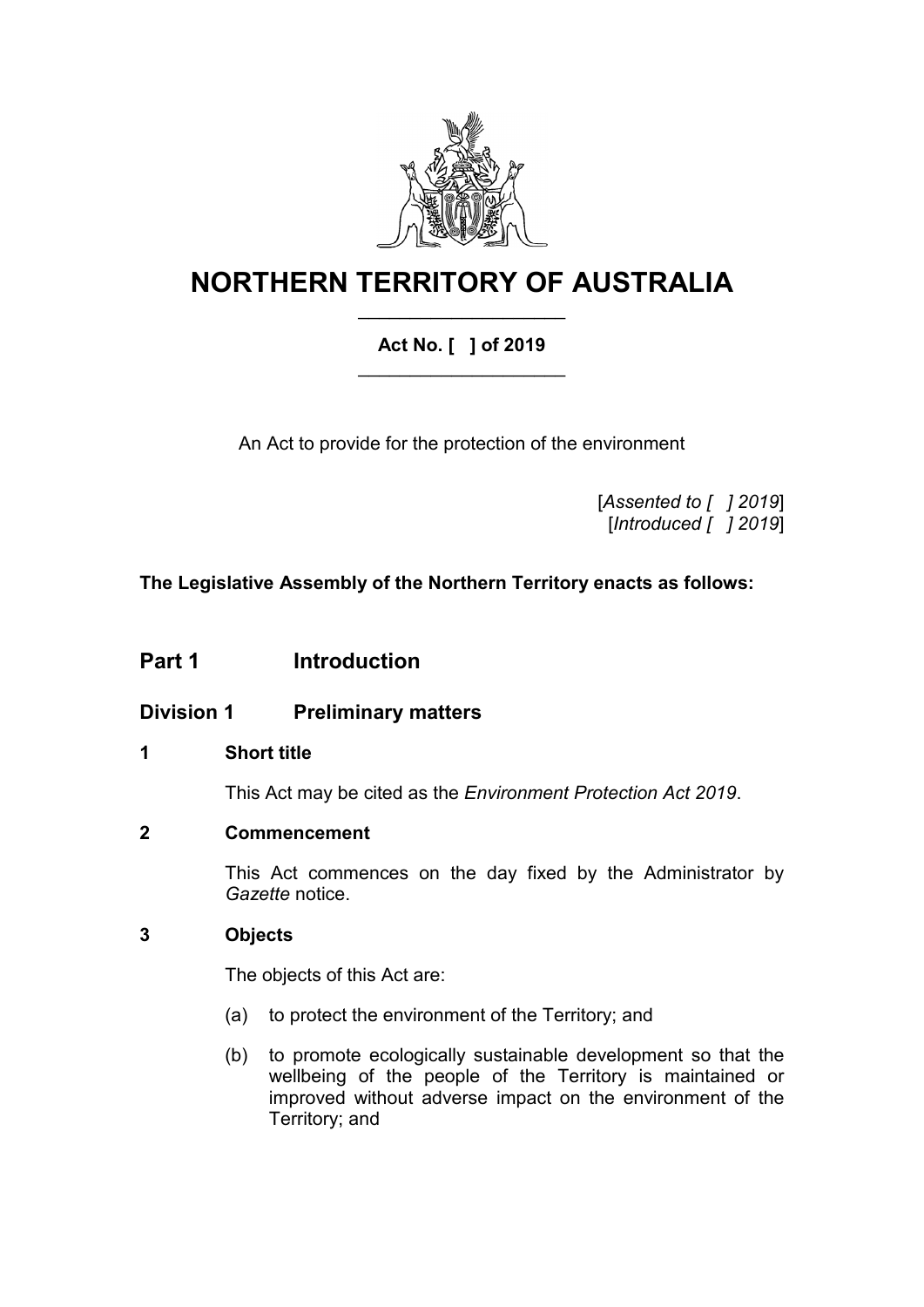- (c) to recognise the role of environmental impact assessment and environmental approval in promoting the protection and management of the environment of the Territory; and
- (d) to provide for broad community involvement during the process of environmental impact assessment and environmental approval; and
- (e) to recognise the role that Aboriginal people have as stewards of their country as conferred under their traditions and recognised in law, and the importance of participation by Aboriginal people and communities in environmental decisionmaking processes.

#### **4 Definitions**

In this Act:

*Aboriginal land*, see section 3(1) of the *Aboriginal Land Rights (Northern Territory) Act 1976* (Cth).

*acting in an official capacity*, in relation to a person, means the person is exercising powers or performing functions under, or otherwise related to the administration of, this Act.

*action*, see section [5.](#page-25-0)

*approval holder* means:

- (a) the person to whom an environmental approval has been issued or transferred; or
- (b) for an action to which an approval notice applies the person who is taken to be the approval holder of the environmental approval for the action; or
- (c) a liquidator or administrator appointed for a person mentioned in paragraph (a) or (b).

*approval notice* means an approval notice issued under section [102.](#page-66-0)

*approved form* means a form approved under section [292.](#page-153-0)

*assessment report* means an assessment report referred to in section [64.](#page-50-0)

*call-in notice*, see section [53.](#page-45-0)

*CEO* means the Chief Executive Officer.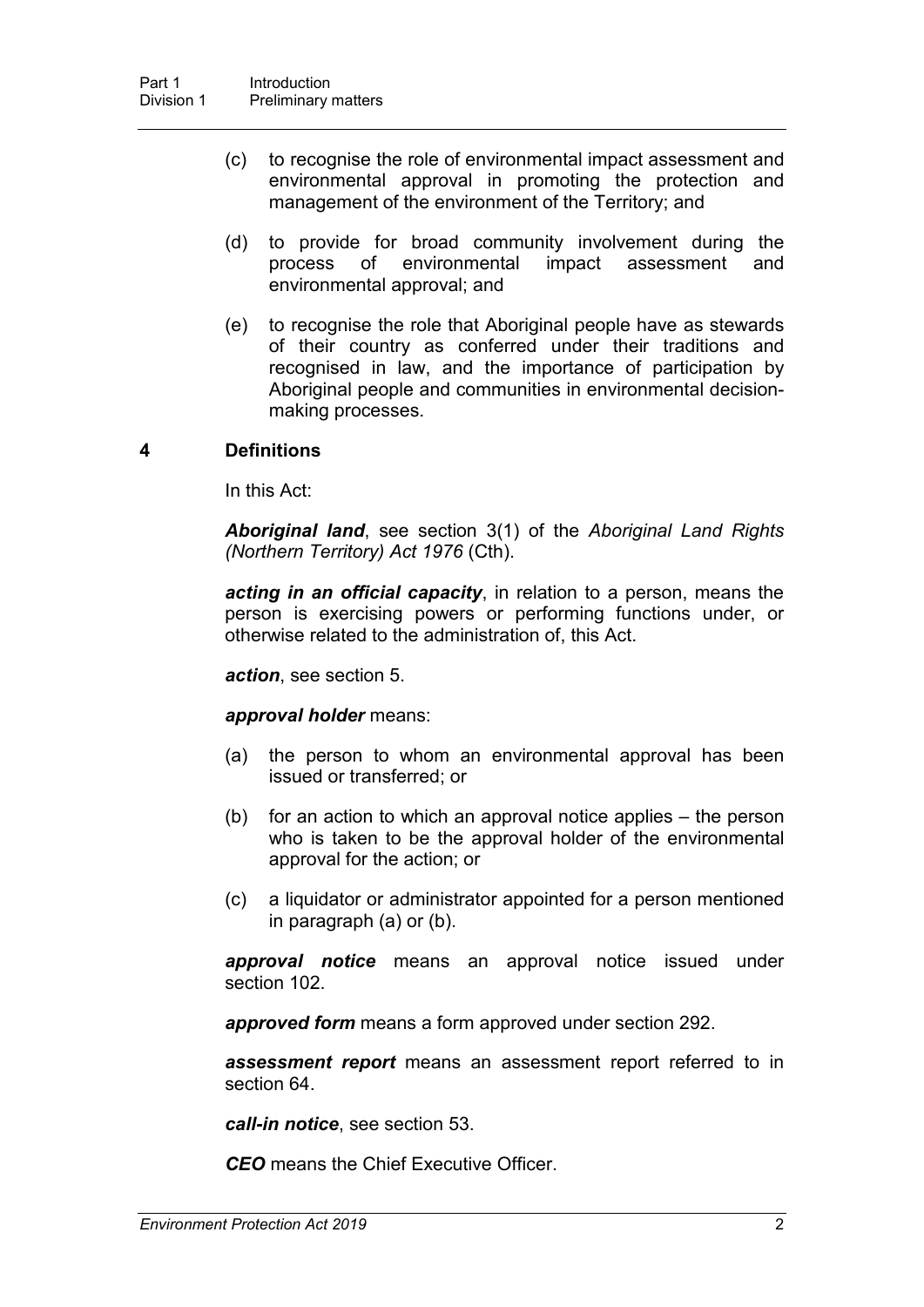*Chief Health Officer* means the Chief Health Officer appointed under section 67 of the *Public and Environmental Health Act 2011*.

*civil order* means an order under section [248.](#page-133-0)

*civil penalty order* means an order under section [248\(](#page-133-0)1)(a).

*closure certificate* means a closure certificate issued under section [213.](#page-118-0)

*closure notice* means a closure notice issued under section [199.](#page-112-0)

*cooperative agreement* means an agreement mentioned in section [45.](#page-42-0)

*court* means the Supreme Court.

*decision-maker*, for Part 2, means:

- (a) the Minister; or
- (b) the CEO; or
- (c) the NT EPA.

*ecologically sustainable development* means development that improves the total quality of human life, both now and in the future, in a way that:

- (a) maintains the ecological processes on which all life depends; and
- (b) recognises the need for development to be equitable between current and future generations.

*ecosystem-based management* means management that recognises all interactions in an ecosystem, including ecological and human interactions.

*enforceable undertaking* means an enforceable undertaking under section [215.](#page-118-1)

*enforcement order* means an enforcement order under section [216.](#page-119-0)

*environment*, see section [6.](#page-25-1)

*environment protection bond* means an environment protection bond mentioned in Part 7, Division 1.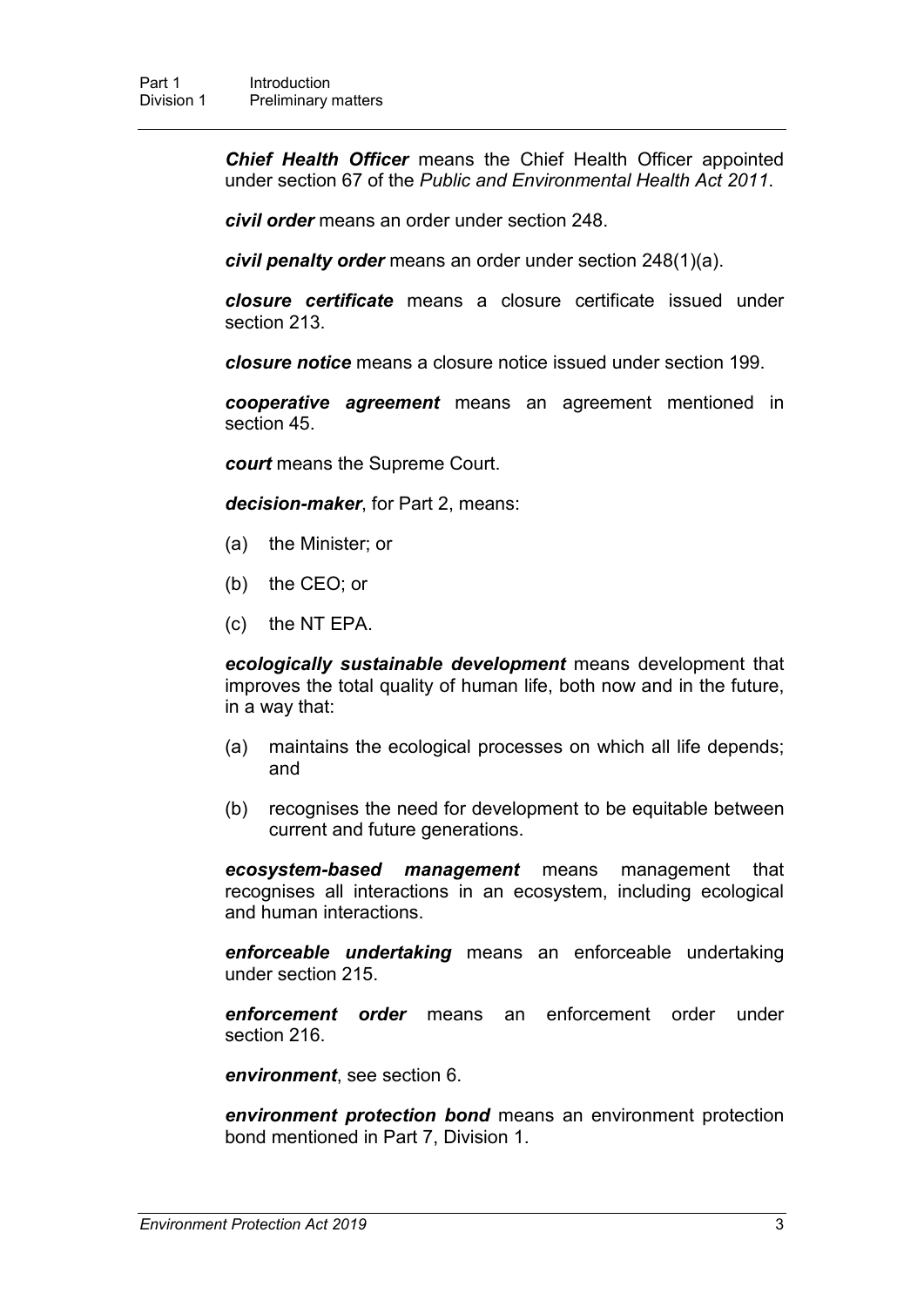*environment protection fund* means an environment protection fund established under section [136.](#page-81-0)

*environment protection levy* means an environment protection levy established under section [133.](#page-80-0)

*environment protection notice* means:

- (a) an environment protection notice issued under section [176;](#page-100-0) or
- (b) an emergency environment protection notice issued under section [182](#page-104-0) or [183.](#page-105-0)

#### *environmental approval* means:

- (a) an environmental approval granted under Part 5; or
- (b) for an action to which an approval notice applies the environmental approval granted under Part 5 that identifies the action.

*environmental audit*, see section [141.](#page-83-0)

*environmental decision-making hierarchy* means the hierarchy mentioned in section [26.](#page-30-0)

*environmental harm*, see section [7.](#page-25-2)

*environmental impact assessment* means an environmental impact assessment under section 57.

*environmental objective* means an environmental objective declared under section [28.](#page-31-0)

*environmental officer* means:

- (a) a person who is appointed or authorised as an environmental officer under section [159\(](#page-91-0)1); or
- (b) a police officer.

*environmental offset* means a measure designed to compensate for the residual impact of an action on the environment.

*government authority* means an Agency or a statutory authority.

*impact*, see section [10.](#page-26-0)

*land* includes:

(a) the airspace above land; and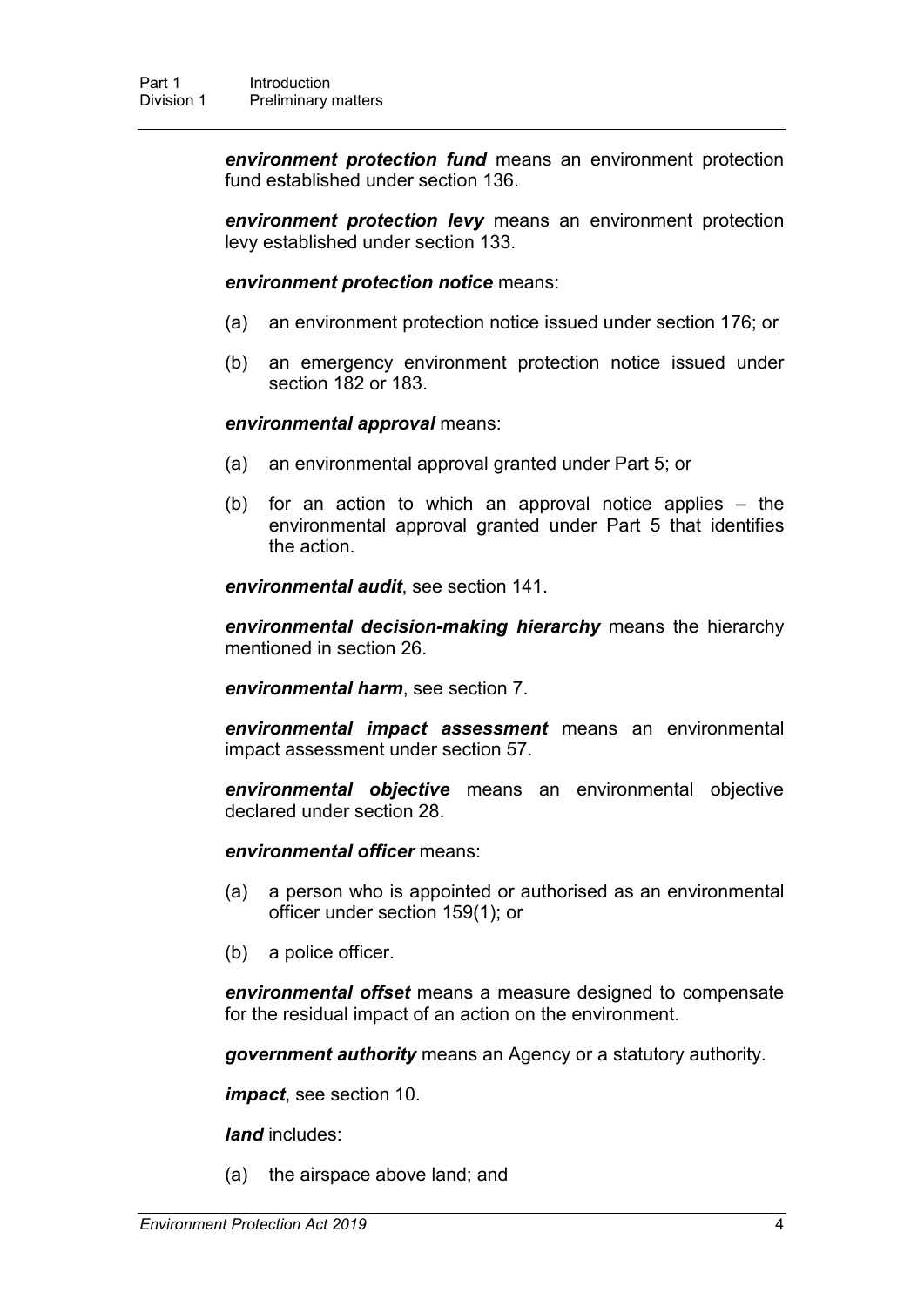- (b) land that is, or is at any time, covered by waters; and
- (c) waters.

*land register* means the register kept by the Registrar-General under the *Land Title Act 2000*.

*material environmental harm*, see section [8.](#page-25-3)

*misleading information* means information that is misleading in a material particular or because of the omission of a material particular.

*NT EPA*, see section 3 of the *Northern Territory Environment Protection Authority Act 2012*.

*obstruct* includes hinder and resist.

*occupier*, in relation to land, means:

- (a) a person occupying the land (under any title or permission, or without title or permission); or
- (b) a person entitled to occupy the land whether or not the person is actually occupying the land.

#### *premises* includes:

- (a) equipment, plant and structures, whether stationary or portable, and the land on which the premises are situated; and
- (b) a vehicle or other conveyance.

*principles of ecologically sustainable development*, see Part 2, Division 1.

*prohibited action* means an action declared under section [38](#page-36-0) to be a prohibited action.

*proponent* means a person proposing to carry out, or carrying out, an action.

*protected environmental area* means an area declared under section [35](#page-34-0) or [36](#page-35-0) to be a protected environmental area.

*public register*, see section [284.](#page-150-0)

*publish* means make publicly available in the Territory.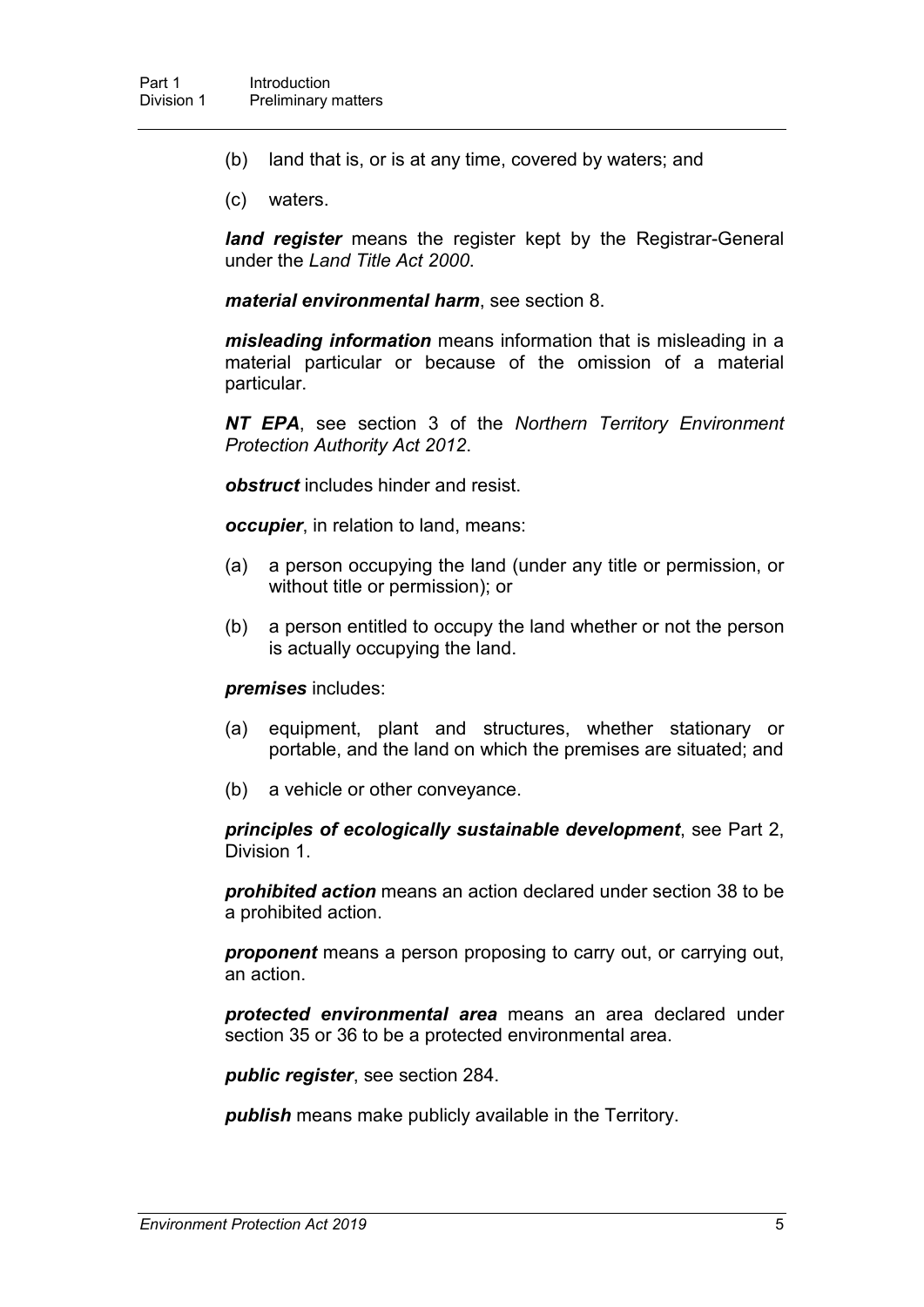#### *qualified person* means:

- (a) a registered environmental auditor; or
- (b) a registered environmental practitioner; or
- (c) a person or class of persons, who have the qualifications and experience determined by the CEO for the purpose of this definition.

#### *referral trigger* means:

- (a) an activity-based referral trigger referred to in section 29(2) and declared under section [30\(](#page-31-1)1)(a); or
- (b) a location-based referral trigger referred to in section 29(3) and declared under section [30\(](#page-31-1)1)(b).

*registered environmental auditor* means a person registered under Part 8, Division 3.

*registered environmental practitioner* means a person registered under Part 8, Division 4.

*residential premises*, in relation to premises that are used for both residential and non-residential purposes, means that part of the building or structure that is used only for residential purposes and does not include any land surrounding the building or structure.

*significant environmental harm*, see section [9.](#page-26-1)

*significant impact*, see section [11.](#page-26-2)

*significant variation*, see section [12.](#page-26-3)

*specified environmental offence* means an offence against this Act for which the penalty is expressed as:

- (a) environmental offence level 1; or
- (b) environmental offence level 2; or
- (c) environmental offence level 3; or
- (d) environmental offence level 4.

*standard assessment*, see section [48.](#page-43-0)

*statement of unacceptable impact*, see section [66.](#page-51-0)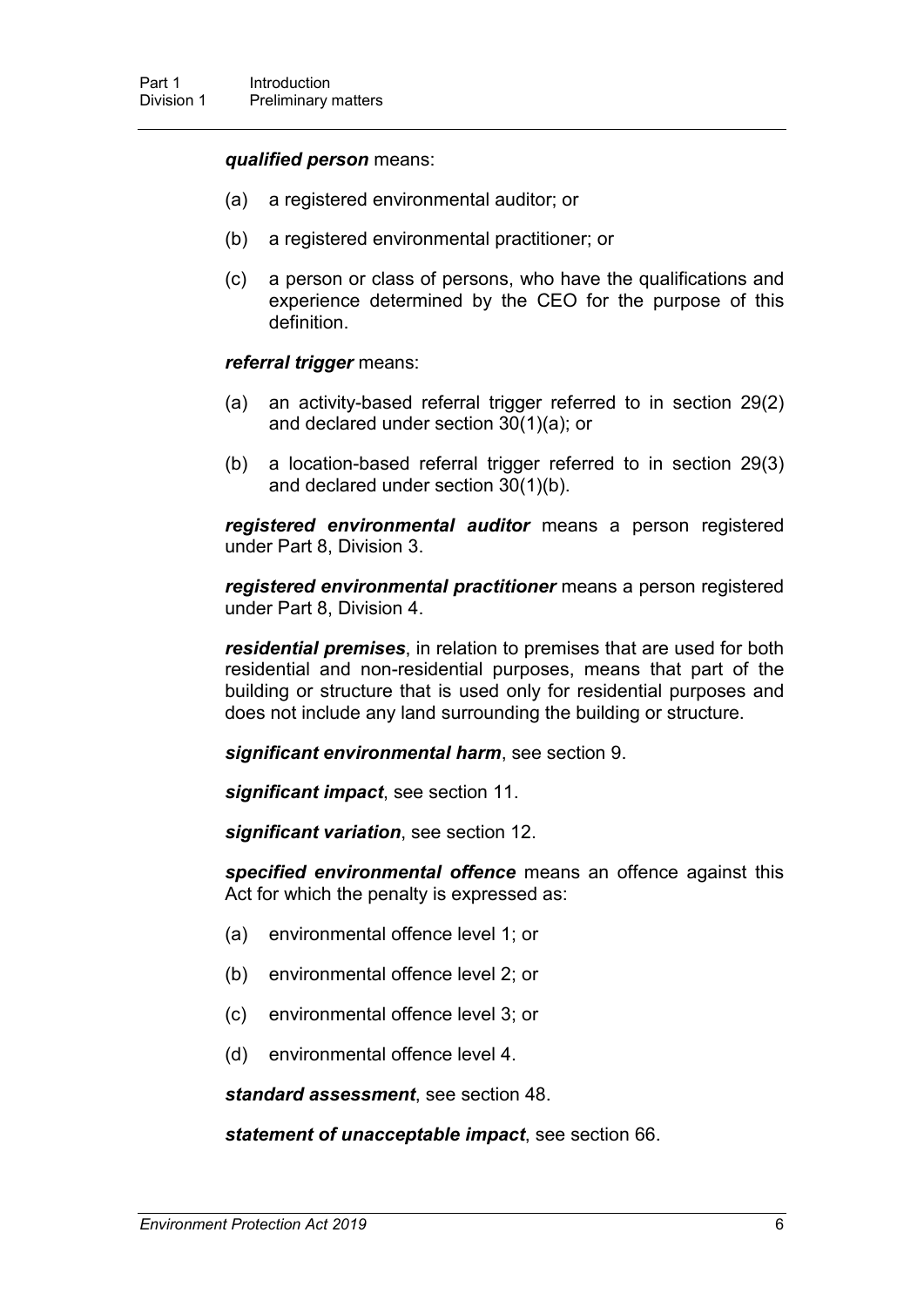*statutory authorisation*, in relation to an action, means an approval, consent, authority, permit or other authorisation relating to that action that is provided for under an Act.

*statutory authority* means a body established under an Act for a public purpose.

*statutory decision-maker* in relation to an action, means a person or a government authority authorised under an Act to make a decision in relation to that action.

*stop work notice* means a stop work notice issued under section [194.](#page-109-0)

*strategic assessment*, see section [49.](#page-43-1)

*strategic proposal*, see section 13.

*vehicle or other conveyance* means any of the following:

- (a) a motor vehicle;
- (b) a trailer or caravan;
- (c) an aircraft;
- (d) a boat or other vessel;
- (e) a train or rolling stock on or for use on a railway.

*waste management hierarchy* means the hierarchy mentioned in section [27.](#page-30-1)

*waters* includes:

- (a) surface water, groundwater and tidal waters; and
- (b) coastal waters of the Territory, within the meaning of the *Coastal Waters (Northern Territory Powers) Act 1980* (Cth); and
- (c) water containing an impurity.

#### *Note for section 4*

*The Interpretation Act 1978 contains definitions and other provisions that may be relevant to this Act.*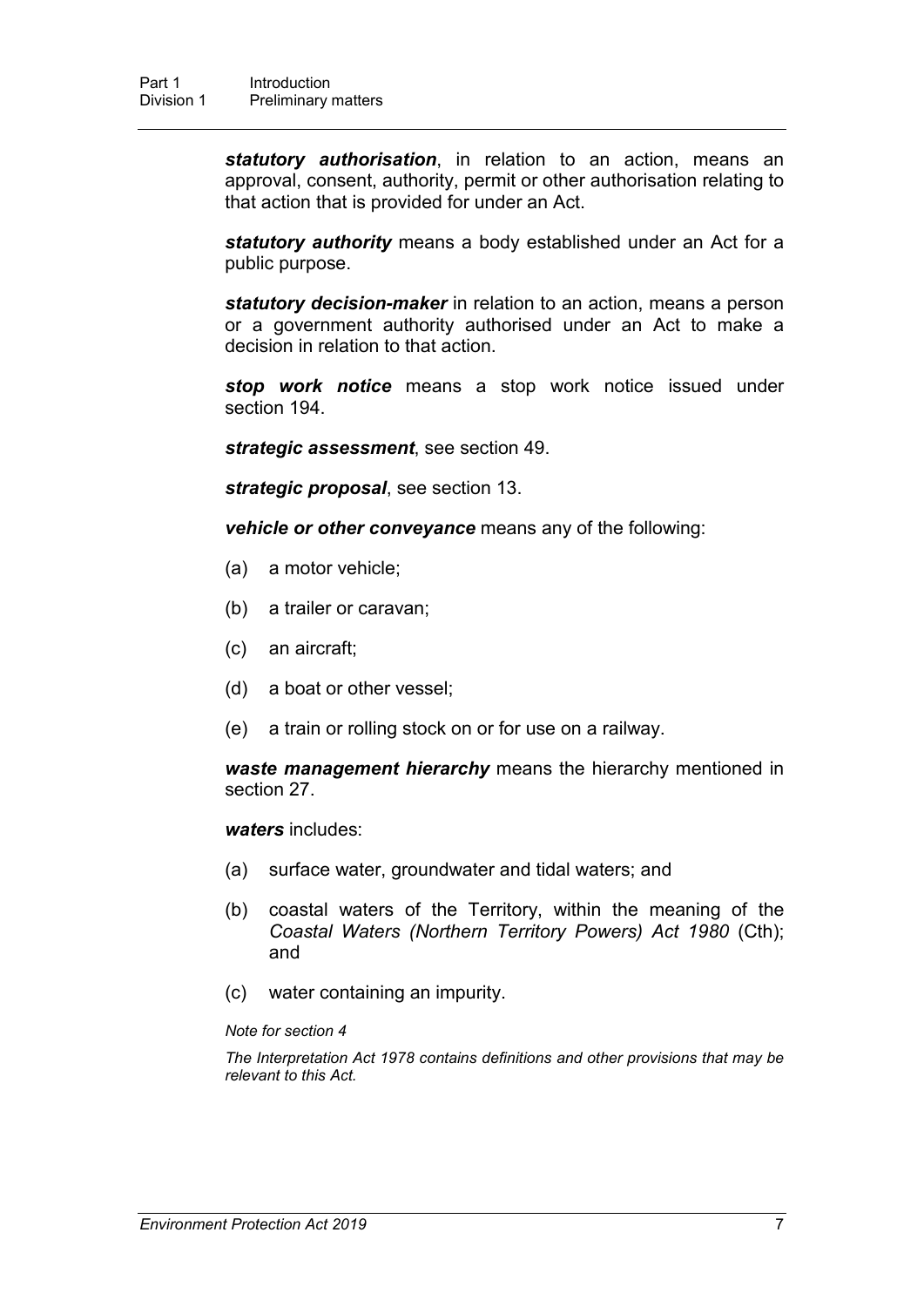### **Division 2 Important concepts**

### **5 Meaning of** *action*

- <span id="page-25-0"></span>(1) *Action* includes any of the following:
	- (a) a project;
	- (b) a development;
	- (c) an undertaking;
	- (d) an activity or series of activities;
	- (e) works;
	- (f) a material alteration of any of the things mentioned in paragraphs (a) to (e).
- (2) A decision by a government authority authorising another person to take an action is not an action.
- (3) A grant of funding by a government authority for an action is not an action.

### <span id="page-25-1"></span>**6 Meaning of** *environment*

*Environment* means all aspects of the surroundings of humans including physical, biological, economic, cultural and social aspects.

### <span id="page-25-2"></span>**7 Meaning of** *environmental harm*

- (1) *Environmental harm* means direct or indirect alteration of the environment to its detriment or degradation, of any degree or duration, whether temporary or permanent.
- (2) The regulations may specify alterations to which the definition of *environmental harm* applies.

### <span id="page-25-3"></span>**8 Meaning of** *material environmental harm*

*Material environmental harm* means environmental harm that:

- (a) is not trivial or negligible in nature; and
- (b) is less serious than significant environmental harm.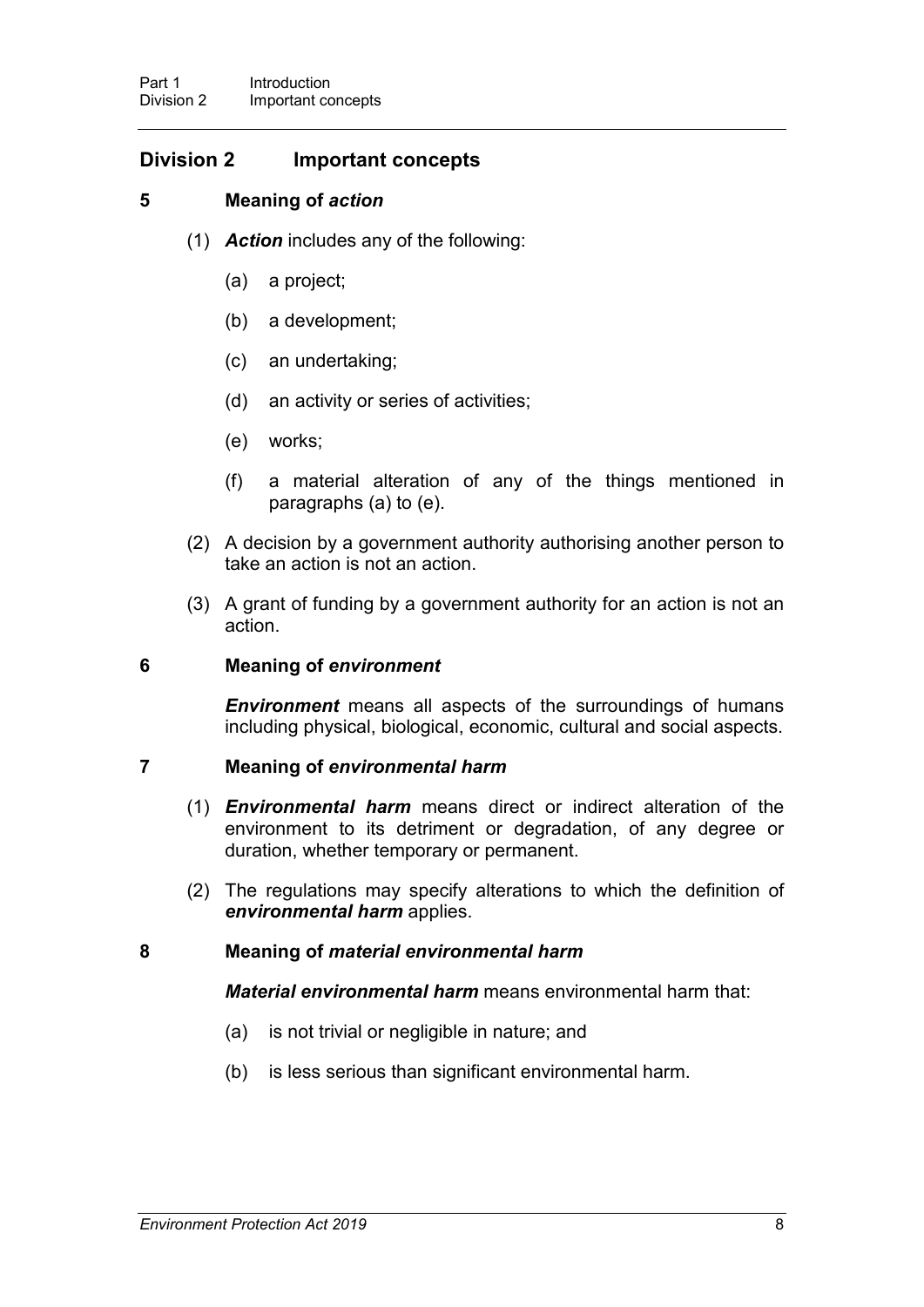### <span id="page-26-1"></span>**9 Meaning of s***ignificant environmental harm*

*Significant environmental harm* means environmental harm that:

- (a) is of major consequence having regard to:
	- (i) the context and intensity of the harm; and
	- (ii) the sensitivity, value and quality of the environment harmed and the duration, magnitude and geographic extent of the harm; or
- (b) would, or is likely to, cost more to remediate than the monetary amount prescribed by regulation.

### <span id="page-26-0"></span>**10 Meaning of** *impact*

- (1) An *impact* of an action is:
	- (a) an event or circumstance that is a direct consequence of the action; or
	- (b) an event or circumstance that is an indirect consequence of the action and the action is a substantial cause of that event or circumstance.
- (2) An impact may be a cumulative impact and may occur over time.

### <span id="page-26-2"></span>**11 Meaning of** *significant impact*

A *significant impact* of an action is an impact of major consequence having regard to:

- (a) the context and intensity of the impact; and
- (b) the sensitivity, value and quality of the environment impacted on and the duration, magnitude and geographic extent of the impact.

### <span id="page-26-3"></span>*12* **Meaning of** *significant variation*

A *significant variation* of an action is a variation that:

- (a) will alter the action to the extent that a referral trigger that did not previously apply to the action now applies; or
- (b) has the potential to have a significant impact on the environment; or
- (c) will result in new or additional areas being subject to a potential significant impact on the environment.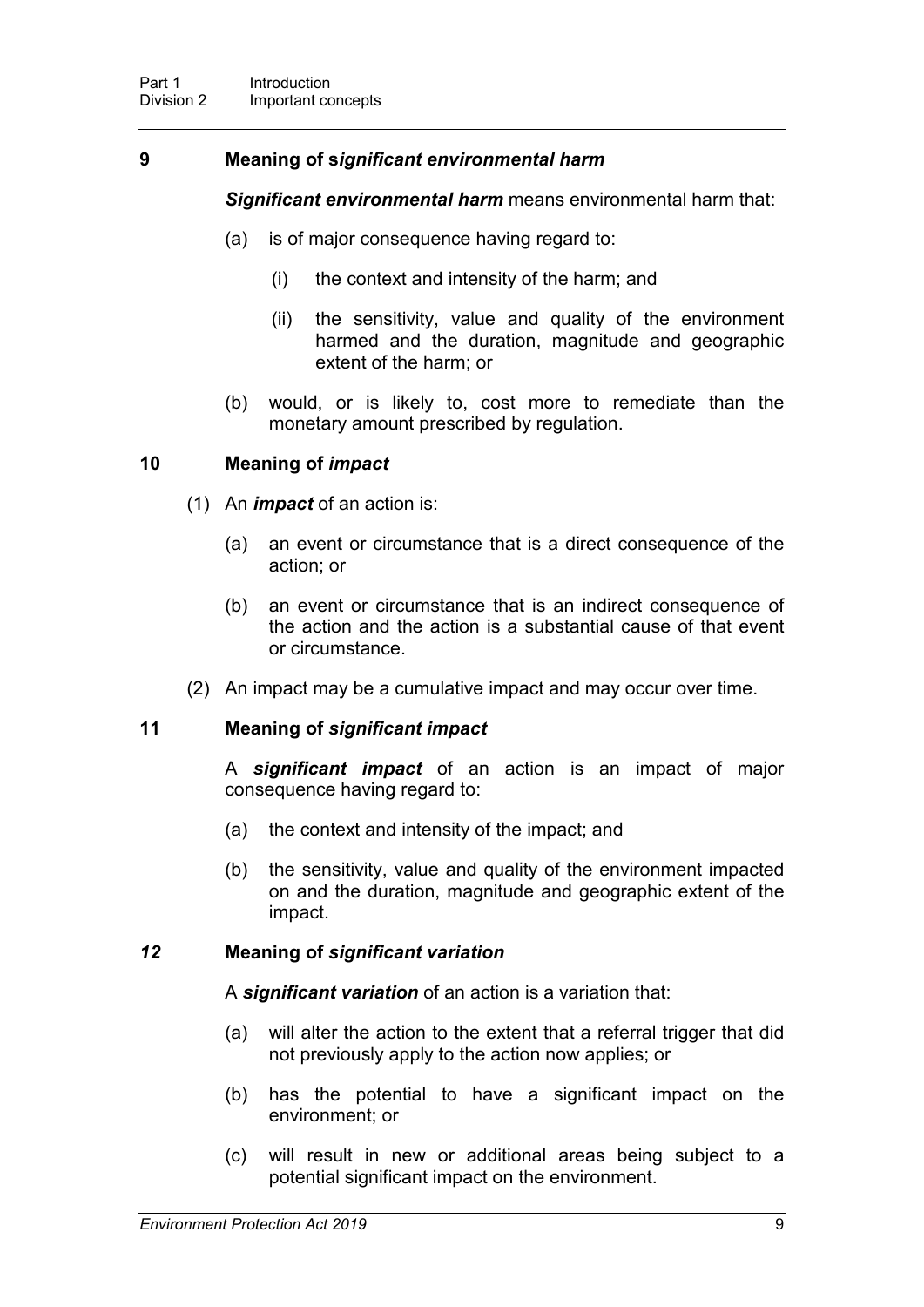### *13* **Meaning of** *strategic proposal*

*Strategic proposal* means any of the following:

- (a) a policy;
- (b) a program;
- (c) a plan;
- (d) a methodology.

### **Division 3 Application provisions**

### **14 Act binds Crown**

This Act binds the Crown in right of the Territory and, to the extent the legislative power of the Legislative Assembly permits, the Crown in all its other capacities.

### **15 Civil remedies and common law not affected**

- (1) Except where expressly provided for, this Act is taken not to affect a civil right or remedy available to a person in relation to conduct, or a failure or refusal to engage in conduct, to which this Act applies.
- (2) Compliance with this Act is not of itself evidence that a common law duty of care has been satisfied.

### <span id="page-27-0"></span>**16 Application of Criminal Code**

Part IIAA of the Criminal Code applies to an offence against this Act.

#### *Notes for section [16](#page-27-0)*

- *1 Part IIAA of the Criminal Code states the general principles of criminal responsibility, establishes general defences, and deals with burden of proof. It also defines, or elaborates on, certain concepts commonly used in the creation of offences.*
- *2 Sections 43CA and 43CB of the Criminal Code provide for extraterritoriality in relation to offences.*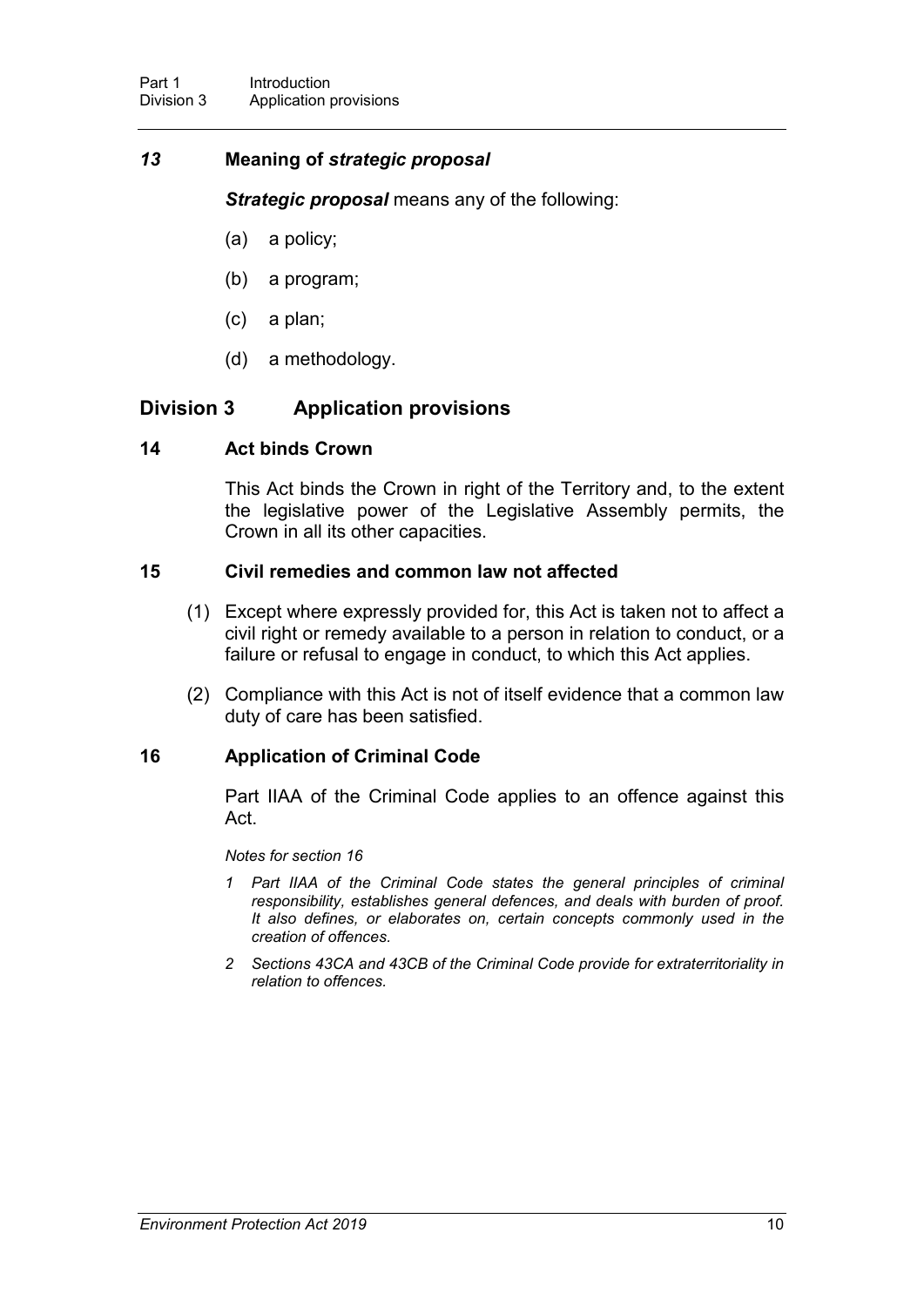## **Part 2 Principles of environment protection and management**

### **Division 1 Principles of ecologically sustainable development**

### **17 Principles of ecologically sustainable development**

- (1) This Division sets out the principles of ecologically sustainable development.
- (2) A decision-maker must consider and apply these principles in making a decision under this Act.
- (3) In making a decision under this Act and stating the reasons for that decision, a decision-maker is not required to specify how the decision-maker has considered or applied these principles.

### <span id="page-28-0"></span>**18 Decision-making principle**

- (1) Decision-making processes should effectively integrate both long-term and short-term environmental and equitable considerations.
- (2) Decision-making processes should provide for community involvement in relation to decisions and actions that affect the community.

*Note for section [18](#page-28-0)*

*See section 6, definition environment.*

### **19 Precautionary principle**

- (1) If there are threats of serious or irreversible environmental damage, lack of full scientific certainty should not be used as a reason for postponing measures to prevent environmental degradation.
- (2) Decision-making should be guided by:
	- (a) a careful evaluation to avoid serious or irreversible damage to the environment wherever practicable; and
	- (b) an assessment of the risk-weighted consequences of various options.

### **20 Principle of evidence-based decision-making**

Decisions should be based on the best available evidence in the circumstances that is relevant and reliable.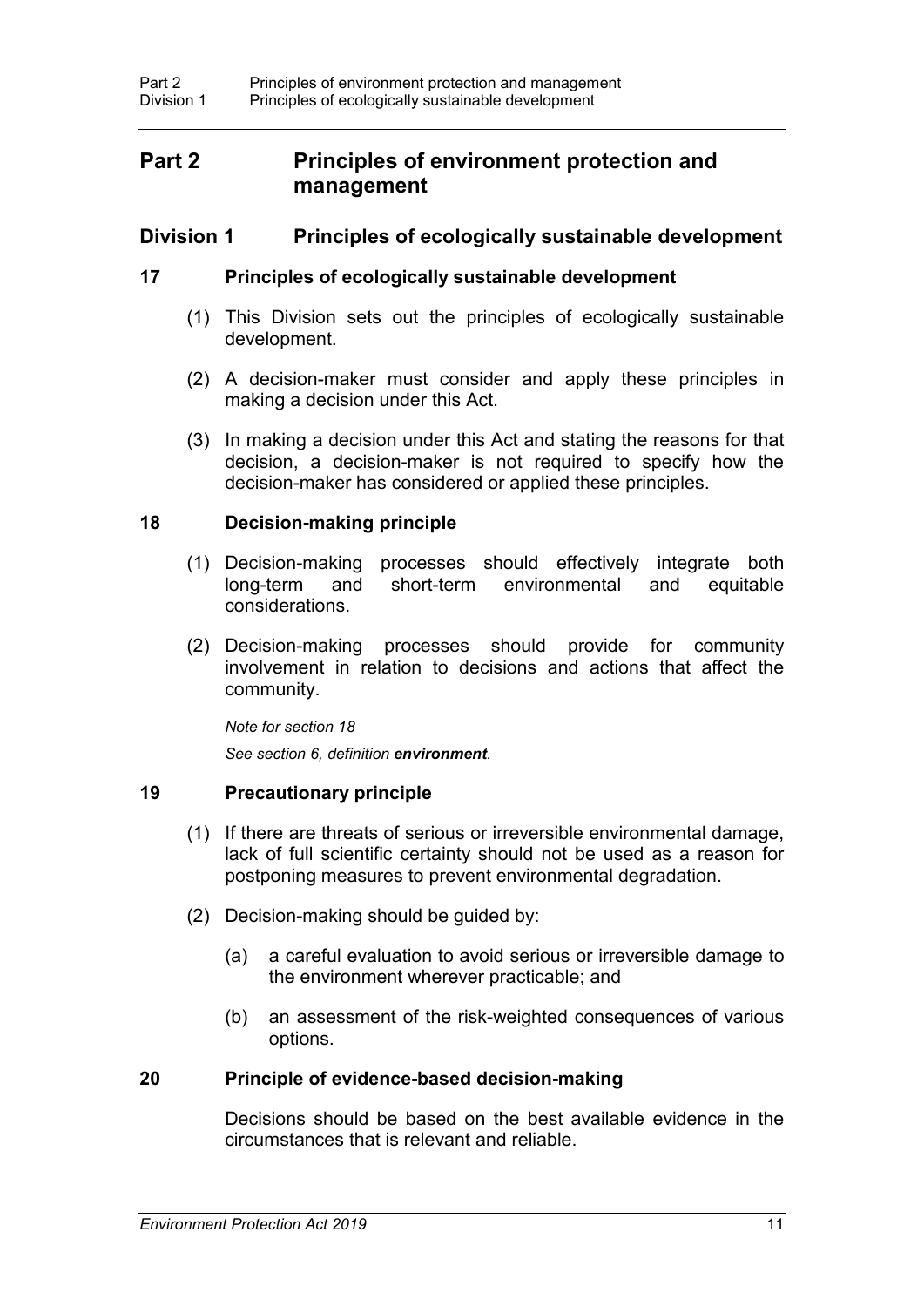### **21 Principle of intergenerational and intragenerational equity**

The present generation should ensure that the health, diversity and productivity of the environment is maintained or enhanced for the benefit of present and future generations.

#### **22 Principle of sustainable use**

Natural resources should be used in a manner that is sustainable, prudent, rational, wise and appropriate.

### **23 Principle of conservation of biological diversity and ecological integrity**

Biological diversity and ecological integrity should be conserved and maintained.

#### **24 Principle of improved valuation, pricing and incentive mechanisms**

- (1) Environmental factors should be included in the valuation of assets and services.
- (2) Persons who generate pollution and waste should bear the cost of containment, avoidance and abatement.
- (3) Users of goods and services should pay prices based on the full life cycle costs of providing the goods and services, including costs relating to the use of natural resources and the ultimate disposal of wastes.
- (4) Established environmental goals should be pursued in the most cost-effective way by establishing incentive structures, including market mechanisms, which enable persons best placed to maximise benefits or minimise costs to develop solutions and responses to environmental problems.

### **Division 2 Management hierarchies**

### **25 Hierarchies**

This Division sets out hierarchies for environmental decision-making and waste management.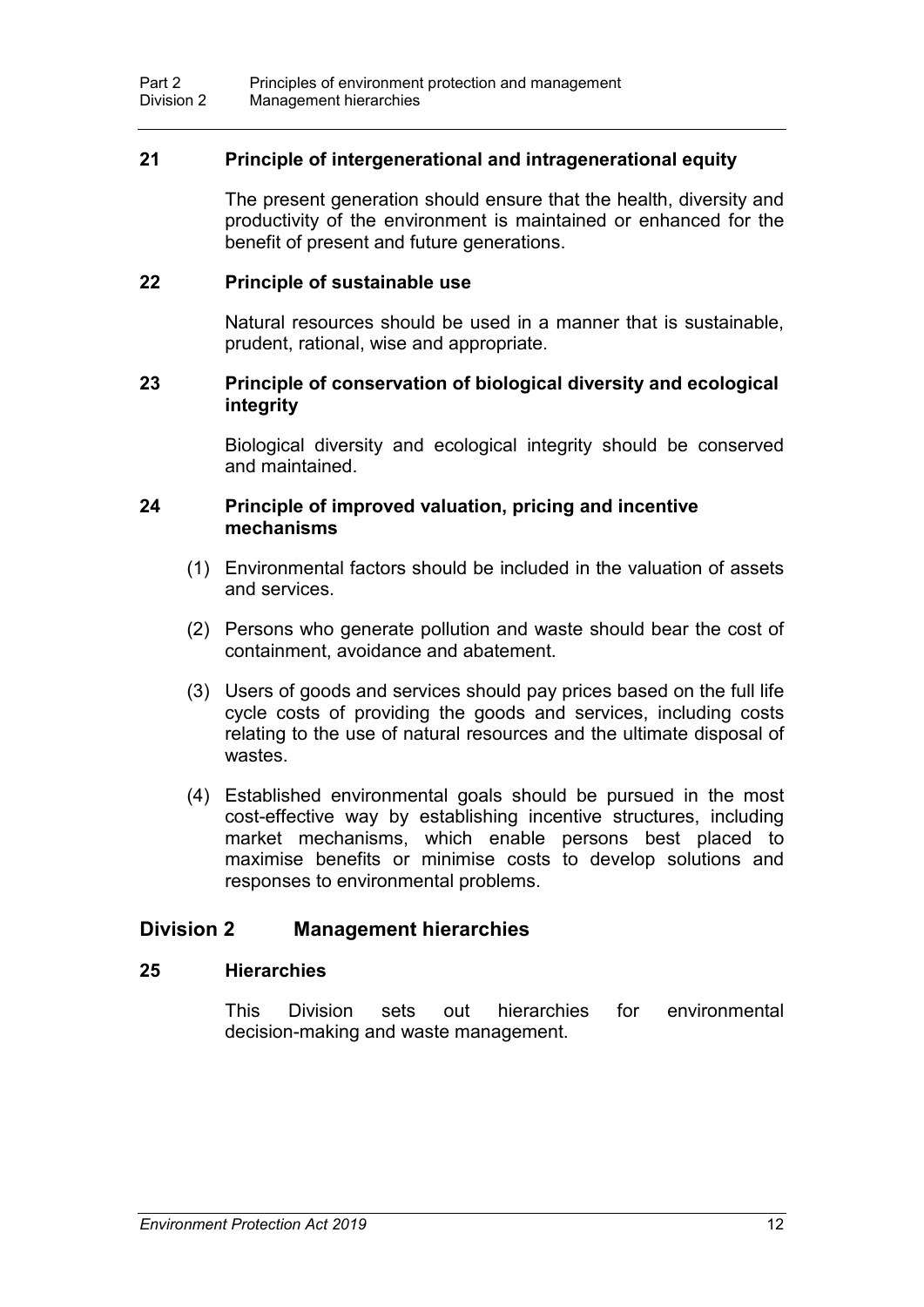### <span id="page-30-0"></span>**26 Environmental decision-making hierarchy**

- (1) In making decisions in relation to actions that affect the environment, decision-makers, proponents and approval holders should apply the following hierarchy of approaches in order of priority:
	- (a) ensure that actions are designed to avoid adverse impacts on the environment;
	- (b) identify management options to mitigate adverse impacts on the environment to the greatest extent practicable;
	- (c) if appropriate, provide for environmental offsets in accordance with this Act for residual adverse impacts on the environment that cannot be avoided or mitigated.
- (2) In making decisions in relation to actions that affect the environment, decision-makers, proponents and approval holders should ensure that the potential for actions to enhance or restore environmental quality is identified and provided for to the extent practicable.

#### <span id="page-30-1"></span>**27 Waste management hierarchy**

- (1) In designing, implementing and managing an action, all reasonable and practicable measures should be taken to minimise the generation of waste and its discharge into the environment.
- (2) For subsection (1), waste should be managed in accordance with the following hierarchy of approaches in order of priority:
	- (a) avoidance of the production of waste;
	- (b) minimisation of the production of waste;
	- (c) re-use of waste;
	- (d) recycling of waste;
	- (e) recovery of energy and other resources from waste;
	- (f) treatment of waste to reduce potentially adverse impacts;
	- (g) disposal of waste in an environmentally sound manner.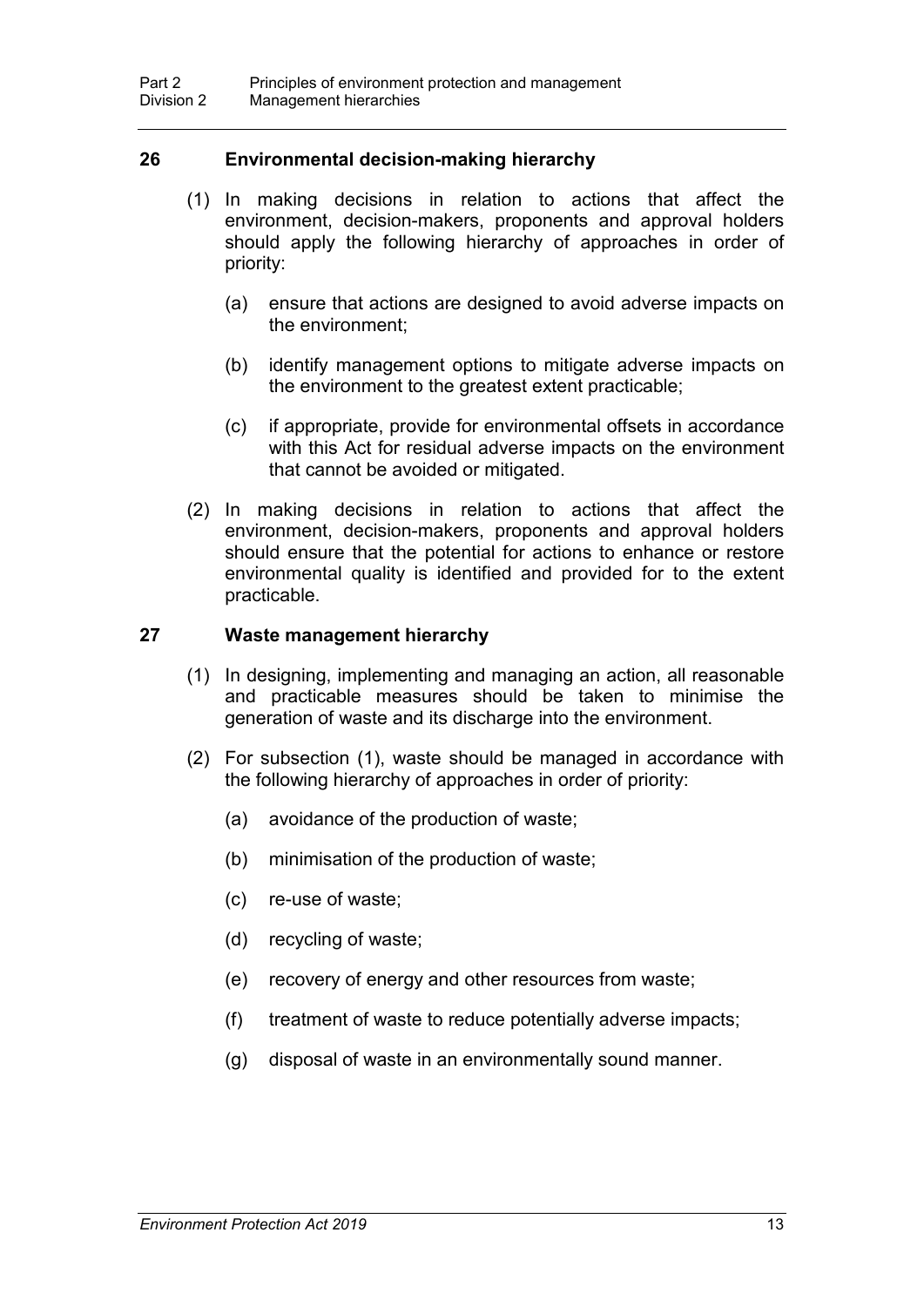## **Part 3 Environment protection declarations**

### **Division 1 Declaration of environmental objectives and referral triggers**

### **28 Declaration of environmental objectives**

- <span id="page-31-0"></span>(1) The Minister may, by *Gazette* notice, declare environmental objectives for this Act.
- (2) In developing environmental objectives, the Minister must:
	- (a) identify environmental matters that have value to the Territory and that need to be protected; and
	- (b) determine for each matter the objective to be achieved in relation to the protection of the environment.
- (3) A declaration must be prepared in accordance with the regulations.
- (4) A declaration may be made on the Minister's own initiative or on the recommendation of the NT EPA under section [31.](#page-32-0)
- (5) The Minister must publish a statement of the reasons for making a declaration.

### **29 Purpose and effect of referral triggers**

- (1) A referral trigger requires a proponent of an action to refer the action to the NT EPA for assessment in accordance with the regulations.
- (2) An activity-based referral trigger identifies actions that the Minister considers are likely to have a significant impact on the environment.
- (3) A location-based referral trigger identifies areas that the Minister considers are:
	- (a) of significance because of a feature of the natural or cultural environment; and
	- (b) likely to be subject to significant impact by actions.

### <span id="page-31-1"></span>**30 Declaration of referral triggers**

- (1) The Minister may, by *Gazette* notice, declare either or both of the following:
	- (a) an activity-based referral trigger;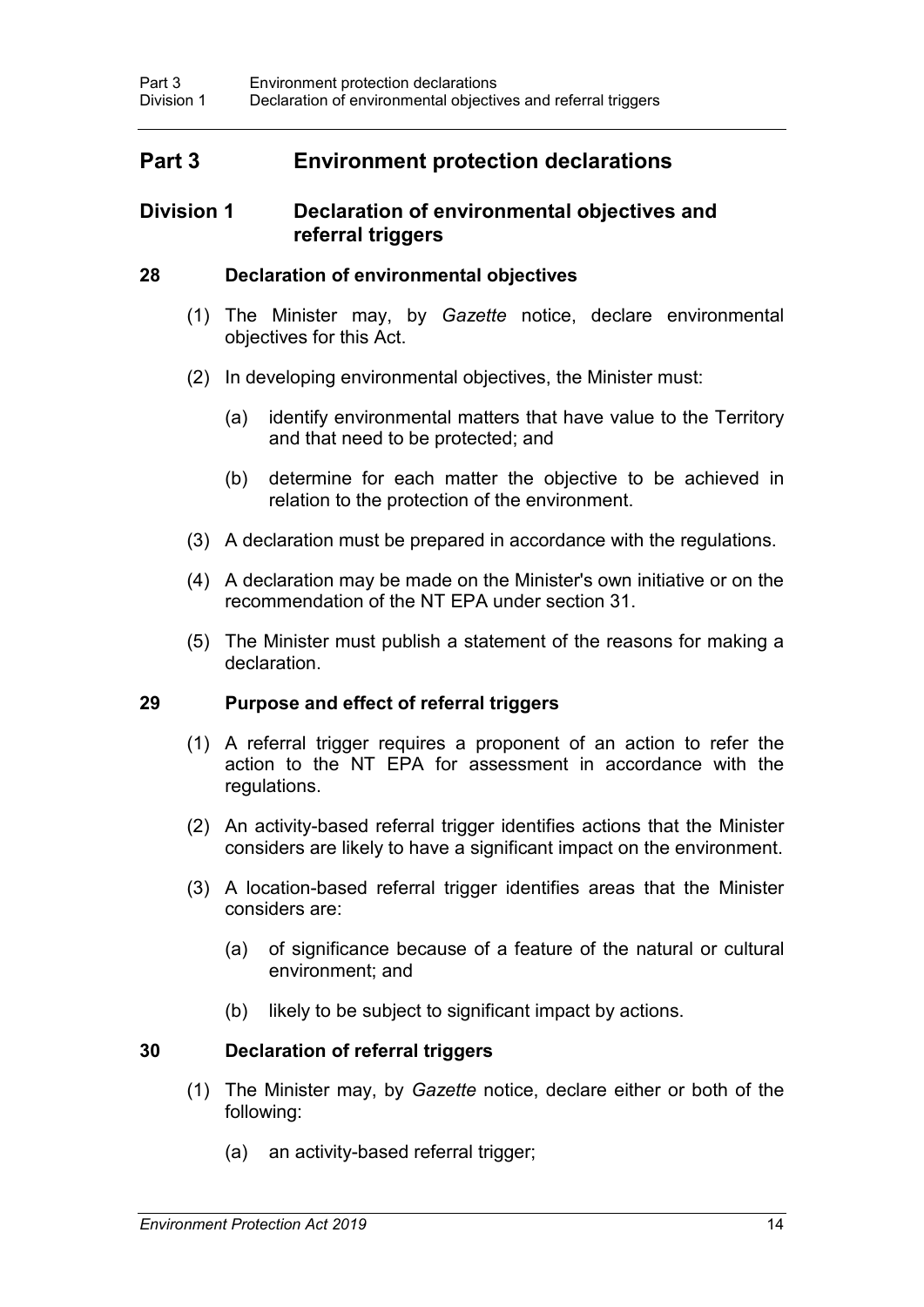- (b) a location-based referral trigger.
- (2) In declaring a referral trigger, the Minister may specify circumstances in which, and the thresholds above which, actions are to be subject to the trigger.
- (3) A declaration of a referral trigger must be prepared in accordance with the regulations.
- (4) The Minister must publish a statement of the reasons for making a declaration.

#### <span id="page-32-0"></span>**31 NT EPA may recommend environmental objectives and referral triggers and amendments**

- (1) The NT EPA may recommend to the Minister a proposed environmental objective or a referral trigger or an amendment to an objective or trigger.
- (2) A recommendation may be made at the request of the Minister or on the NT EPA's own initiative.
- (3) The Minister must consider the NT EPA's recommendation and may:
	- (a) accept the recommendation; or
	- (b) refuse the recommendation.
- (4) The Minister must publish a statement of reasons for making a decision under subsection (3).

#### **32 Review of environmental objectives and referral triggers**

- (1) The Minister must review the environmental objectives and referral triggers at least every 10 years.
- (2) The Minister may review the environmental objectives and referral triggers at any time.
- (3) A review must be conducted in accordance with the regulations.

#### **33 Amendment or revocation of environmental objective or referral trigger**

- (1) The Minister may amend or revoke an environmental objective or a referral trigger.
- (2) An amendment or revocation of an environmental objective or referral trigger must be in accordance with the regulations.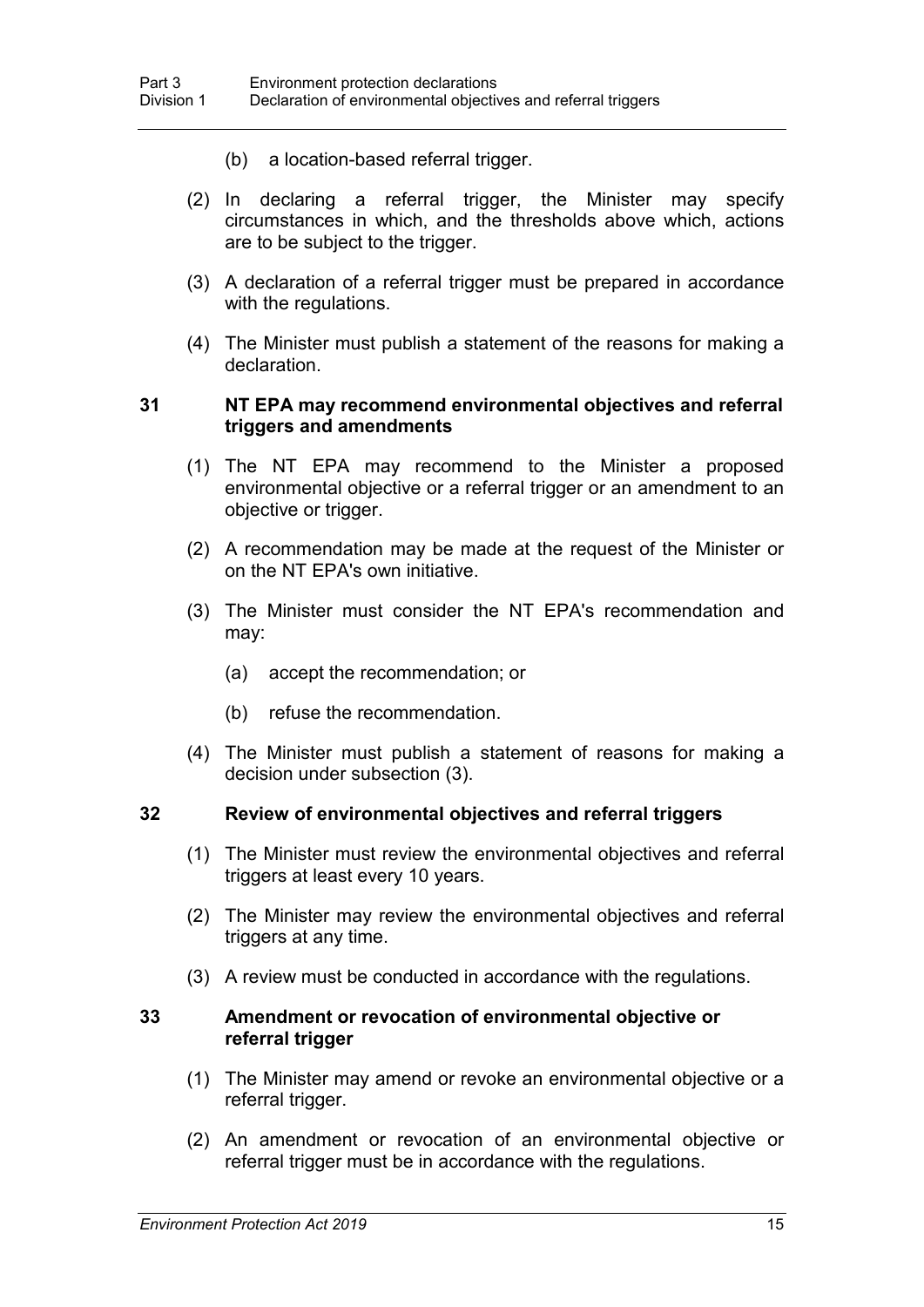#### **34 Referral trigger – environmental offences**

- (1) A person commits an offence if:
	- (a) the person intentionally engages in conduct; and
	- (b) the conduct is part of carrying out an action and the person is reckless in relation to that circumstance; and
	- (c) a referral trigger applies to the action; and
	- (d) the conduct is not authorised under this Act; and
	- (e) the conduct results in significant environmental harm and the person is reckless in relation to that result.

Penalty: environmental offence level 1.

- (2) A person commits an offence if:
	- (a) the person intentionally engages in conduct; and
	- (b) the conduct is part of carrying out an action and the person is reckless in relation to that circumstance; and
	- (c) a referral trigger applies to the action; and
	- (d) the conduct is not authorised under this Act; and
	- (e) the conduct results in material environmental harm and the person is reckless in relation to that result.

Penalty: environmental offence level 2.

- (3) A person commits an offence if:
	- (a) the person engages in conduct; and
	- (b) the conduct is part of carrying out an action; and
	- (c) a referral trigger applies to the action; and
	- (d) the conduct is not authorised under this Act; and
	- (e) the conduct causes significant environmental harm.

Penalty: environmental offence level 2.

- (4) A person commits an offence if:
	- (a) the person engages in conduct; and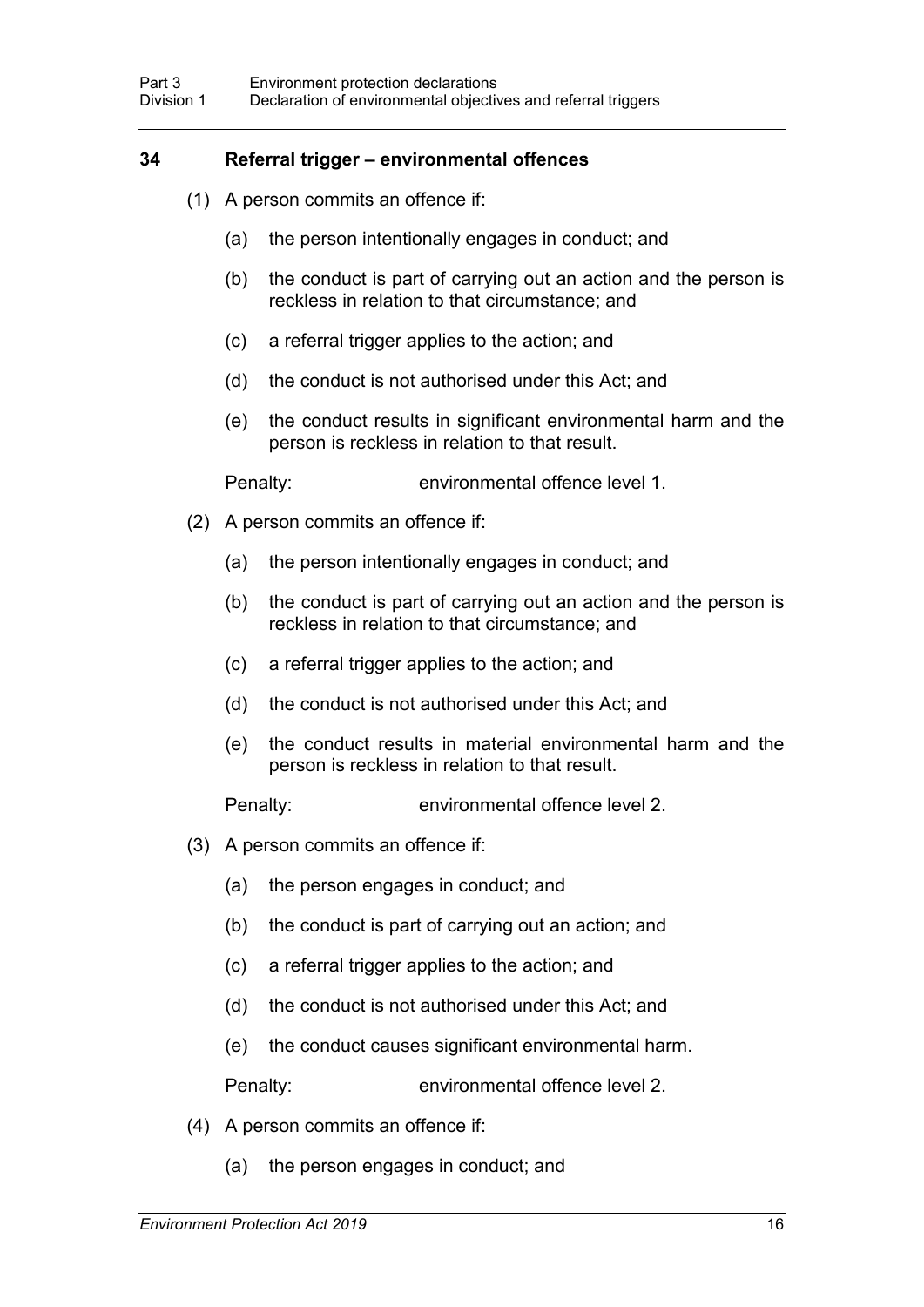- (b) the conduct is part of carrying out an action; and
- (c) a referral trigger applies to the action; and
- (d) the conduct is not authorised under this Act; and
- (e) the conduct causes material environmental harm.

Penalty: environmental offence level 3.

- (5) A person commits an offence if:
	- (a) the person engages in conduct; and
	- (b) the conduct is part of carrying out an action; and
	- (c) a referral trigger applies to the action; and
	- (d) the conduct is not authorised under this Act.

Penalty: environmental offence level 4.

- (6) Strict liability applies to subsections  $(1)(c)$  and  $(d)$  and  $(2)(c)$ and (d).
- (7) An offence against subsection (3), (4) or (5) is an offence of strict liability.
- (8) It is a defence to a prosecution for an offence against this section if the defendant took reasonable steps and exercised due diligence to prevent the commission of the offence.
- (9) The defendant has a legal burden of proof in relation to a matter mentioned in subsection (8).

### **Division 2 Protected environmental areas and prohibited actions**

#### **35 Temporary declaration of protected environmental area**

- <span id="page-34-0"></span>(1) The Minister may, by *Gazette* notice, declare an area of land to be a protected environmental area (a *temporary declaration*) if the Minister believes on reasonable grounds that:
	- (a) the environment or an aspect of the environment of the area should be protected; and
	- (b) the declaration of the area is necessary to further the objects of this Act.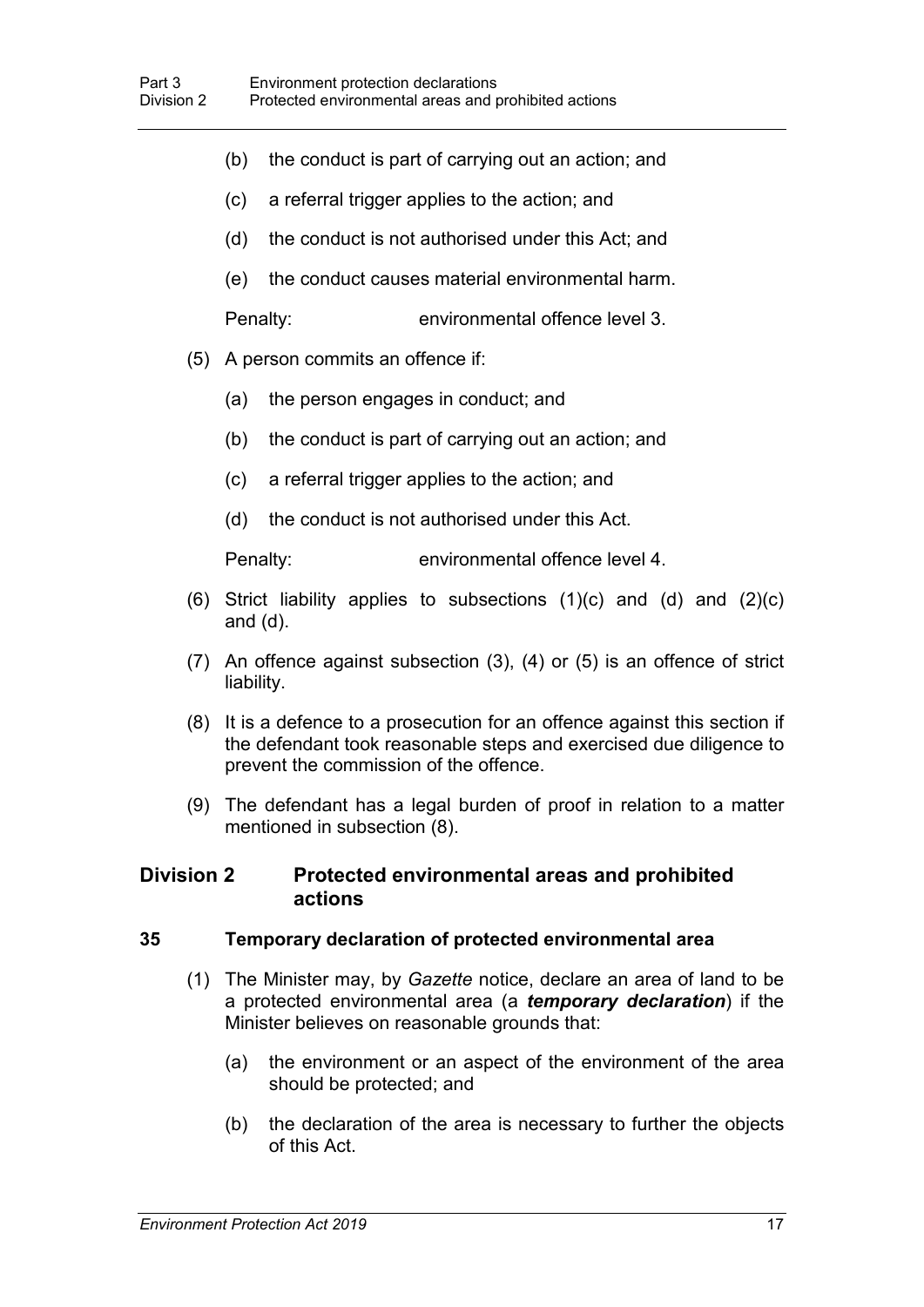- (2) A temporary declaration has effect for the period (not exceeding 12 months) specified in the *Gazette* notice.
- (3) A temporary declaration must not be made in respect of an area within 3 months after the day on which a previous temporary declaration affecting that area expires, unless it relates to a different matter.
- (4) The Minister must consult with the NT EPA before making a temporary declaration.
- (5) The Minister must make reasonable efforts to advise any owner or occupier of land in the declared area of the making of a temporary declaration.
- (6) The Minister must publish a statement of the reasons for making a temporary declaration.

### <span id="page-35-0"></span>**36 Permanent declaration of protected environmental area**

- (1) The Administrator may, by *Gazette* notice, declare an area of land to be a protected environmental area (a *permanent declaration*) if the Administrator is satisfied that:
	- (a) the environment or an aspect of the environment of the area should be protected; and
	- (b) the declaration of the area is necessary to further the objects of this Act.
- (2) A permanent declaration must be prepared in accordance with the regulations.
- (3) The Administrator must publish a statement of the reasons for making the permanent declaration.
- (4) It is not necessary to make a temporary declaration of a protected environmental area before making a permanent declaration.
- (5) On the commencement of a permanent declaration of a protected environmental area, any temporary declaration of the area dealing with the same matter is revoked.

### **37 Regulation of actions in declared areas**

- (1) A temporary declaration or permanent declaration of a protected environmental area may specify that:
	- (a) all actions or specified actions or classes of actions in the area are prohibited; or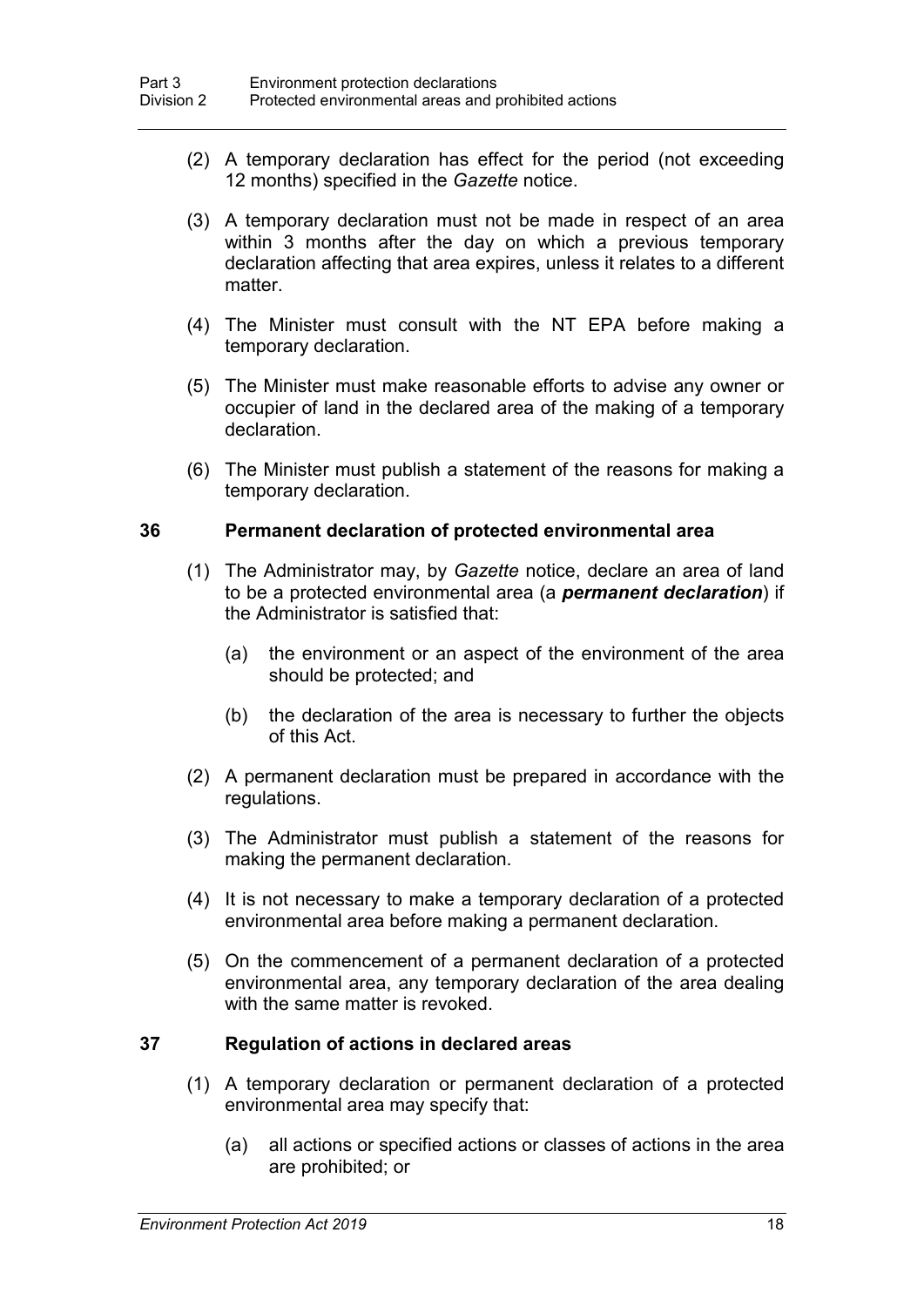- (b) certain actions, or classes of actions, in the area are prohibited; or
- (c) certain actions, or classes of actions, in the area are permitted.
- (2) A declaration of a protected environmental area may specify thresholds:
	- (a) at or above which actions, or classes of actions, in the area are prohibited; or
	- (b) below which actions, or classes of actions, in the area are permitted.
- (3) A declaration of a protected environmental area must include the following information:
	- (a) a description of the declared area;
	- (b) the day on which the declaration takes effect;
	- (c) for a temporary declaration the period of the declaration;
	- (d) any actions prohibited in the area;
	- (e) any actions permitted in the area.

#### **38 Declaration of prohibited actions**

- (1) The Administrator may, by *Gazette* notice, declare an action or class of actions to be a prohibited action or prohibited actions if the Administrator is satisfied that:
	- (a) the environment or an aspect of the environment should be protected; and
	- (b) the declaration is necessary to further the objects of this Act.
- (2) The notice must include the following information:
	- (a) a description of the declared prohibited action or class of actions;
	- (b) the day on which the declaration takes effect;
	- (c) the reason for the declaration.
- (3) A declaration must be prepared in accordance with the regulations.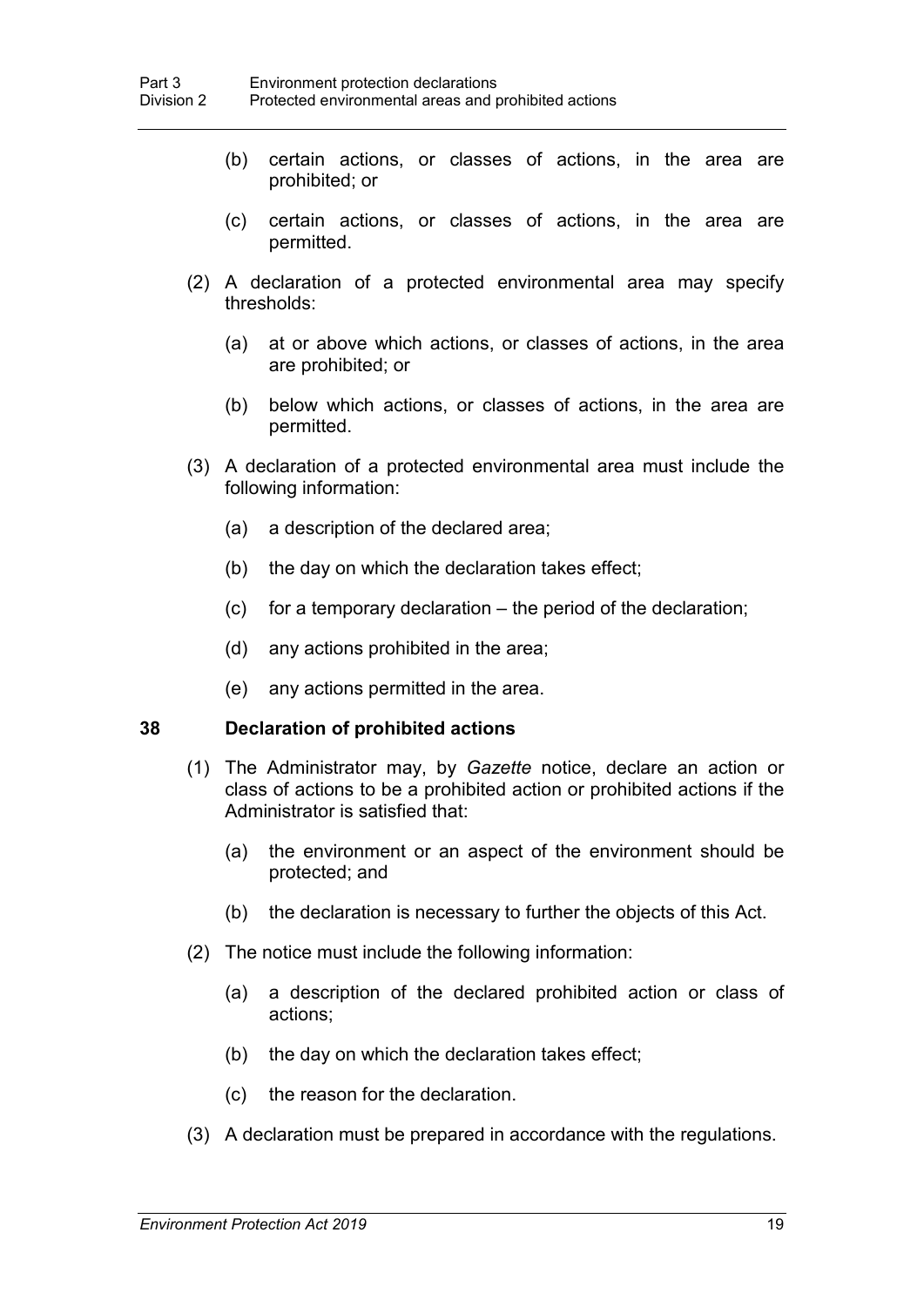(4) The Administrator must publish a statement of the reasons for making the declaration.

#### **39 Revocation of declaration**

- (1) The Minister may, by *Gazette* notice, revoke a temporary declaration in whole or in part if satisfied that:
	- (a) the declaration is no longer in the interests of the Territory: and
	- (b) the revocation is not inconsistent with the principles of ecologically sustainable development; and
	- (c) the revocation of the declaration will not significantly undermine the objects of this Act.
- (2) The Administrator may, by *Gazette* notice, revoke a permanent declaration in whole or in part if satisfied that:
	- (a) the declaration is no longer in the interests of the Territory: and
	- (b) the revocation is not inconsistent with the principles of ecologically sustainable development; and
	- (c) the revocation of the declaration will not significantly undermine the objects of this Act.
- (3) The Administrator may, by *Gazette* notice, revoke a declaration of a prohibited action in whole or in part if satisfied that:
	- (a) the declaration is no longer in the interests of the Territory: and
	- (b) the revocation is not inconsistent with the principles of ecologically sustainable development; and
	- (c) the revocation of the declaration will not significantly undermine the objects of this Act.
- (4) A revocation of a declaration under this Division must be in accordance with the regulations.

#### **40 Protected environmental areas – environmental offences**

- (1) A person commits an offence if:
	- (a) the person intentionally engages in conduct; and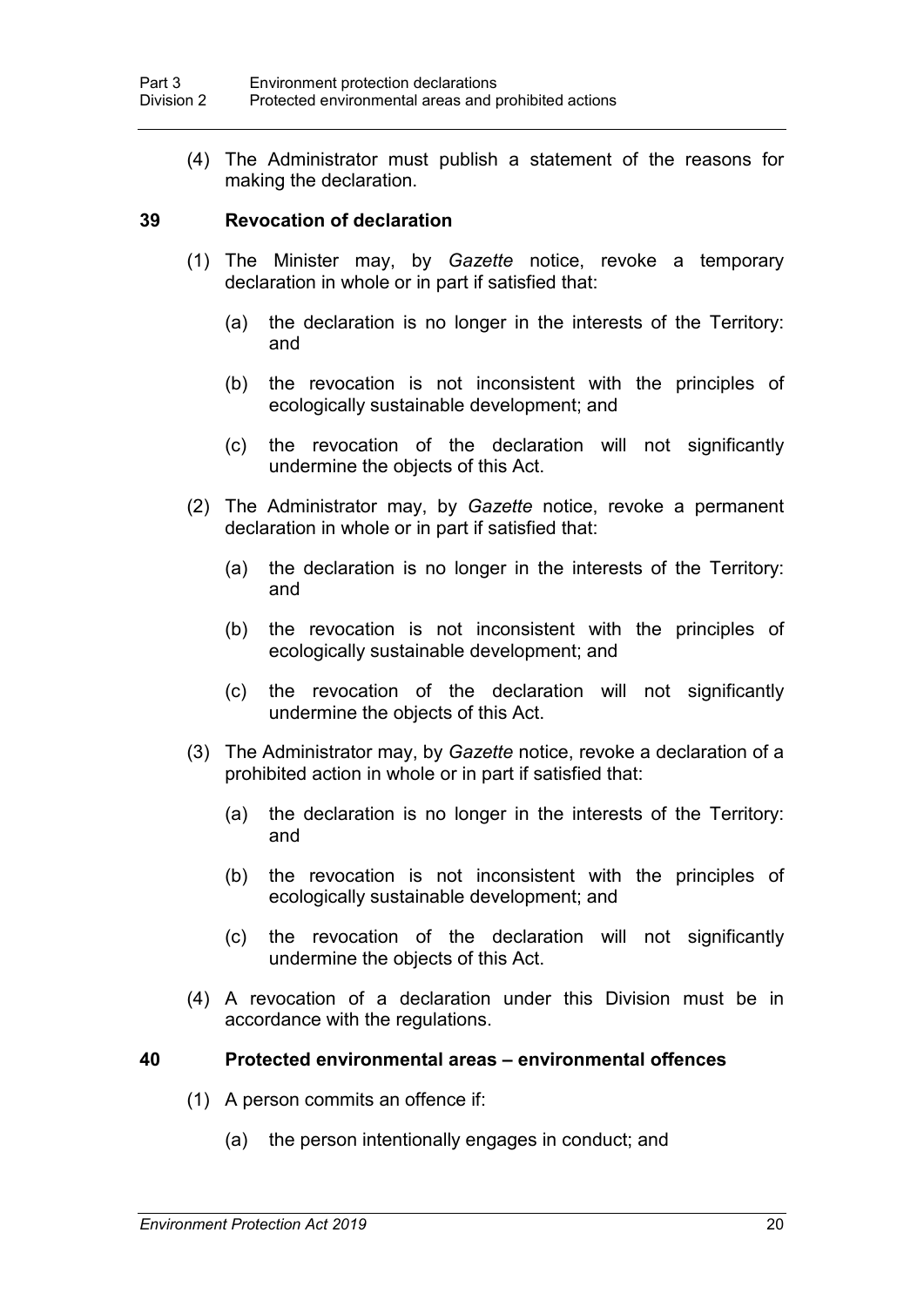- (b) the conduct is part of carrying out an action and the person is reckless in relation to that circumstance; and
- (c) the action is prohibited under the declaration of a protected environmental area; and
- (d) the conduct is not authorised under this Act; and
- (e) the conduct results in significant environmental harm to the protected environmental area and the person is reckless in relation to that result.

Penalty: environmental offence level 1.

- (2) A person commits an offence if:
	- (a) the person intentionally engages in conduct; and
	- (b) the conduct is part of carrying out an action and the person is reckless in relation to that circumstance; and
	- (c) the action is prohibited under the declaration of a protected environmental area; and
	- (d) the conduct is not authorised under this Act; and
	- (e) the conduct causes material environmental harm to the protected environmental area and the person is reckless in relation to that result.

Penalty: environmental offence level 2.

- (3) A person commits an offence if:
	- (a) the person engages in conduct; and
	- (b) the conduct is part of carrying out an action; and
	- (c) the action is prohibited under the declaration of a protected environmental area; and
	- (d) the conduct is not authorised under this Act; and
	- (e) the conduct causes significant environmental harm to the protected environmental area.

Penalty: environmental offence level 2.

- (4) A person commits an offence if:
	- (a) the person engages in conduct; and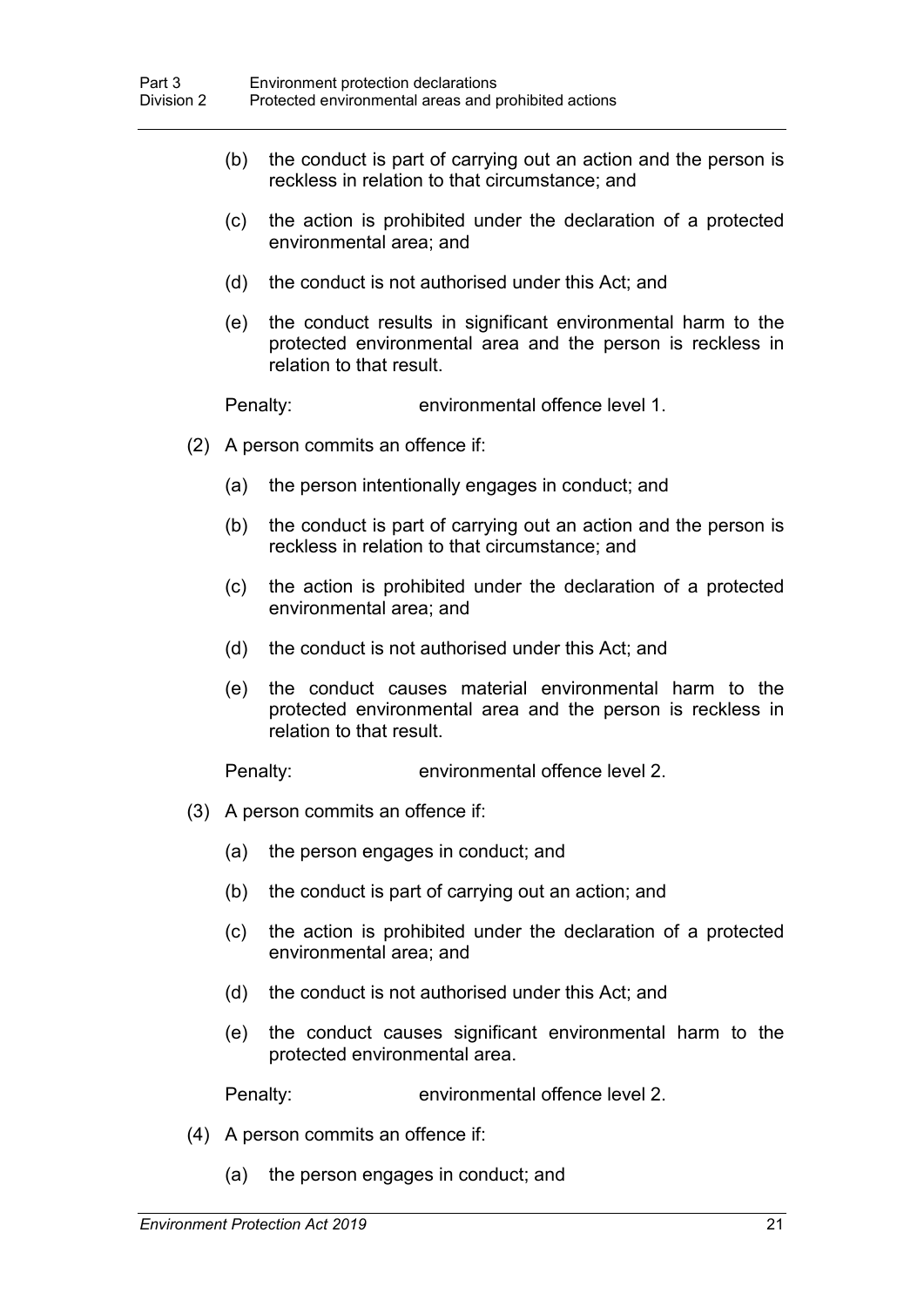- (b) the conduct is part of carrying out an action; and
- (c) the action is prohibited under the declaration of a protected environmental area; and
- (d) the conduct is not authorised under this Act.

Penalty: environmental offence level 3.

- (5) Strict liability applies to subsections  $(1)(c)$  and  $(d)$  and  $(2)(c)$ and (d).
- (6) An offence against subsection (3) or (4) is an offence of strict liability.
- (7) It is a defence to a prosecution for an offence against this section if the defendant took reasonable steps and exercised due diligence to prevent the commission of the offence.
- (8) The defendant has a legal burden of proof in relation to a matter mentioned in subsection (7).

#### **41 Prohibited actions – environmental offences**

- (1) A person commits an offence if:
	- (a) the person intentionally engages in conduct; and
	- (b) the conduct is part of carrying out an action and the person is reckless in relation to that circumstance; and
	- (c) the action is a prohibited action; and
	- (d) the conduct results in significant environmental harm and the person is reckless in relation to that result.

Penalty: environmental offence level 1.

- (2) A person commits an offence if:
	- (a) the person intentionally engages in conduct; and
	- (b) the conduct is part of carrying out an action and the person is reckless in relation to that circumstance; and
	- (c) the action is a prohibited action; and
	- (d) the conduct results in material environmental harm and the person is reckless in relation to that result.

Penalty: environmental offence level 2.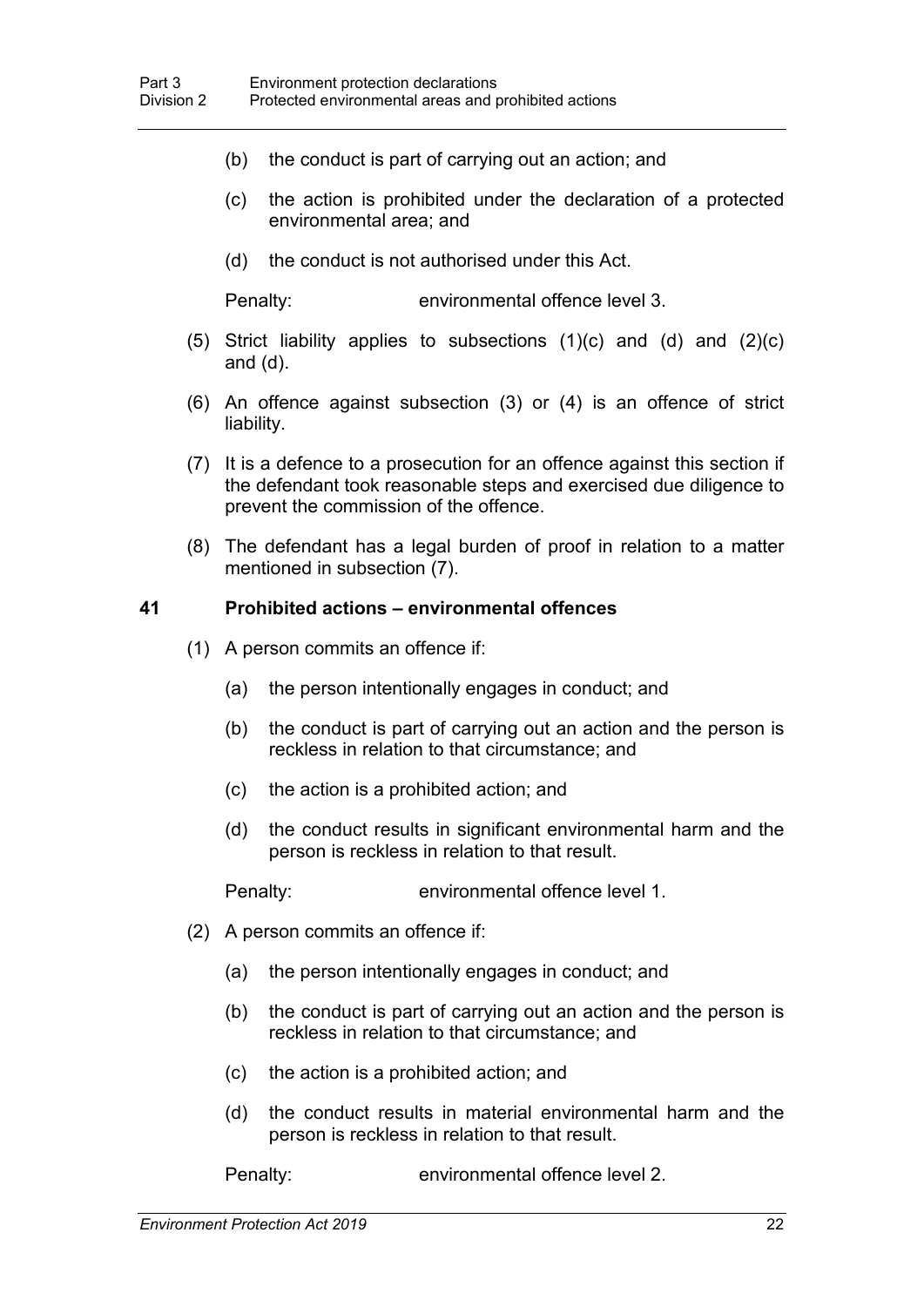- (3) A person commits an offence if:
	- (a) the person engages in conduct; and
	- (b) the conduct is part of carrying out an action; and
	- (c) the action is a prohibited action; and
	- (d) the conduct results in significant environmental harm.

Penalty: environmental offence level 2.

- (4) A person commits an offence if:
	- (a) the person engages in conduct; and
	- (b) the conduct is part of carrying out an action; and
	- (c) the action is a prohibited action.

Penalty: environmental offence level 3.

- (5) Strict liability applies to subsections  $(1)(c)$  and  $(2)(c)$ .
- (6) An offence against subsection (3) or (4) is an offence of strict liability.
- (7) It is a defence to a prosecution for an offence against this section if the defendant took reasonable steps and exercised due diligence to prevent the commission of the offence.
- (8) The defendant has a legal burden of proof in relation to a matter mentioned in subsection (7).

# **Part 4 Environmental impact assessment process**

## **Division 1 Purpose of environmental impact assessment process**

## **42 Purpose of environmental impact assessment process**

The purpose of the environmental impact assessment process is to ensure that:

(a) actions do not have an unacceptable impact on the environment, now or in the future; and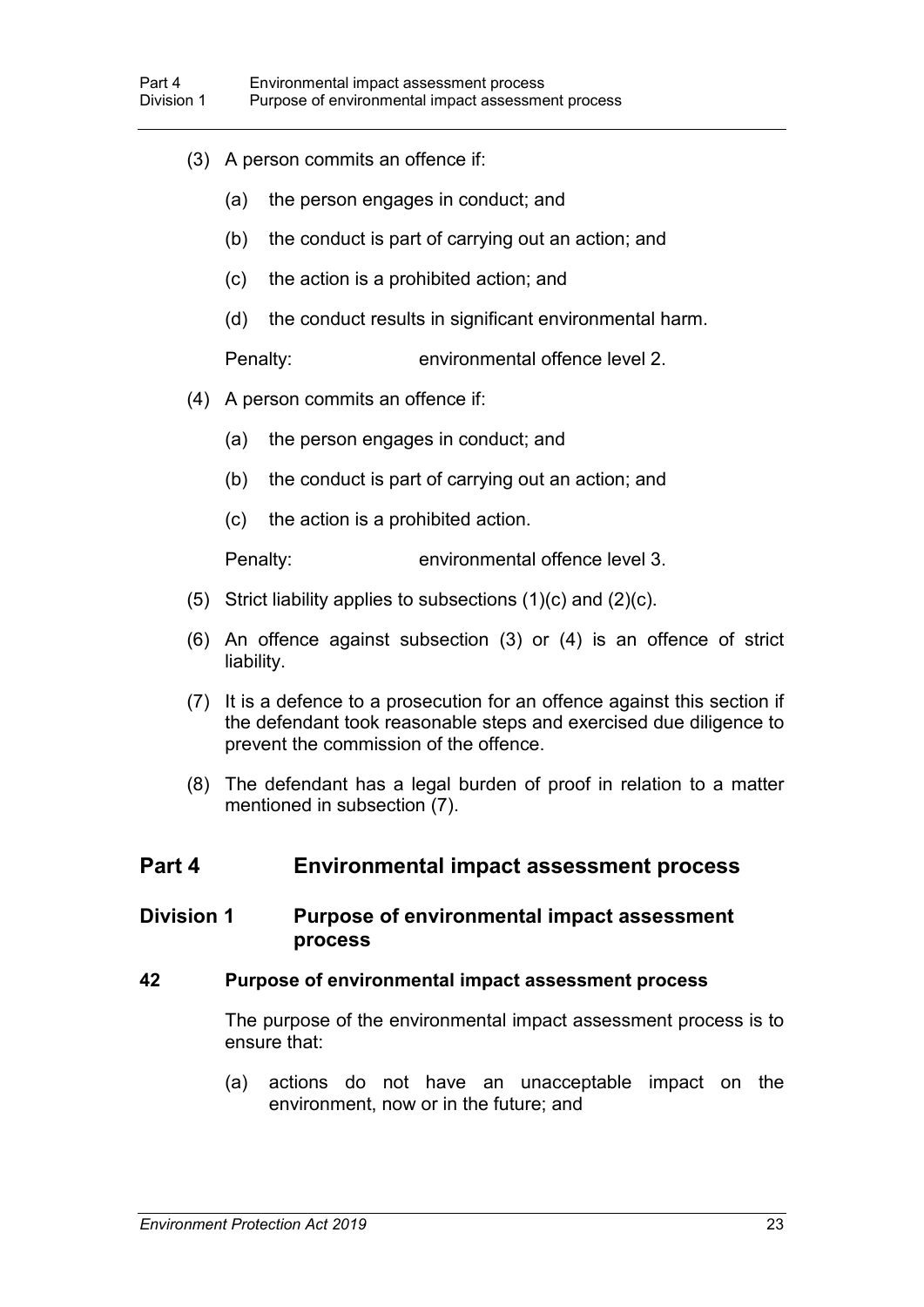- (b) all actions that may have a significant impact on the environment are assessed, planned and carried out taking into account:
	- (i) the principles of ecologically sustainable development; and
	- (ii) the environmental decision-making hierarchy; and
	- (iii) the waste management hierarchy; and
	- (iv) ecosystem-based management; and
- (c) the potential for less environmentally damaging alternative approaches, methodologies or technologies for actions is considered; and
- (d) the community is provided with an opportunity to participate, and have its views considered, in decisions on proposed actions; and
- (e) the potential for actions to enhance or restore environmental quality through restoration or rehabilitation is identified and provided for to the extent practicable.

## **43 General duty of proponents**

A proponent of an action has the following general duties under an environmental impact assessment process:

- (a) to provide communities that may be affected by a proposed action with information and opportunities for consultation to assist each community's understanding of the proposed action and its potential impacts and benefits;
- (b) to consult with affected communities, including Aboriginal communities, in a culturally appropriate manner;
- (c) to seek and document community knowledge and understanding (including scientific and traditional knowledge and understanding) of the natural and cultural values of areas that may be impacted by the proposed action;
- (d) to address Aboriginal values and the rights and interests of Aboriginal communities in relation to areas that may be impacted by the proposed action;
- (e) to consider the principles of ecologically sustainable development in the design of the proposed action;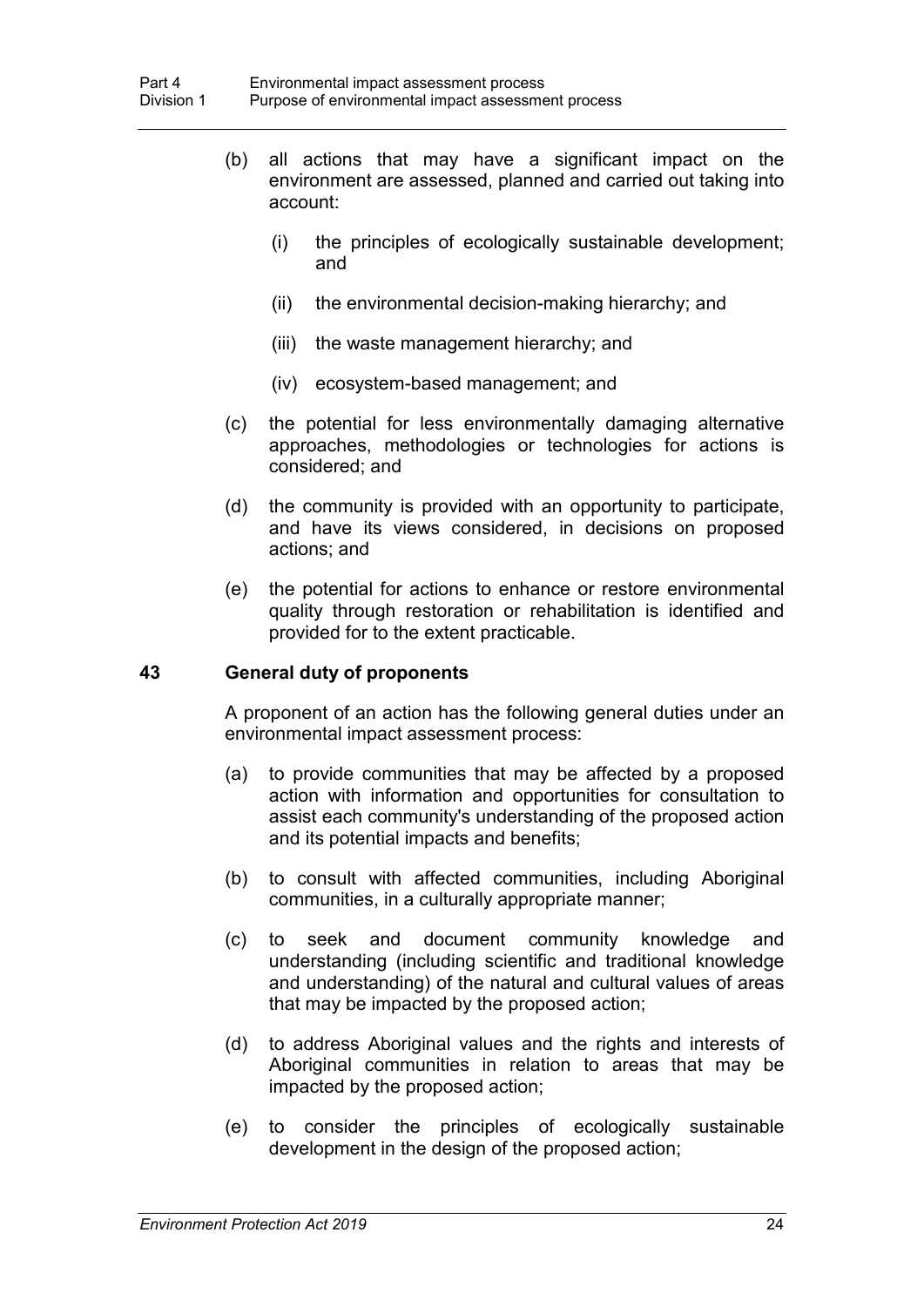- (f) to apply the environmental decision-making hierarchy in the design of the proposed action;
- (g) to consider the waste management hierarchy in the design of the proposed action.

# **44 Certain referrals prohibited**

A proponent or approval holder must not refer an action to the NT EPA for assessment if it is:

- (a) a prohibited action; or
- (b) an action that is prohibited in a protected environmental area under Part 3, Division 2.

## **Division 2 Cooperative agreements**

#### **45 Cooperative agreements – assessment process**

- (1) This section applies if a proposed action in the Territory also affects another jurisdiction.
- (2) The Minister, on the advice of the NT EPA, may enter into an agreement with a Minister of the Commonwealth, a State or another Territory in relation to the process of environmental impact assessment of a proposed action.
- (3) The purpose of the agreement is to establish a single environmental impact assessment process for the action.
- (4) The agreement must identify the process to be used to assess the proposed action.
- (5) The process must:
	- (a) meet the objects of this Act; and
	- (b) provide for community participation in the environmental impact assessment process; and
	- (c) provide for a report of the environmental impact assessment to be prepared.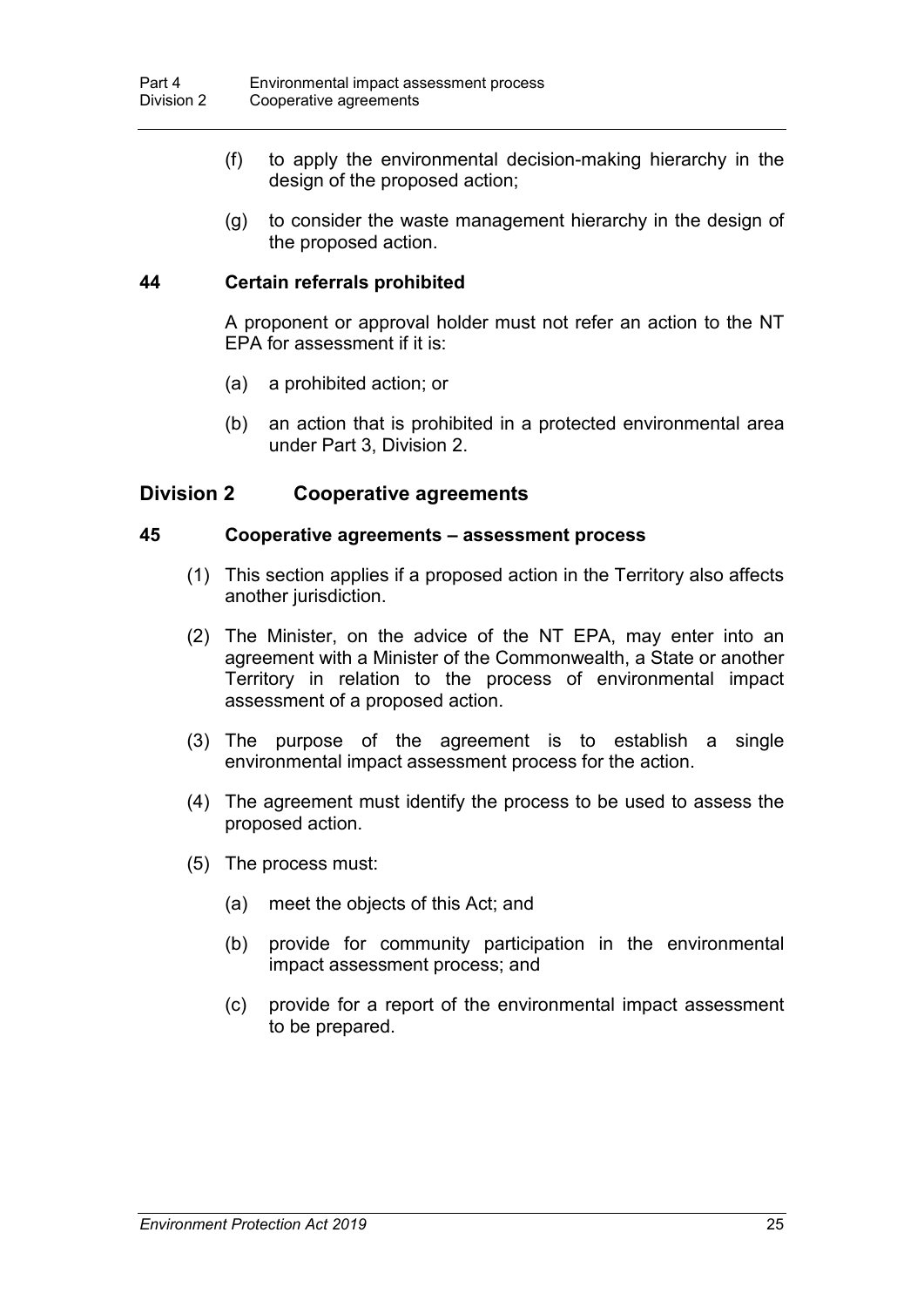## **46 Proponent to have only one environmental impact assessment process**

A proponent of an action that has had an environmental impact assessment in accordance with a cooperative agreement is not required to have another environmental impact assessment of the same action under this Act.

## **47 Significant variation of action**

- (1) A significant variation of an action that has had an environmental impact assessment in accordance with a cooperative agreement may be dealt with and assessed in accordance with the agreement.
- (2) If the cooperative agreement is no longer in place, a significant variation of an action mentioned in subsection (1) must be dealt with and assessed in accordance with Division 3

# **Division 3 Referral and assessment**

# **Subdivision 1 Referrals**

## <span id="page-43-1"></span>**48 Referral of proposed action**

Subject to section [49,](#page-43-0) a proponent must refer to the NT EPA for assessment (a *standard assessment*) a proposed action that:

- (a) has the potential to have a significant impact on the environment; or
- (b) meets a referral trigger.

## <span id="page-43-0"></span>**49 Referral of strategic proposal**

A proponent, instead of referring an action under section [48,](#page-43-1) may refer a strategic proposal to the NT EPA for assessment (a *strategic assessment*) of a proposed action or group of proposed actions under the strategic proposal that individually or in combination with each other:

- (a) will have the potential to have a significant impact on the environment; or
- (b) will meet a referral trigger.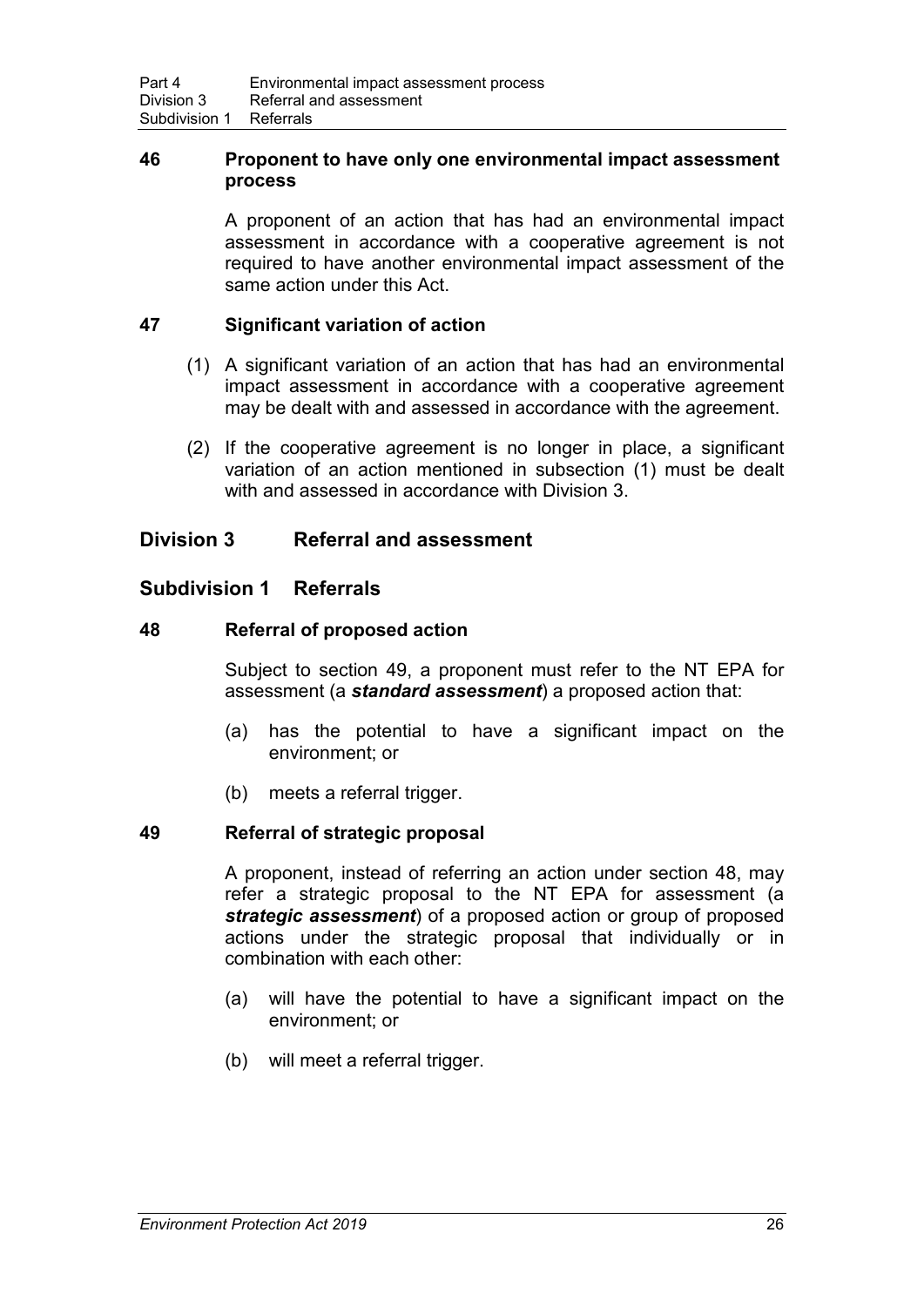## **50 Referral if application made to statutory decision-maker**

- (1) This section applies if a proponent applies to a statutory decision-maker for authorisation of a proposed action and the decision-maker considers that the action should be referred to the NT EPA under this Division.
- (2) The statutory decision-maker:
	- (a) may refuse to consider the application until the action is referred to the NT EPA under this Division and a decision is made on the referral; and
	- (b) must take all reasonable steps to encourage the proponent to refer the action to the NT EPA; and
	- (c) may refer the action to the NT EPA.
- (3) Subsection (2) applies despite anything to the contrary in the Act under which the application to the statutory decision-maker is made.

# **Subdivision 2 Significant variations**

#### <span id="page-44-0"></span>**51 Proponent to notify NT EPA of significant variation of proposed action or strategic proposal**

- (1) A proponent who has referred a proposed action to the NT EPA must give the NT EPA notice of any proposed significant variation to the proposed action.
- (2) A proponent who has referred a strategic proposal to the NT EPA must give the NT EPA notice of any proposed significant variation to the proposal.
- (3) A proponent is not required to give a notice of a proposed significant variation if the proponent refers the amended action or strategic proposal to the NT EPA for assessment under this Division.
- (4) If an amended action or strategic proposal is referred to the NT EPA under this Division, the original referral is taken to be withdrawn to the extent that it is modified by the significant variation.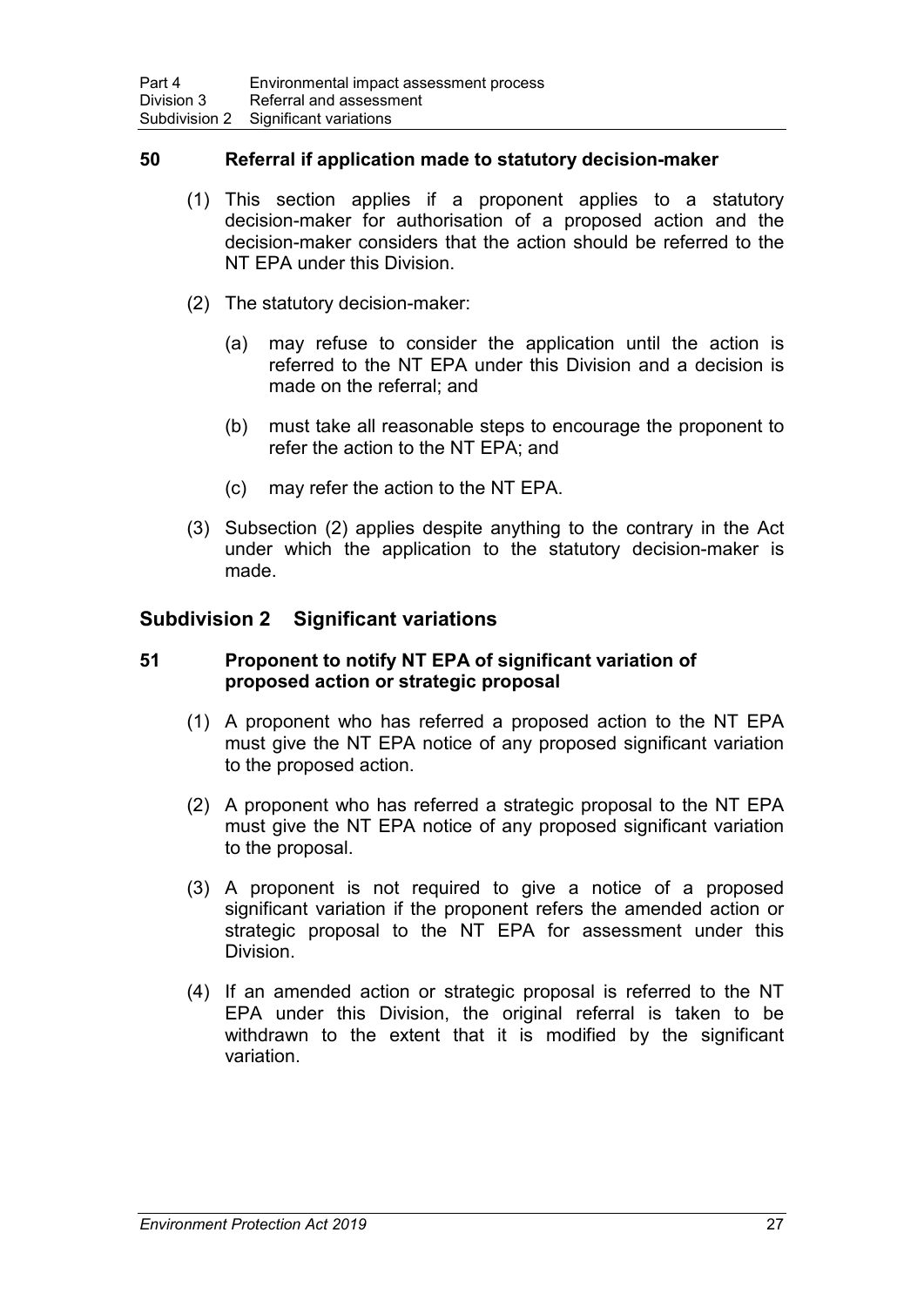## <span id="page-45-0"></span>**52 Approval holder to refer proposed significant variation for assessment**

- (1) An approval holder must refer a proposed significant variation of an action to which the environmental approval applies to the NT EPA for assessment under this Division.
- (2) If a significant variation of an action is referred to the NT EPA under this Division, this Division applies as if the variation were an action.

# **Subdivision 3 Call-in notices**

# **53 Call-in notice**

- (1) If the NT EPA believes on reasonable grounds that a proponent is taking an action that should be referred to the NT EPA for assessment under this Division, it may, by written notice (a *call-in notice*), request the proponent to refer the action within the time specified in the notice.
- (2) If the NT EPA believes on reasonable grounds that a proponent who has referred an action under this Division has made or is proposing a significant variation to the action, the NT EPA may, by written notice, request the proponent to give it notice of the variation under section [51](#page-44-0) within the time specified in the notice.
- (3) If the NT EPA believes on reasonable grounds that an approval holder has made or is proposing a significant variation to the action, it may, by written notice, request the proponent to refer the variation to the NT EPA under section [52](#page-45-0) within the time specified in the notice.
- (4) Subsections (1), (2) and (3) apply whether or not a statutory decision-maker has granted a statutory authorisation for the action.
- (5) The NT EPA must:
	- (a) make reasonable efforts to obtain the views of any statutory decision-maker who the NT EPA considers may hold views in relation to the matter; and
	- (b) consider any written comments received from the statutory decision-maker within the time specified in writing by the NT EPA.

## **54 Offence to contravene call-in notice**

- (1) A person commits an offence if:
	- (a) the person is given a call-in notice; and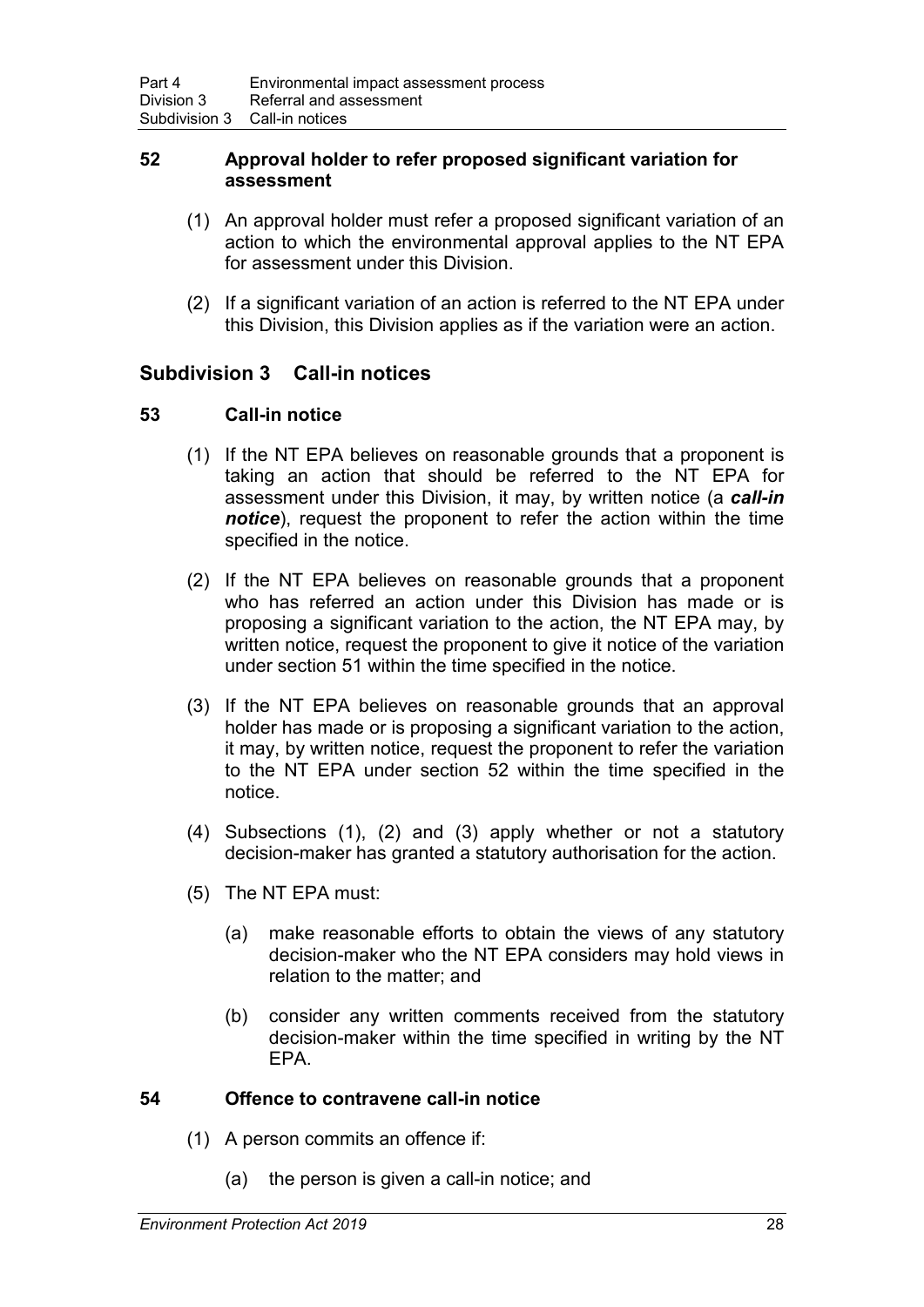(b) the person contravenes the notice.

Maximum penalty: 100 penalty units.

- (2) An offence against subsection (1) is an offence of strict liability.
- (3) It is a defence to a prosecution for an offence against subsection (1) if the defendant took reasonable steps and exercised due diligence to prevent the commission of the offence.
- (4) The defendant has a legal burden of proof in relation to a matter mentioned in subsection (3).

# **Subdivision 4 Consideration by NT EPA**

## <span id="page-46-0"></span>**55 Process for considering referred actions and strategic proposals**

- (1) The NT EPA must consider and deal with any referral of an action or strategic proposal under this Division in accordance with the regulations.
- (2) The NT EPA must determine whether the referred action or the actions proposed by the referred strategic proposal have the potential to have a significant impact on the environment.
- (3) In determining whether a referred action or the actions proposed by a referred strategic proposal have the potential to have a significant impact on the environment, regard must be had to any applicable environmental objectives.
- (4) Without limiting subsection (1), the NT EPA must determine that an environmental impact assessment is required for a referred action or referred strategic proposal if it determines that the referred action or the actions proposed by the referred strategic proposal have the potential to have a significant impact on the environment.
- (5) The regulations may provide for the process for considering referrals of actions and strategic proposals and determining whether an environmental impact assessment of an action or strategic proposal is required.

## **56 Process for considering notified significant variations**

(1) The NT EPA must consider and deal with any significant variation of an action or strategic proposal notified to the NT EPA under this Division in accordance with the regulations.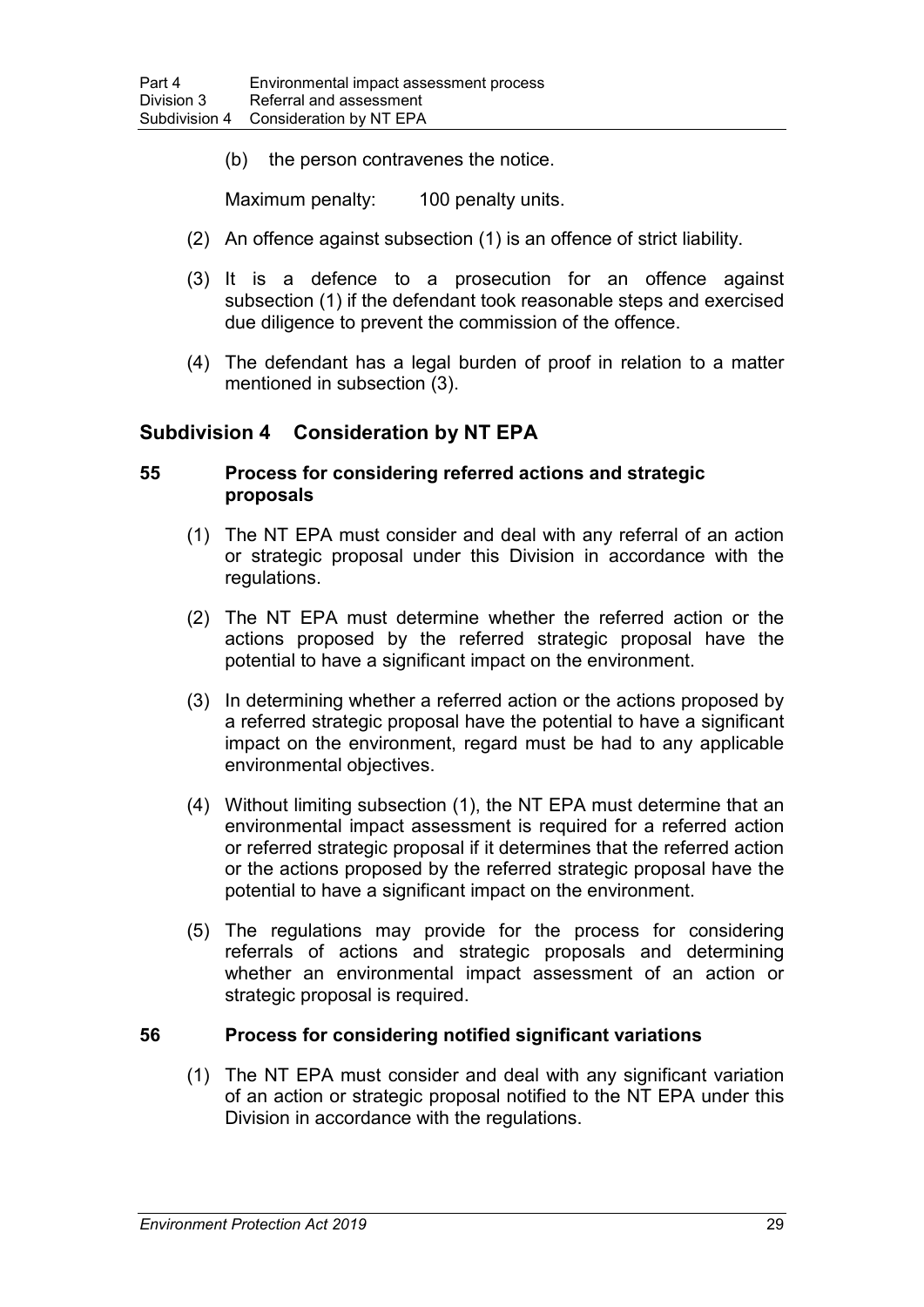- (2) If a significant variation is notified to the NT EPA under this Division after an assessment report is prepared and before an environmental approval is given:
	- (a) the approval process under Part 5 ceases until the assessment of the variation is completed; and
	- (b) on completion of the assessment of the variation the NT EPA may prepare and provide to the Minister:
		- (i) a revised assessment report; or
		- (ii) an addendum to the assessment report; or
		- (iii) a new assessment report; and
	- (c) if a revised or new assessment report is provided to the Minister – the NT EPA must prepare and provide to the Minister:
		- (i) a revised draft environmental approval; or
		- (ii) a statement of unacceptable impact.
- (3) The Minister must consider:
	- (a) any document provided to the Minister under subsection (2)(b)(i) and (iii) and (c) in place of the relevant documents originally provided under Part 5; or
	- (b) any addendum provided to the Minister under subsection (2)(b)(ii) in addition to the assessment report originally provided under Part 5.
- (4) Section [55\(](#page-46-0)2) to (5) applies (with any necessary changes) to an assessment of a significant variation notified to the NT EPA under this Division.

# **Subdivision 5 Environmental impact assessment by NT EPA**

## **57 NT EPA to carry out environmental impact assessments of referred actions or strategic proposals**

(1) If the NT EPA determines that an environmental impact assessment of a referred action or strategic proposal is required under this Act, the NT EPA must carry out the assessment in accordance with the regulations.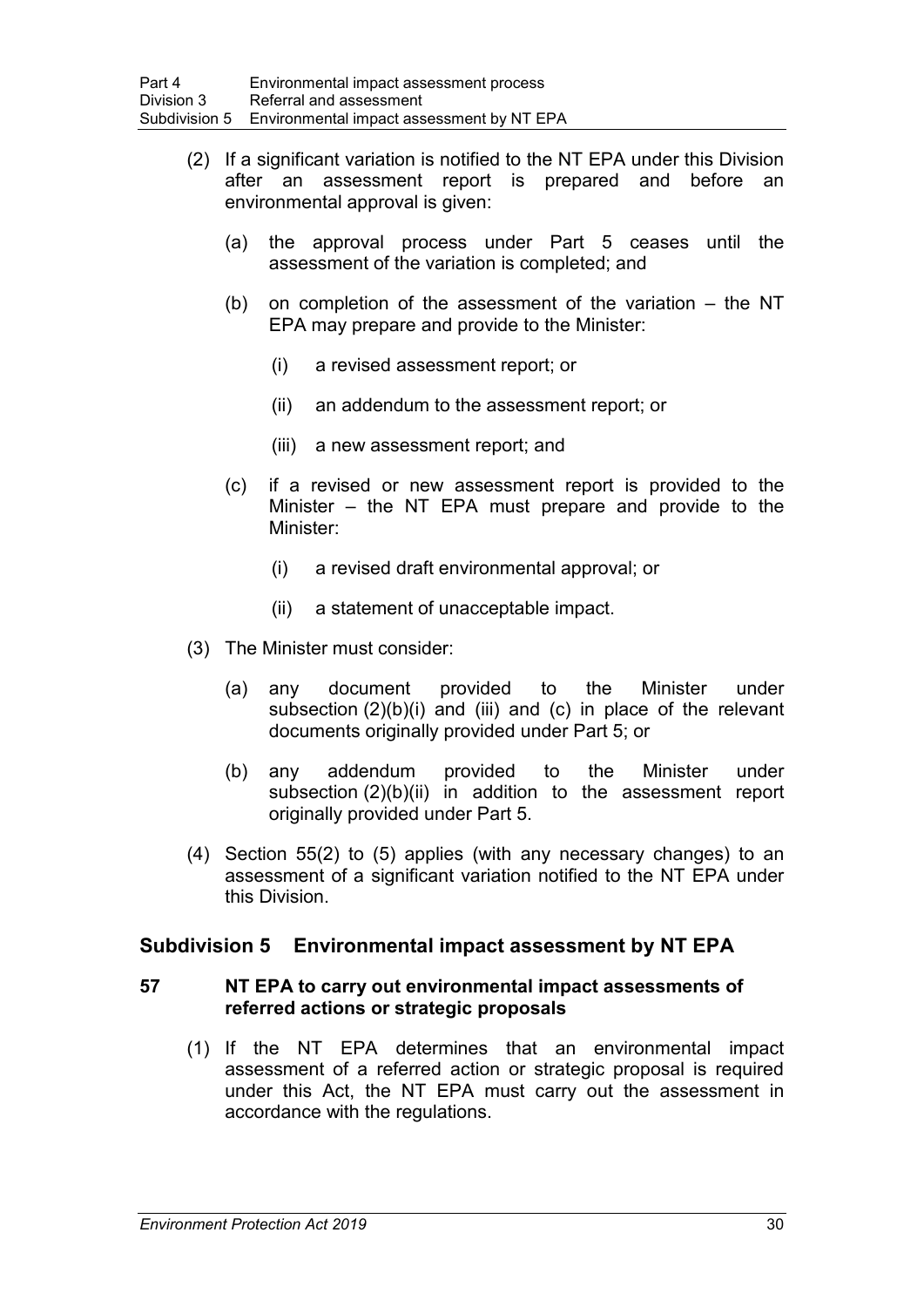(2) The regulations may provide for the processes and methods for the environmental impact assessment of referred actions or strategic proposals.

# **Subdivision 6 Statutory authorisations**

## <span id="page-48-0"></span>**58 Statutory authorisations and environmental impact assessments**

- (1) A statutory decision-maker may consider an application for a statutory authorisation for a referred action while an environmental impact assessment of the referred action is being carried out under this Act.
- (2) A statutory decision-maker must not grant a statutory authorisation for a referred action until the later of:
	- (a) the determination by the NT EPA as to whether the referred action requires an environmental impact assessment under this Act; and
	- (b) if an environmental impact assessment is required for the referred action – the completion of the environmental impact assessment and environmental approval process for the action.
- (3) Nothing in this section prevents a statutory decision-maker from granting a statutory authorisation to carry out any activity required to inform the environmental impact assessment process.

## **59 Statutory authorisation granted before referral of action**

- (1) A statutory authorisation that is granted for an action before the referral of the action ceases to have effect:
	- (a) for the period:
		- (i) commencing on a determination by the NT EPA that the action requires an environmental impact assessment under this Act; and
		- (ii) ending on the completion of the environmental impact assessment and environmental approval process for the action; and
	- (b) if a stop work notice is issued for the action while the stop work notice is in force.
- (2) Subsection (1) does not apply to a statutory authorisation mentioned in section [58\(](#page-48-0)3).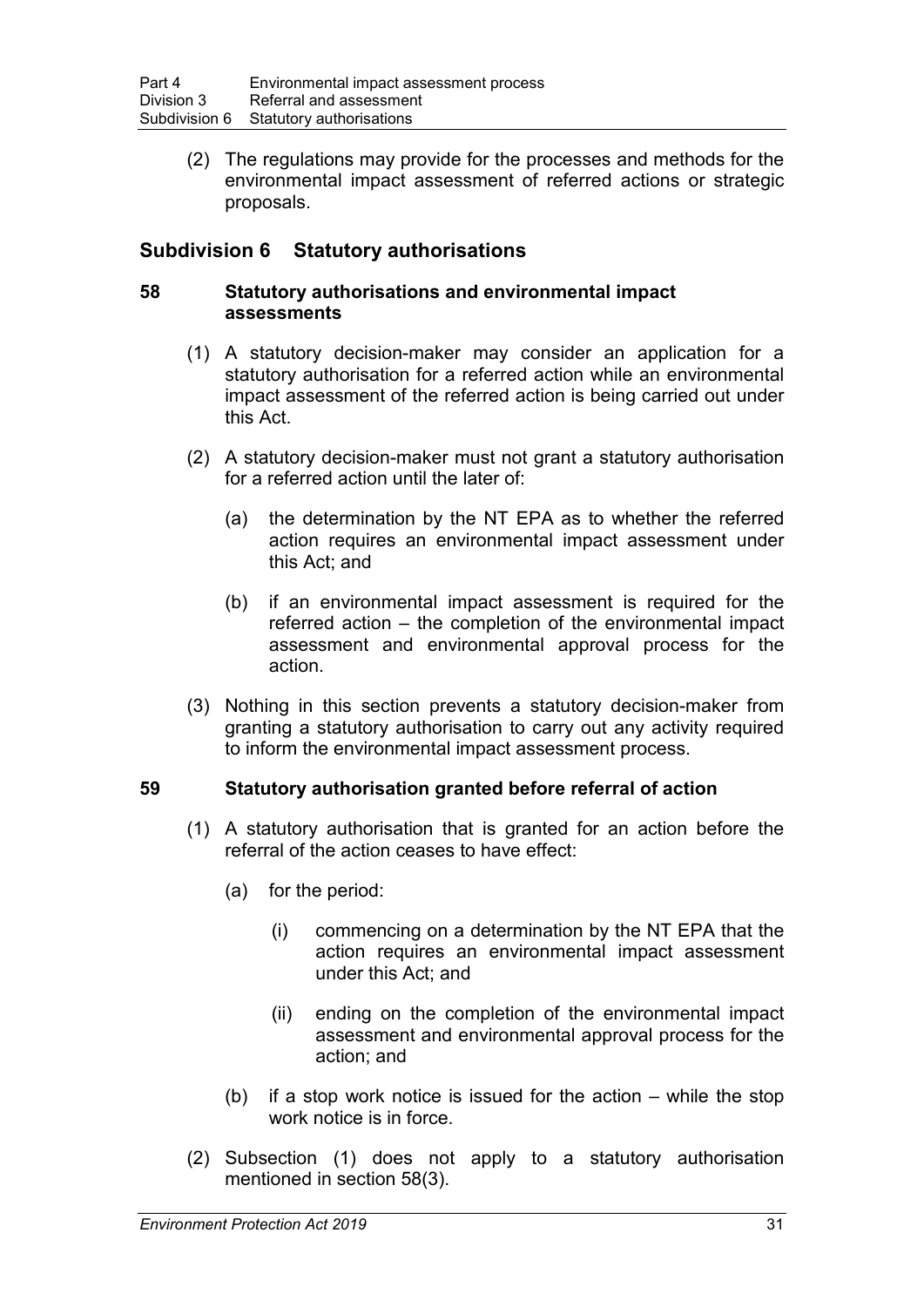(3) Subsection (1) applies despite anything to the contrary in the enactment authorising the statutory authorisation.

# **Part 5 Environmental approvals**

# **Division 1 Preliminary matters**

## **60 Purpose of Part**

The purpose of this Part is to provide for:

- (a) the granting and amendment of environmental approvals; and
- (b) the transfer, suspension and revocation of environmental approvals.

## **61 Purpose of environmental approval**

The purpose of an environmental approval is to manage the potentially significant environmental impacts of an action including any of the following:

- (a) the planning and design of the action and any preliminary activities relating to the action;
- (b) the construction or carrying out of works for the action;
- (c) the operation of the action;
- (d) the rehabilitation and remediation requirements resulting from the action;
- (e) the closure of the action.

## **62 Fit and proper person to hold environmental approval**

In determining under this Part whether a person is or is not a fit and proper person to hold an environmental approval, the Minister:

- (a) may have regard to whether there are reasonable grounds to believe that the person:
	- (i) has contravened a law of the Territory or another jurisdiction that relates to environmental matters, including matters relating to pollution, biodiversity, natural resources, planning, development or waste; or
	- (ii) has contravened a law of the Territory or another jurisdiction that relates to work health and safety; or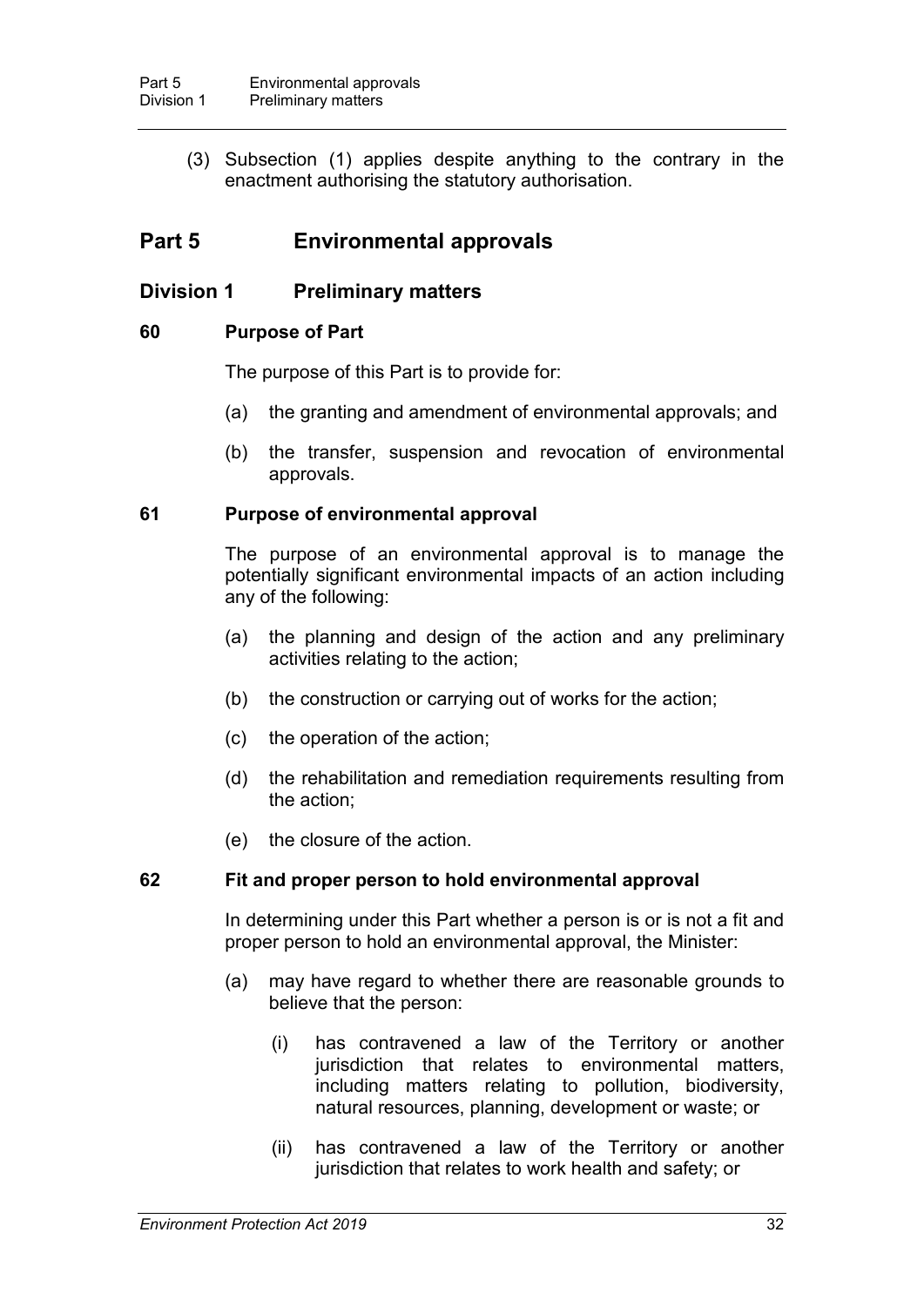- (iii) has committed an offence against any law of the Territory or another jurisdiction that involves an element of fraud or dishonesty; or
- (iv) has behaved or is likely to behave in a way that is inconsistent with the person's duties as an approval holder; and
- (b) must have regard to the matters prescribed by regulation; and
- (c) may have regard to any other matters the Minister considers relevant.

# **Division 2 NT EPA to provide assessment report and other documents to Minister**

## **63 Application of Division**

This Division sets out the obligations of the NT EPA on completion of an environmental impact assessment of an action.

#### **64 Assessment report**

On completion of an environmental impact assessment of an action under Part 4, the NT EPA must provide an assessment report to the **Minister** 

#### **65 Draft environmental approval**

- (1) The NT EPA must provide the following to the Minister with the assessment report:
	- (a) a draft environmental approval prepared in accordance with the regulations;
	- (b) any submissions received by the NT EPA on the draft environmental approval under the regulations;
	- (c) any written comments of the NT EPA on those submissions.
- (2) Subsection (1) does not apply if the NT EPA provides the Minister with a statement of unacceptable impact under section [66.](#page-51-0)
- (3) The draft environmental approval may set out the conditions recommended to apply to that approval.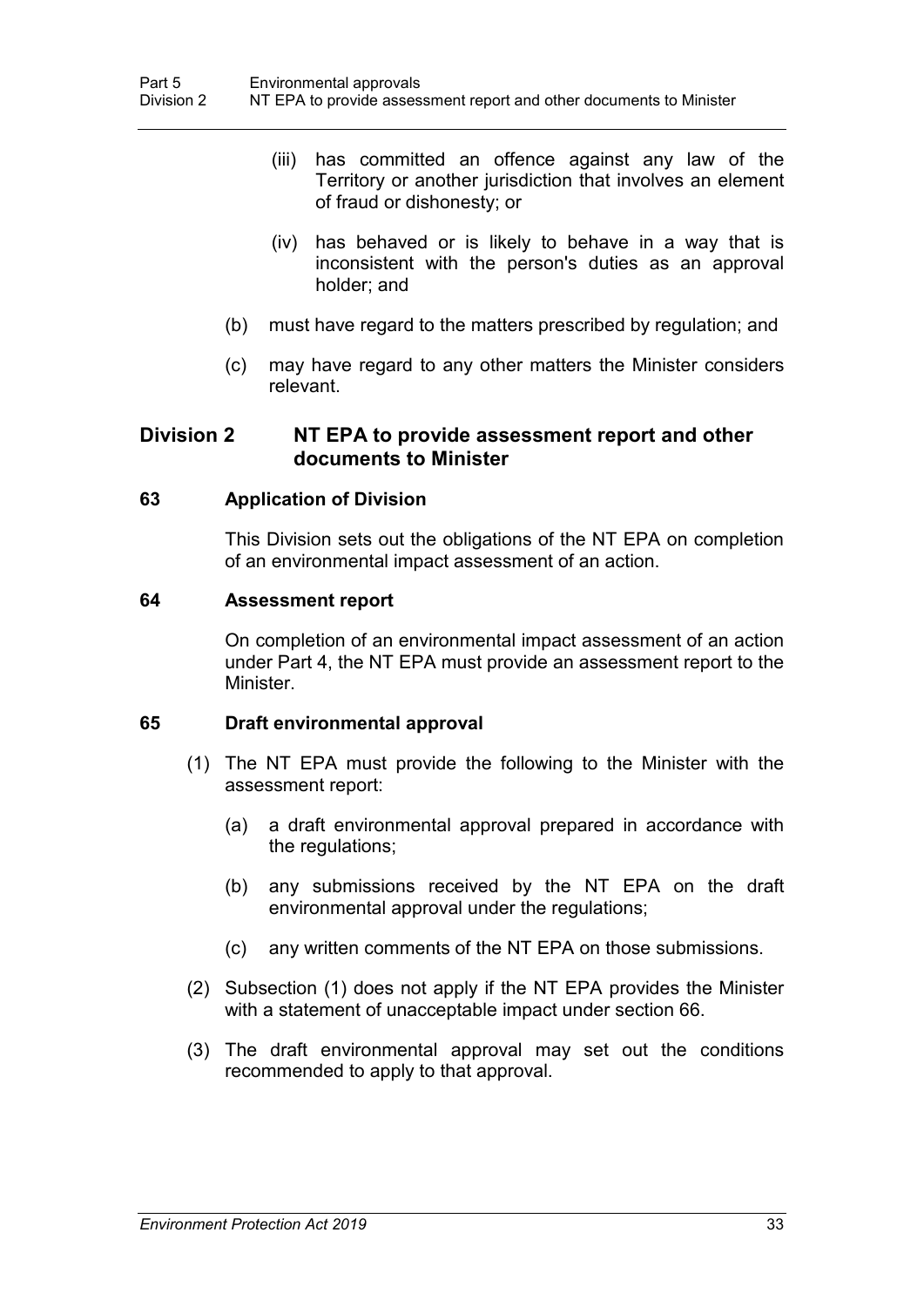#### <span id="page-51-0"></span>**66 Statement of unacceptable impact**

- (1) The NT EPA may provide the Minister with a statement of unacceptable impact with the assessment report if it considers that:
	- (a) the action will have an unacceptable environmental impact; and
	- (b) the impact cannot be appropriately avoided, mitigated or managed and an environmental offset is not appropriate.
- (2) The NT EPA must provide the following to the Minister with the statement of unacceptable impact:
	- (a) any submissions received by the NT EPA on the draft statement of unacceptable impact under the regulations;
	- (b) any written comments of the NT EPA on those submissions.

#### **67 Notice of assessment report and other documents**

- (1) The NT EPA must publish a notice stating where the following documents provided to the Minister may be obtained or inspected:
	- (a) an assessment report on an action;
	- (b) a draft environmental approval;
	- (c) a statement of unacceptable impact.
- (2) The notice must be published as soon as practicable after the documents are provided to the Minister.

## **Division 3 Decision of Minister on environmental approval**

#### **68 Application of Division**

This Division applies to a draft environmental approval provided to the Minister by the NT EPA under Division 2.

#### <span id="page-51-1"></span>**69 Decision of Minister in relation to draft environmental approval**

The Minister may:

- (a) accept the draft environmental approval and grant the approval; or
- (b) grant an amended environmental approval; or
- (c) refuse to grant the environmental approval.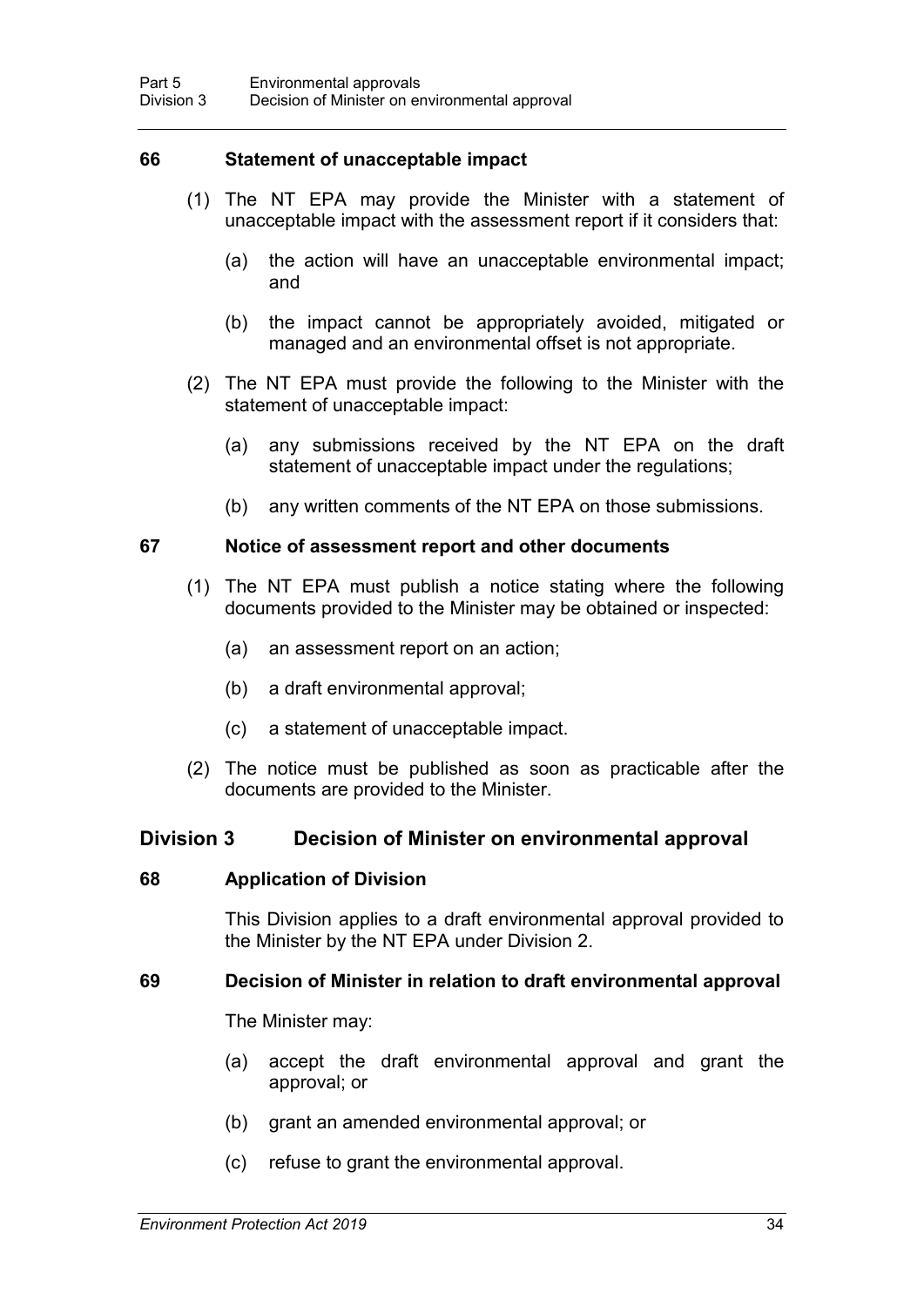## <span id="page-52-0"></span>**70 Consultation on proposal to grant an amended approval**

- (1) If the Minister proposes to grant an amended environmental approval, the Minister must:
	- (a) consult with:
		- (i) the NT EPA; and
		- (ii) the proponent; and
	- (b) make reasonable efforts to obtain the views of:
		- (i) any statutory decision-maker who the Minister considers may hold views in relation to the matter; and
		- (ii) if the amendment relates to a potential health impact of an action – the Chief Health Officer; and
		- (iii) if the amendment relates to a potential impact of an action on a social or cultural matter that is within the responsibility of a Minister – that Minister; and
	- (c) consider any written comments received within the time specified in writing by the Minister from a person or entity referred to in paragraph (a) or (b).
- (2) The required time under section [74](#page-54-0) for the Minister to make a decision ceases to run during any period that the Minister carries out a consultation under subsection (1).

#### **71 Consultation on proposal to refuse to grant environmental approval**

- (1) If the Minister proposes to refuse to grant an environmental approval, the Minister must:
	- (a) make reasonable efforts to obtain the views of any statutory decision-maker who the Minister considers may hold views in relation to the matter; and
	- (b) consider any written comments received from the statutory decision-maker within the time specified in writing by the **Minister**
- (2) The required time under section [74](#page-54-0) for the Minister to make a decision ceases to run during any period that the Minister carries out a consultation under subsection (1).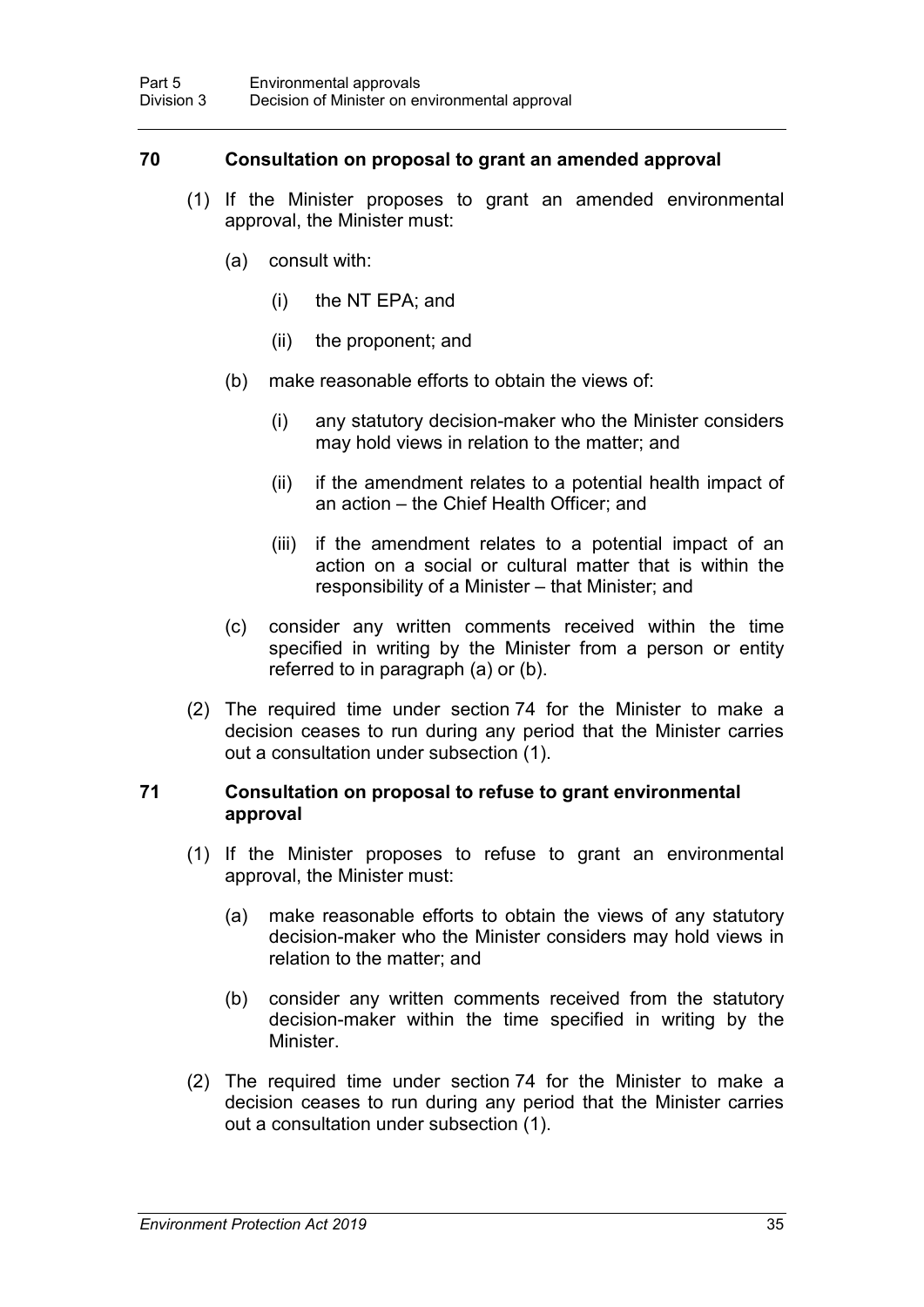#### **72 Show cause process**

- (1) The Minister must not refuse to grant an environmental approval unless the Minister has first complied with this section.
- (2) The Minister must give written notice (a *show cause notice*) to the proponent:
	- (a) stating the Minister's intention to refuse to grant the environmental approval; and
	- (b) asking the proponent to show cause why the environmental approval should be granted.
- (3) The show cause notice must specify the date by which the proponent may show cause.
- (4) The date specified in the show cause notice must be not less than 10 business days after the date of the notice.
- (5) The Minister must consider any response given by the proponent to the show cause notice in making a decision under section [69.](#page-51-1)

#### **73 Matters to be considered by Minister in deciding on environmental approval**

- (1) In addition to the matters set out in Part 2, the Minister must have regard to the following in deciding whether to grant or refuse an environmental approval for an action:
	- (a) the objects of this Act;
	- (b) the assessment report on the action;
	- (c) whether the proponent is a fit and proper person to hold an environmental approval;
	- (d) any other matters the Minister considers relevant.
- (2) Before granting an environmental approval for an action, the Minister must be satisfied that:
	- (a) the community has been consulted on the potential environmental impacts and environmental benefits of the proposed action; and
	- (b) the significant impacts of the action have been appropriately avoided or mitigated or can be appropriately managed; and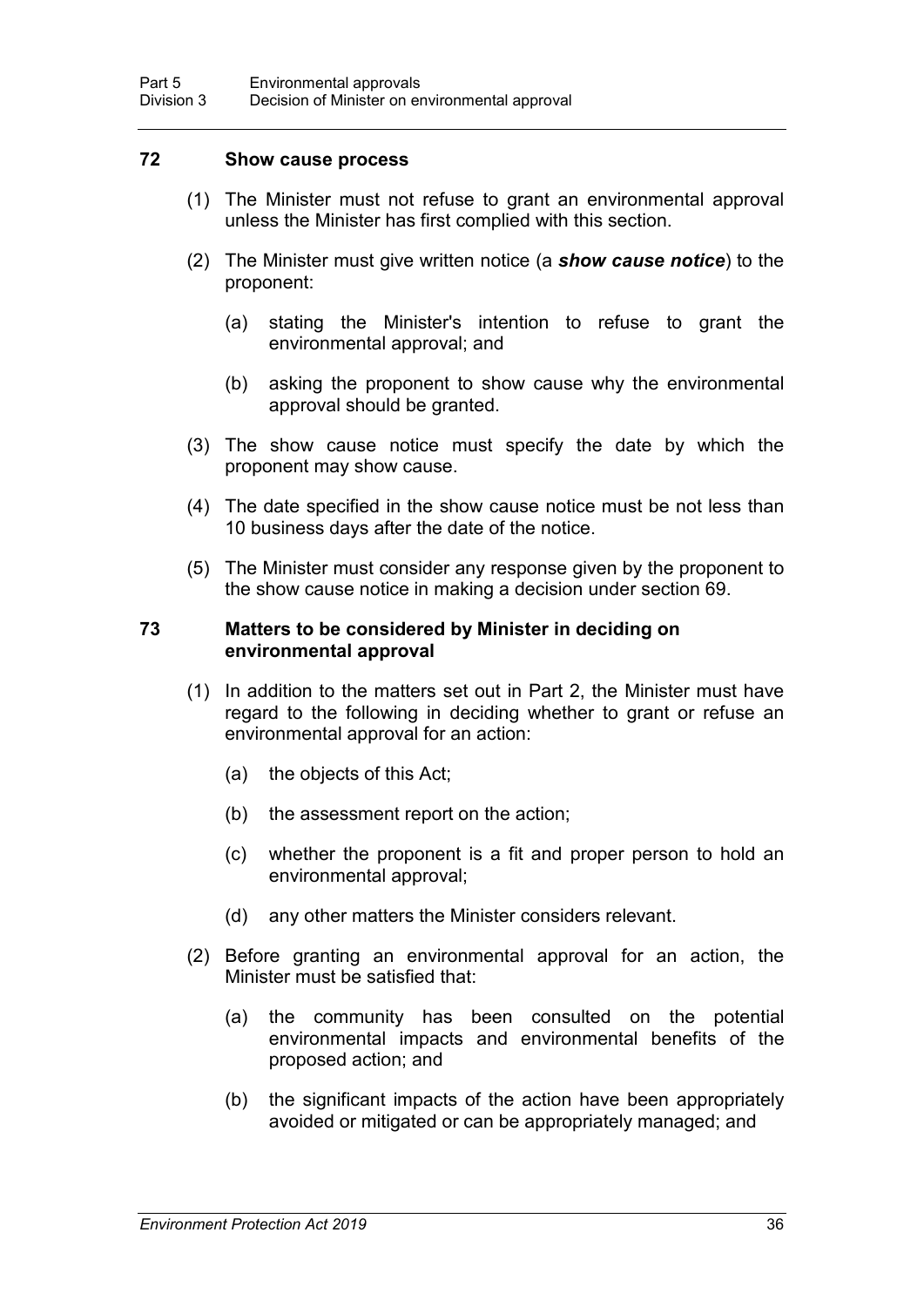(c) if appropriate, environmental offsets can be provided in accordance with this Act for significant residual adverse impacts on the environment that cannot be avoided or mitigated.

# <span id="page-54-0"></span>**74 Time for decision on environmental approval**

- (1) The Minister must make a decision to grant or refuse an environmental approval within the required time.
- (2) If the Minister does not make a decision within the required time to grant or refuse an environmental approval:
	- (a) the Minister is taken to have accepted the NT EPA recommendations for the action; and
	- (b) if the NT EPA has recommended the granting of the environmental approval – the draft environmental approval prepared by the NT EPA is taken to be an environmental approval granted by the Minister on the day after the end of the required time.
- (3) In this section:

*required time* means 30 business days after the Minister receives the assessment report and draft environmental approval.

# **Division 4 Decision of Minister on statement of unacceptable impact**

## **75 Application of Division**

This Division applies if the NT EPA provides the Minister with a statement of unacceptable impact under Division 2.

## <span id="page-54-1"></span>**76 Minister's decision in relation to statement**

- (1) If the NT EPA provides the Minister with a statement of unacceptable impact, the Minister:
	- (a) must consider the assessment report and the statement; and
	- (b) may decide:
		- (i) to accept the statement and refuse to grant the environmental approval; or
		- (ii) not to accept the statement and grant environmental approval to the proponent.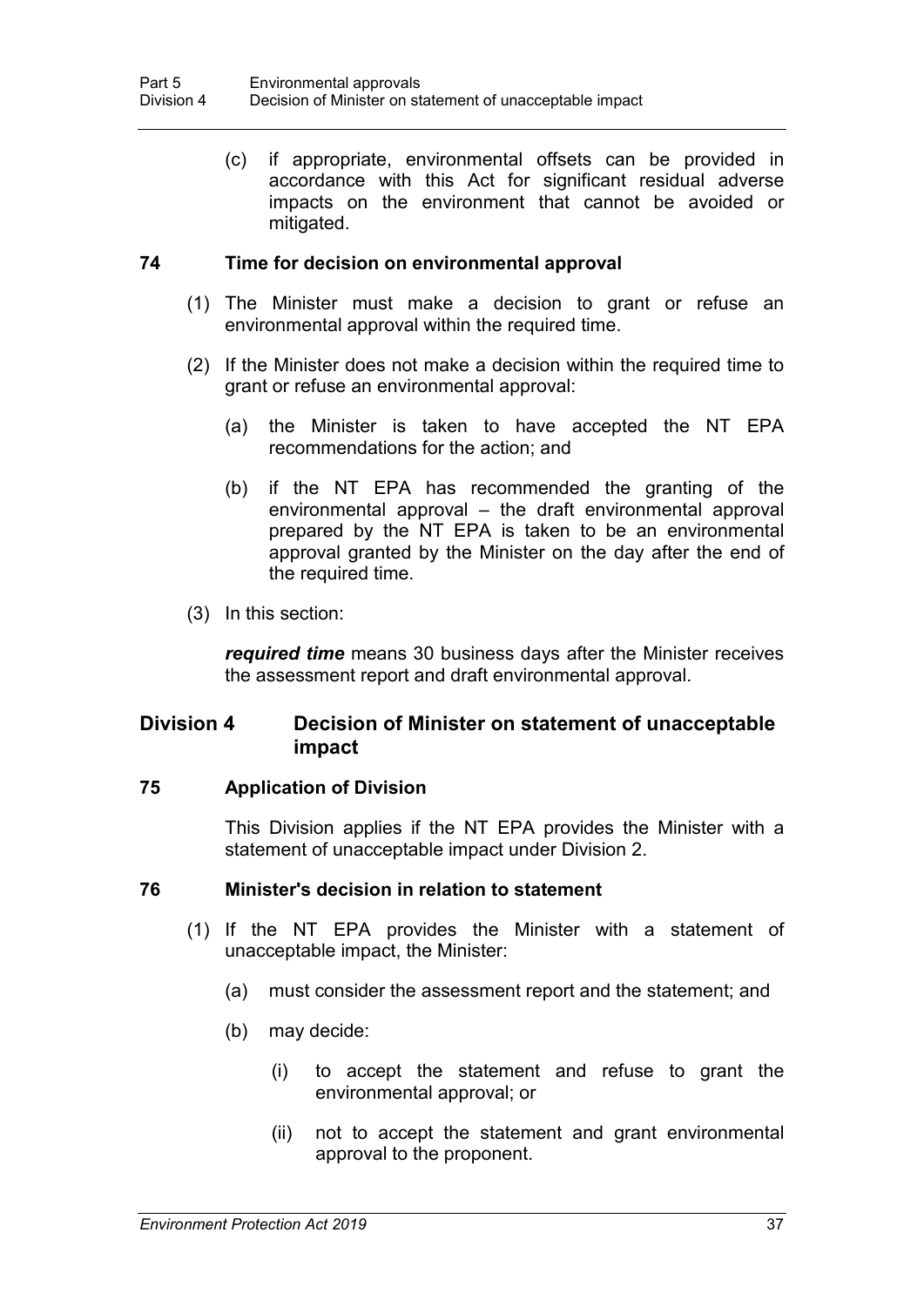- (2) In addition to the matters set out in Part 2, the Minister must have regard to the following in making a decision under this section:
	- (a) the objects of this Act;
	- (b) the assessment report on the action;
	- (c) any other matters the Minister considers relevant.
- (3) If the Minister intends to accept the statement of unacceptable impact, the Minister must:
	- (a) make reasonable efforts to obtain the views of any statutory decision-maker who the Minister considers may hold views in relation to the matter; and
	- (b) consider any written comments received from the statutory decision-maker within the time specified in writing by the **Minister**
- (4) The required time under section [77](#page-55-0) for the Minister to make a decision ceases to run during any period that the Minister carries out a consultation under subsection (3).
- (5) Before deciding not to accept a statement of unacceptable impact, the Minister must be satisfied that:
	- (a) the community has been consulted on the potential environmental impacts and environmental benefits of the proposed action; and
	- (b) the significant impacts of the action have been appropriately avoided or mitigated or can be appropriately managed; and
	- (c) if appropriate, environmental offsets can be provided in accordance with this Act for significant residual adverse impacts on the environment that cannot be avoided or mitigated; and
	- (d) the proponent is a fit and proper person to hold an environmental approval.

#### <span id="page-55-0"></span>**77 Time for decision on statement of unacceptable impact**

(1) The Minister must make a decision to accept or not accept a statement of unacceptable impact within the required time.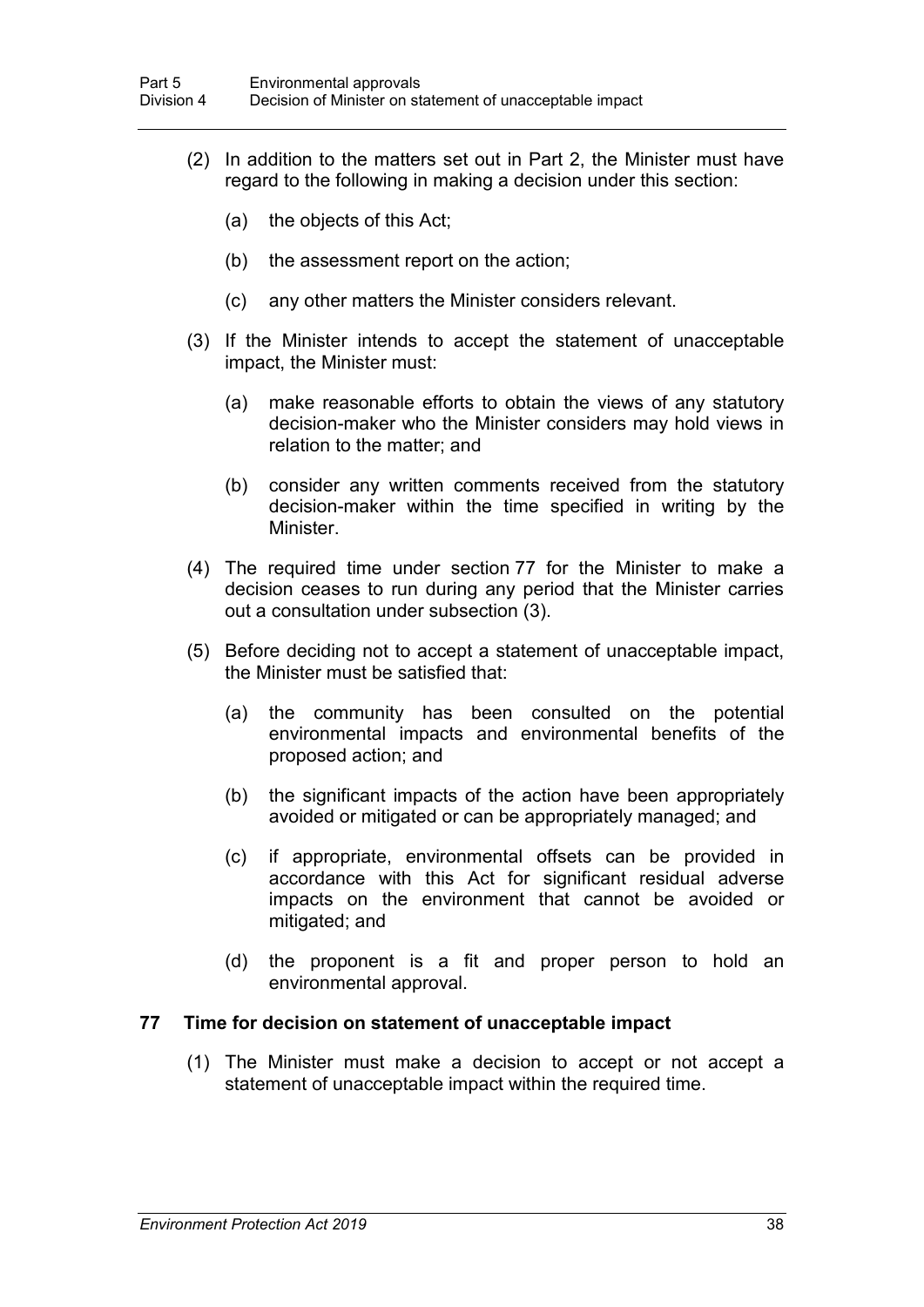- (2) If the Minister does not make a decision within the required time to accept or not accept a statement of unacceptable impact, the Minister is taken to have:
	- (a) accepted the statement of unacceptable impact; and
	- (b) refused to grant the environmental approval.
- (3) In this section:

*required time* means 30 business days after the Minister receives the assessment report and statement of unacceptable impact.

#### **78 Show cause process**

- (1) The Minister must not accept a statement of unacceptable impact unless the Minister has first complied with this section.
- (2) The Minister must give written notice (a *show cause notice*) to the proponent:
	- (a) stating the Minister's intention to accept the statement of unacceptable impact; and
	- (b) asking the proponent to show cause why the statement should not be accepted.
- (3) The show cause notice must specify the date by which the proponent may show cause.
- (4) The date specified in the show cause notice must be not less than 10 business days after the date of the notice.
- (5) The Minister must consider any response given by the proponent to the show cause notice in making a decision under section [76.](#page-54-1)

## **79 Refusal of approval if Minister accepts statement**

- (1) If the Minister accepts the statement of unacceptable impact, the Minister must refuse to grant the environmental approval.
- (2) If the Minister accepts the statement of unacceptable impact, the Minister must:
	- (a) publish a statement of reasons for refusing the approval; and
	- (b) give a copy of the decision and the statement of reasons for the decision to:
		- (i) the NT EPA; and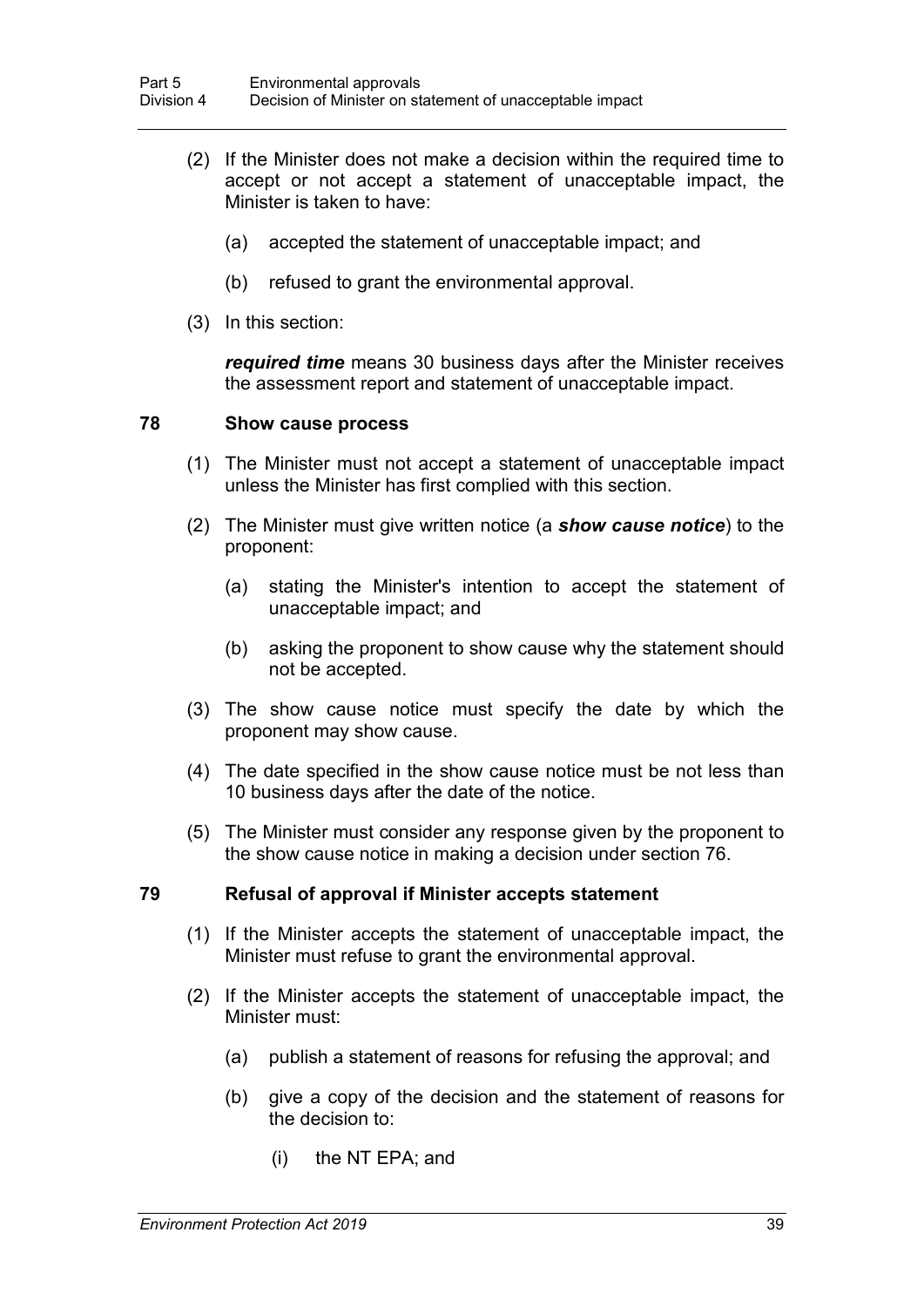- (ii) the proponent; and
- (iii) any statutory decision-maker consulted in relation to the statement of unacceptable impact.
- (3) The statement of reasons may refer to or adopt the statement of unacceptable impact.

#### <span id="page-57-0"></span>**80 Environmental approval granted if Minister rejects statement**

- (1) If the Minister does not accept the statement of unacceptable impact, the Minister must grant an environmental approval within the required time.
- (2) If the Minister proposes to grant an environmental approval under subsection (1), the Minister must:
	- (a) consult with:
		- (i) the NT EPA; and
		- (ii) the proponent; and
	- (b) make reasonable efforts to obtain the views of:
		- (i) any statutory decision-maker who the Minister considers may hold views in relation to the matter; and
		- (ii) if the approval is to include a condition that relates to a potential health impact of an action – the Chief Health Officer; and
		- (iii) if the approval is to include a condition that relates to a potential impact of an action on a social or cultural matter that is within the responsibility of a Minister – that Minister; and
	- (c) consider any written comments received within the time specified by the Minister from a person or entity referred to in paragraph (a) or (b).
- (3) The required time under this section ceases to run during any period that the Minister carries out a consultation under subsection (2).
- (4) In this section:

*required time* means 60 business days after the Minister makes the decision not to accept the statement of unacceptable impact.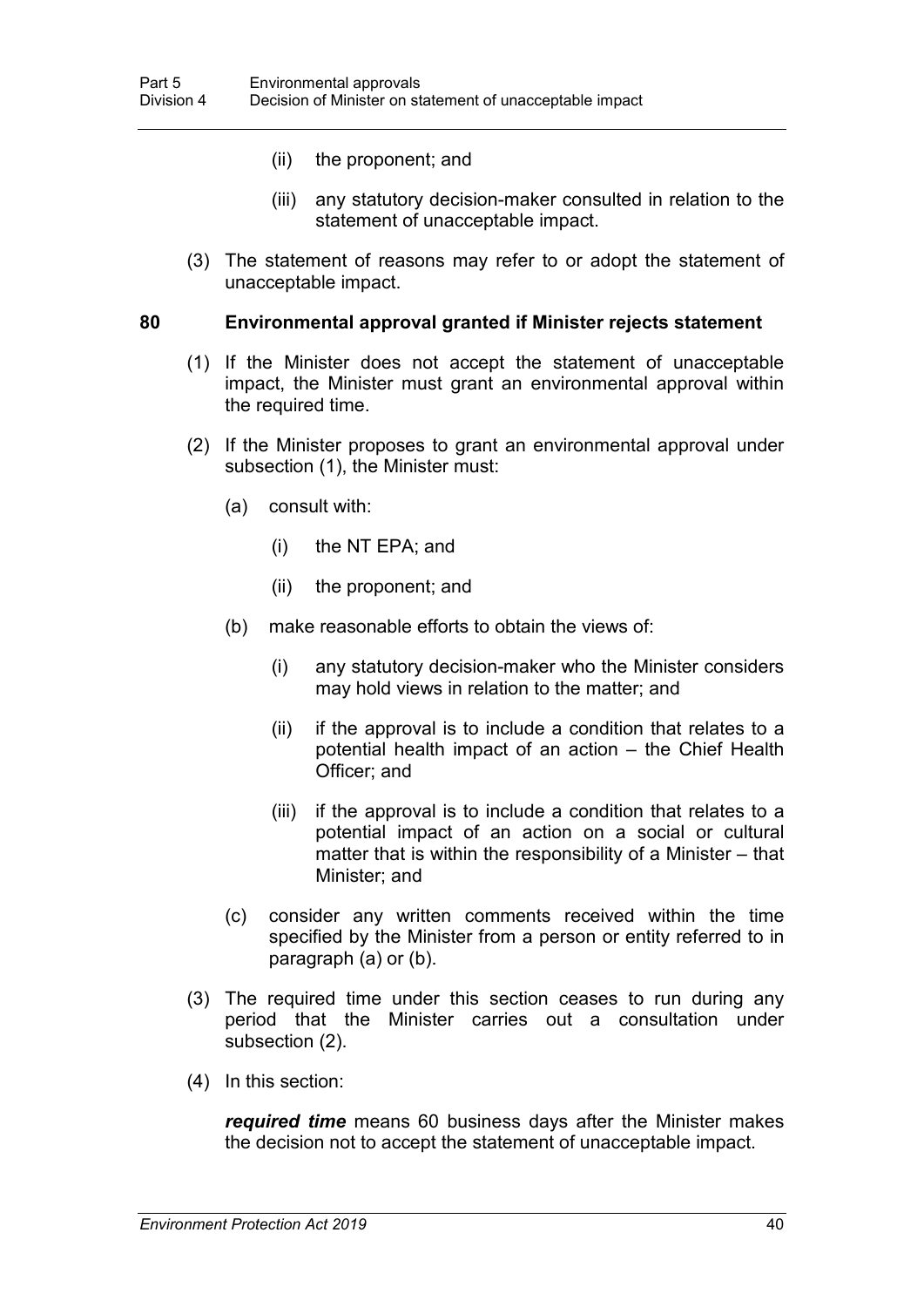# **Division 5 Publication of environmental approval**

#### **81 Application of Division**

This Division sets out the requirements for the publication of an environmental approval granted under this Part.

#### **82 Publication of environmental approval**

- (1) Subject to subsection (2), the Minister must publish an environmental approval granted under Division 3 or 4 as soon as practicable after it is granted.
- (2) If a draft environmental approval is taken to be an environmental approval under section [74\(](#page-54-0)2), the CEO must, as soon as practicable after the approval takes effect, publish:
	- (a) the environmental approval; and
	- (b) a statement that the approval has been granted under section [74\(](#page-54-0)2).
- (3) If the environmental approval is granted under section [69](#page-51-1) or [80\(](#page-57-0)1), the Minister must publish a statement of reasons for the approval.
- (4) The statement of reasons must include the following:
	- (a) for an approval granted under section  $69(1)(a) a$  statement that the proposed conditions of the NT EPA have been adopted;
	- (b) for an approval granted under section  $69(1)(b) a$  statement of the amendments made and the reasons for those amendments;
	- (c) for an approval granted under section  $80 a$  statement of the reasons for not accepting the statement of unacceptable impact and for granting the approval.
- (5) The Minister must give a copy of the environmental approval and any statement of reasons published under subsection (3) to:
	- (a) the NT EPA; and
	- (b) the proponent; and
	- (c) any statutory decision-maker consulted in accordance with section [70](#page-52-0) or [80.](#page-57-0)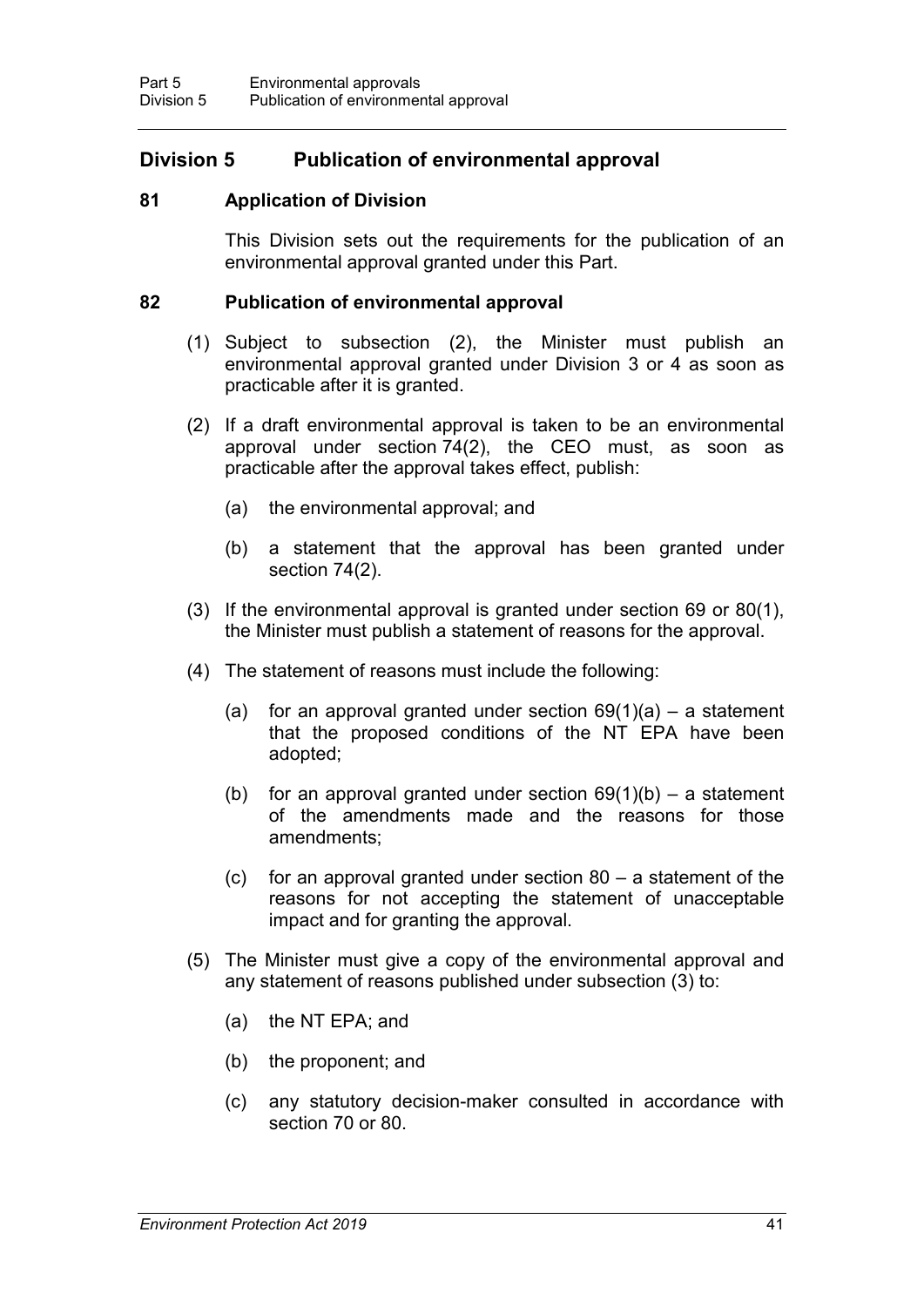# **Division 6 Conditions of environmental approval**

## **83 Application of Division**

This Division sets out matters relating to the conditions of an environmental approval.

#### <span id="page-59-0"></span>**84 Conditions of environmental approval**

- (1) An environmental approval may be granted subject to any conditions that the Minister considers necessary in relation to the potential environmental impacts of the action and imposes on the approval in accordance with this Act.
- (2) It is a condition of each environmental approval that any action to which the approval applies complies with the requirements of this Act and the approval.
- (3) An approval holder must comply with the conditions of the environmental approval.

#### **85 Condition may apply after action completed**

- (1) A condition may be expressed to continue to apply in relation to an action to which the environmental approval applies after the completion of the action.
- (2) Without limiting subsection (1), the conditions of an environmental approval may include requirements for:
	- (a) rehabilitation of the site after the action is completed or the site of the action is closed; and
	- (b) ongoing monitoring and reporting after the action is completed or the site of the action is closed.

## **86 Conditions imposing financial requirements**

- (1) A condition may require the approval holder to provide an environment protection bond in accordance with Part 7, Division 1.
- (2) A condition may require the approval holder to pay an environment protection levy in accordance with Part 7, Division 2.

# **87 Conditions requiring reporting of compliance with approval**

(1) A condition may require the approval holder to report to the CEO on the approval holder's compliance with the environmental approval and with any other requirements imposed by this Act in relation to the approval.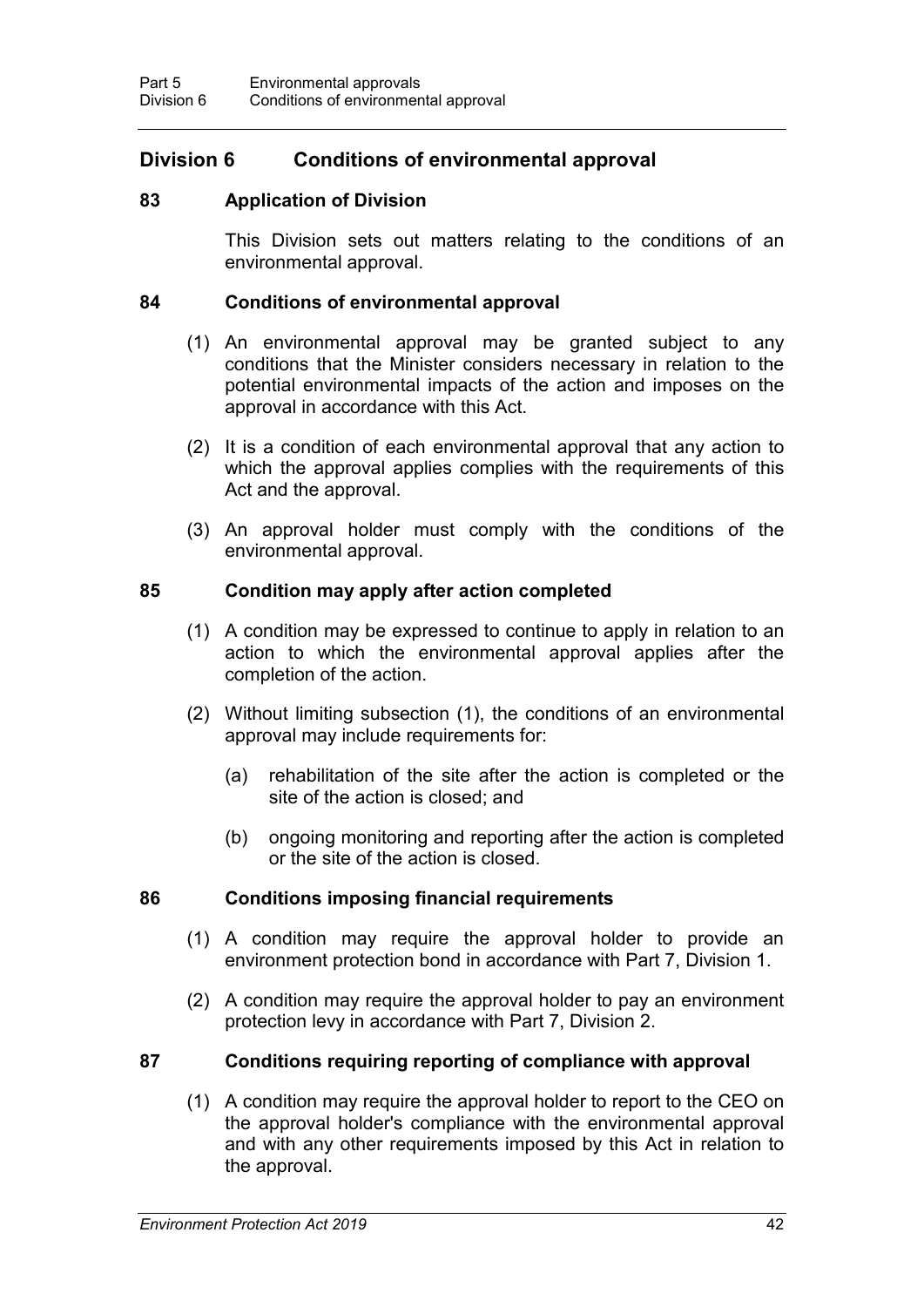- (2) A report must be provided in the manner and at the times specified in the approval.
- (3) The CEO may direct the approval holder to publish the report in the manner the CEO directs.

#### **88 Conditions relating to management of health, social and cultural impacts**

- (1) Without limiting section [84,](#page-59-0) the Minister may impose conditions on an environmental approval to manage the potential health, social and cultural impacts of the action identified in the assessment report.
- (2) The Minister must not impose a condition mentioned in subsection (1) in relation to an action if a similar condition could be imposed on a licence, permit or other authority issued or granted under another enactment.

#### **89 Conditions of environmental approval – environmental offences**

- (1) A person commits an offence if:
	- (a) the person intentionally engages in conduct; and
	- (b) the person is the approval holder for an environmental approval; and
	- (c) the conduct contravenes a condition of the environmental approval and the person is reckless in relation to that result; and
	- (d) the conduct results in significant environmental harm and the person is reckless in relation to that result.

Penalty: environmental offence level 1.

- (2) A person commits an offence if:
	- (a) the person intentionally engages in conduct; and
	- (b) the person is the approval holder for an environmental approval; and
	- (c) the conduct contravenes a condition of the environmental approval and the person is reckless in relation to that result; and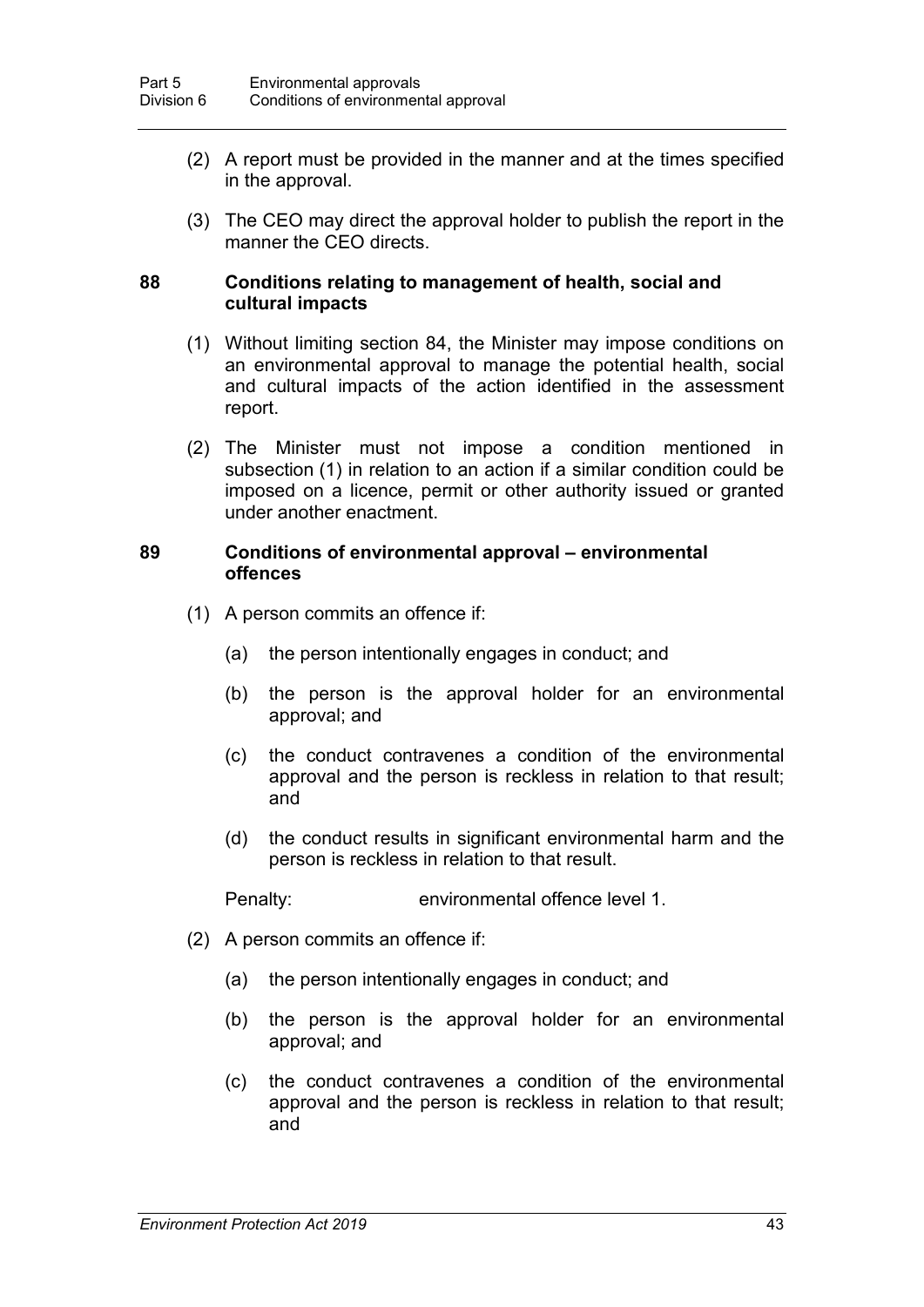(d) the conduct results in material environmental harm and the person is reckless in relation to that result.

Penalty: environmental offence level 2.

- (3) A person commits an offence if:
	- (a) the person engages in conduct; and
	- (b) the person is the approval holder for an environmental approval; and
	- (c) the conduct contravenes a condition of the environmental approval; and
	- (d) the conduct results in significant environmental harm.

Penalty: environmental offence level 2.

- (4) A person commits an offence if:
	- (a) the person engages in conduct; and
	- (b) the person is the approval holder for an environmental approval; and
	- (c) the conduct contravenes a condition of the environmental approval.

Penalty: environmental offence level 3.

- (5) Strict liability applies to subsections  $(1)(b)$  and  $(2)(b)$ .
- (6) An offence against subsection (3) or (4) is an offence of strict liability.
- (7) It is a defence to a prosecution for an offence against this section if the defendant took reasonable steps and exercised due diligence to prevent the commission of the offence.
- (8) The defendant has a legal burden of proof in relation to a matter mentioned in subsection (7).

# **Division 7 Effect of environmental approval**

## **90 Application of Division**

This Division sets out the effect of an environmental approval.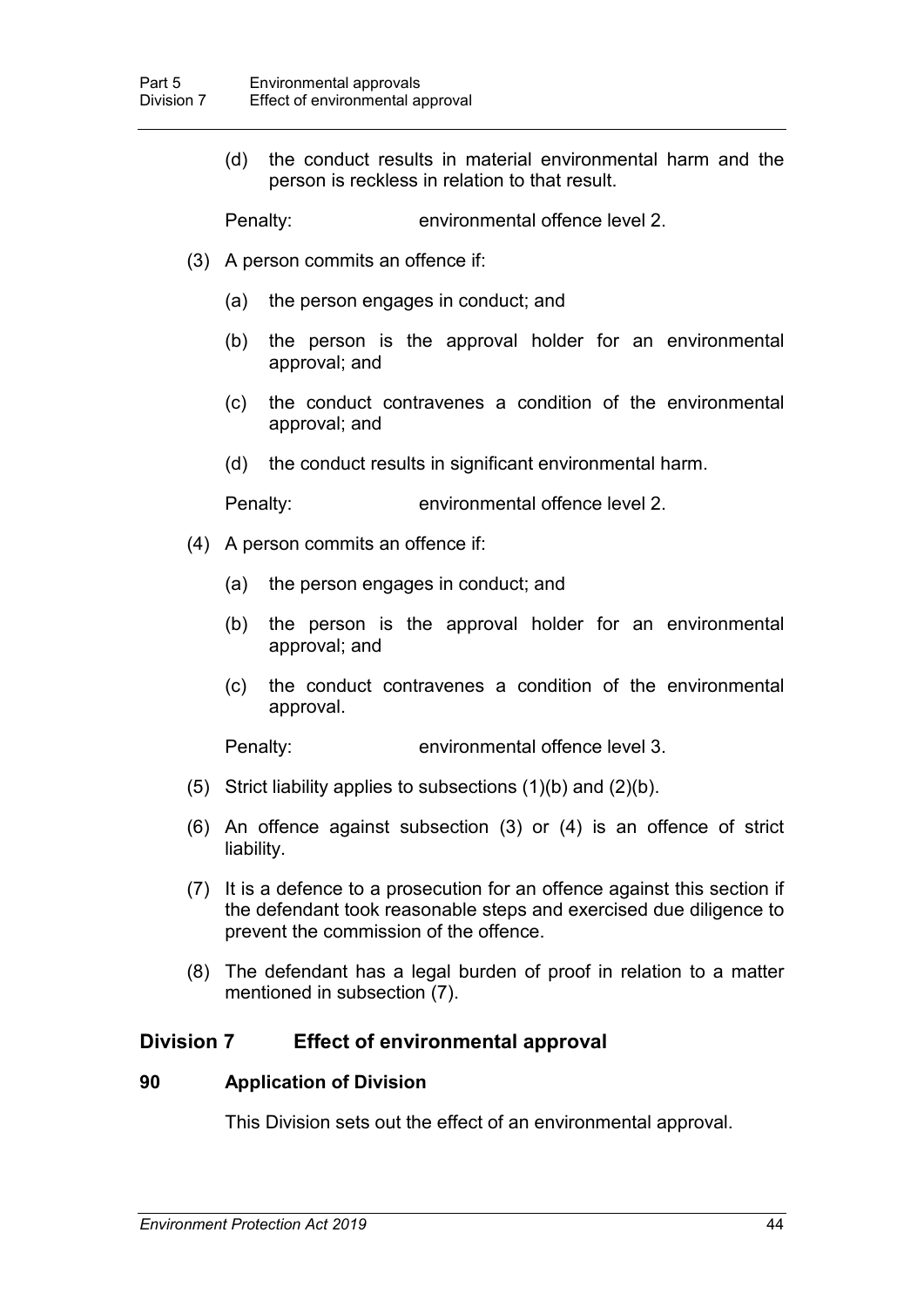## **91 Effect of environmental approval**

- (1) An environmental approval authorises the approval holder to take the action approved by the approval in accordance with:
	- (a) the approval; and
	- (b) the conditions of the approval; and
	- (c) the requirements of this Act.
- (2) An environmental approval remains in force until it is revoked or expires.
- (3) An environmental approval is taken not to be in force during any period that it is suspended.

## **92 Environmental approval to prevail over other statutory authorisations**

- (1) An environmental approval has effect despite anything to the contrary in any other statutory authorisation.
- (2) Despite anything to the contrary in any other Act, a statutory decision-maker must not make a decision in relation to a statutory authorisation (including an amendment to an authorisation) that is inconsistent with an environmental approval.
- (3) A statutory authorisation granted before or after an environmental approval is of no effect to the extent that it is inconsistent with an environmental approval.
- (4) Nothing in this section prevents a statutory decision-maker from refusing to grant a statutory authorisation on the basis of a potential economic, social, health or cultural impact.
- (5) For this section, a statutory authorisation is not inconsistent with an environmental approval on the basis that the statutory authorisation includes conditions that:
	- (a) are more stringent than the environmental approval; or
	- (b) address matters that are not included in the environmental approval.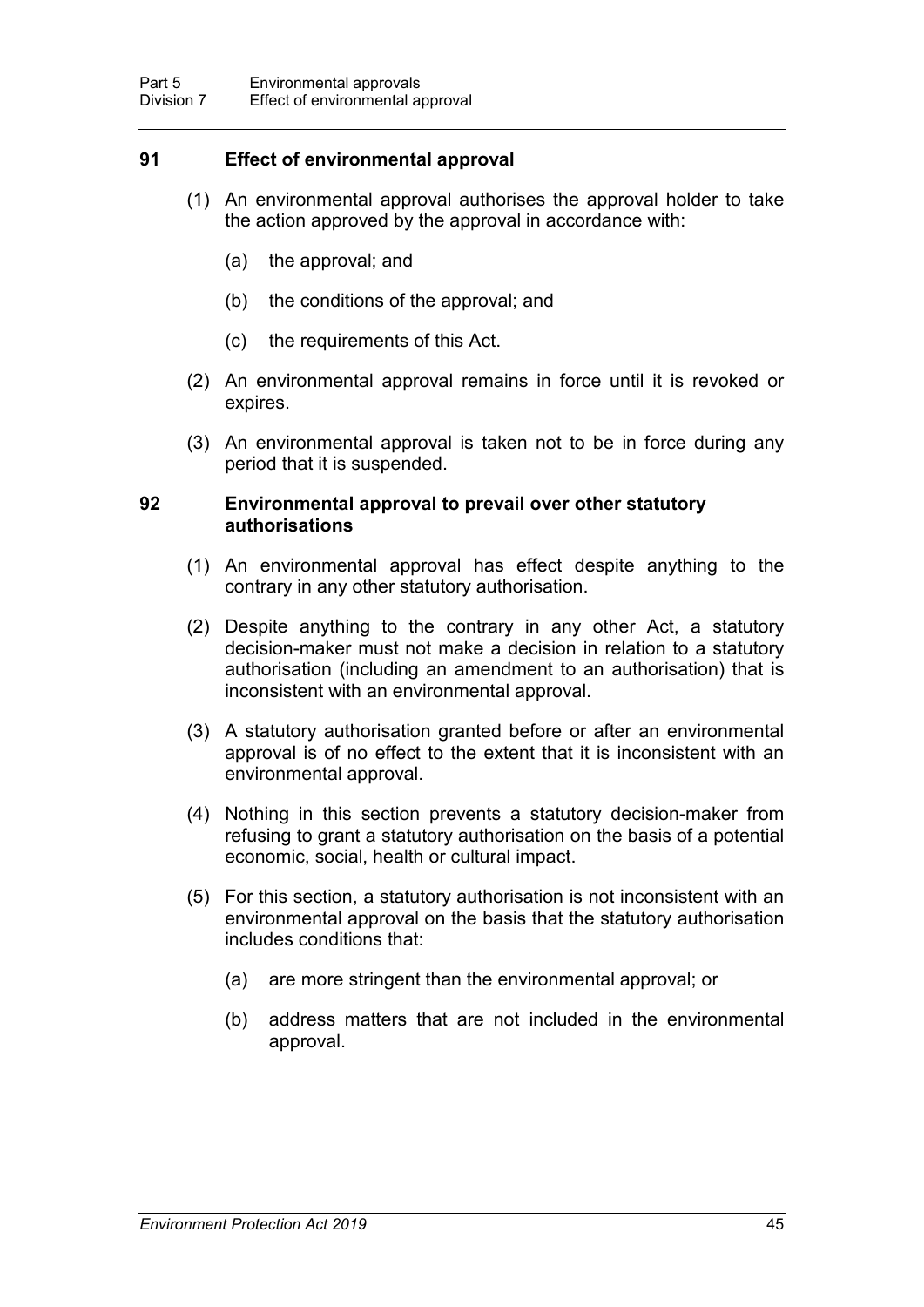#### <span id="page-63-0"></span>**93 Environmental approval not personal property**

For section 8(1)(k) of the *Personal Property Securities Act 2009*  (Cth), an environmental approval is not personal property for that Act.

*Note for section [93](#page-63-0)*

*A law of the Commonwealth, a State or a Territory may declare a right, licence or authority granted by or under that law not to be personal property for the Personal Property Securities Act 2009 (Cth)*

#### **94 Expiry of environmental approval**

- (1) An environmental approval relating to an action expires if the approval holder does not take a required step or the required steps specified in the approval in relation to the action within:
	- (a) the time specified in the approval; or
	- (b) that time as extended by the Minister on an application under this section.
- (2) In determining a time under subsection (1), the Minister may have regard to any matters the Minister considers relevant including the following:
	- (a) the complexity of the action and the environment affected;
	- (b) the likelihood of significant change to the environment;
	- (c) the extent to which the approval holder is required to take the action;
	- (d) whether the environmental approval is granted on the basis of a strategic assessment.
- (3) An approval holder may apply to the Minister to extend the time specified for taking a step in relation to an action.
- (4) The Minister may grant an extension of time before, or within 12 weeks after, the time specified in the approval for taking the step.
- (5) If a time is extended under subsection (4):
	- (a) the extension is taken to have effect from the end of the time specified for taking the step or that time as previously extended; and
	- (b) the environmental approval is taken not to have expired.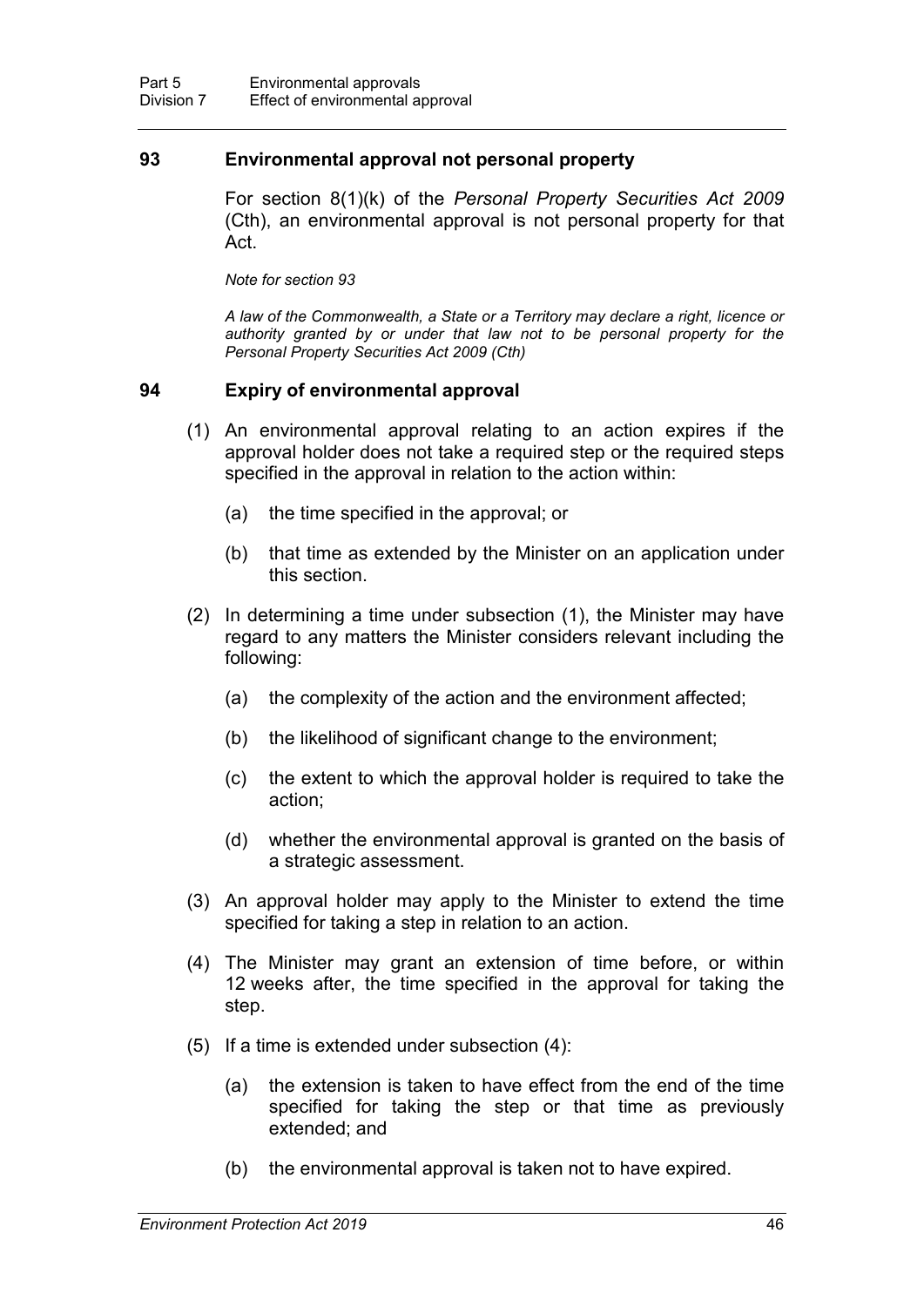#### **95 Environmental approval revoked if amended approval granted**

An environmental approval for an action is revoked if an amended approval for the action is granted.

# **Division 8 Approval notice for actions under environmental approval for strategic proposal**

#### **96 Application of Division**

This Division provides for an approval notice for a proposed action if an environmental approval has been granted following a strategic assessment.

#### **97 Purpose of approval notice**

The purpose of an approval notice is to provide approval for a proposed action that was considered as part of a strategic proposal for which an environmental approval has been granted.

#### <span id="page-64-0"></span>**98 Application for approval notice**

A person may apply to the Minister for an approval notice for a proposed action if:

- (a) the proposed action has been assessed under a strategic assessment; and
- (b) an environmental approval was granted as a result of the strategic assessment; and
- (c) the proposed action is within the scope of the proposed actions considered as part of the strategic assessment.

#### **99 Minister may request further information**

- (1) On receipt of an application under section [98,](#page-64-0) the Minister may request the applicant to give the Minister any further information necessary to enable the Minister to decide whether to accept the application.
- (2) A request must:
	- (a) be in writing; and
	- (b) be made within 20 business days after the Minister receives the application; and
	- (c) specify a time for providing the information.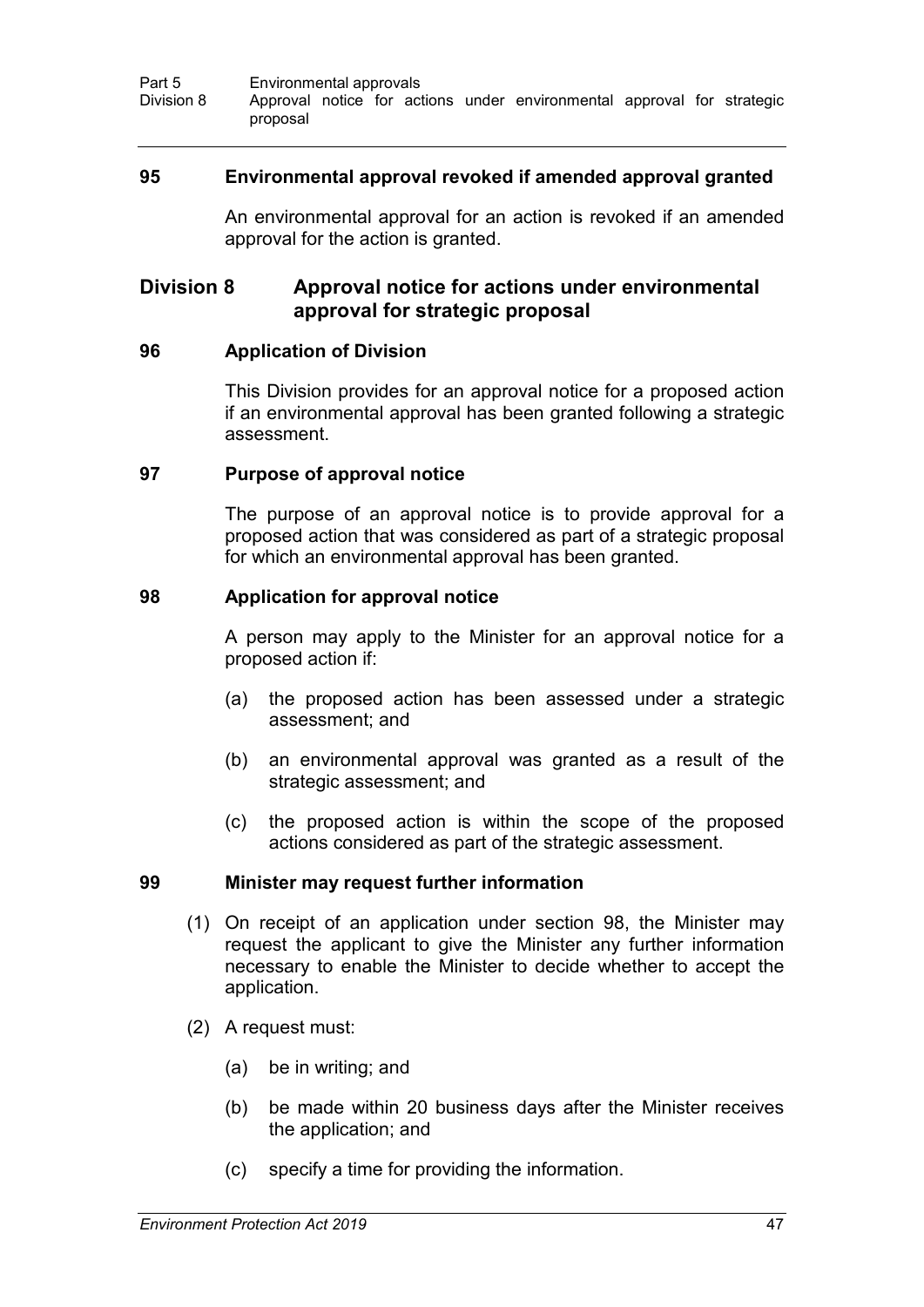- (3) The applicant must give the information to the Minister within the time specified in the request.
- (4) If the Minister requests information under this section, the required time under section [101\(](#page-65-0)2) for the Minister to make a decision ceases to run until the information is provided.

#### <span id="page-65-1"></span>**100 Consultation on application**

- (1) Before making a decision on an application under section [101,](#page-65-0) the Minister must:
	- (a) consult with the NT EPA; and
	- (b) make reasonable efforts to obtain the views of any statutory decision-maker who the Minister considers may hold views in relation to the matter; and
	- (c) consider any written comments received within the time specified by the Minister from a person or entity referred to in paragraph (a) or (b).
- (2) The required time under section [101\(](#page-65-0)2) for the Minister to make a decision ceases to run during any period that the Minister carries out a consultation under subsection (1).

## <span id="page-65-0"></span>**101 Decision of Minister in relation to approval notice**

- (1) The Minister may:
	- (a) approve an application under section [98;](#page-64-0) or
	- (b) refuse to approve an application under section [98.](#page-64-0)
- (2) The Minister must make a decision on the application within the required time.
- (3) Before making a decision to approve an application, the Minister must be satisfied that:
	- (a) the proposed action has been assessed under a strategic assessment; and
	- (b) the applicant is a fit and proper person to hold an environmental approval; and
	- (c) it is appropriate in the circumstances to issue the approval notice.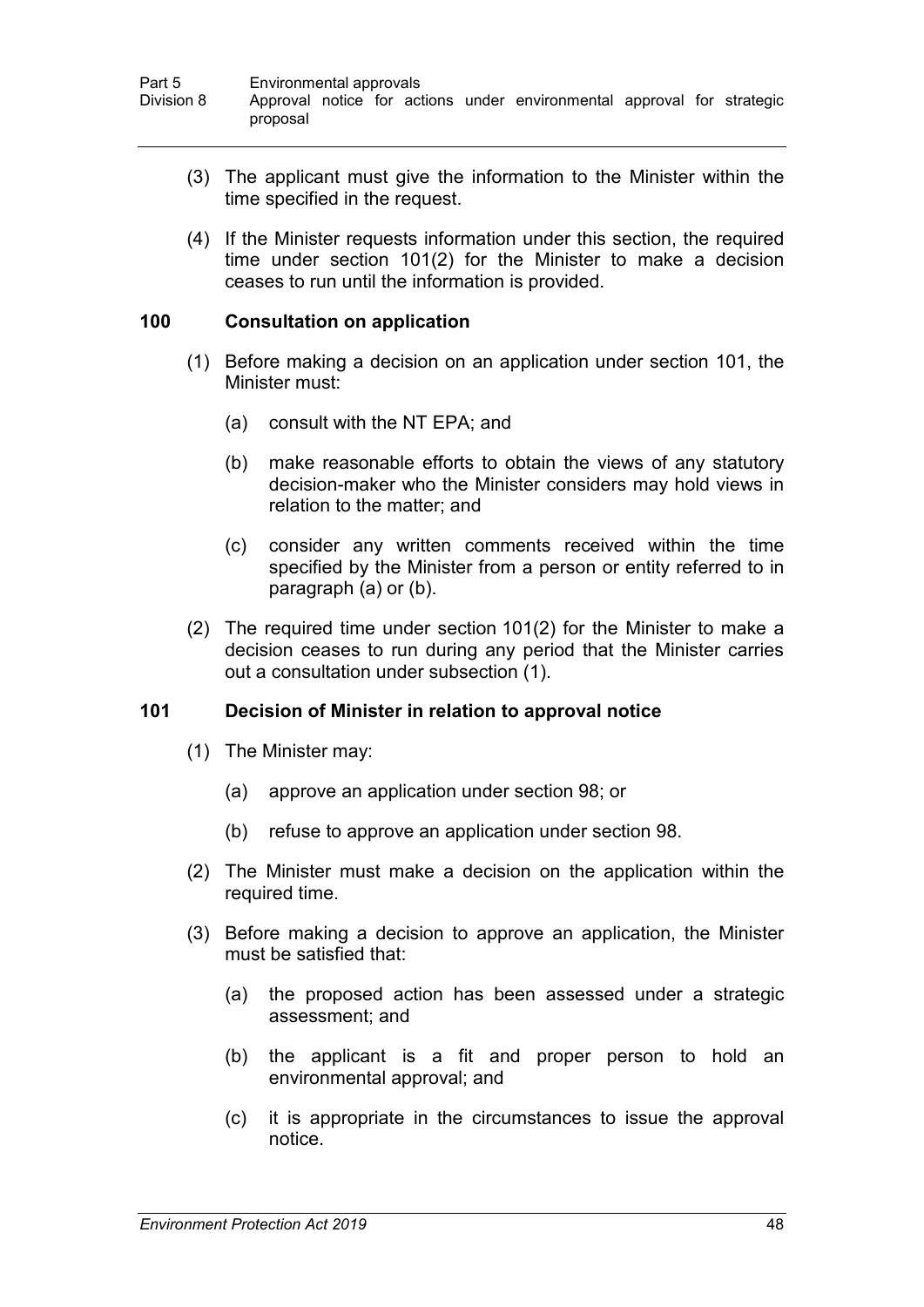- (4) The Minister must not issue an approval notice for a proposed action if the environmental approval relevant to that application has expired or been revoked.
- (5) In this section:

*required time* means 60 business days after the Minister receives the application for the approval notice.

# **102 Issue of approval notice**

- (1) If the Minister approves an application under section [101,](#page-65-0) the Minister must issue an approval notice to the applicant.
- (2) If the Minister approves an application under section [101,](#page-65-0) the Minister must give a copy of the approval notice to:
	- (a) the NT EPA; and
	- (b) any statutory decision-maker consulted under section [100;](#page-65-1) and
	- (c) the approval holder of the environmental approval for the strategic proposal.

## **103 Effect of approval notice**

If an approval notice is issued in relation to a proposed action, the holder of the approval notice is taken to be an approval holder of the environmental approval for that action.

## **104 Notice of refusal**

If the Minister refuses an application under section [101,](#page-65-0) the Minister must give the applicant:

- (a) notice of the Minister's decision; and
- (b) a statement of reasons for the decision.

## **105 Publication of notice and reasons**

- (1) The Minister must publish an approval notice issued under this Division and a statement of the reasons for the decision to approve the application as soon as practicable after the approval notice is issued.
- (2) The Minister must publish a statement of reasons for a decision under section [101](#page-65-0) to refuse an application as soon as practicable after the decision is made.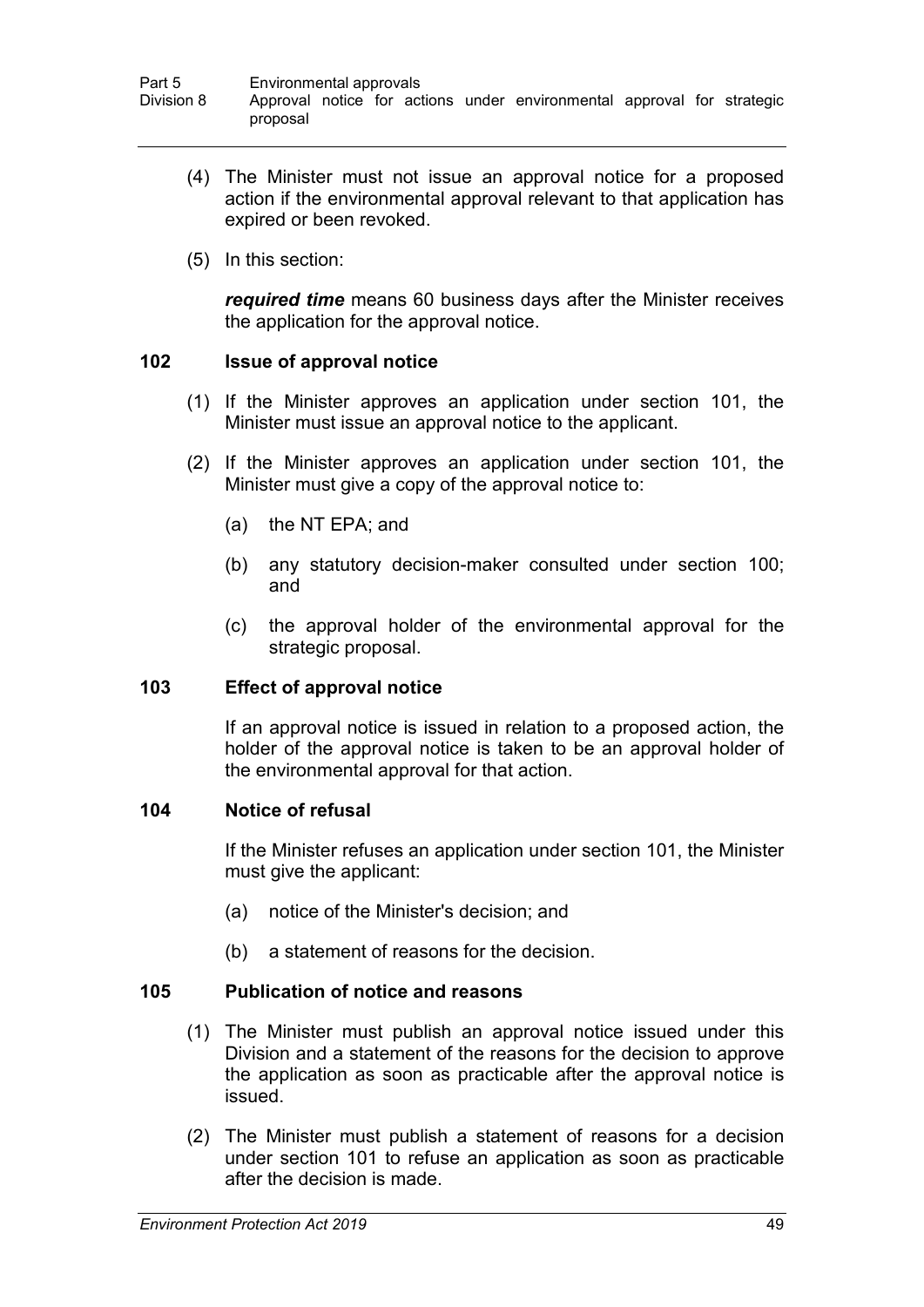# **Division 9 Amendment of environmental approval**

# **106 Amendment of environmental approval**

- <span id="page-67-0"></span>(1) The Minister may amend an environmental approval:
	- (a) at the request of the approval holder; or
	- (b) on the recommendation of the NT EPA as a result of an environmental impact assessment of a significant variation of an action or strategic proposal  $-$  in accordance with the regulations; or
	- (c) if the Minister becomes aware of information that was not available to the Minister at the time of granting the environmental approval and the Minister would have imposed different conditions on the environmental approval if the information had been available; or
	- (d) if, as a result of the monitoring of compliance with or enforcement of this Act or the environmental approval, the Minister considers that the environmental impact of an action under the environmental approval or the approved strategic proposal:
		- (i) is not being appropriately avoided, mitigated or managed; or
		- (ii) is not being appropriately offset by an environmental offset.
- (2) The Minister must make a decision on a request from an approval holder within the required time.
- (3) In this section:

*required time* means 60 business days after the Minister receives a request for an amendment from the approval holder.

## **107 Consultation on proposed amendment**

- (1) Before amending an environmental approval at the request of the approval holder, the Minister must:
	- (a) consult with the NT EPA; and
	- (b) make reasonable efforts to obtain the views of:
		- (i) any statutory decision-maker who the Minister considers may hold views in relation to the matter; and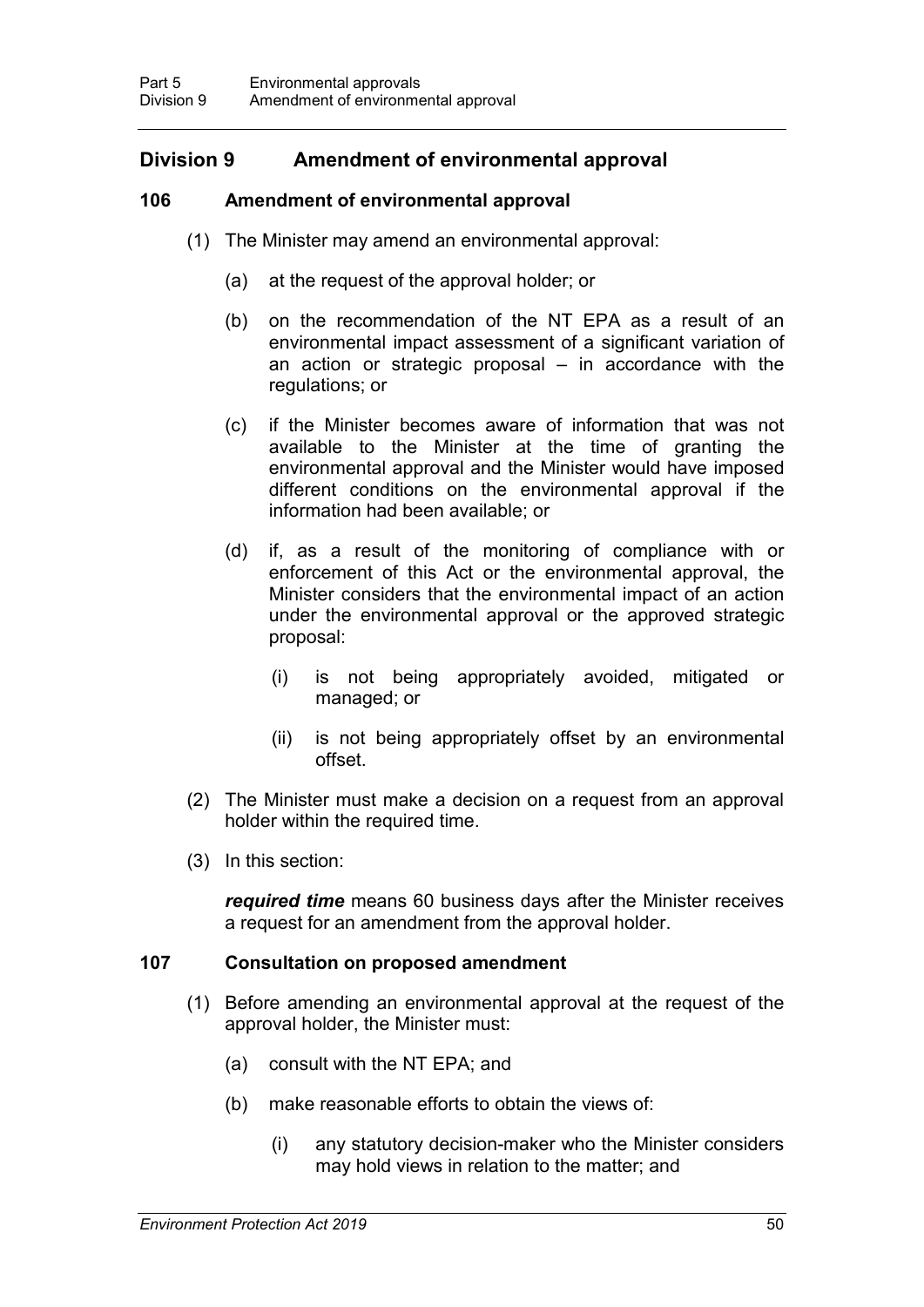- (ii) if the amendment is to include a condition that relates to a potential health impact of an action – the Chief Health Officer; and
- (iii) if the amendment is to include a condition that relates to a potential impact of an action on a social or cultural matter that is within the responsibility of a Minister – that Minister; and
- (c) consider any written comments received within the time specified by the Minister from a person or entity referred to in paragraph (a) or (b).
- (2) Before amending an environmental approval on the Minister's own initiative, the Minister must:
	- (a) consult with:
		- (i) the NT EPA; and
		- (ii) the approval holder; and
	- (b) make reasonable efforts to obtain the views of:
		- (i) any statutory decision-maker who the Minister considers may hold views in relation to the matter; and
		- (ii) if the amendment is to include a condition that relates to a potential health impact of an action – the Chief Health Officer; and
		- (iii) if the amendment is to include a condition that relates to a potential impact of an action on a social or cultural matter that is within the responsibility of a Minister – that Minister; and
	- (c) consider any written comments received within the time specified by the Minister from a person or entity referred to in paragraph (a) or (b).
- (3) The required time under section 106(2) for the Minister to make a decision under section [106\(](#page-67-0)1)(a) ceases to run during any period that the Minister carries out a consultation under subsection (1).

## **108 Publication of amended environmental approval**

The Minister must publish the amended environmental approval and a statement of reasons for the amendment as soon as practicable after the environmental approval is amended.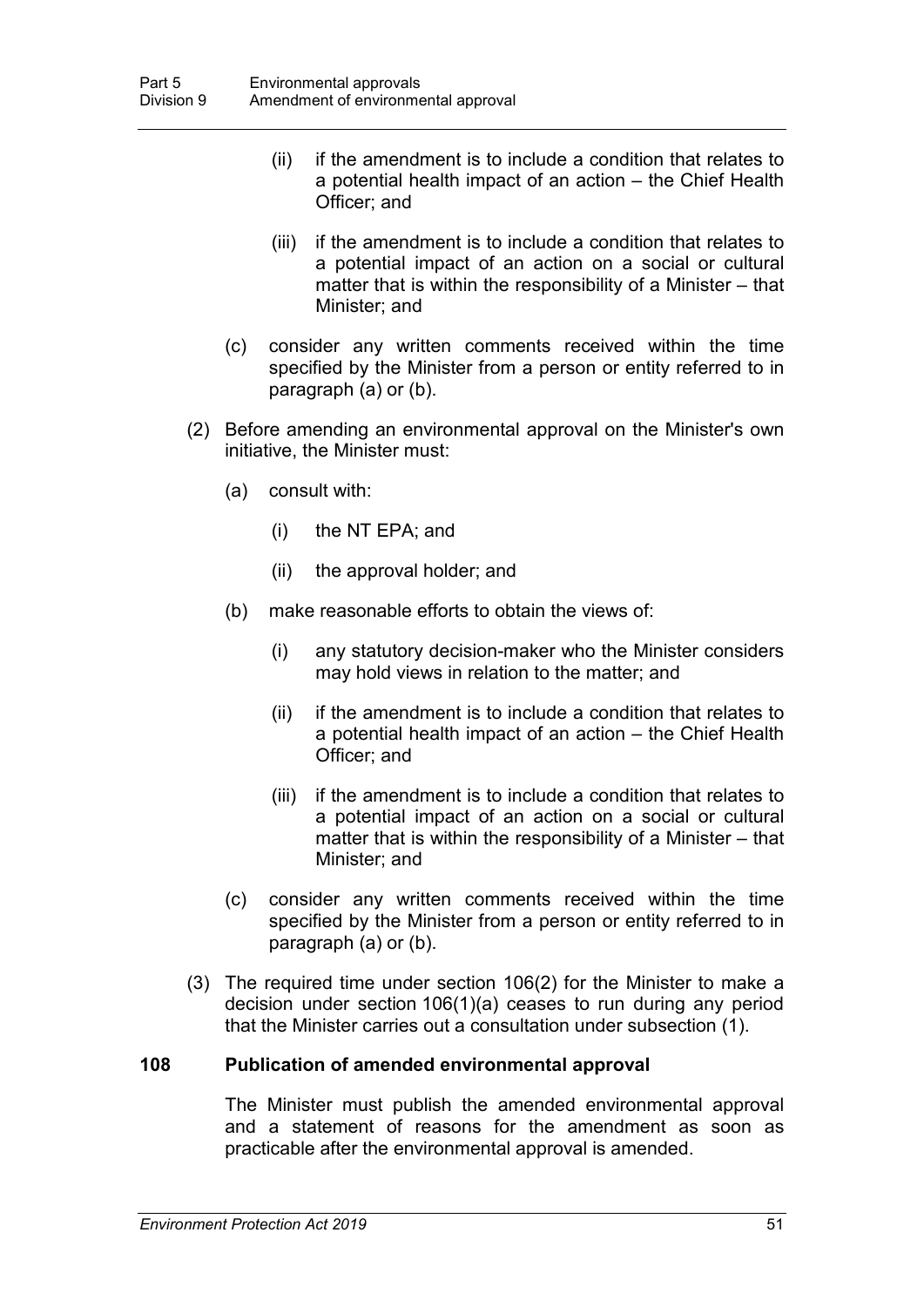# **Division 10 Revocation or suspension of environmental approval**

#### **109 Revocation of environmental approval**

<span id="page-69-0"></span>The Minister may revoke an environmental approval:

- (a) if the Minister becomes aware of information that was not available to the Minister at the time of granting the approval and the Minister is satisfied that the approval would not have been granted if the information had been available; or
- (b) if the Minister, as a result of the monitoring of compliance with or enforcement of this Act or the approval or otherwise, is of the opinion that the approval holder is not a fit and proper person to hold the approval; or
- (c) if the Minister believes on reasonable grounds that:
	- (i) the environmental impacts of an action cannot be appropriately avoided, mitigated or managed; and
	- (ii) an environmental offset is not appropriate; or
- (d) at the request of the approval holder.

## <span id="page-69-1"></span>**110 Suspension of approval**

- (1) The Minister may, by written notice to the approval holder, suspend an environmental approval instead of revoking the approval.
- (2) The suspension is to be for a period specified in the notice.

## <span id="page-69-2"></span>**111 Show cause process**

- (1) The Minister must not revoke or suspend an environmental approval under section [109](#page-69-0) or [110](#page-69-1) unless the Minister has first complied with this section.
- (2) The Minister must give written notice (a *show cause notice*) to the approval holder:
	- (a) stating the Minister's intention to revoke or suspend the environmental approval; and
	- (b) asking the approval holder to show cause why the environmental approval should not be revoked or suspended.
- (3) The show cause notice must specify the date by which the approval holder may show cause.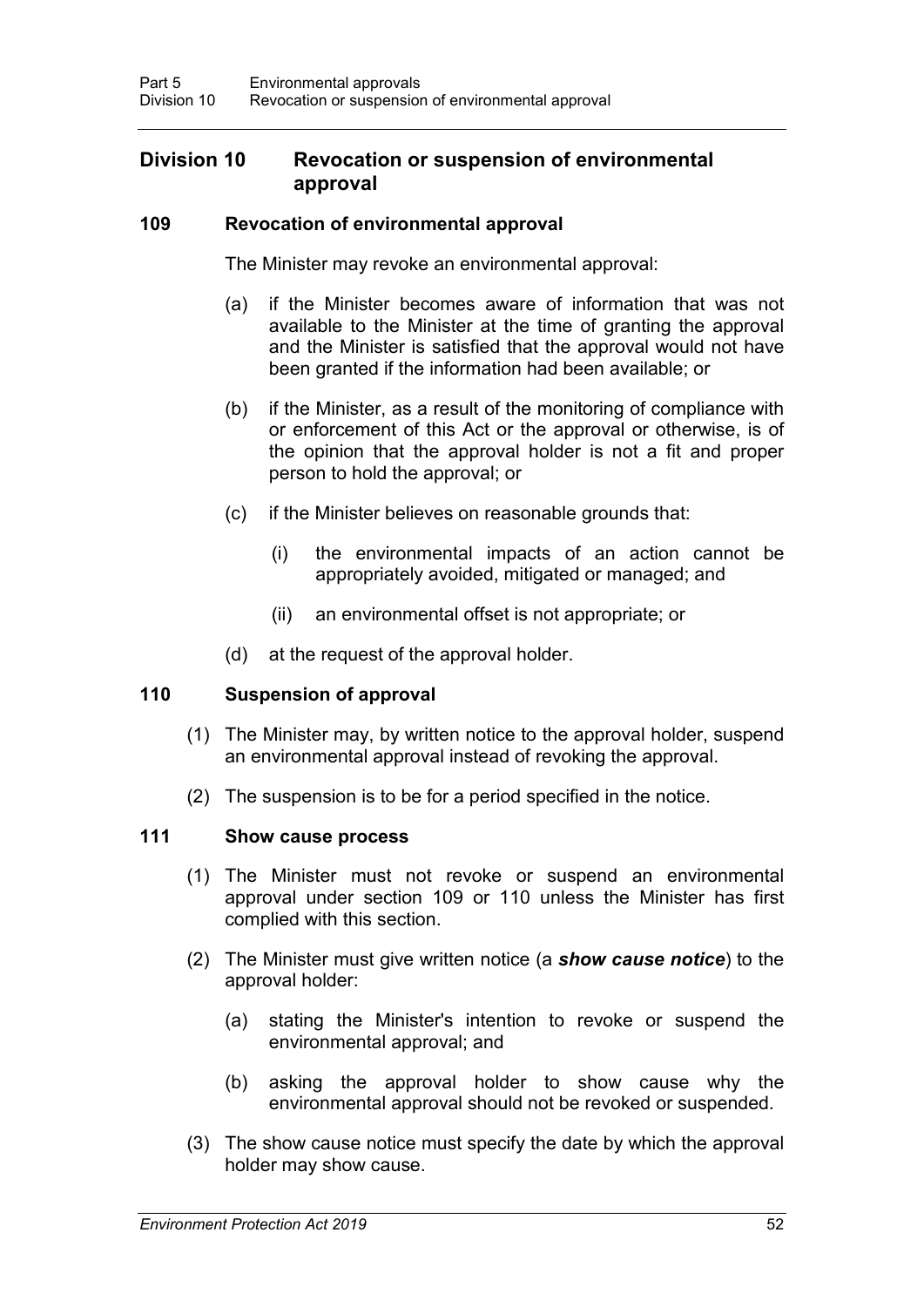- (4) The date specified in the show cause notice must be not less than 10 business days after the date of the notice.
- (5) The Minister must consider any response given by the approval holder to the show cause notice in making a decision under section [109](#page-69-0) or [110.](#page-69-1)
- (6) This section does not apply to a revocation at the request of the approval holder.

#### **112 Notice to statutory decision-makers**

The Minister must give written notice to any statutory decisionmaker consulted in relation to an environmental approval of:

- (a) the Minister's intention to revoke or suspend an environmental approval; and
- (b) a decision by the Minister under this Division:
	- (i) to revoke an environmental approval; or
	- (ii) to suspend an environmental approval; or
	- (iii) not to revoke or suspend an environmental approval after a show cause notice is given under section [111.](#page-69-2)

#### **113 Obligations under approval to continue**

- (1) This section applies if an environmental approval for an action is revoked or suspended.
- (2) The person who was the approval holder of the environmental approval must continue to:
	- (a) comply with any obligations under the environmental approval to manage the site to which the approval applies to minimise or remediate the environmental impact of the action; and
	- (b) comply with any obligations under the environmental approval that relate to rehabilitation of the environment.
- (3) The person required to comply with subsection (2) may apply to the Minister to waive the requirement to comply with that subsection.
- (4) The Minister may waive compliance with any of the requirements of subsection (2) if the Minister considers it appropriate to do so.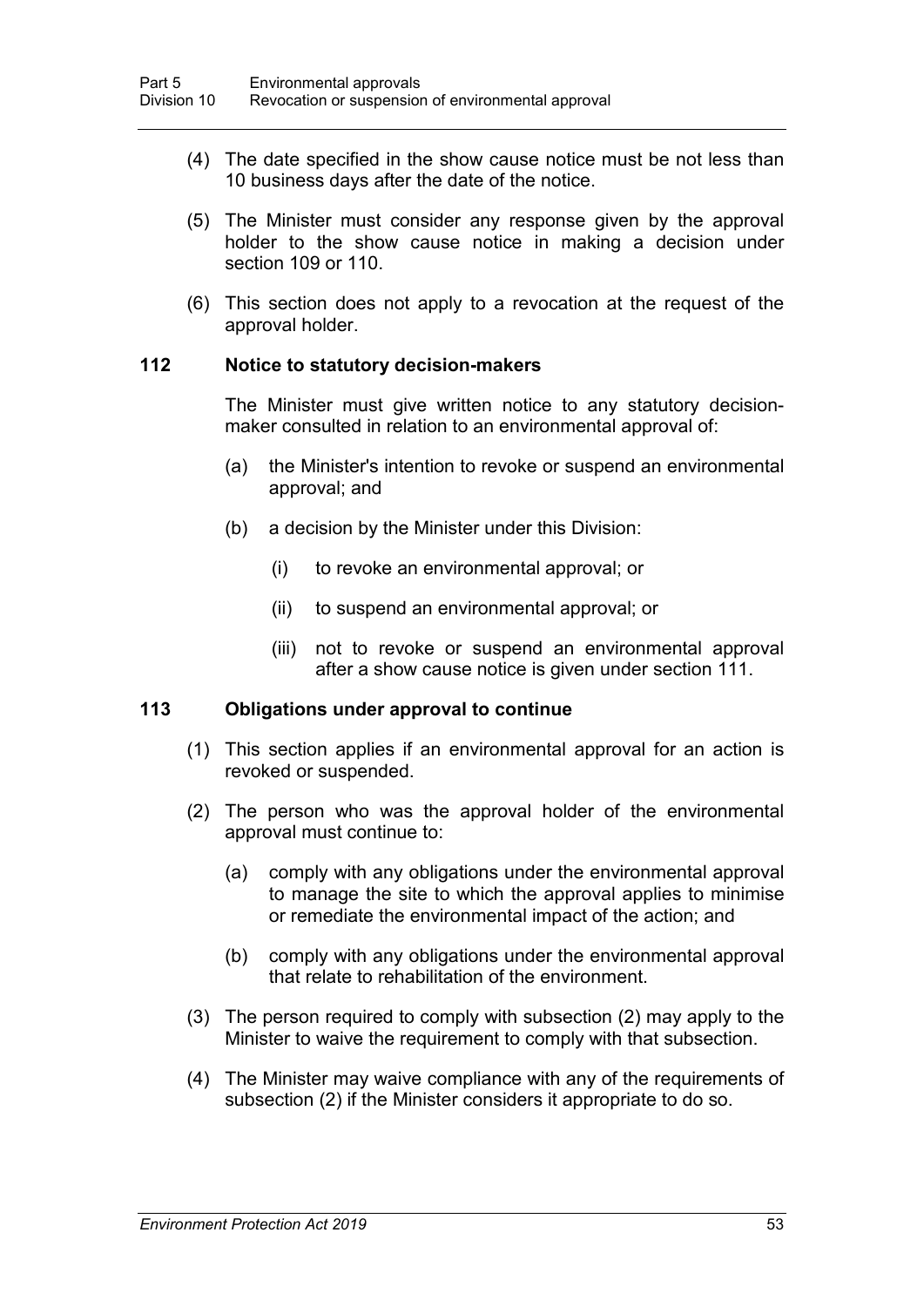## **114 Revocation at request of approval holder**

- (1) This section applies if an approval holder requests the Minister to revoke an environmental approval on the basis that all remediation, rehabilitation and closure requirements of the approval have been met.
- (2) The Minister may revoke the environmental approval if the Minister is satisfied that the approval is no longer required because all remediation, rehabilitation and closure requirements of the approval have been met to the satisfaction of the Minister.
- (3) The revocation of an environmental approval under this section does not prevent the issue of a closure notice in relation to any activities under the approval or for the closure of the site.
- (4) The Minister must make a decision on the request within the required time.
- (5) If the Minister proposes to revoke an environmental approval under this section, the Minister must:
	- (a) consult with the NT EPA; and
	- (b) make reasonable efforts to obtain the views of:
		- (i) any statutory decision-maker who the Minister considers may hold views in relation to the matter; and
		- (ii) if the approval includes a condition that relates to a potential health impact of an action – the Chief Health Officer; and
		- (iii) if the approval includes a condition that relates to a potential impact of an action on a social or cultural matter that is within the responsibility of a Minister – that Minister; and
	- (c) consider any written comments received within the time specified by the Minister from a person or entity referred to in paragraph (a) or (b).
- (6) The required time under subsection (4) for the Minister to make a decision ceases to run during any period that the Minister carries out a consultation under subsection (5).
- (7) In this section:

*required time* means 60 business days after the Minister receives the request.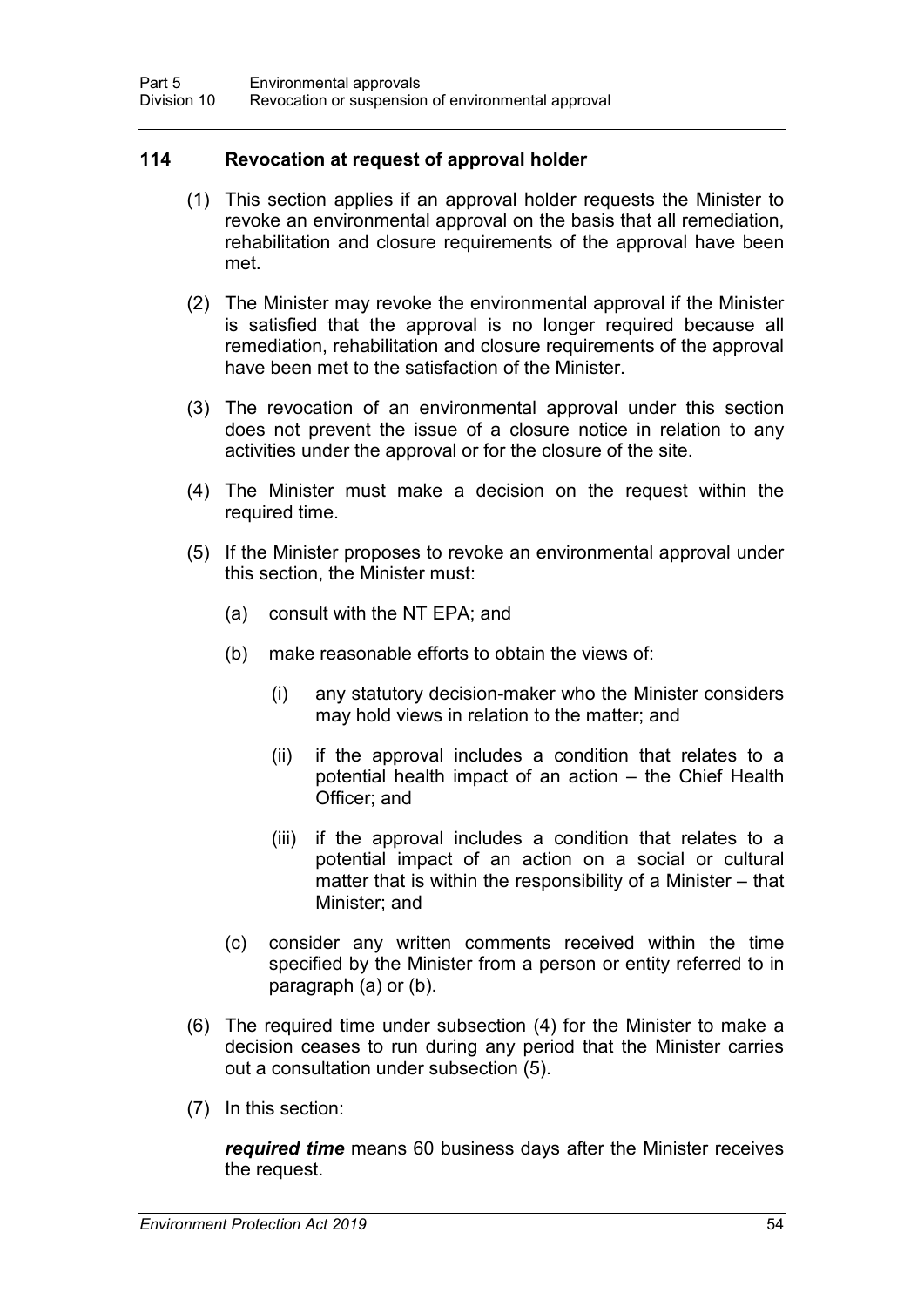#### **115 Strategic assessment – revocation of approval**

- (1) This section applies if an environmental approval was granted as a result of a strategic assessment.
- (2) The Minister must not revoke the environmental approval at the request of an approval holder unless all approval holders under the approval agree to the revocation.

### **116 Strategic assessment – revocation or suspension of approval**

- (1) This section applies if:
	- (a) an environmental approval was granted as a result of a strategic assessment; and
	- (b) a person is:
		- (i) the approval holder to whom the environmental approval was granted; or
		- (ii) an approval holder to whom an approval notice has been issued in relation to the environmental approval.
- (2) The Minister may revoke or suspend the entitlement of a person to be an approval holder under that environmental approval.
- (3) Sections [109](#page-69-0) to [111](#page-69-1) apply to a decision under subsection (2) as if it were a decision to revoke or suspend the environmental approval.
- (4) An action by the Minister under subsection (2) does not affect the entitlement of any other person to be an approval holder under the environmental approval.

#### **117 Contravention of continuing obligations – environmental offences**

- (1) A person commits an offence if:
	- (a) the person intentionally engages in conduct; and
	- (b) the conduct contravenes the person's obligations under section [113;](#page-70-0) and
	- (c) the conduct results in significant environmental harm and the person is reckless in relation to that result.

Penalty: environmental offence level 1.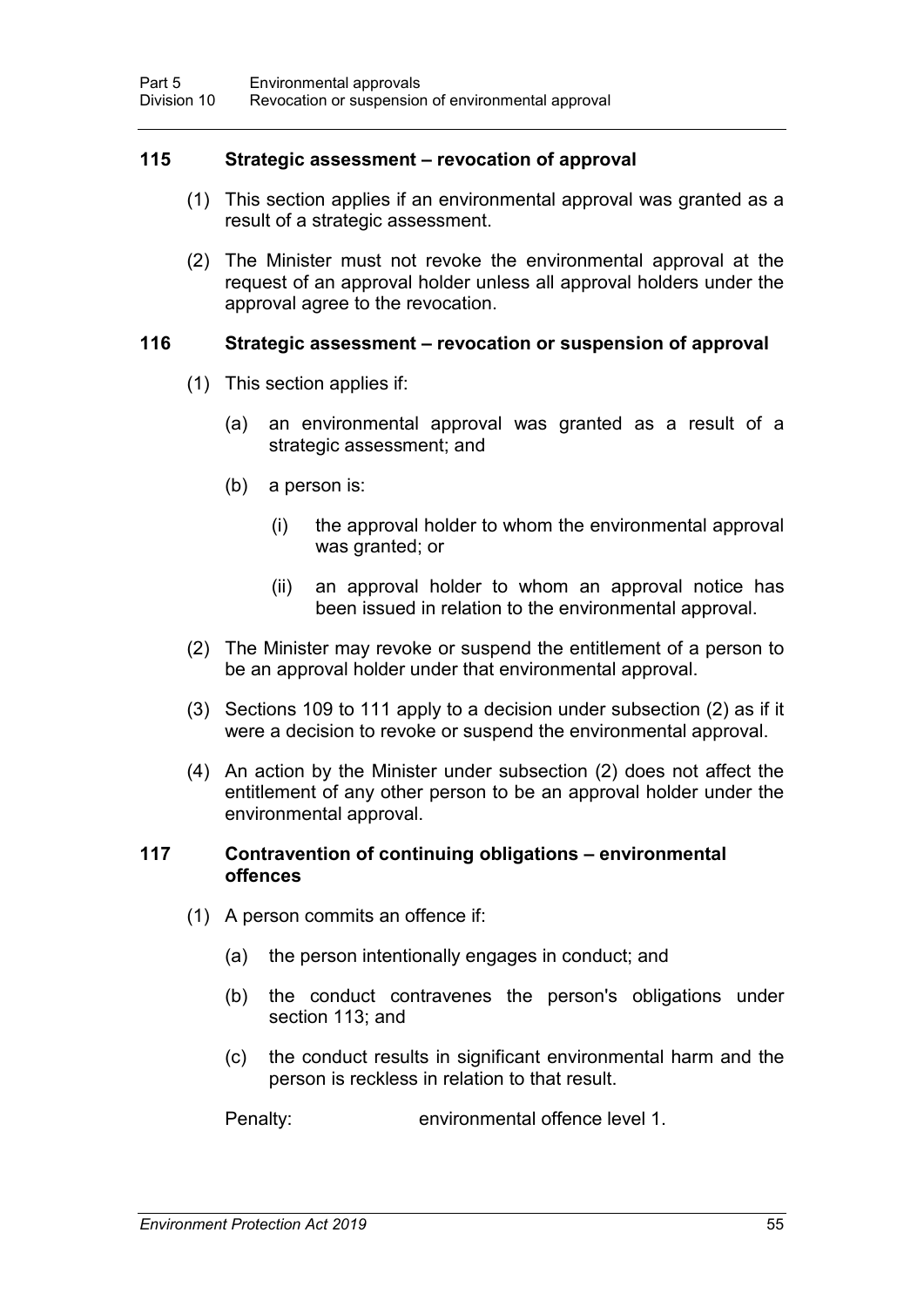- (2) A person commits an offence if:
	- (a) the person intentionally engages in conduct; and
	- (b) the conduct contravenes the person's obligations under section [113;](#page-70-0) and
	- (c) the conduct results in material environmental harm and the person is reckless in relation to that result.

Penalty: environmental offence level 2.

- (3) A person commits an offence if:
	- (a) the person engages in conduct; and
	- (b) the conduct contravenes the person's obligations under section [113;](#page-70-0) and
	- (c) the conduct results in significant environmental harm.

Penalty: environmental offence level 2.

- (4) A person commits an offence if:
	- (a) the person engages in conduct; and
	- (b) the conduct contravenes the person's obligations under section [113.](#page-70-0)

Penalty: environmental offence level 3.

- (5) Strict liability applies to subsections  $(1)(b)$  and  $(2)(b)$ .
- (6) An offence against subsection (3) or (4) is an offence of strict liability.
- (7) It is a defence to a prosecution for an offence against this section if the defendant took reasonable steps and exercised due diligence to prevent the commission of the offence.
- (8) The defendant has a legal burden of proof in relation to a matter mentioned in subsection (7).

### **Division 11 Transfer of environmental approval**

#### **118 Transfer of environmental approval**

An environmental approval may be transferred with the approval of the Minister.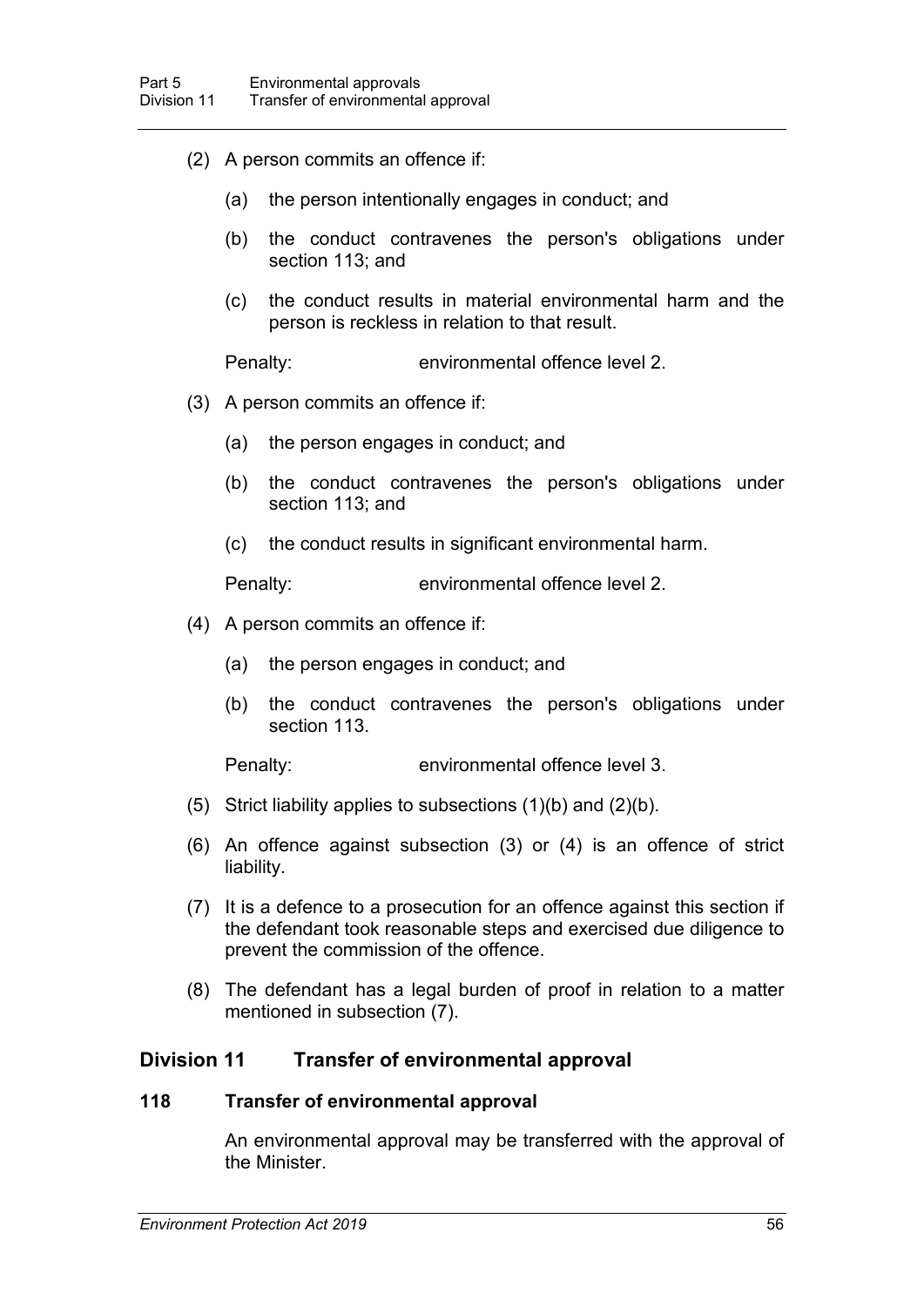## **119 Application for approval to transfer**

- (1) The proposed transferee must apply to the Minister to approve the transfer.
- (2) The application must:
	- (a) be in the approved form; and
	- (b) be accompanied by any information required by the Minister to assess the application; and
	- (c) be accompanied by the fee prescribed by regulation.
- (3) In the application the transferee must agree to perform any obligation imposed on the approval holder under this Act or the environmental approval.
- (4) An application cannot be made unless the approval holder consents to the transfer.

### **120 Minister may request information**

- (1) The Minister may ask the following persons for information to assist the Minister in assessing the application:
	- (a) the approval holder;
	- (b) the proposed transferee;
	- (c) any other person who the Minister considers may have relevant information.
- (2) If the Minister asks for information under this section, the required time under section [123\(](#page-75-0)2) for the Minister to make a decision ceases to run until the information is provided.

#### **121 Minister may have regard to certain matters**

The Minister must have regard to the following in deciding whether to approve a transfer of an environmental approval:

- (a) the objects of this Act;
- (b) whether the proposed transferee is a fit and proper person to hold an environmental approval;
- (c) any other matters the Minister considers relevant.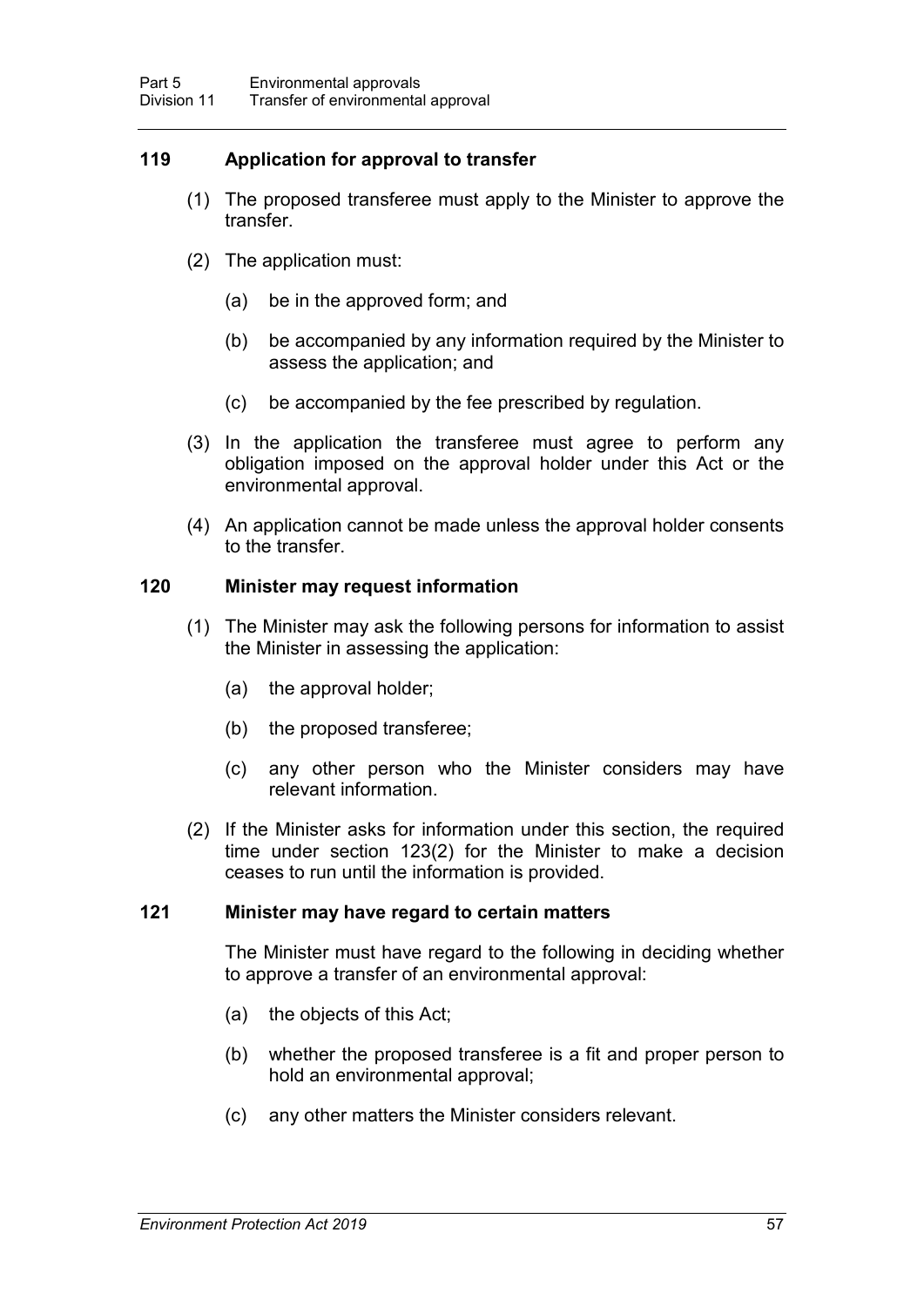### **122 Consultation on transfer**

- (1) Before making a decision on whether to approve or refuse to approve the transfer of an environmental approval or to amend the environmental approval under section [123,](#page-75-0) the Minister must:
	- (a) consult the NT EPA; and
	- (b) make reasonable efforts to obtain the views of:
		- (i) any statutory decision-maker who the Minister considers may hold views in relation to the matter; and
		- (ii) if the Minister proposes to amend a condition of the environmental approval that relates to a potential health impact of an action – the Chief Health Officer; and
		- (iii) if the Minister proposes to amend a condition that relates to a potential impact of an action on a social or cultural matter that is within the responsibility of a Minister – that Minister; and
	- (c) consider any written comments received within the time specified by the Minister from a person or entity referred to in paragraph (a) or (b).
- (2) The Minister must consult with the proposed transferee if the Minister proposes to:
	- (a) amend the environmental approval; or
	- (b) refuse to approve the transfer.
- (3) The required time under section [123\(](#page-75-0)2) for the Minister to make a decision ceases to run during any period that the Minister carries out a consultation under subsection (1) or (2).

### <span id="page-75-0"></span>**123 Decision on transfer**

- (1) The Minister may:
	- (a) approve the transfer of an environmental approval; or
	- (b) refuse to approve the transfer of the environmental approval.
- (2) The Minister must make a decision on the application within the required time after the Minister receives the application for approval of the transfer.
- (3) If the Minister approves the transfer of the environmental approval, the Minister may amend the environmental approval.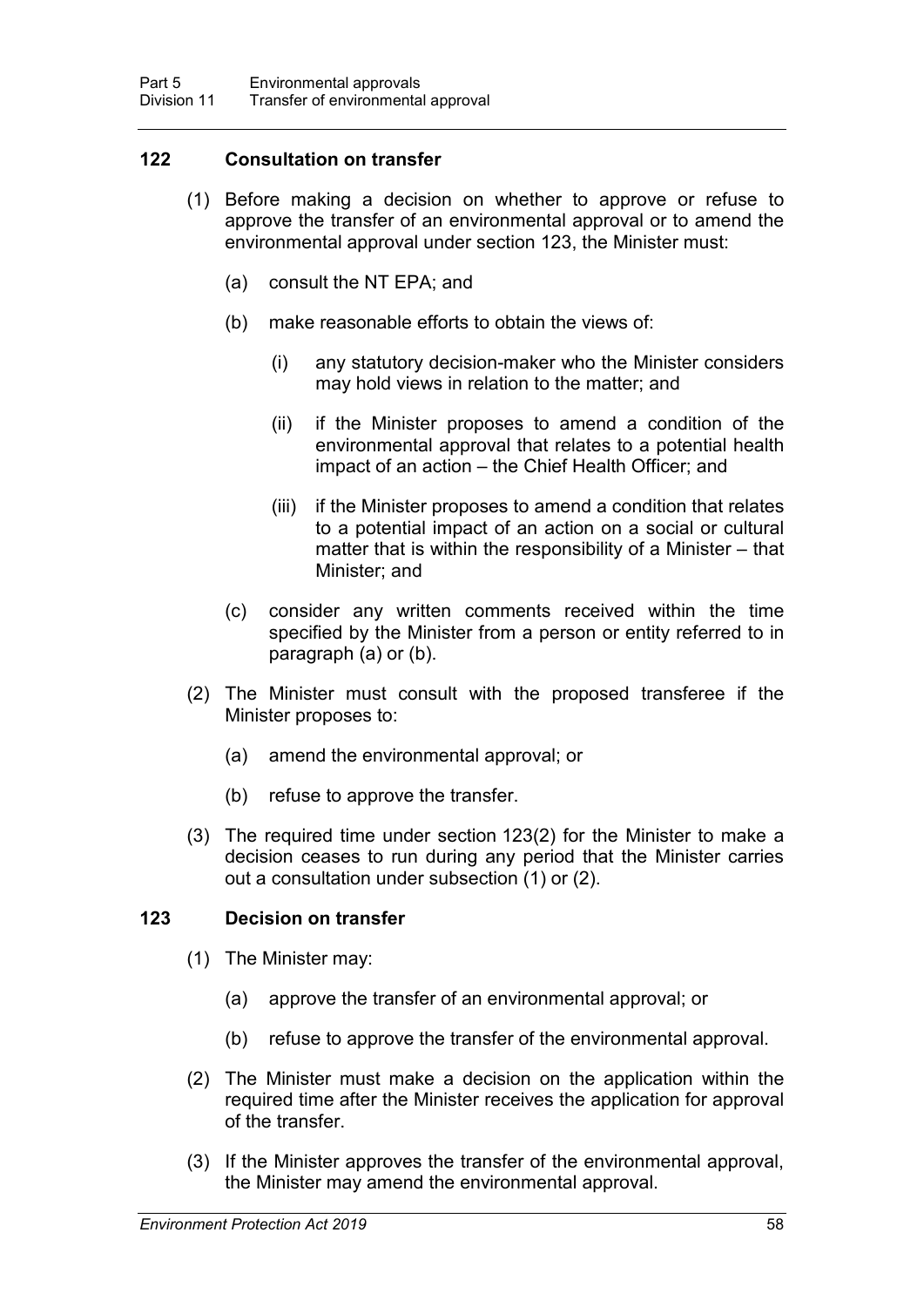- (4) The Minister's approval may be subject to a condition that the transfer does not take effect until the transfer of assets or other matters related to the action have occurred.
- (5) Until a transfer of the environmental approval takes effect the approval holder is responsible for performing all obligations in relation to the approval.
- (6) In this section:

*required time* means 30 business days after the Minister receives the application for approval of the transfer.

#### **124 Publication of approval of transfer and reasons**

- (1) The Minister must publish a decision to approve a transfer of an environmental approval under this Division as soon as practicable after the decision is made.
- (2) The Minister must publish a statement of reasons for a decision to approve or refuse to approve a transfer of an environmental approval under this Division.

# **Part 6 Environmental offsets**

### **125 Environmental offsets framework and guidelines**

- (1) The Minister may establish an environmental offsets framework for the use of environmental offsets under this Act or an Act prescribed by regulation.
- (2) The Minister may, by *Gazette* notice, publish guidelines for the environmental offsets framework.
- (3) The guidelines may provide for:
	- (a) the types of environmental offsets that may be required; and
	- (b) different requirements for different classes of persons; and
	- (c) different requirements for different classes of actions; and
	- (d) different requirements for different areas; and
	- (e) different requirements for different kinds of environmental offsets.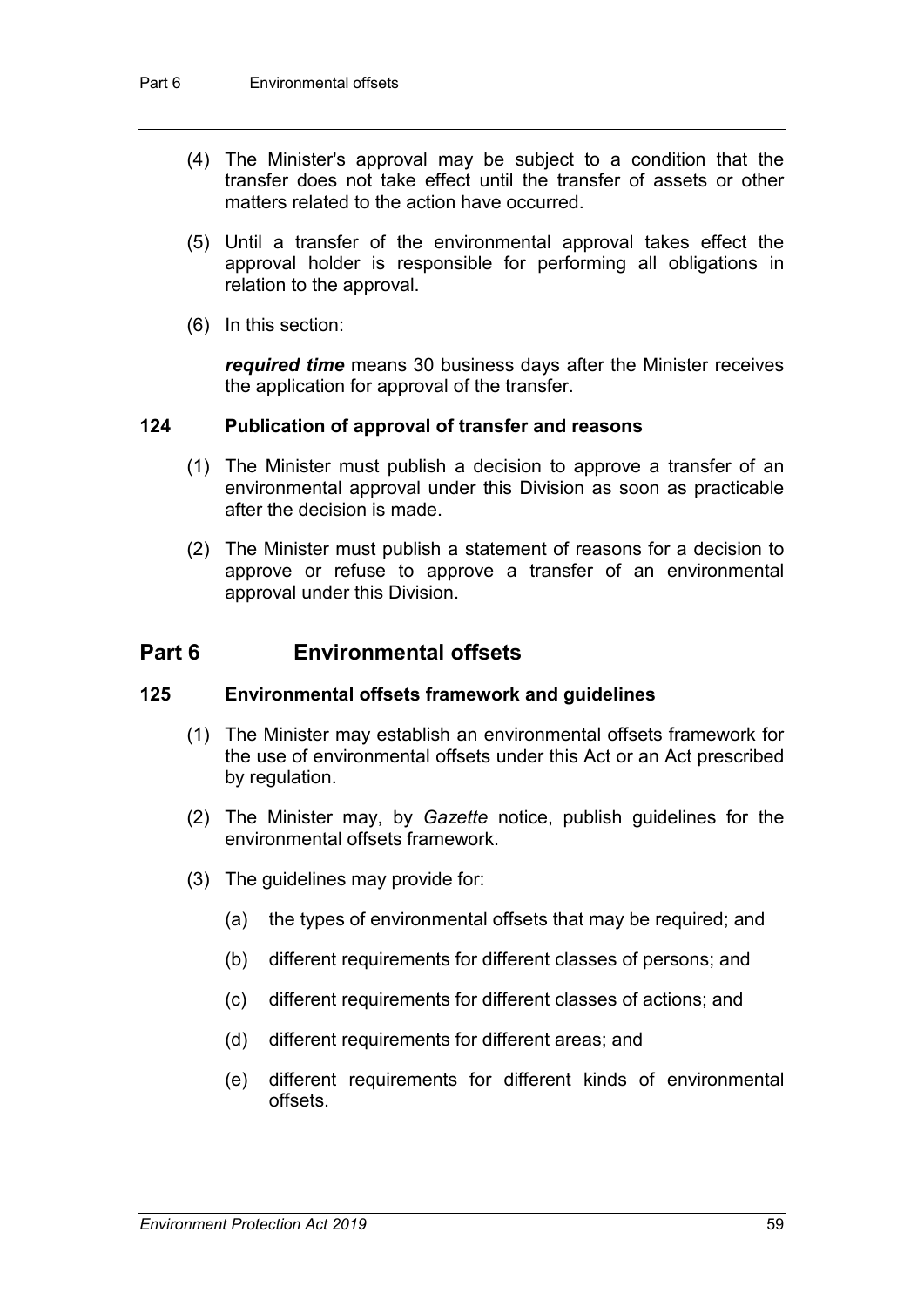### **126 Environmental offsets register**

- (1) The CEO must keep a public environmental offsets register for this Act.
- (2) The environmental offsets register must be kept in a form determined by the CEO.
- (3) The CEO must record in the environmental offsets register all environmental offsets that are approved under this Act or an Act prescribed by regulation.
- (4) The environmental offsets register must include the information required by regulation for each approved environmental offset.

# **Part 7 Financial provisions**

## **Division 1 Environment protection bonds**

### **127 Application of Division**

This Division applies if a condition of an environmental approval requires a person to provide an environment protection bond.

### <span id="page-77-0"></span>**128 Purpose of environment protection bond**

The purpose of an environment protection bond is to secure:

- (a) the approval holder's obligation to comply with this Act and the environmental approval; and
- (b) the payment of the reasonable costs and expenses of the Minister or the CEO taking action to prevent, minimise or remediate environmental harm resulting from the action to which the environmental approval applies; and
- (c) the payment of the reasonable costs and expenses of the Minister or the CEO taking action to complete rehabilitation of the site to which the environmental approval applies or any area affected by the action; and
- (d) the payment of the reasonable costs of post-closure reporting and monitoring; and
- (e) the payment of any amount payable to the CEO by the approval holder for anything done by the CEO under this Act in relation to the approval holder's obligations under this Act.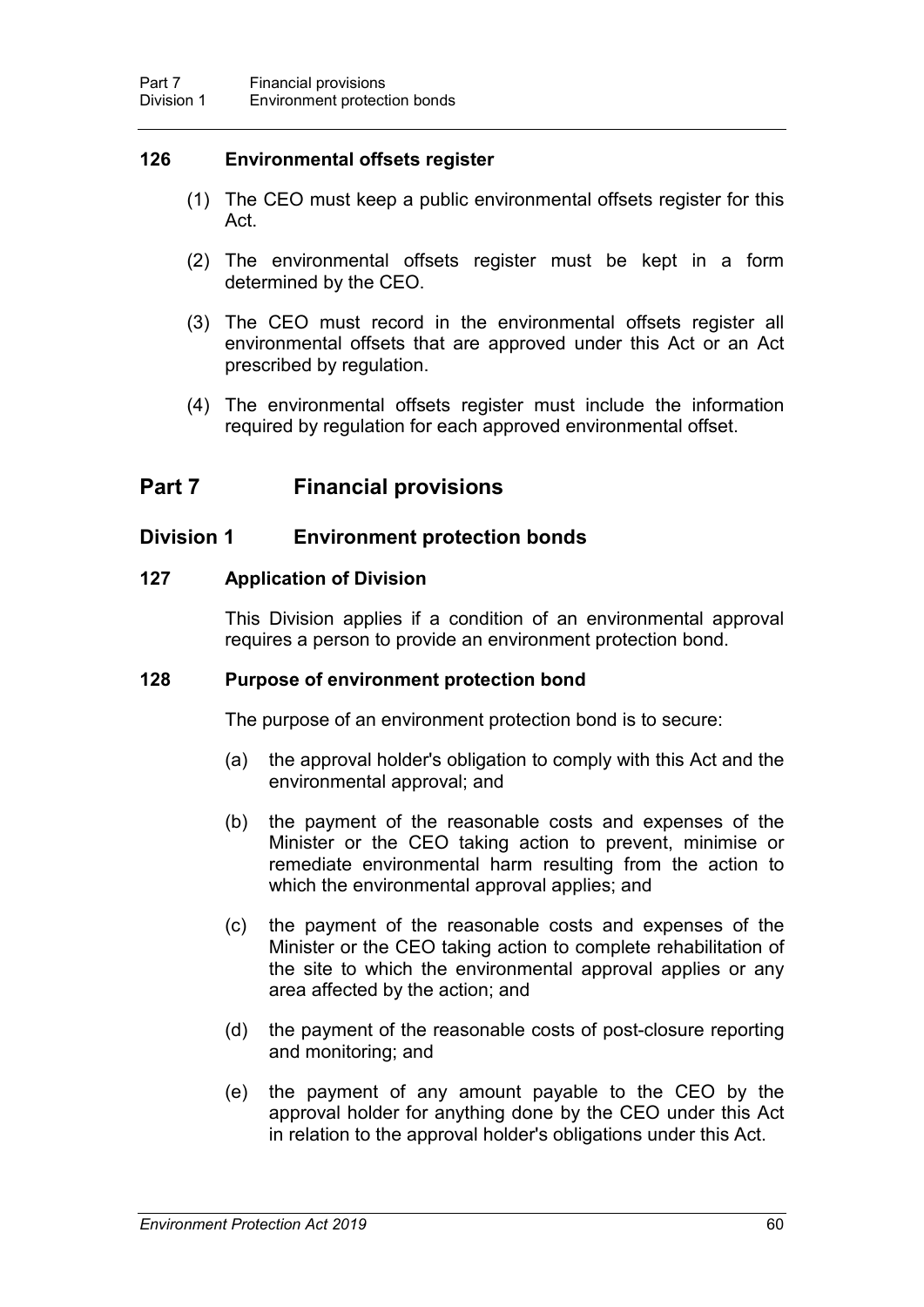### **129 Amount of bond**

- (1) The Minister must determine the amount or value of the environment protection bond to be provided.
- (2) In determining the amount or value of an environment protection bond, the Minister may consider:
	- (a) the environmental risks and impacts of the action; and
	- (b) the level of uncertainty in assessing those risks and impacts and the management measures to deal with them.
- (3) The Minister may determine the nature of the environment protection bond to be provided, which may include:
	- (a) cash; or
	- (b) a bank guarantee; or
	- (c) any other form of financial accommodation acceptable to the Minister.
- (4) The conditions of an environmental approval may require the provision of an environment protection bond specifying:
	- (a) the amount of the bond or a formula for calculating the amount of the bond; and
	- (b) the form of the bond; and
	- (c) the terms on which the bond must be provided.
- (5) The conditions of an environmental approval may provide for the amount of an environment protection bond to be provided to be recalculated at different stages of the action to which the environmental approval applies.
- (6) The Minister must have regard to the matters in subsection (2) in recalculating an amount of environment protection bond under subsection (5).
- (7) The conditions of an environmental approval may require that the availability of an environment protection bond extend beyond the period to which the environmental approval relates to include any period for which post-closure reporting and monitoring are required.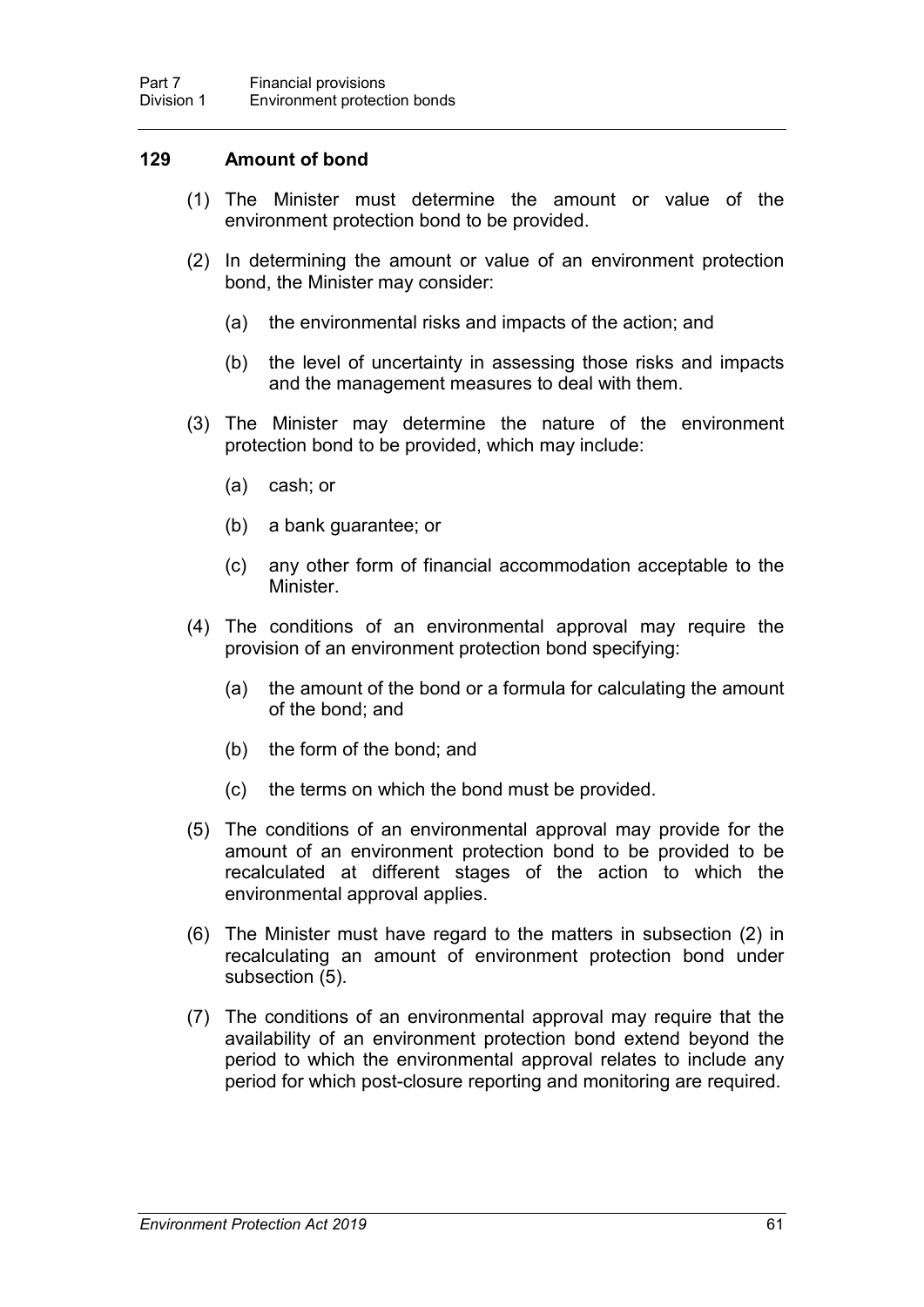(8) An environment protection bond must not be imposed on a person for a purpose if a bond or security has been, or is required to be, provided by the person under another Act for the same, or substantially the same, environmental impacts.

### **130 Environment protection bond account**

- (1) The Minister must establish an environment protection bond account.
- (2) The account must be a trust account.
- (3) The Minister must ensure that an amount of environment protection bond paid in cash (including by cheque) is paid into the environment protection bond account.
- (4) An amount may only be paid from the environment protection bond account for one of the following purposes:
	- (a) for a payment as a result of a claim under section [131;](#page-79-0)
	- (b) for a refund of all or any part of the bond.

#### <span id="page-79-0"></span>**131 Claim on bond**

- (1) The Minister or the CEO may make a claim on an environment protection bond for any purpose mentioned in section [128.](#page-77-0)
- (2) The claim must be made in accordance with the regulations.
- (3) The amount claimed cannot exceed the reasonable costs and expenses of the Minister or the CEO in carrying out any action mentioned in section [128.](#page-77-0)
- (4) A claim may be made on an environment protection bond after a request is made by the approval holder for the return of the bond.

#### **132 Unused bond refundable**

- (1) Subject to subsection (2), any amount of an environment protection bond not used for a purpose mentioned in section [128](#page-77-0) is refundable if all remediation, rehabilitation and closure requirements of the environmental approval have been completed to the Minister's satisfaction.
- (2) Any amount owing to the Territory by the approval holder under this Act may be deducted from the environment protection bond at the time of the refund of the bond.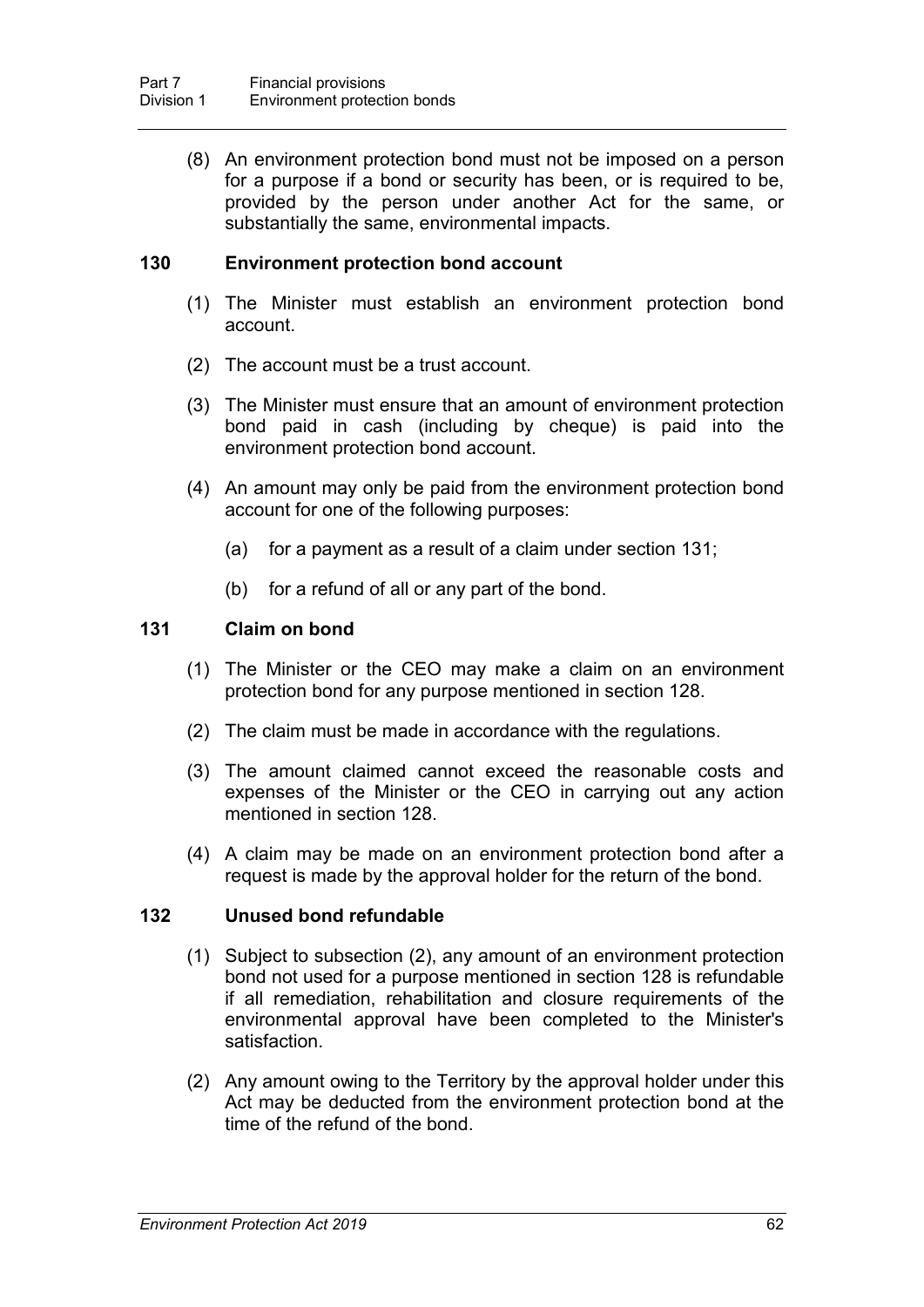# **Division 2 Environment protection levy**

## **133 Environment protection levy**

- (1) An environment protection levy is established.
- (2) The environment protection levy is a tax that is levied to provide funding for the following purposes:
	- (a) the carrying out of works for the remediation of environmental harm;
	- (b) the carrying out of works for the rehabilitation of the environment;
	- (c) research into the environmental impacts of particular industries;
	- (d) research into the management of the environmental impacts of particular industries;
	- (e) other activities relating to protecting or enhancing the environment.

#### **134 Liability for environment protection levy**

- (1) A person is liable to pay the environment protection levy if the person is in a class of persons prescribed by regulation to be liable to pay the levy.
- (2) An environment protection levy must not be imposed on a person for a purpose if a levy has been, or is required to be, paid by the person under another Act for the same, or substantially the same, environmental impacts.

### **135 Amount of levy**

- (1) The amount of environment protection levy to be paid by a person must be determined in accordance with the regulations.
- (2) The regulations may deal with matters relevant to the determination, payment and collection of the environment protection levy.
- (3) The regulations may provide for the amount of the environment protection levy and the method of calculating the levy to be different in relation to different classes of actions, industries or circumstances.
- (4) An environment protection levy paid by a person is not refundable.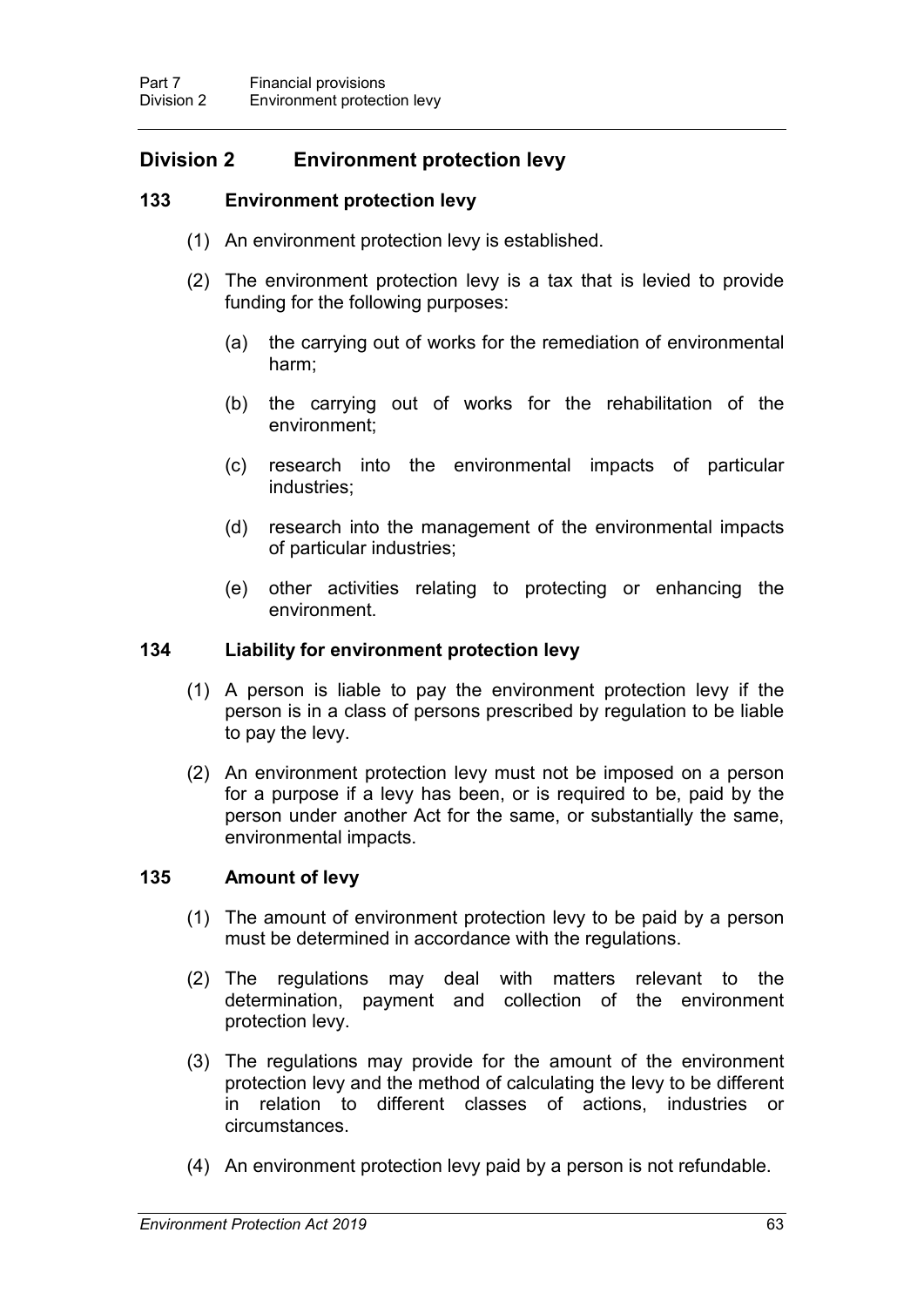# **Division 3 Environment protection funds**

### **136 Minister may establish environment protection funds**

- <span id="page-81-0"></span>(1) The Minister may establish one or more environment protection funds in accordance with the regulations.
- (2) The Minister must, by *Gazette* notice, specify the purposes of each fund.
- (3) The purposes of an environment protection fund may include providing funds for any of the following:
	- (a) actions taken in the event of an environmental emergency;
	- (b) works for the remediation of environmental harm;
	- (c) works for the rehabilitation of the environment;
	- (d) works for the protection of the environment;
	- (e) research into the environmental impacts of particular industries;
	- (f) research into the management of the environmental impacts of particular industries;
	- (g) other activities relating to protecting or enhancing the environment.
- (4) Without limiting subsection (1), the Minister may establish separate environment protection funds for different industries.

### **137 Payments into environment protection funds**

- (1) The *Gazette* notice establishing an environment protection fund under section [136](#page-81-0) must state the kinds of funds that may be paid into the fund.
- (2) The following kinds of funds may be paid into an environment protection fund:
	- (a) amounts or a proportion of amounts of environment protection levy payable under this Act;
	- (b) the amounts of any costs recovered under Part 10, Division 2 or Part 11, Division 2;
	- (c) fees or a proportion of fees payable under this Act;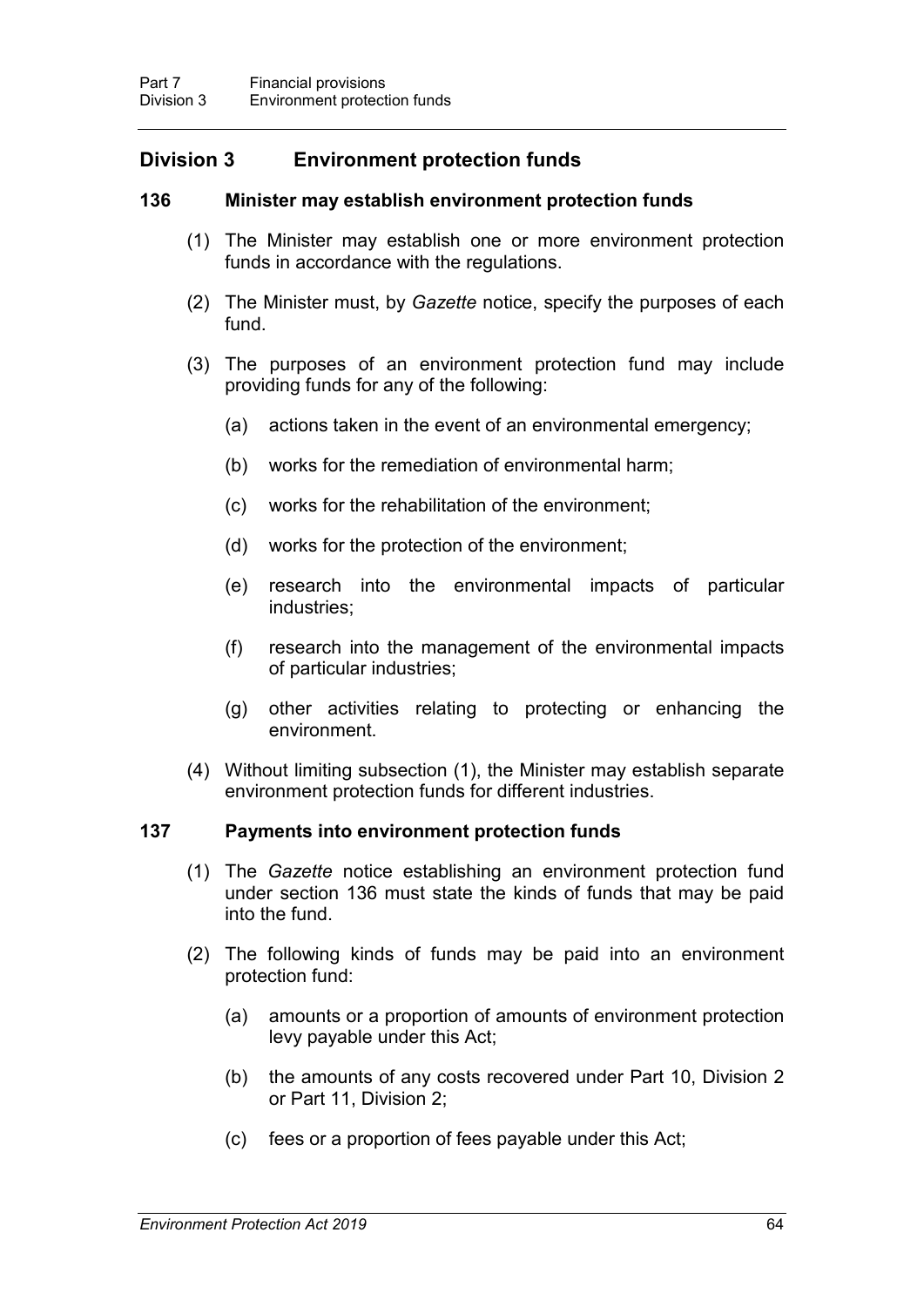- (d) amounts or a proportion of any amounts required to be paid to the CEO under this Act;
- (e) any other amount required to be paid into an environment protection fund under this Act.
- (3) Each environment protection fund must be invested in a manner approved by the Treasurer.
- (4) The proceeds of the investment of an environment protection fund are payable into that fund.

#### **138 Expenditure from an environment protection fund**

- (1) The Minister must, by *Gazette* notice, determine the purposes for which the money in an environment protection fund may be expended.
- (2) A purpose determined for an environment protection fund:
	- (a) must be a purpose specified in section [136\(](#page-81-0)3); and
	- (b) may also include the following:
		- (i) the reimbursement of fees paid into the fund;
		- (ii) the reimbursement of any amount paid into the fund in relation to an enforceable undertaking.
- (3) Any expenditure from an environment protection fund must be authorised by the Minister.
- (4) If an environment protection fund includes an amount of levy paid in respect of a particular industry, that amount cannot be expended for the support of another industry unless the other industry is impacted by the particular industry.

#### **139 Recovery of amounts paid out of fund**

- (1) This section applies if an amount is paid out of an environment protection fund to undertake:
	- (a) actions in the event of an environmental emergency; or
	- (b) works for the remediation of environmental harm; or
	- (c) works for the rehabilitation of the environment; or
	- (d) works for the protection of the environment.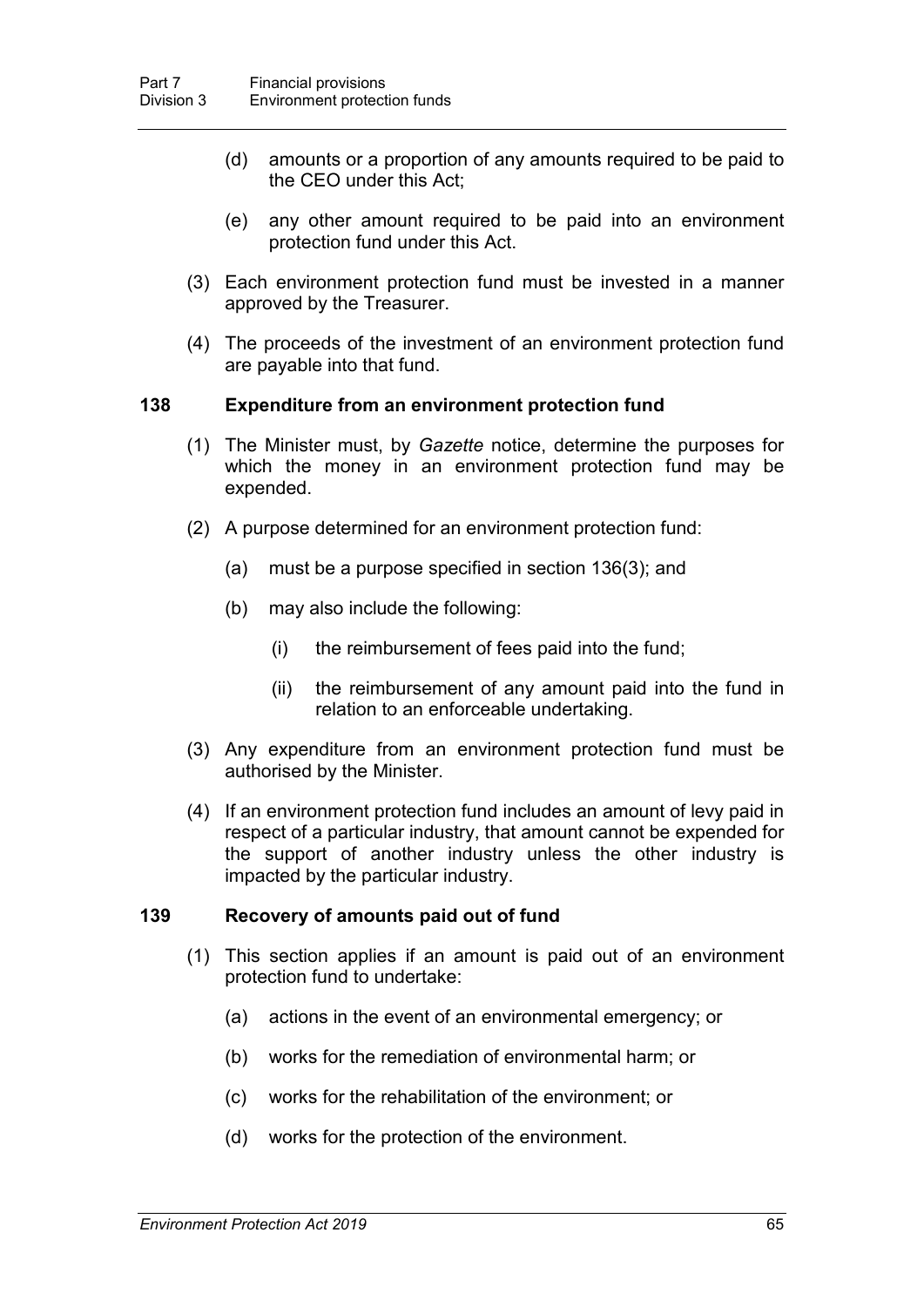- (2) The CEO may recover the amount expended from the environment protection fund from the person who was responsible for:
	- (a) the environmental emergency; or
	- (b) the environmental harm that required the remediation works; or
	- (c) the need for the rehabilitation works; or
	- (d) the action that resulted in the need for environment protection.
- (3) The amount may be recovered in a court of competent jurisdiction as a debt due to the Territory.
- (4) Any amount recovered under this section must be paid into the environment protection fund from which the expenditure was made.

# **Part 8 Environmental audits, environmental auditors and environmental practitioners**

### **Division 1 Preliminary matters**

#### **140 Relationship of this Part to other provisions**

This Part does not affect the operation of any condition of an environmental approval requiring:

- (a) monitoring or testing; or
- (b) reporting on monitoring or testing.

#### **141 Environmental audit**

An environmental audit is a documented evaluation of an action and its environmental impact (including an evaluation of management practices, systems and plant) for any of the following purposes:

- (a) to provide information to the persons managing the action on compliance with legal requirements, codes of practice and relevant policies relating to the protection of the environment;
- (b) to enable persons to determine whether the way the action is carried out can be improved in order to protect the environment;
- (c) to assess the nature, type, intensity, magnitude and extent of environmental impacts;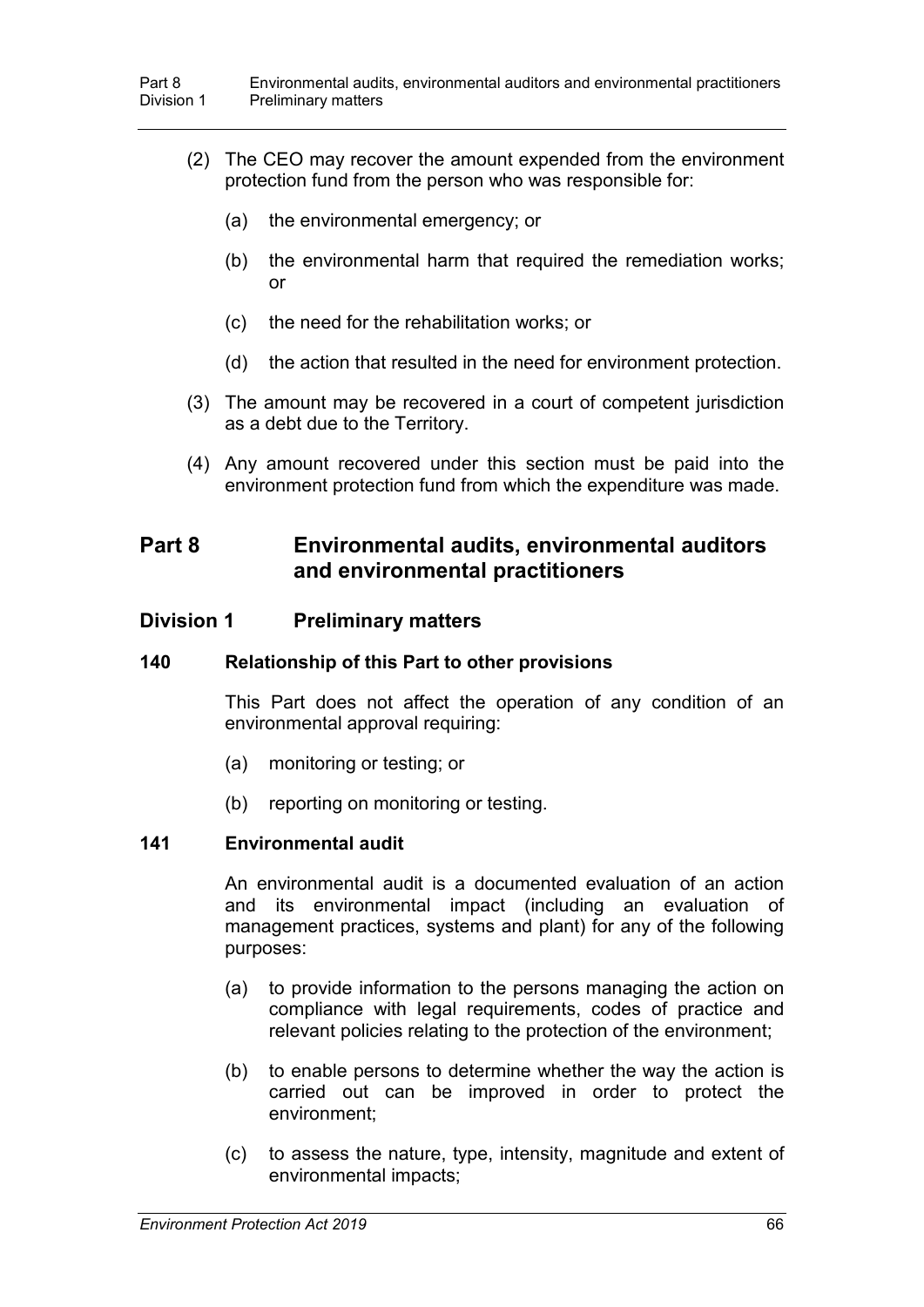- (d) to assess whether environmental impacts have been, or are being, appropriately managed;
- (e) to assess whether measures to minimise or remediate environmental harm or to rehabilitate the environment have been taken or have been effective;
- (f) to assess the effectiveness of the safeguards or standards for the protection of the environment applied or adopted in relation to the action;
- (g) to obtain improved information as to the effectiveness and accuracy of the risk management processes and systems used to identify environmental impacts during the environmental impact assessment process;
- (h) to assess the accuracy of forecasts of the environmental impacts of the action.

## **Division 2 Environmental audit requirements**

#### **142 Direction by CEO to carry out environmental audit**

<span id="page-84-0"></span>The CEO may direct an approval holder to cause an environmental audit to be carried out by a qualified person if the CEO believes or suspects on reasonable grounds that an approval holder has contravened, or is likely to contravene, a condition of an environmental approval.

### <span id="page-84-1"></span>**143 CEO may appoint qualified person to carry out environmental audit**

The CEO may appoint a qualified person to carry out an environmental audit.

#### **144 Environmental audit and report**

- (1) An environmental audit under section [142](#page-84-0) or [143](#page-84-1) must be carried out to the satisfaction of the CEO.
- (2) The qualified person must provide a report on the environmental audit to the CEO in the manner required by the CEO.

### **145 Contravention of direction – environmental offence**

(1) A person commits an offence if the person contravenes a direction under section [142.](#page-84-0)

Penalty: environmental offence level 3.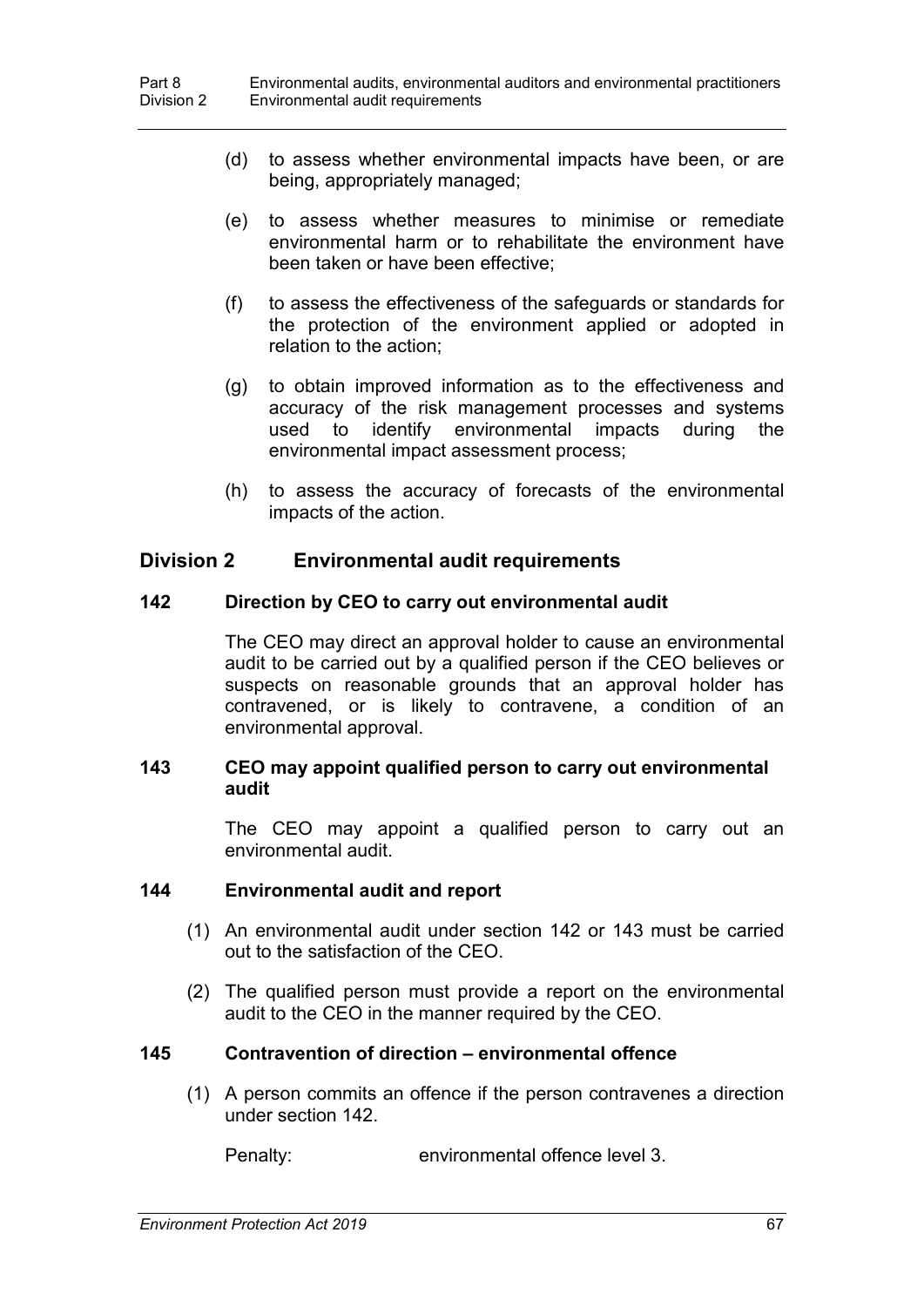- (2) An offence against subsection (1) is an offence of strict liability.
- (3) It is a defence to a prosecution for an offence against subsection (1) if the defendant took reasonable steps and exercised due diligence to prevent the commission of the offence.
- (4) The defendant has a legal burden of proof in relation to a matter mentioned in subsection (3).

#### <span id="page-85-0"></span>**146 Offence relating to conflict of interest**

- (1) A person commits an offence if the person:
	- (a) is a qualified person; and
	- (b) intentionally carries out an environmental audit or part of an environmental audit; and
	- (c) has a conflict of interest and is reckless in relation to that circumstance; and
	- (d) does not have the authorisation of the CEO to engage in the conduct despite the conflict of interest.

Maximum penalty: 100 penalty units or imprisonment for 12 months.

(2) Strict liability applies to subsection (1)(a) and (d).

#### <span id="page-85-1"></span>**147 Authorisation of audit despite conflict**

The CEO may authorise a qualified person to carry out an environmental audit or a part of an environmental audit despite a conflict of interest if the CEO considers it appropriate to do so in the particular circumstances of the case.

#### **148 Nature of conflict of interest**

- (1) For sections [146](#page-85-0) and [147,](#page-85-1) a person has a *conflict of interest* if the person:
	- (a) is an associate of another person who owns or occupies any part of the site to which the audit relates; or
	- (b) has a direct or indirect pecuniary or personal interest in:
		- (i) any part of the site to which the audit relates; or
		- (ii) any action carried out or proposed to be carried out on the site or part of the site to which the audit relates; or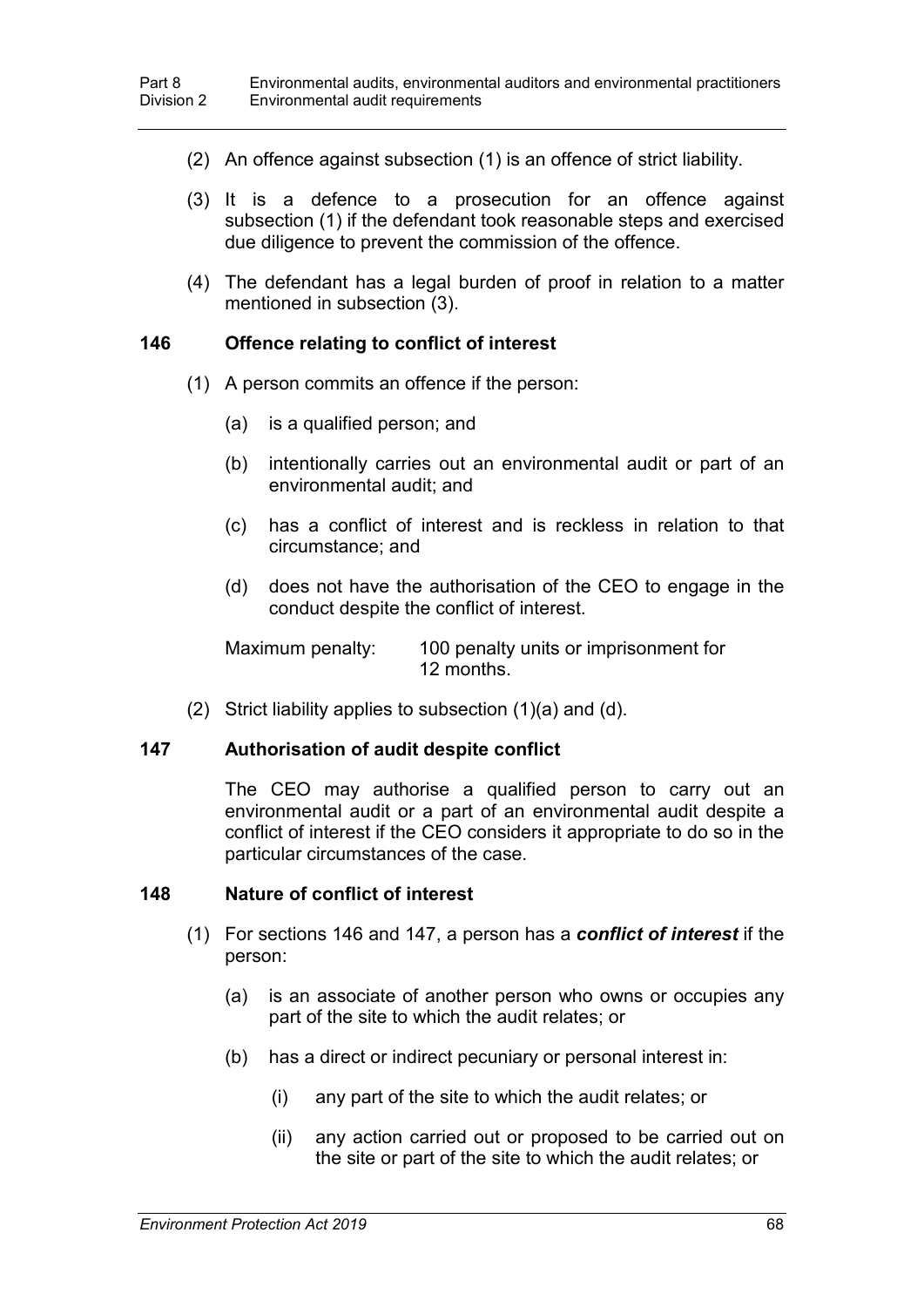- (c) has been involved in, or is an associate of another person who has been involved in, an assessment or remediation under this Act of the site to which the audit relates.
- (2) For this section, a person is an *associate* of another person if:
	- (a) they are partners; or
	- (b) one is a spouse, de facto partner, parent, step-parent, child or stepchild of the other; or
	- (c) they are both trustees or beneficiaries of the same trust, or one is a trustee and the other is a beneficiary of the same trust; or
	- (d) one is a body corporate or other entity (whether inside or outside Australia) and the other is a director or member of the governing body of the body corporate or other entity; or
	- (e) one is a body corporate or other entity (whether inside or outside Australia) and the other is a person who has a legal or equitable interest in 5% or more of the share capital of the body corporate or other entity; or
	- (f) they are related bodies corporate; or
	- (g) a relationship of a kind prescribed by regulation exists between them; or
	- (h) a chain or relationships can be traced between them under any one or more of paragraphs (a) to (g).
- (3) In this section:

**beneficiary**, of a trust, includes an object of a discretionary trust.

*related body corporate,* see section 9 of the Corporations Act 2001.

#### <span id="page-86-0"></span>**149 Qualified person may direct information to be provided**

A qualified person carrying out an environmental audit under section [142](#page-84-0) or [143](#page-84-1) may direct the person carrying out or proposing to carry out the action being audited to provide all relevant information to the qualified person for carrying out the audit.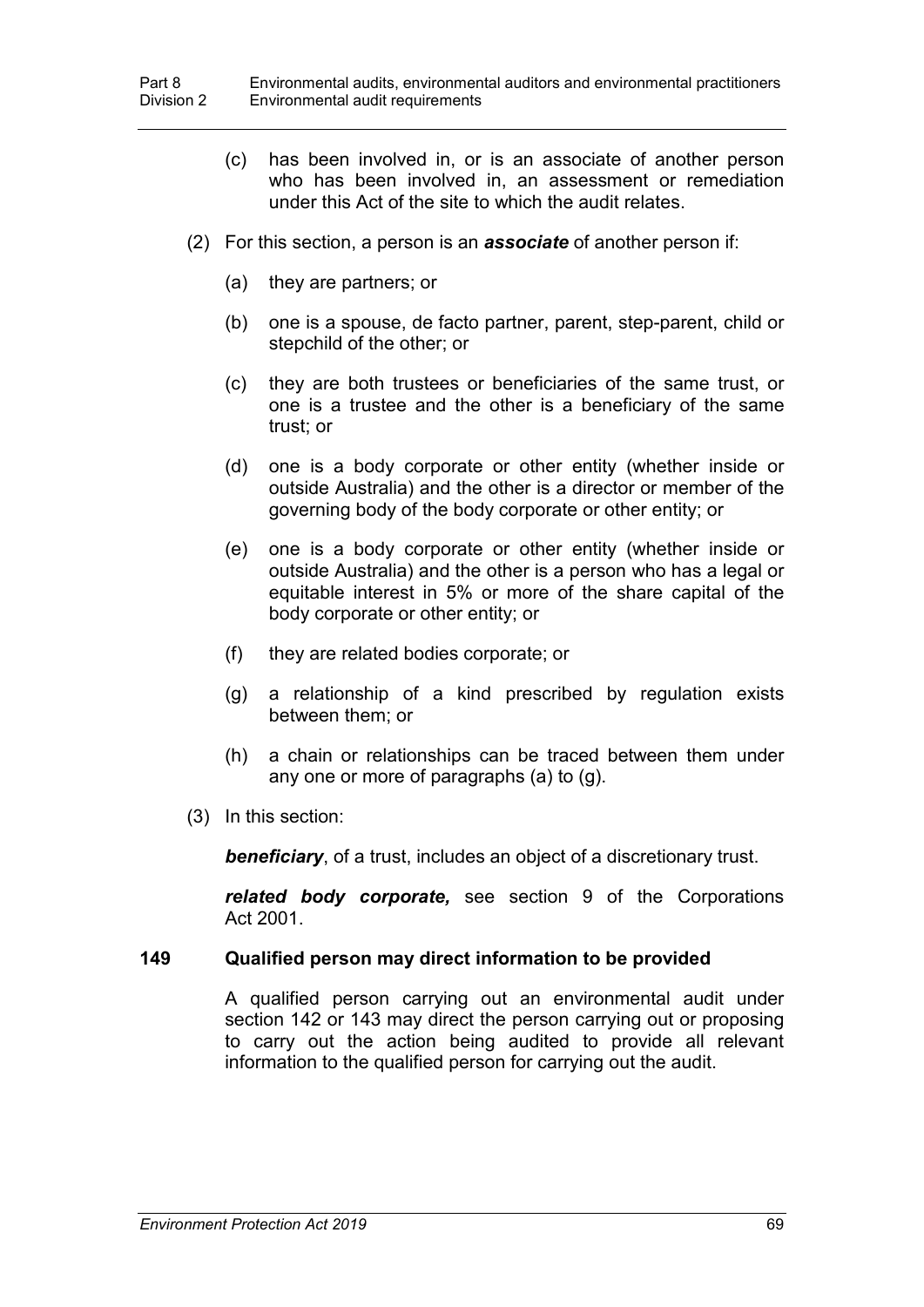#### <span id="page-87-0"></span>**150 Declarations in relation to environmental audit reports**

A report of an environmental audit by a qualified person provided to the CEO must be accompanied by:

- (a) a declaration signed by the approval holder or the person who is directed to obtain the audit certifying that the person:
	- (i) has not knowingly provided any false or misleading information to the qualified person; and
	- (ii) has provided all relevant information to the qualified person; and
- (b) a declaration signed by the qualified person certifying that:
	- (i) the report is accurate; and
	- (ii) the qualified person has not knowingly included any false or misleading information in it or failed to include any relevant information in it.

#### **151 Contravention of direction to provide relevant information – environmental offences**

- (1) A person commits an offence if:
	- (a) the person is given a direction under section [149;](#page-86-0) and
	- (b) the person contravenes that direction and is reckless in relation to that result.

Penalty: environmental offence level 2.

- (2) A person commits an offence if:
	- (a) the person is given a direction under section [149;](#page-86-0) and
	- (b) the person contravenes that direction.

Penalty: environmental offence level 3.

- (3) Strict liability applies to subsection (1)(a).
- (4) An offence against subsection (2) is an offence of strict liability.
- (5) It is a defence to a prosecution for an offence against this section if the defendant took reasonable steps and exercised due diligence to prevent the commission of the offence.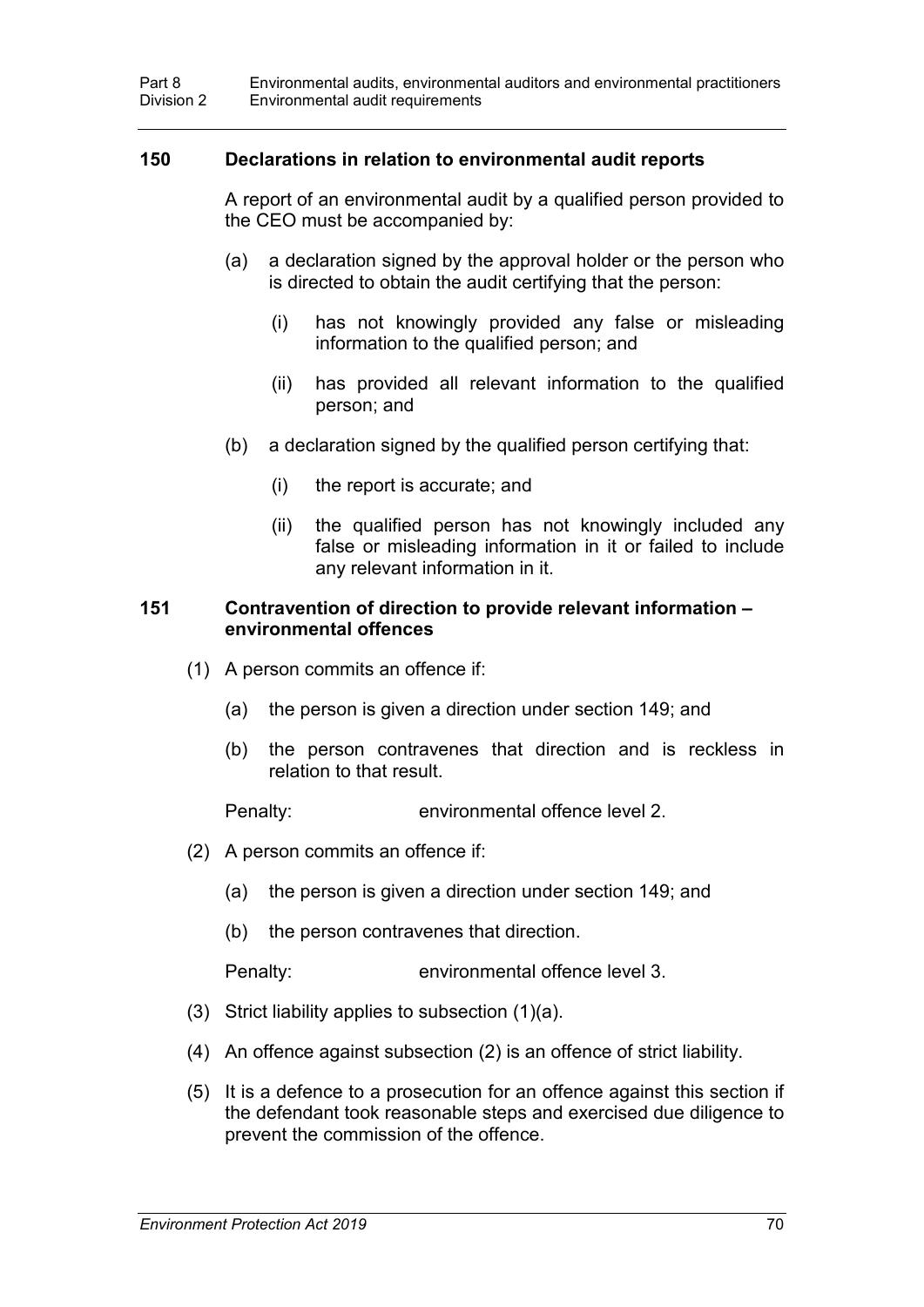(6) The defendant has a legal burden of proof in relation to a matter mentioned in subsection (5).

#### **152 Offence if false or misleading information in audit report or missing information**

- (1) A qualified person commits an offence if:
	- (a) the qualified person intentionally signs a declaration under section [150\(](#page-87-0)b) in relation to an environmental audit report; and
	- (b) the audit report contains false or misleading information or does not contain all relevant information and the qualified person is reckless in relation to that circumstance.

Maximum penalty: 500 penalty units or imprisonment for 2 years.

- (2) Subsection (1) does not apply if the qualified person when giving the audit report:
	- (a) draws the false or misleading aspect of the document to the CEO's attention; and
	- (b) to the extent to which the qualified person can reasonably do so – gives the CEO the information necessary to remedy the false or misleading aspect of the document.

### <span id="page-88-0"></span>**153 Retention and production of audit documentation**

- (1) An approval holder must retain the prescribed documents relating to an environmental audit until the end of the last of the following periods after the audit report was provided to the CEO:
	- (a) 5 years;
	- (b) the period prescribed by regulation for that class of audit;
	- (c) the period (not exceeding 10 years) determined by the CEO in relation to the audit and notified to the approval holder.
- (2) The CEO may direct an approval holder to produce a document that is required to be retained under subsection (1).

### **154 Contravention of direction – environmental offences**

- (1) A person commits an offence if:
	- (a) the person is given a direction under section [153\(](#page-88-0)2); and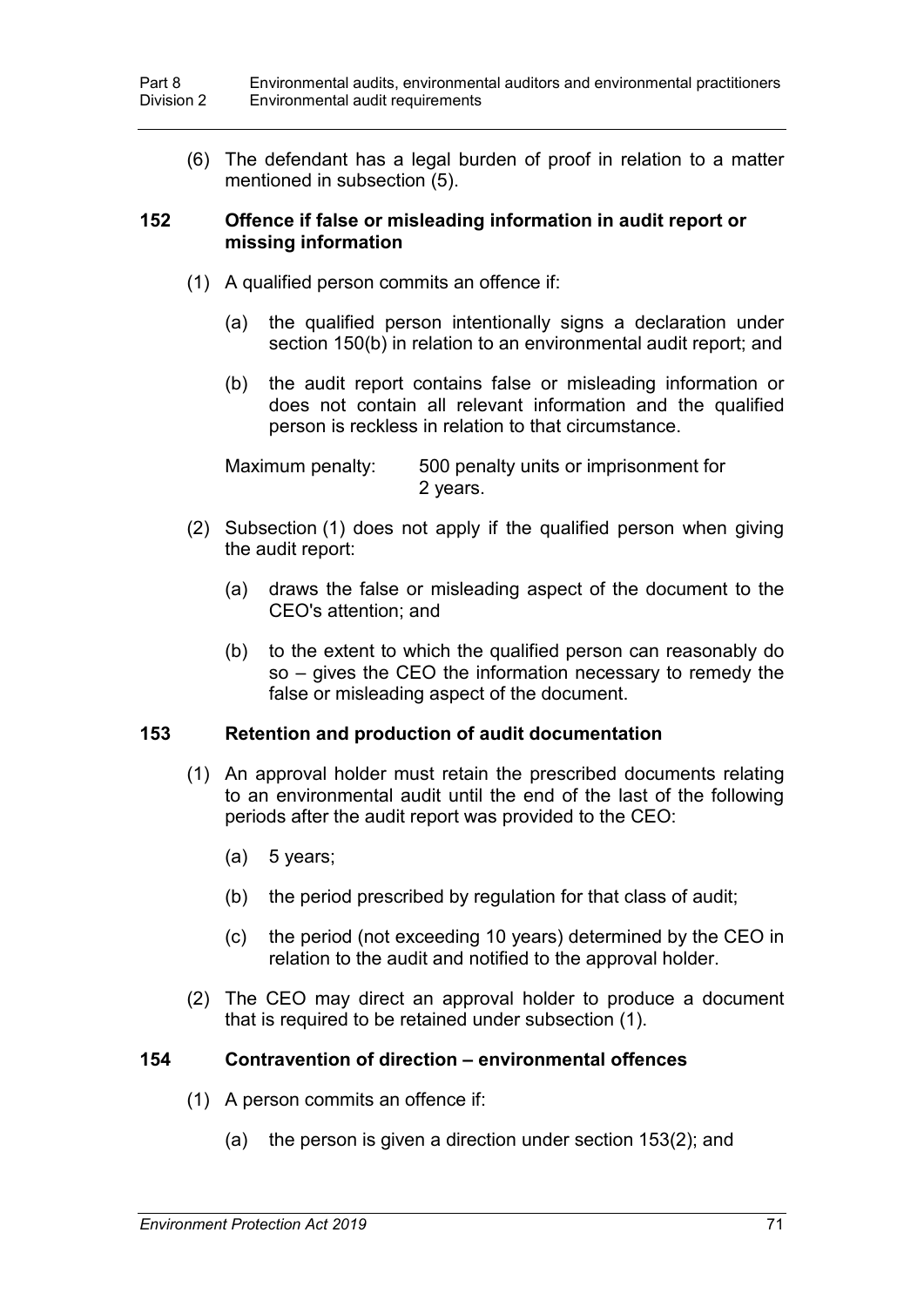(b) the person contravenes that direction and the person is reckless in relation to that result.

Penalty: environmental offence level 2.

- (2) A person commits an offence if:
	- (a) the person is given a direction under section [153\(](#page-88-0)2); and
	- (b) the person contravenes that direction.

Penalty: environmental offence level 3.

- (3) Strict liability applies to subsection (1)(a).
- (4) An offence against subsection (2) is an offence of strict liability.
- (5) It is a defence to a prosecution for an offence against this section if the defendant took reasonable steps and exercised due diligence to prevent the commission of the offence.
- (6) The defendant has a legal burden of proof in relation to a matter mentioned in subsection (5).

# **Division 3 Registration of environmental auditors**

### **155 Offence to represent that registered as auditor**

- (1) A person commits an offence if:
	- (a) the person recklessly makes a representation that the person is registered as an environmental auditor under this Act; and
	- (b) the person is not registered under this Act as an environmental auditor.

Maximum penalty: 100 penalty units or imprisonment for 12 months.

(2) Strict liability applies to subsection (1)(b).

### **156 Registration of environmental auditors**

The regulations may provide for matters relating to the registration of persons as environmental auditors, including the following:

(a) the grant or renewal of registration, including the qualifications for registration which may include certification by another jurisdiction or entity;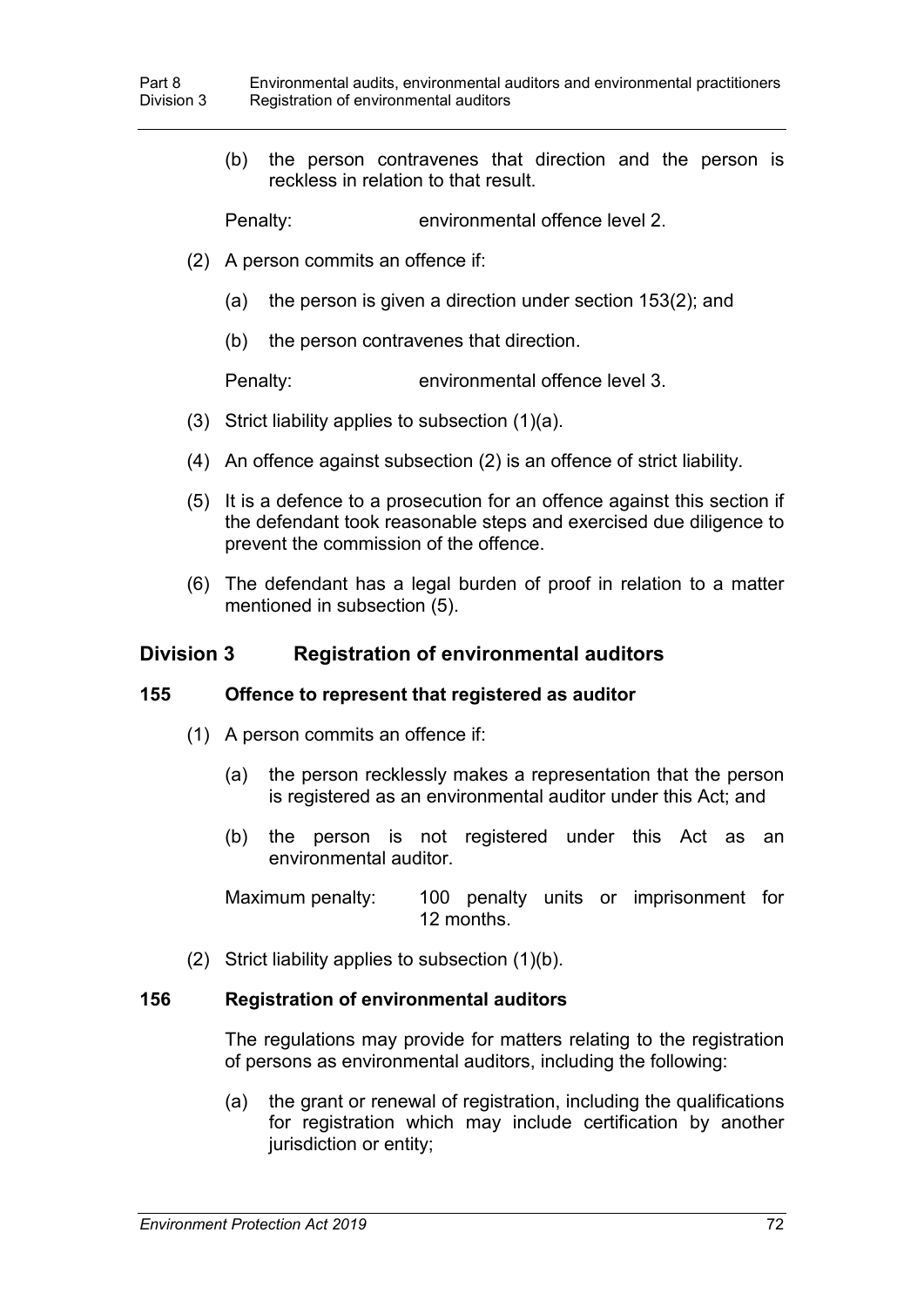- (b) the information to be provided to the CEO for applications for the grant or renewal of registration;
- (c) application fees and renewal fees;
- (d) conditions of registration;
- (e) the period of registration or renewal of registration;
- (f) suspension or cancellation of registration and disqualification from registration;
- (g) reviews by NTCAT of decisions of the CEO relating to registration;
- (h) the keeping of a register of environmental auditors, including by adopting a register or record of environmental auditors kept by another jurisdiction or entity.

### **Division 4 Registration of environmental practitioners**

#### **157 Offence to represent that registered as environmental practitioner**

- (1) A person commits an offence if:
	- (a) the person recklessly makes a representation that the person is registered as an environmental practitioner under this Act; and
	- (b) the person is not registered under this Act as an environmental practitioner.

Maximum penalty: 100 penalty units or imprisonment for 12 months.

(2) Strict liability applies to subsection (1)(b).

### **158 Registration of environmental practitioners**

The regulations may provide for matters relating to the registration of persons as environmental practitioners, including the following:

- (a) the grant or renewal of registration, including the qualifications for registration which may include certification by another jurisdiction or entity:
- (b) the information to be provided to the CEO for applications for the grant or renewal of registration;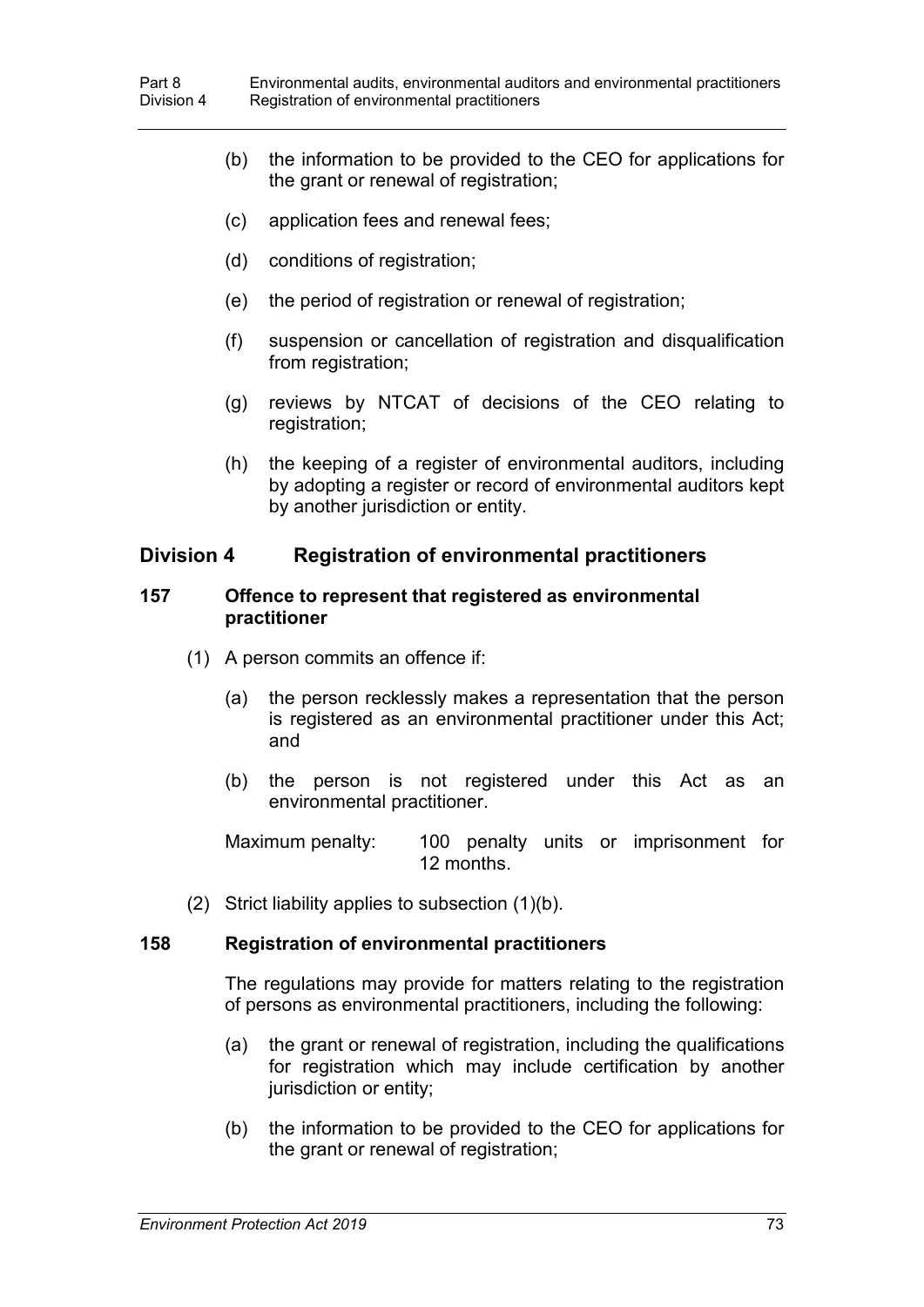- (c) application fees and renewal fees;
- (d) conditions of registration;
- (e) the period of registration or renewal of registration;
- (f) suspension or cancellation of registration and disqualification from registration;
- (g) reviews by NTCAT of decisions of the CEO relating to registration;
- (h) the keeping of a register of environmental practitioners, including by adopting a register or record of environmental practitioners kept by another jurisdiction or entity.

# **Part 9 Enforcement**

### **Division 1 Environmental officers**

#### **159 Appointment or authorisation of environmental officers**

- <span id="page-91-0"></span>(1) The CEO may appoint or authorise a person as an environmental officer.
- (2) A police officer is an environmental officer for this Act.

#### **160 Identity card**

- (1) The CEO must give an environmental officer appointed or authorised under section [159\(](#page-91-0)1) an identity card stating the person's name and that the person is an environmental officer.
- (2) The identity card must:
	- (a) show a recent photograph of the environmental officer; and
	- (b) show the card's date of issue; and
	- (c) be signed by the environmental officer.
- (3) This section does not prevent the issue of a single identity card to a person for this and another Act.
- (4) An environmental officer to whom an identity card is issued who is exercising a power or performing a function under this Act must produce that card for inspection if requested to do so by any person affected by the exercise of the power or the performance of the function.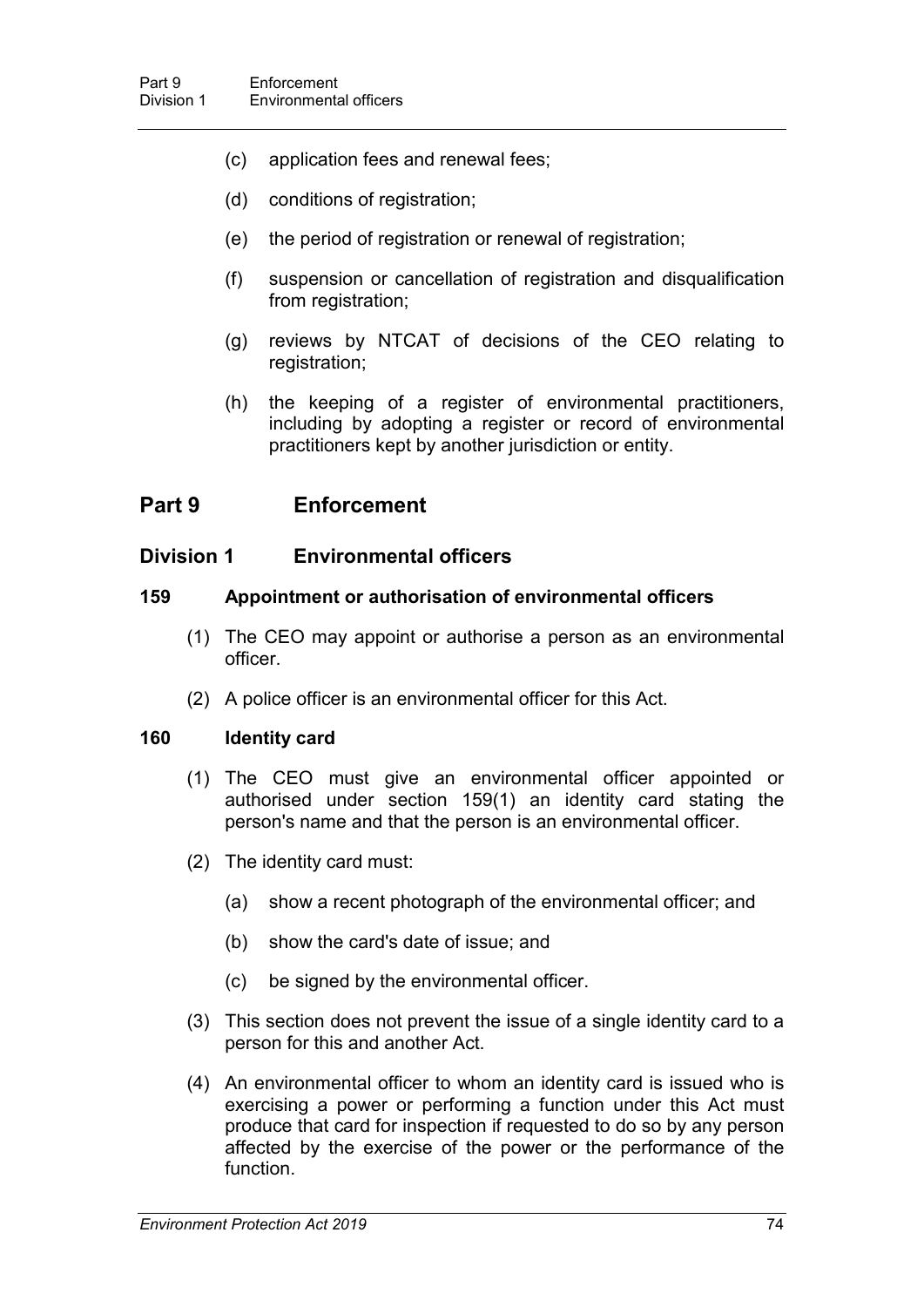### **161 Offence not to return identity card**

(1) A person who ceases to be an environmental officer must return the person's identity card to the CEO within 15 business days after the cessation.

Maximum penalty: 20 penalty units.

- (2) An offence against subsection (1) is an offence of strict liability.
- (3) It is a defence to a prosecution for an offence against subsection (1) if the person has a reasonable excuse.
- (4) The defendant has a legal burden of proof in relation to a matter mentioned in subsection (3).

#### **162 Powers of environmental officers: purposes**

- (1) An environmental officer may do anything or cause anything to be done or take any action the environmental officer believes on reasonable grounds is necessary for the purpose of exercising a power or performing a function under this Act.
- (2) Without limiting subsection (1), an environmental officer may exercise the powers set out in this Division for the following purposes:
	- (a) to monitor compliance with this Act;
	- (b) to investigate a suspected contravention of this Act.

### <span id="page-92-0"></span>**163 General powers of environmental officers**

- (1) Subject to section [164,](#page-94-0) an environmental officer may do any of the following:
	- (a) enter any land or premises;
	- (b) move any vehicle;
	- (c) inspect any land or premises and anything on the land or premises;
	- (d) search any land or premises entered and anything found there;
	- (e) take photographs and make sketches or other records of land or premises or things found on land or premises;
	- (f) take photographs of any person on or in land or premises;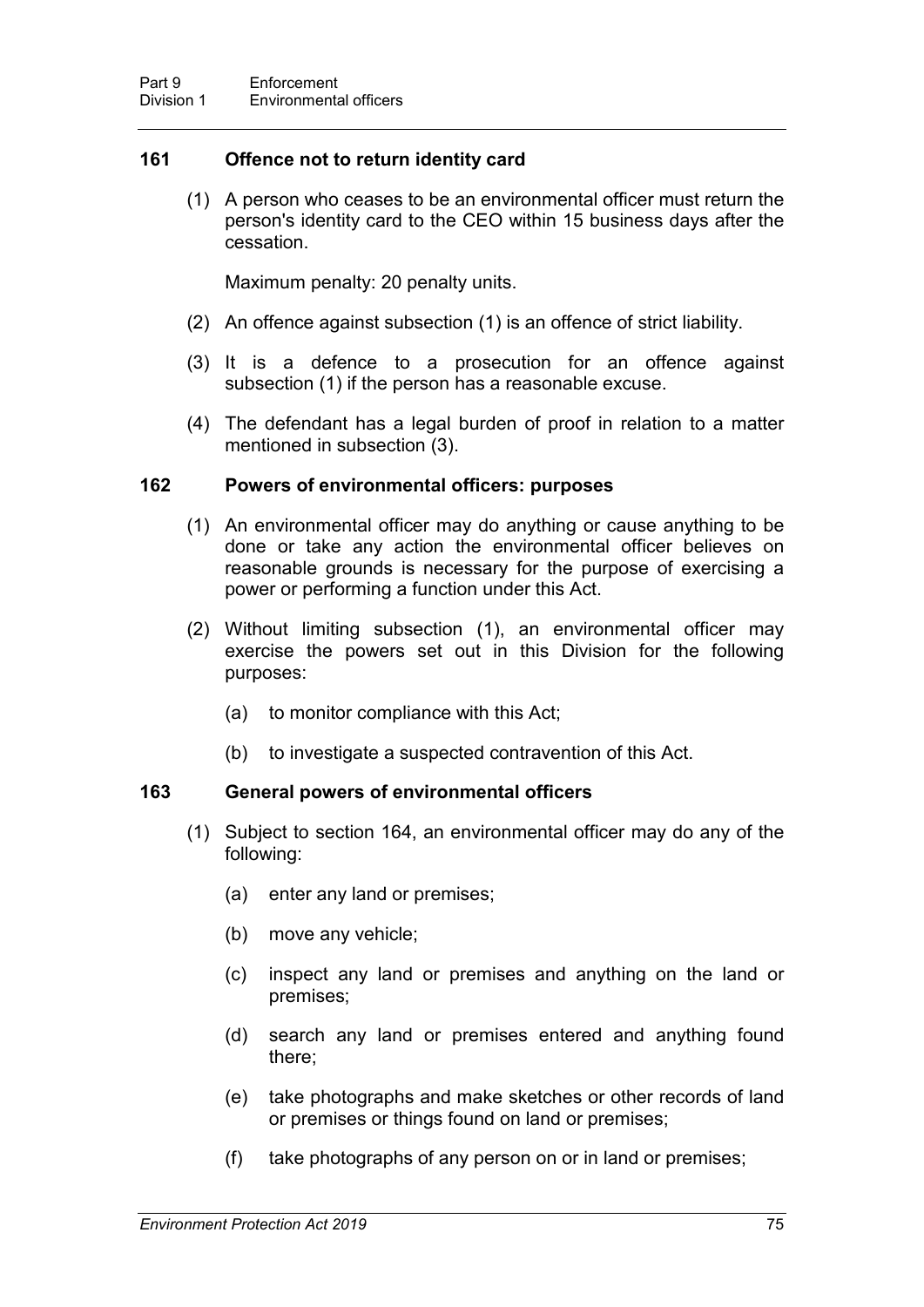- (g) make recordings in any medium, including audio, visual and audio-visual recordings, of land or premises or things found on land or premises;
- (h) inspect and take copies of documents and records;
- (i) seize any documents and any equipment required to access any documents;
- (j) dig up any land;
- (k) operate any equipment;
- (l) bring equipment or materials on to the land or premises and install and maintain equipment or materials;
- (m) measure anything, or take samples of anything on land or premises;
- (n) examine or test any equipment or machinery or other thing;
- (o) require a person to produce an environmental approval, environmental audit report or a class of document prescribed by regulation or a copy of that document for inspection;
- (p) require a relevant person to:
	- (i) provide the person's name, address and date of birth and evidence of these; and
	- (ii) if the relevant person is acting as a member of a partnership – provide the name and address and telephone number of any other partner in the partnership; and
	- (iii) if the relevant person is acting as a member of the committee of management of an unincorporated body – provide the name and address and telephone number of any other member of the committee of management;
- (q) require a person on the land or premises to give the environmental officer reasonable assistance to exercise or perform the environmental officer's powers or functions including:
	- (i) operate any computer or other equipment; and
	- (ii) provide any access or assistance to access any computer or other equipment or any service;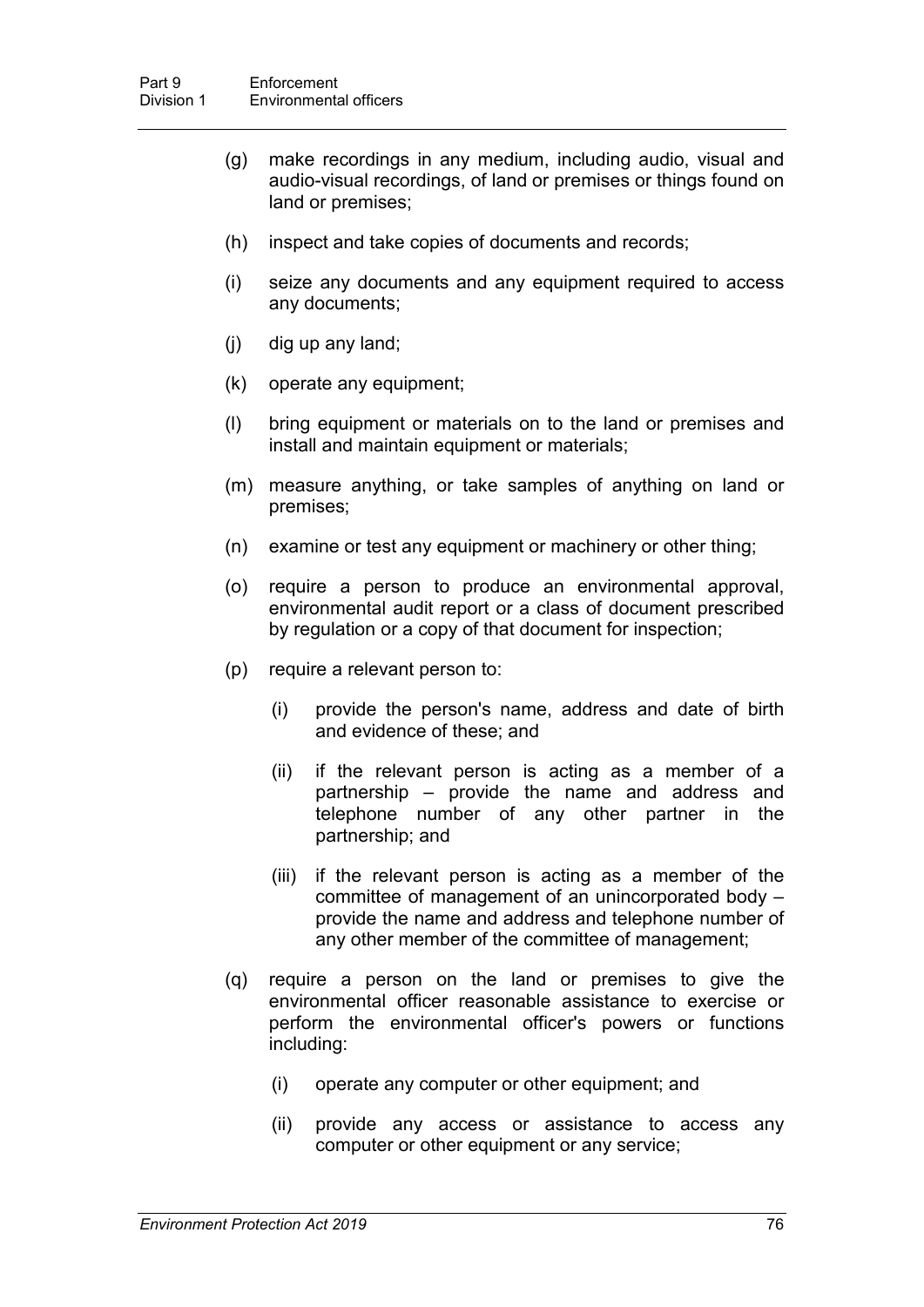- (r) authorise a person to provide assistance to an environmental officer in the exercise or performance of the environmental officer's powers or functions;
- (s) do any other act or thing necessary for, or incidental to, the exercise of a power mentioned in this Division.
- (2) In this section:

*associated person*, of a person, means:

- (a) if the person is a member of a partnership a partner of the person; or
- (b) if the person is a member of and acting on behalf of an unincorporated body – a member of the committee of management of the body; or
- (c) an employee, agent, licensee, contractor or subcontractor of the person or of a partnership or body mentioned in paragraph (a) or (b).

#### *relevant person* means:

- (a) a person who is on, or in the vicinity of, the land or premises; or
- (b) a person who the environmental officer reasonably suspects is travelling to or from the land or premises; or
- (c) a person who the environmental officer reasonably suspects is the owner or occupier of the land or premises; or
- (d) a person who the environmental officer reasonably suspects is a person who is under investigation for a suspected contravention of this Act; or
- (e) a person who the environmental officer reasonably suspects is a person who is an associated person of a person mentioned in paragraph (c) or (d).

### <span id="page-94-0"></span>**164 Entry of residential premises**

- (1) The power to enter premises given by section [163](#page-92-0) does not apply to residential premises unless:
	- (a) the entry is with the consent of the occupier obtained under subsection (2); or
	- (b) the entry is under a search warrant issued under section [170.](#page-97-0)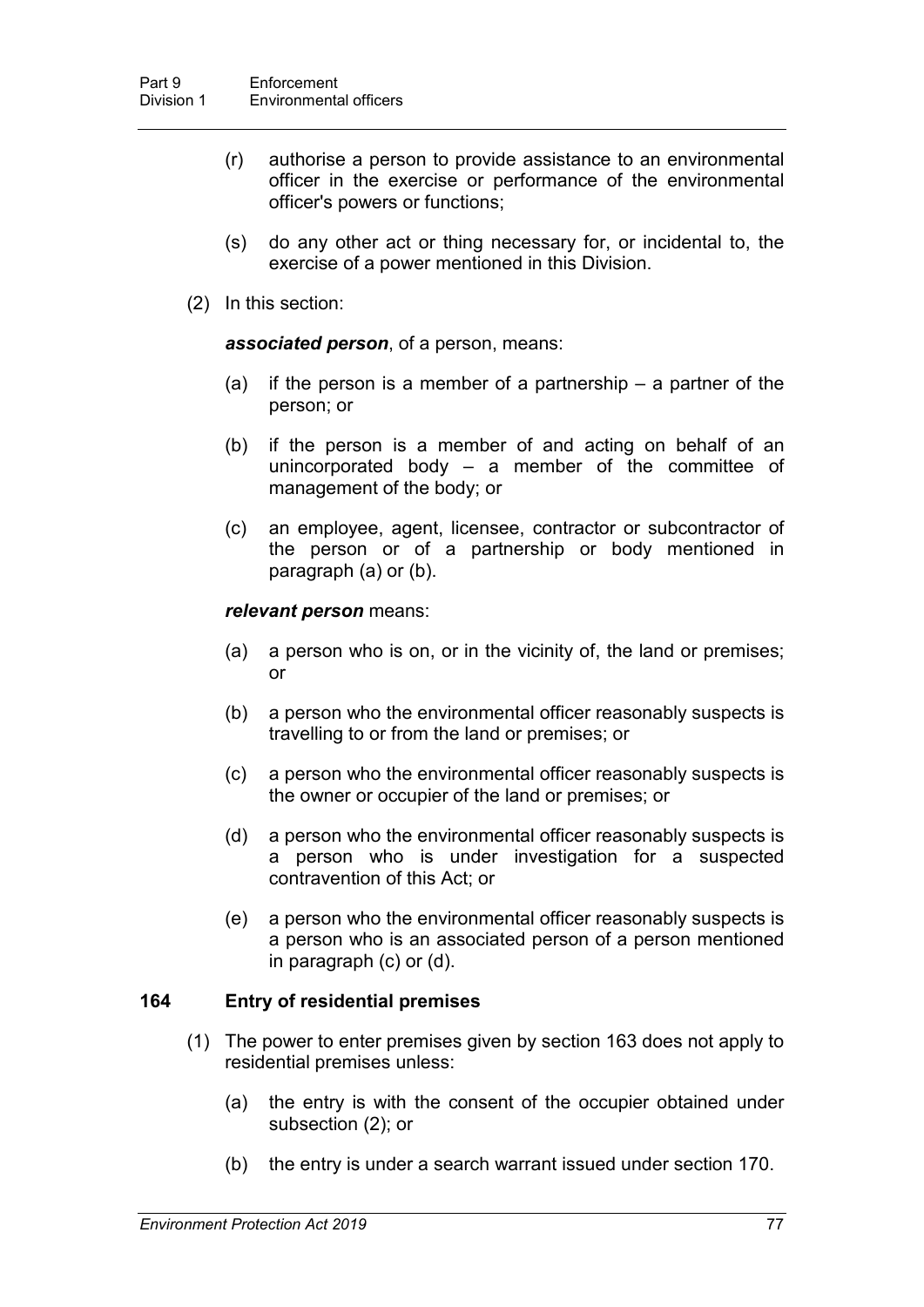- (2) An environmental officer seeking an occupier's consent to enter residential premises must:
	- (a) show the officer's identity card to the occupier; and
	- (b) give the occupier the reasons why the entry is sought; and
	- (c) inform the occupier that the occupier may refuse to give consent.
- (3) An environmental officer is not entitled to remain on residential premises if the environmental officer does not show the officer's identity card to an occupier of those premises.
- (4) Having entered residential premises, an environmental officer may remain on the premises for as long as is reasonably necessary to enable the officer to perform the officer's functions.
- (5) This section does not affect any powers a police officer may exercise under another law of the Territory.

#### **165 Entry on Aboriginal land**

The power of an environmental officer to enter land or premises may be exercised under this Act, despite:

- (a) the land or premises being Aboriginal land*;* and
- (b) the officer not holding a permit under the *Aboriginal Land Act 1978* to enter or remain on Aboriginal land.

#### **166 Duties of environmental officer on land or premises**

An environmental officer must take reasonable steps to:

- (a) minimise disruption caused by the entry or inspection of land or premises or the taking of an action specified in section [163;](#page-92-0) and
- (b) ensure the environmental officer does not remain on land or premises any longer than is reasonably necessary.

### <span id="page-95-0"></span>**167 Duty of environmental officer in relation to seized thing**

- (1) As soon as practicable but within 5 business days after an environmental officer seizes a thing under section [163,](#page-92-0) the officer must give a receipt for the seized thing to the person from whom it was seized.
- (2) The receipt must describe generally each thing seized and its condition.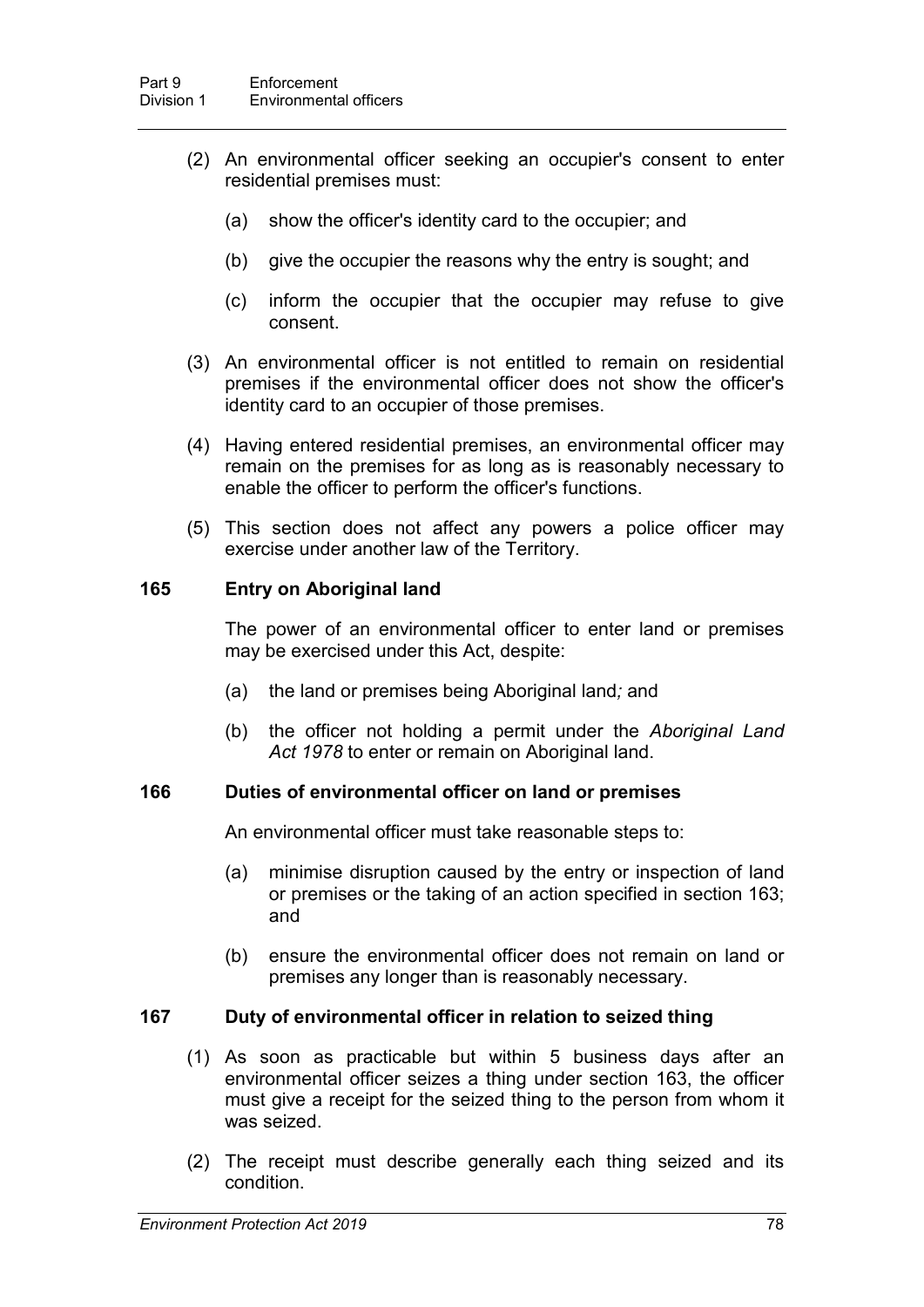- (3) If, for any reason, it is not practicable to comply with subsection (1), the environmental officer must:
	- (a) leave the receipt at the place of seizure; and
	- (b) ensure the receipt is left in a reasonably secure way and in a conspicuous position.
- (4) The environmental officer must allow a person who would be entitled to the seized thing if it were not in the environmental officer's possession to inspect it and, if it is a document, to take extracts from it or make copies of it.
- (5) The environmental officer must return the seized thing to its owner at the end of the later of:
	- (a) 3 years; or
	- (b) if a prosecution for an offence involving the seized thing is started within the 3 years  $-12$  months after the end of the prosecution for the offence and any appeal from the prosecution.
- (6) Despite subsection (5), the environmental officer must return the seized thing to its owner immediately the environmental officer stops being satisfied its retention as evidence is necessary.
- (7) However, the environmental officer may keep the seized thing if the environmental officer believes on reasonable grounds that it is necessary to continue to keep it to prevent its use in committing an offence.
- (8) An environmental officer must give written notice to the owner of a seized thing as soon as practicable if the environmental officer decides under subsection (7) to keep the thing.

#### **168 Forfeiture of seized thing**

- (1) Despite section [167,](#page-95-0) if the owner of the seized thing is convicted of an offence for which the thing was retained as evidence, the court may order its forfeiture to the Territory.
- (2) Despite section [167,](#page-95-0) if the court makes an order against the owner of a seized thing under Part 10, the court may order its forfeiture to the Territory.
- (3) The forfeited thing becomes the property of the Territory and may be destroyed or disposed of as directed by the CEO.
- (4) This section does not limit the court's powers under any other law.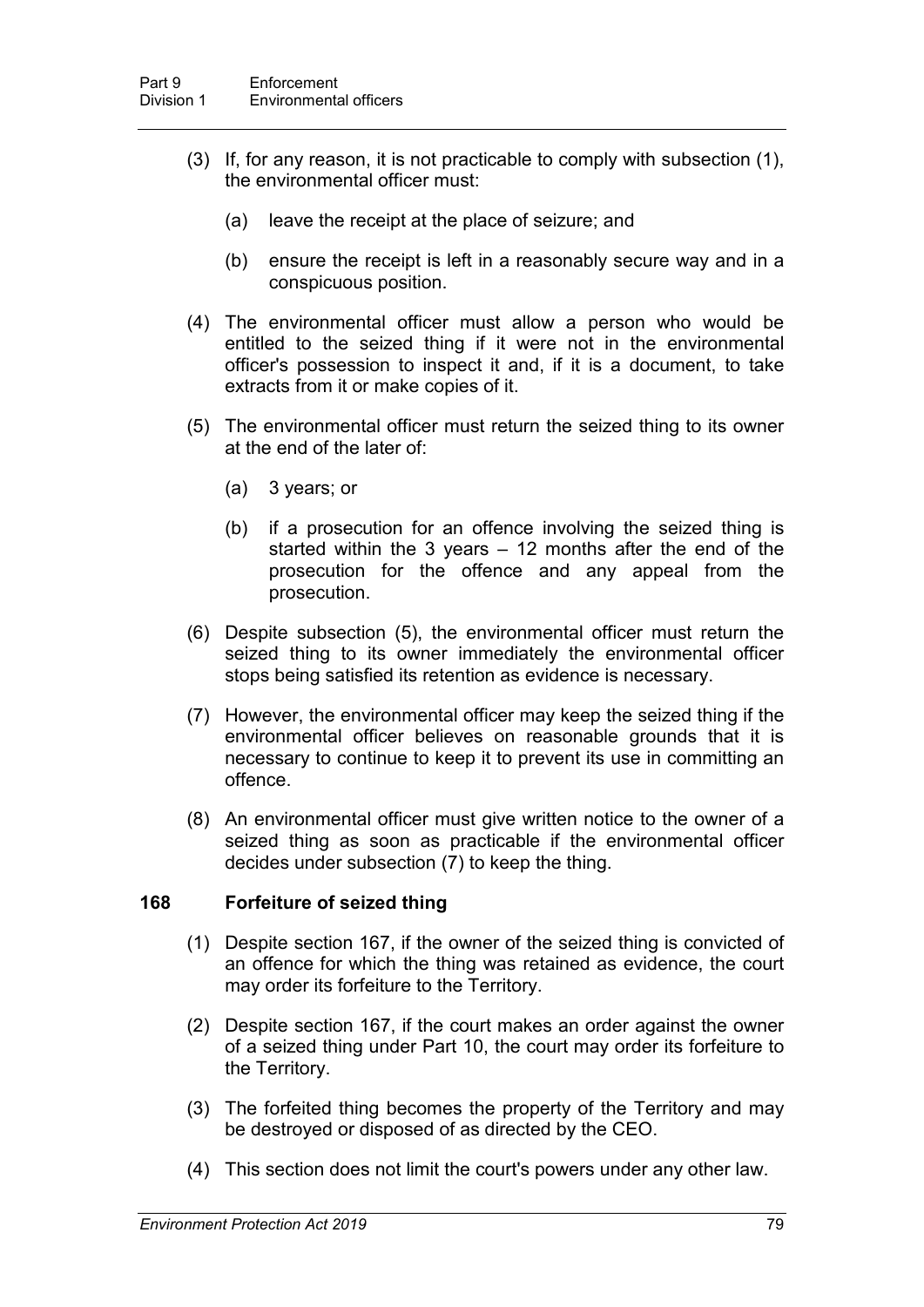### **169 Offence to contravene requirement**

- (1) A person commits an offence if:
	- (a) the person has been required to do a thing under section [163\(](#page-92-0)1); and
	- (b) the person contravenes the requirement.

Maximum penalty: 100 penalty units.

- (2) An offence against subsection (1) is an offence of strict liability.
- (3) It is a defence to a prosecution for an offence against subsection (1) if the defendant took reasonable steps and exercised due diligence to prevent the commission of the offence.
- (4) The defendant has a legal burden of proof in relation to a matter mentioned in subsection (3).

### <span id="page-97-0"></span>**170 Application for and issue of search warrant**

- (1) An environmental officer may apply to a justice of the peace for a search warrant to enter land or premises:
	- (a) by appearing in person before the justice of the peace; or
	- (b) if it is not practicable to appear in person by telephone, radio or other means of communication.
- (2) If the justice of the peace is satisfied that there are reasonable grounds to permit the environmental officer to enter the land or premises, the justice may issue a warrant directed to the environmental officer.
- (3) If the justice of the peace issues a warrant on an application made under subsection (1)(b), the justice must:
	- (a) complete and sign the warrant (the *original warrant*); and
	- (b) record on the original warrant the reasons for issuing it; and
	- (c) inform the environmental officer by telephone, radio or other means of communication of its terms.
- (4) When informed of the terms of the warrant under subsection (3)(c), the environmental officer must as soon as practicable:
	- (a) complete 2 copies of the form of warrant in the terms provided by the justice of the peace; and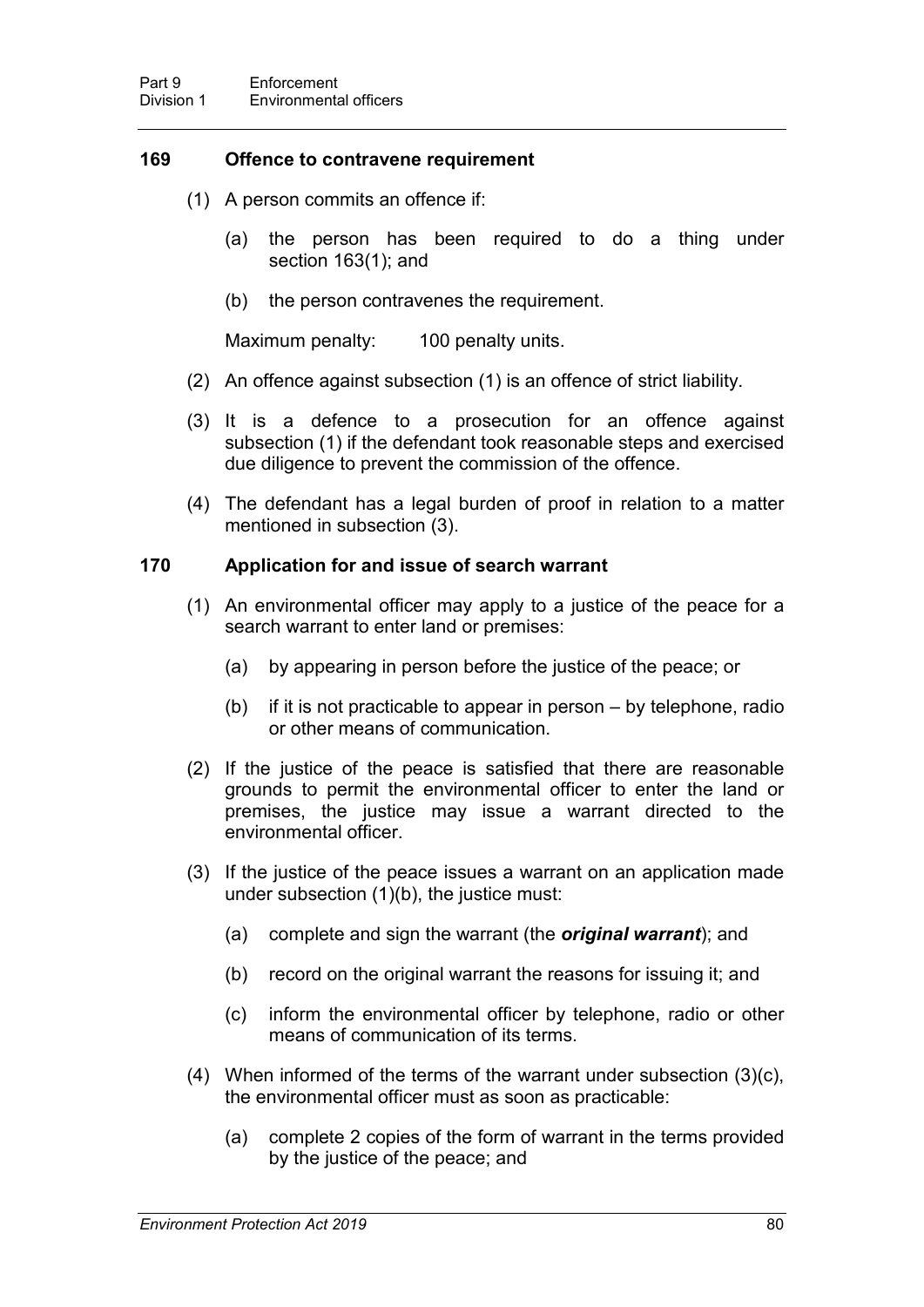- (b) write on each copy the name of the justice of the peace and the date and time of the issue of the original warrant; and
- (c) forward one copy to the justice of the peace.
- (5) The environmental officer may use the remaining copy of the warrant to exercise the powers granted by the original warrant.
- (6) If the justice of the peace is satisfied, after comparing the forwarded copy with the original warrant, that the copy is in substance identical to the original warrant, the justice must certify the copy as being in substance identical to the original warrant.

#### **171 Effect and term of search warrant**

- (1) A search warrant permits the environmental officer to whom it is directed, and any other environmental officer, to:
	- (a) enter the land or premises specified in the warrant; and
	- (b) exercise the powers of the environmental officer under this Act in relation to the land or premises.
- (2) A warrant remains in force for 30 business days from its date of issue.

### <span id="page-98-0"></span>**172 Directions by environmental officer**

- (1) An environmental officer may issue a direction to a person to do any of the following:
	- (a) take an action to prevent, minimise, manage or remediate any environmental harm by the method, and within the time, specified in the direction;
	- (b) cease taking any action that may impact on the environment;
	- (c) within the time specified in the direction:
		- (i) take photographs and make sketches or other records of land or premises or things found on land or premises; or
		- (ii) take photographs of any person on land or premises; or
		- (iii) make recordings in any medium, including audio, visual and audio-visual recordings, of land or premises or things found on land or premises; or
		- (iv) inspect and take copies of documents and records; or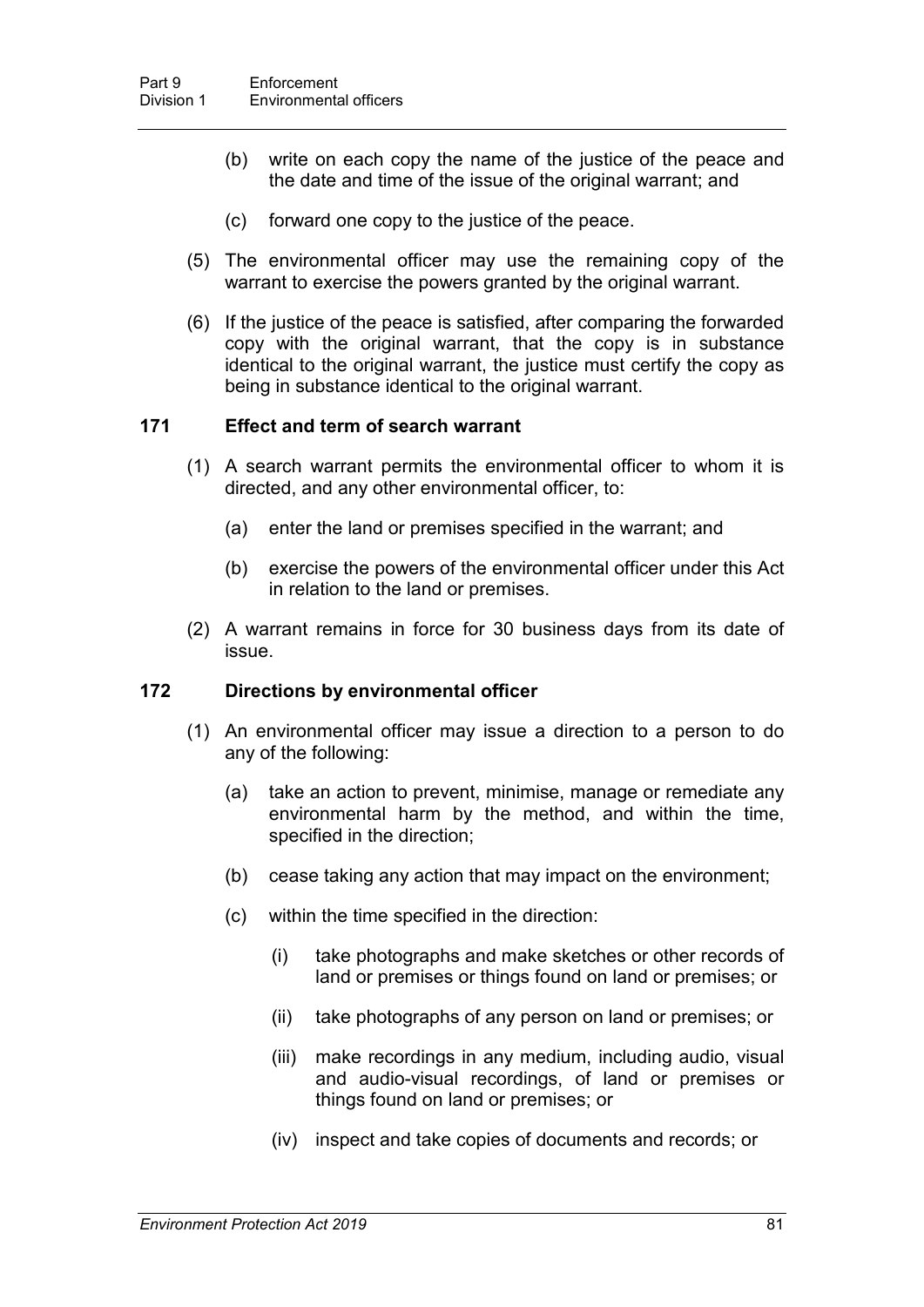- (v) measure anything, or take samples of anything on land or premises; or
- (vi) provide the photographs, sketches, records, recordings, documents, measurements or samples mentioned in subparagraphs (i) to (v) to the environmental officer or a person nominated by the environmental officer for analysis.
- (2) A direction must not be inconsistent with this Act or any relevant environmental approval.
- (3) A direction may be given orally but must be confirmed by written notice to the person as soon as practicable.
- (4) In this section:

*land or premises* means land or premises (including residential premises) owned, occupied or managed by the approval holder.

### **173 Offence to contravene direction**

- (1) A person commits an offence if:
	- (a) the person has been directed to do a thing under section [172\(](#page-98-0)1); and
	- (b) the person contravenes the direction.

Maximum penalty: 100 penalty units.

- (2) An offence against subsection (1) is an offence of strict liability.
- (3) It is a defence to a prosecution for an offence against subsection (1) if the defendant took reasonable steps and exercised due diligence to prevent the commission of the offence.
- (4) The defendant has a legal burden of proof in relation to a matter mentioned in subsection (3).

#### **174 Offence to obstruct environmental officer**

- (1) A person commits an offence if:
	- (a) the person intentionally obstructs another person; and
	- (b) the other person is an environmental officer; and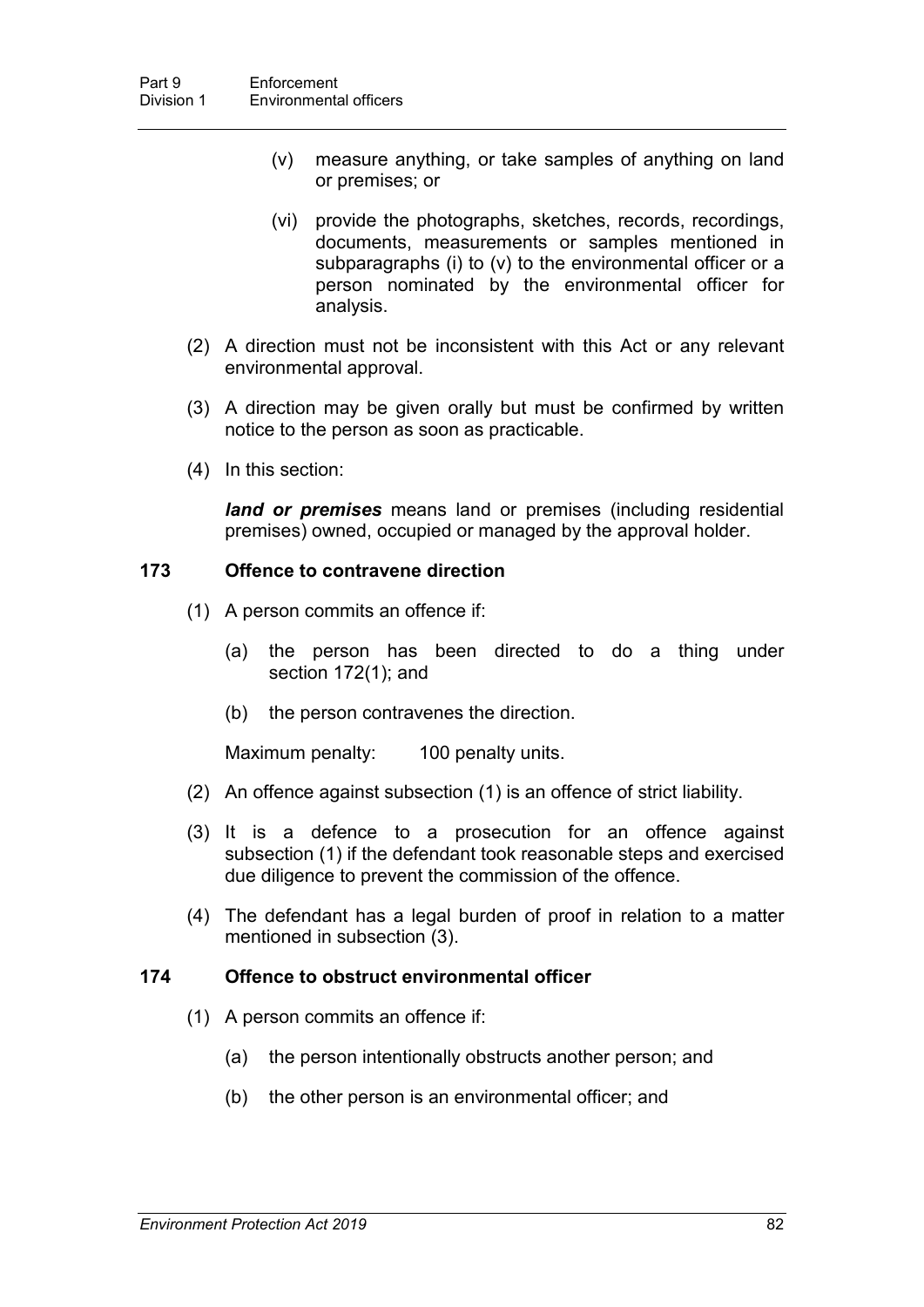(c) the environmental officer is acting in an official capacity and the person has knowledge of that circumstance.

Maximum penalty: 200 penalty units or imprisonment for 2 years.

(2) Strict liability applies to subsection (1)(b).

### **175 Compliance with requirement to provide information**

- (1) This section applies in relation to:
	- (a) a requirement to provide information under section [163;](#page-92-0) or
	- (b) a direction to provide information under section [172\(](#page-98-0)1).
- (2) It is not an excuse for a person to refuse or fail to provide the information in response to the requirement or direction on the ground that to do so might tend to incriminate the person or make the person liable to a penalty.
- (3) Information provided by an individual in response to a requirement or direction that might tend to incriminate the individual or make the individual liable to a penalty is not admissible in evidence against the individual in a proceeding for an offence or the imposition of a penalty.
- (4) Subsection (3) does not prevent the use of information provided by an individual in response to a requirement or direction to locate or identify further evidence that may be used in evidence against the individual in a proceeding for an offence or the imposition of a penalty.
- (5) Subsection (3) does not apply to a proceeding in relation to the provision of false or misleading information or documents.

## **Division 2 Environment protection notices**

### **176 Environment protection notice – purpose and issue**

The CEO may issue an environment protection notice to any person under this Division for the purpose of securing compliance with:

- (a) an environmental approval; or
- (b) a requirement prescribed by regulation.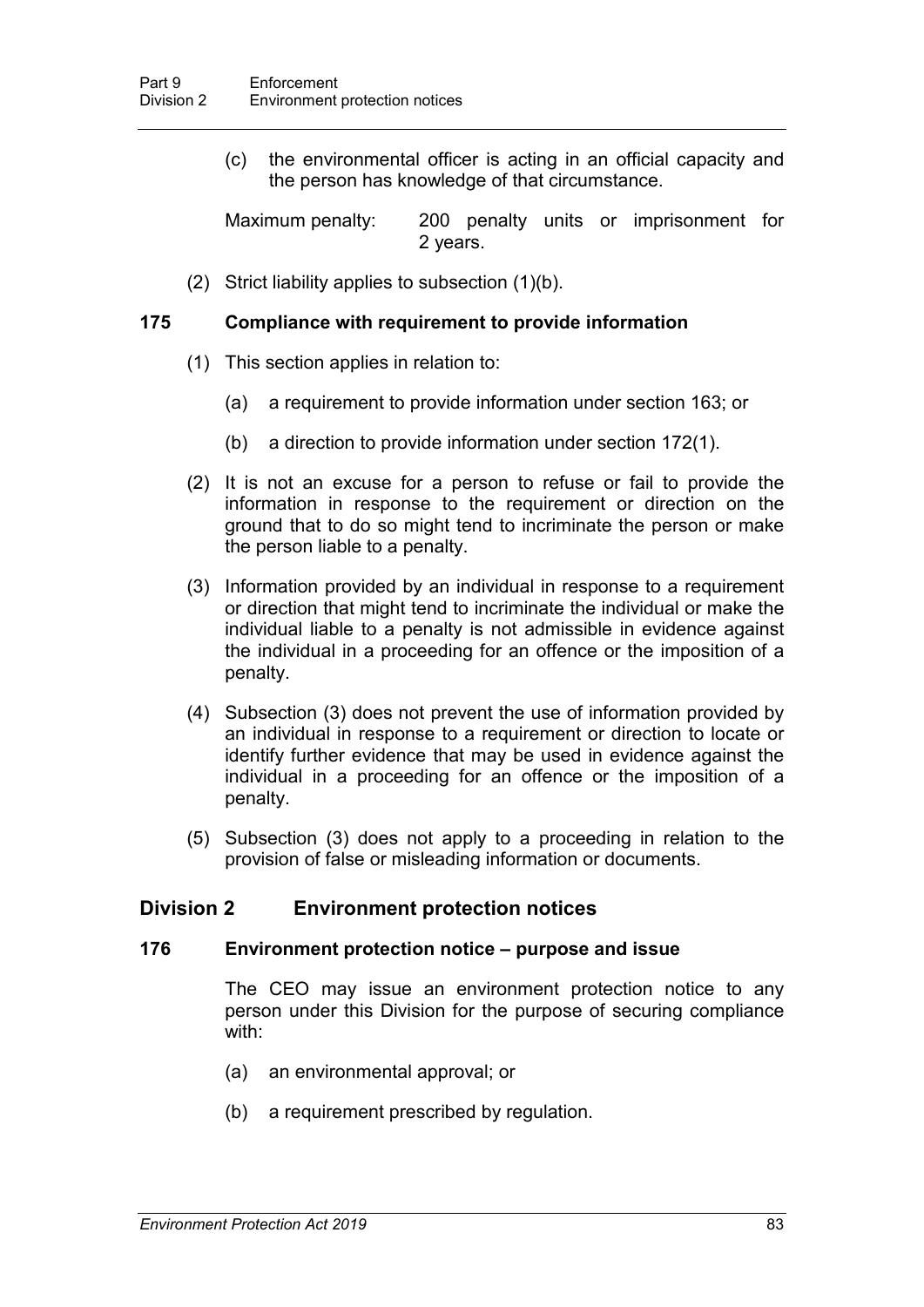# **177 Content of environment protection notice**

- (1) Subject to section [183,](#page-105-0) an environment protection notice must be:
	- (a) in writing; and
	- (b) given to the person to whom it is issued.
- (2) The environment protection notice must:
	- (a) specify the person to whom it is issued, whether by name or a description sufficient to identify the person; and
	- (b) if the notice is issued for the purpose of securing compliance with the conditions of an environmental approval:
		- (i) state that purpose; and
		- (ii) specify the conditions to be complied with; and
	- (c) if the notice is issued for the purpose of securing compliance with a requirement prescribed by regulation:
		- (i) state that purpose; and
		- (ii) specify the requirement.
- (3) The environment protection notice must state that the person may apply to NTCAT for review of the decision to issue the notice.
- (4) An environment protection notice is binding on each person to whom it is issued.

### <span id="page-101-0"></span>**178 Requirements of environment protection notices**

- (1) Subject to sections [182](#page-104-0) and [183,](#page-105-0) an environment protection notice may impose any requirement reasonably required for the purpose for which the notice is issued, including one or more of the following:
	- (a) a requirement (a *cease work requirement*) that the person discontinue, or not commence, a specified activity or specified part of an activity;
	- (b) a requirement that the person not undertake or continue a specified activity except at specified times or subject to specified conditions;
	- (c) a requirement that the person undertake a specified activity within a specified period or at specified times or in specified circumstances;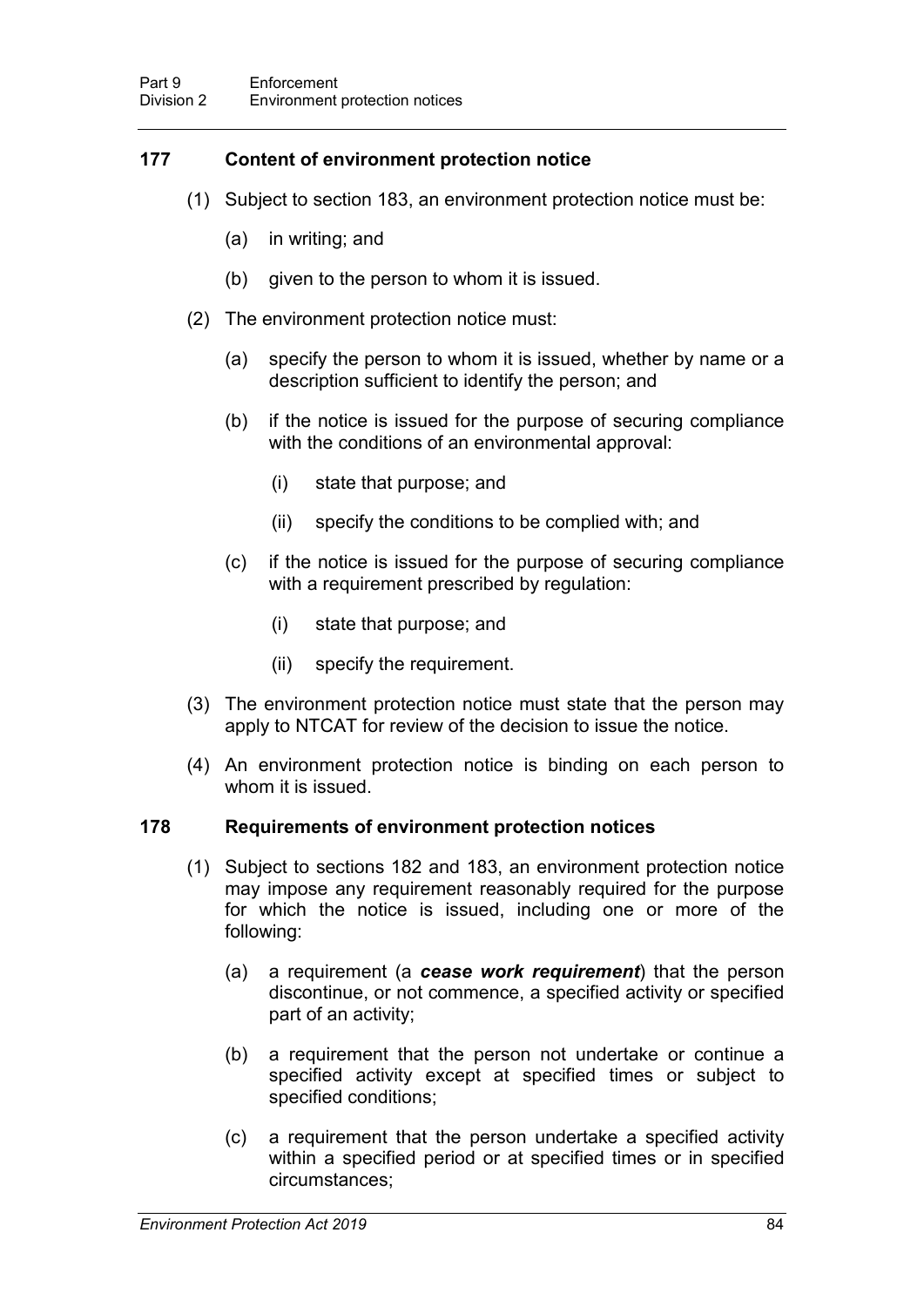- (d) a requirement that the person prepare, in accordance with specified requirements and to the satisfaction of the CEO, a plan to prevent, minimise, manage or remediate environmental harm;
- (e) a requirement that the person comply with the plan mentioned in paragraph (d);
- (f) a requirement that the person undertake specified tests or environmental monitoring;
- (g) a requirement that the person submit to the CEO specified testing, monitoring or compliance reports;
- (h) a requirement that the person appoint or engage a person in a specified class of qualified person to prepare a plan or report or undertake tests or monitoring required by the notice;
- (i) a requirement prescribed by regulation.
- (2) An environment protection notice that includes a cease work requirement remains in force until it is revoked by the CEO under section [184.](#page-105-1)
- (3) An application to NTCAT for review of an environment protection notice that imposes a requirement mentioned in subsection (1)(a), (b) or (c) or a requirement prescribed by regulation does not stay the operation of the notice.

#### **179 Environment protection notice may permit certain acts or omissions**

- (1) The CEO may include in an environment protection notice a requirement for an act or omission that might otherwise constitute a contravention of this Act if the CEO considers that it is reasonably necessary in the circumstances to do so.
- (2) A person incurs no liability to a penalty under this Act for an act or omission made in compliance with a requirement mentioned in subsection (1).

#### <span id="page-102-0"></span>**180 Effect of environment protection notice on need for statutory authorisation**

- (1) This section applies if:
	- (a) a person is required by an environment protection notice to carry out an action; and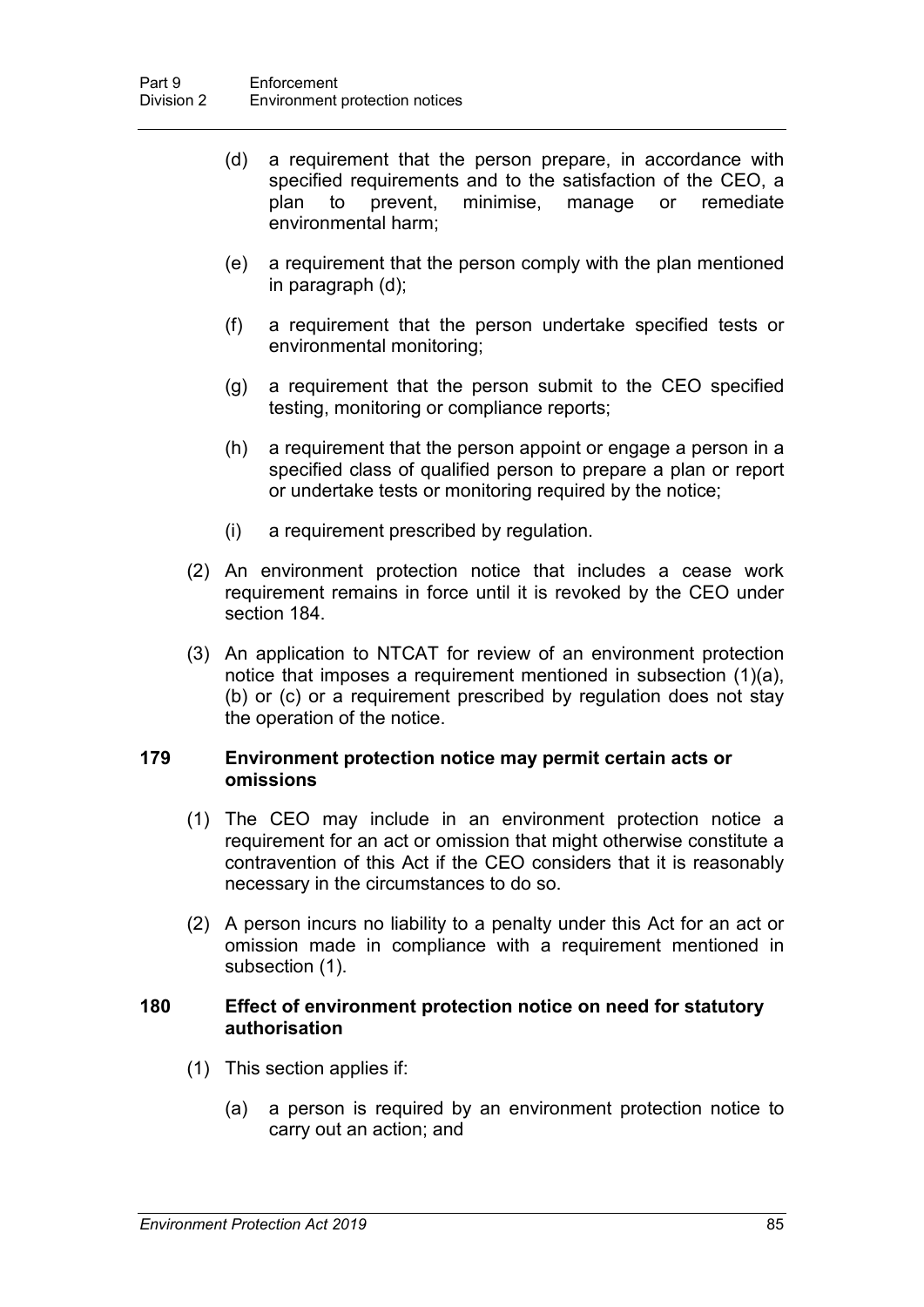- (b) a statutory authorisation of a kind prescribed by regulation is required for that action.
- (2) The person may carry out the action without obtaining the statutory authorisation.
- (3) A person incurs no liability to a penalty under the Act governing the statutory authorisation for complying with subsection (2).
- (4) Subsections (2) and (3) apply despite anything to the contrary in the Act governing the statutory authorisation.

#### **181 Notice to prescribed statutory decision-maker of proposed notice**

- (1) This section applies if:
	- (a) the CEO proposes to:
		- (i) issue or vary an environment protection notice requiring a person to carry out an action; or
		- (ii) issue a notice confirming an emergency environment protection notice under section 183(6) requiring a person to carry out an action; and
	- (b) but for section [180,](#page-102-0) a statutory authorisation would be required for that action.
- (2) The CEO must:
	- (a) give notice of the proposed environment protection notice or the proposed variation or confirmation of an environment protection notice to the statutory decision-maker responsible for granting the statutory authorisation; and
	- (b) consider any written comments received within the time specified in the notice from the statutory decision-maker.
- (3) The notice must be given before the environment protection notice is issued or varied or confirmed, as the case requires.
- (4) The time specified in the notice must be:
	- (a) for a notice under section [183\(](#page-105-0)6) to confirm an emergency environment protection notice – at least 24 hours; or
	- (b) otherwise at least 14 business days.
- (5) This section does not apply to the issue of an emergency environment protection notice.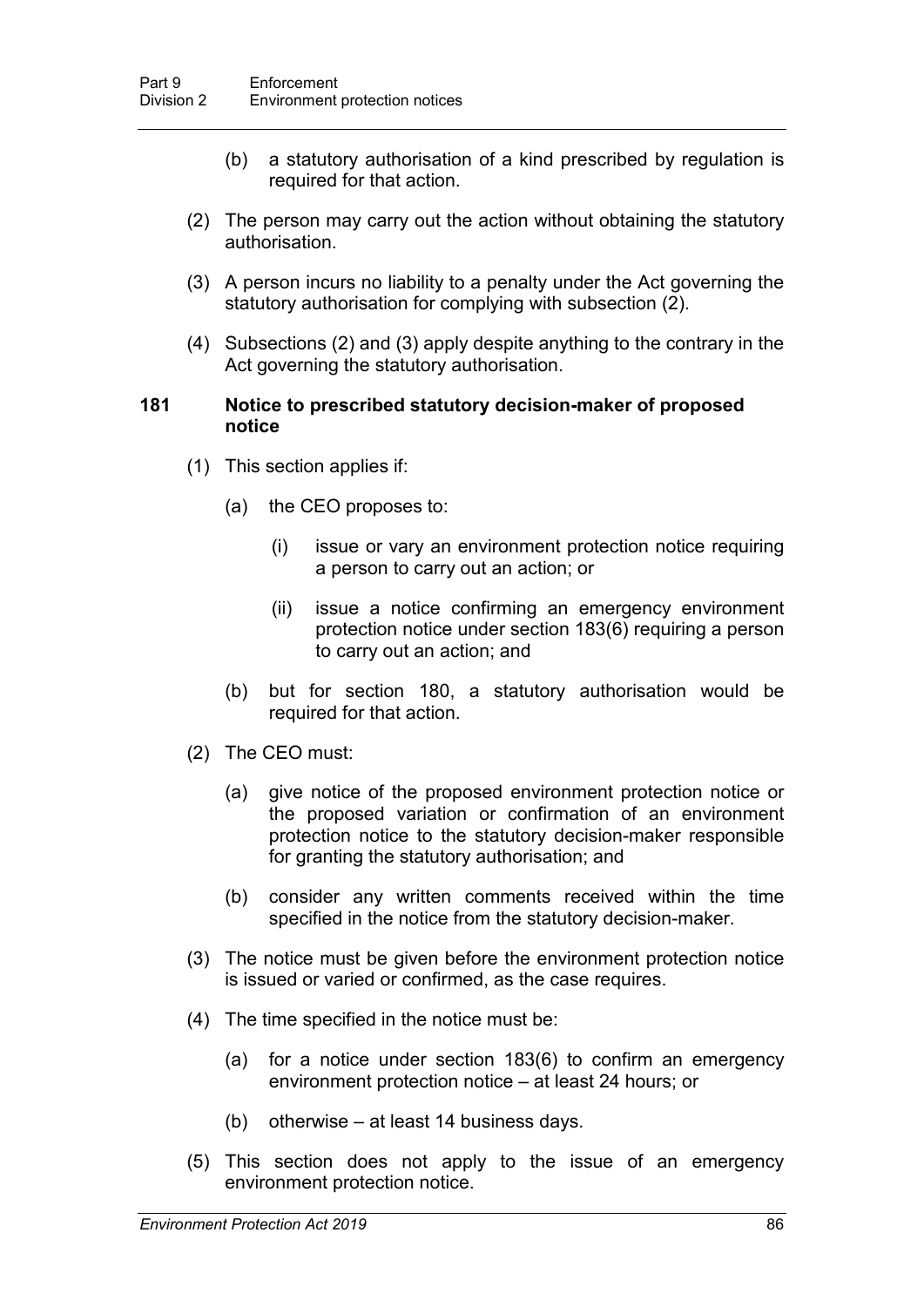### <span id="page-104-0"></span>**182 Emergency environment protection notice issued by CEO**

- (1) The CEO may issue an emergency environment protection notice to a person if:
	- (a) an environmental approval has been granted for an action; and
	- (b) the CEO believes on reasonable grounds that the action is causing significant environmental harm; and
	- (c) the CEO believes on reasonable grounds that urgent action is required for the protection of the environment and to meet the objects of this Act; and
	- (d) the CEO believes on reasonable grounds that a ground specified in section [109](#page-69-0) for revocation of an environmental approval exists.
- (2) The emergency environment protection notice may impose any requirements mentioned in section [178\(](#page-101-0)1) that are reasonably required for the protection of the environment.
- (3) An application to NTCAT for review of an emergency environment protection notice that imposes a requirement mentioned in section [178\(](#page-101-0)1)(a), (b) or (c) or a requirement prescribed by regulation does not stay the operation of the notice.
- (4) An emergency environment protection notice issued to a person under this section ceases to have effect at the end of 10 business days after it is issued unless before the end of that period:
	- (a) the Minister commences to amend the environmental approval under section [106;](#page-67-0) or
	- (b) a show cause notice is issued to the person under section [111.](#page-69-1)
- (5) If subsection (4)(a) or (b) applies, the emergency environment protection notice continues in effect until:
	- (a) the process of amendment of the environmental approval under section [106](#page-67-0) is completed; or
	- (b) the show cause process is completed under section [111;](#page-69-1) or
	- (c) the CEO revokes the emergency environment protection notice under section [184.](#page-105-1)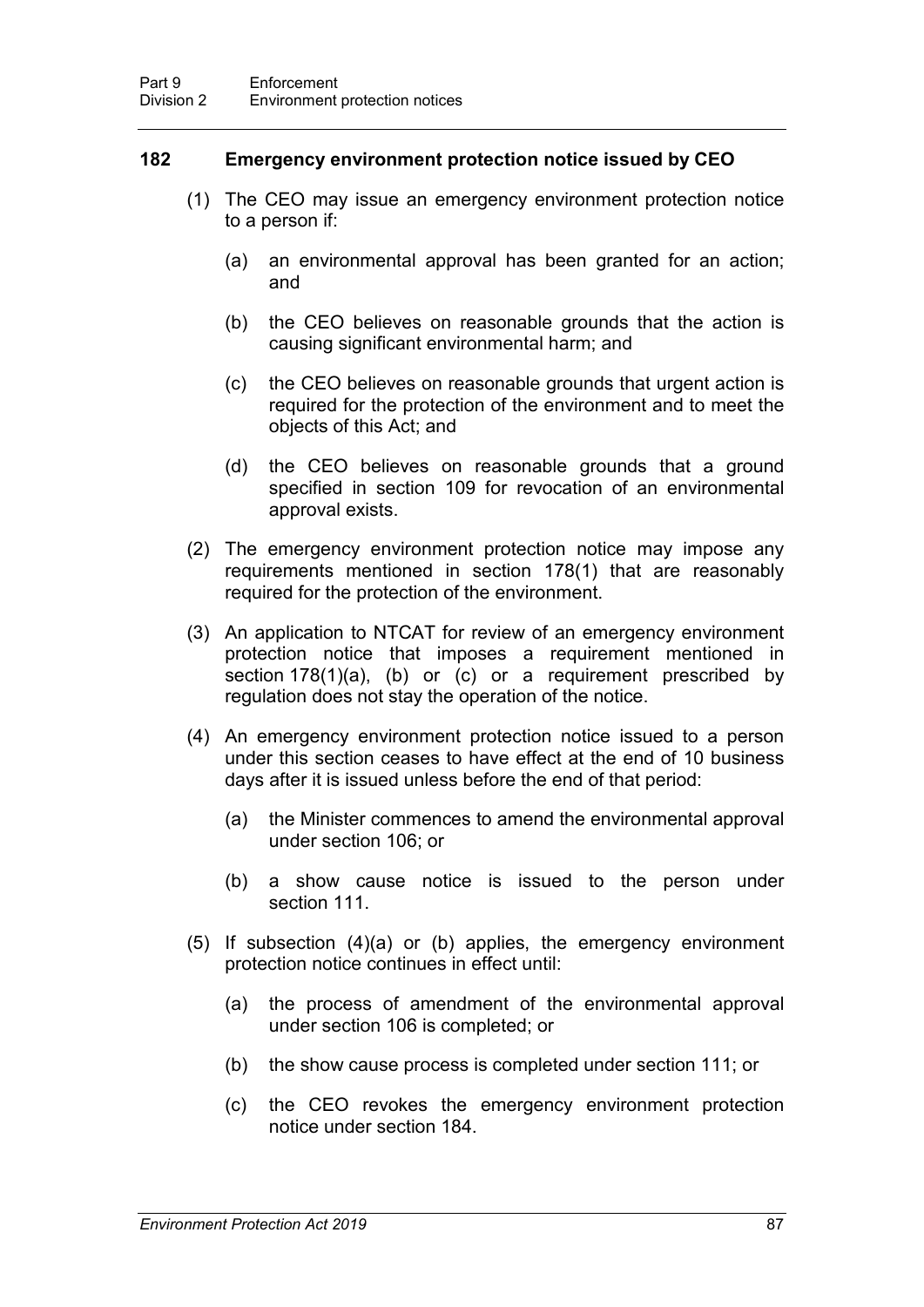#### <span id="page-105-0"></span>**183 Emergency environment protection notice issued by environmental officer**

- (1) An environmental officer may issue an emergency environment protection notice to a person if the officer considers that urgent action is required for the protection of the environment.
- (2) The emergency environment protection notice may impose any requirements mentioned in section [178\(](#page-101-0)1) that are reasonably required for the protection of the environment.
- (3) An emergency environment protection notice may be given to the person orally in accordance with the regulations.
- (4) If an emergency environment protection notice is given to a person orally under this section, the person to whom it is issued must be advised immediately of the person's right to apply to NTCAT for review of the notice.
- (5) An application to NTCAT for review of an emergency environment protection notice that imposes a requirement mentioned in section [178\(](#page-101-0)1)(a), (b) or (c) or a requirement prescribed by regulation does not stay the operation of the notice.
- (6) An emergency environment protection notice issued to a person under this section ceases to have effect at the end of 72 hours from the time it is issued unless the notice is confirmed by written notice issued by the CEO and given to the person.

### <span id="page-105-1"></span>**184 Variation or revocation of environment protection notice**

The CEO may vary or revoke an environment protection notice by written notice served on each person bound by the environment protection notice.

#### <span id="page-105-2"></span>**185 Copy of environment protection notice may be lodged with Registrar-General**

- (1) The CEO may lodge with the Registrar-General a copy of any environment protection notice issued or confirmed by the CEO in relation to land.
- (2) The CEO must lodge with the copy of the notice any additional information required to identify the land to which the notice relates.
- (3) The Registrar-General must record an environment protection notice, a copy of which is lodged under subsection (1), in the land register.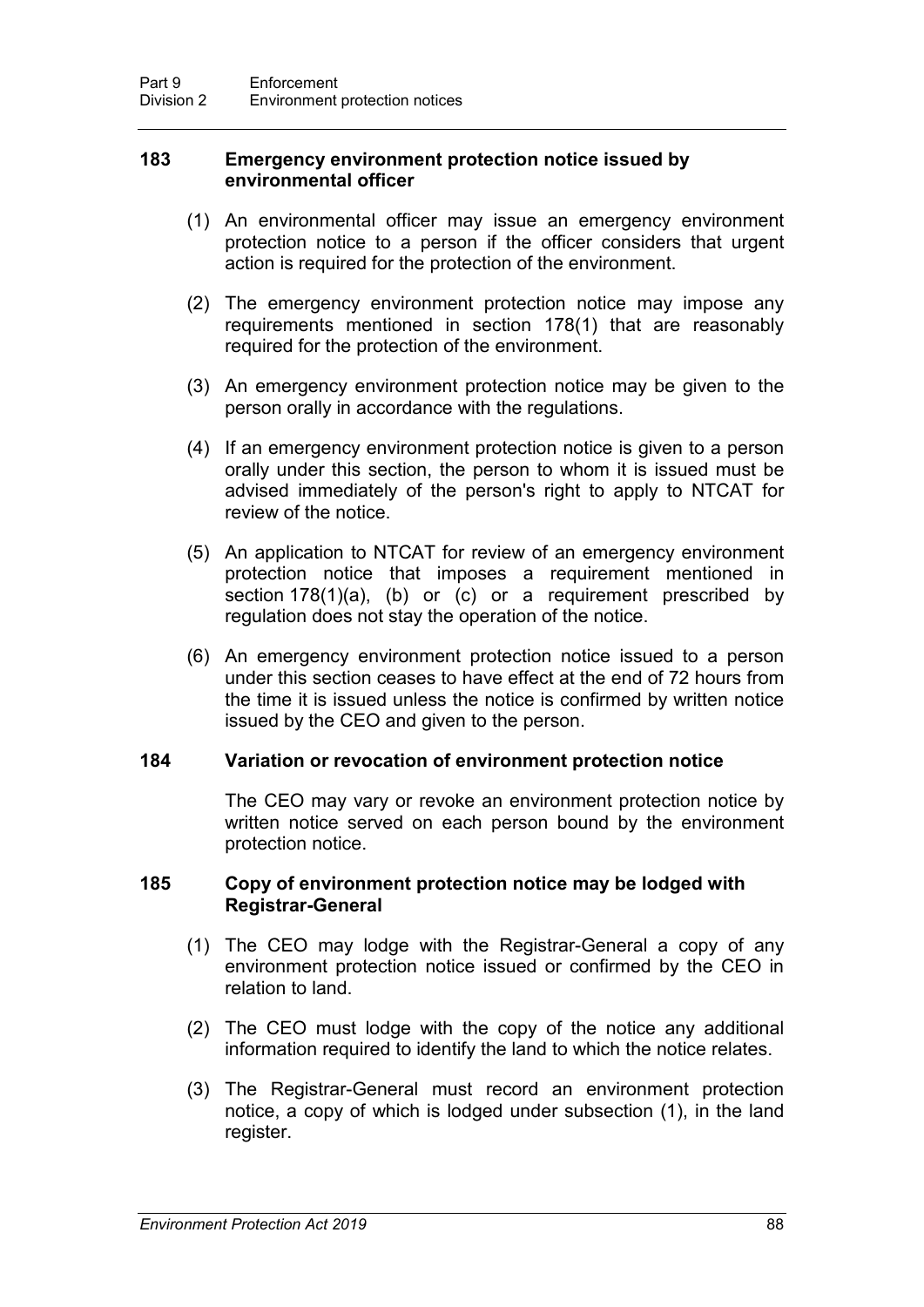### **186 Recorded notice applies to owners and occupiers of land**

- (1) This section applies if an environment protection notice relating to land is recorded under section [185\(](#page-105-2)3).
- (2) If the environment protection notice was issued to the owner or occupier of the land to which it applies, the notice is binding on each owner or occupier for the time being of the land.

#### **187 Notice to owners and occupiers of land**

- (1) This section applies if an environment protection notice relating to land is recorded under section [185\(](#page-105-2)3).
- (2) The CEO must, as soon as practicable after the environment protection notice is recorded, give written notice to each owner and occupier of the land who is bound by the environment protection notice of:
	- (a) the recording of the environment protection notice; and
	- (b) the obligations of the owner or occupier under sections [188](#page-106-0) and [189.](#page-107-0)
- (3) The notice given under subsection (2) must state that the owner or occupier may apply to NTCAT for review of the decision to lodge a copy of the environment protection notice with the Registrar-General under section [185.](#page-105-2)
- (4) A notice to an occupier under this section may be given by addressing it to "the occupier" and posting it to, or leaving it on, the land.
- (5) A notice is not required to be given under this section to an owner or occupier of land to whom the environment protection notice was issued under this Division.

### <span id="page-106-0"></span>**188 Notice by owner or occupier to CEO**

- (1) This section applies if an environment protection notice relating to land is recorded under section [185.](#page-105-2)
- (2) A person who is or was bound by the environment protection notice as the owner or occupier of the land must give written notice to the CEO as soon as practicable after the person ceases to own or occupy the land.
- (3) The notice must state the name and address of the new owner or occupier of the land.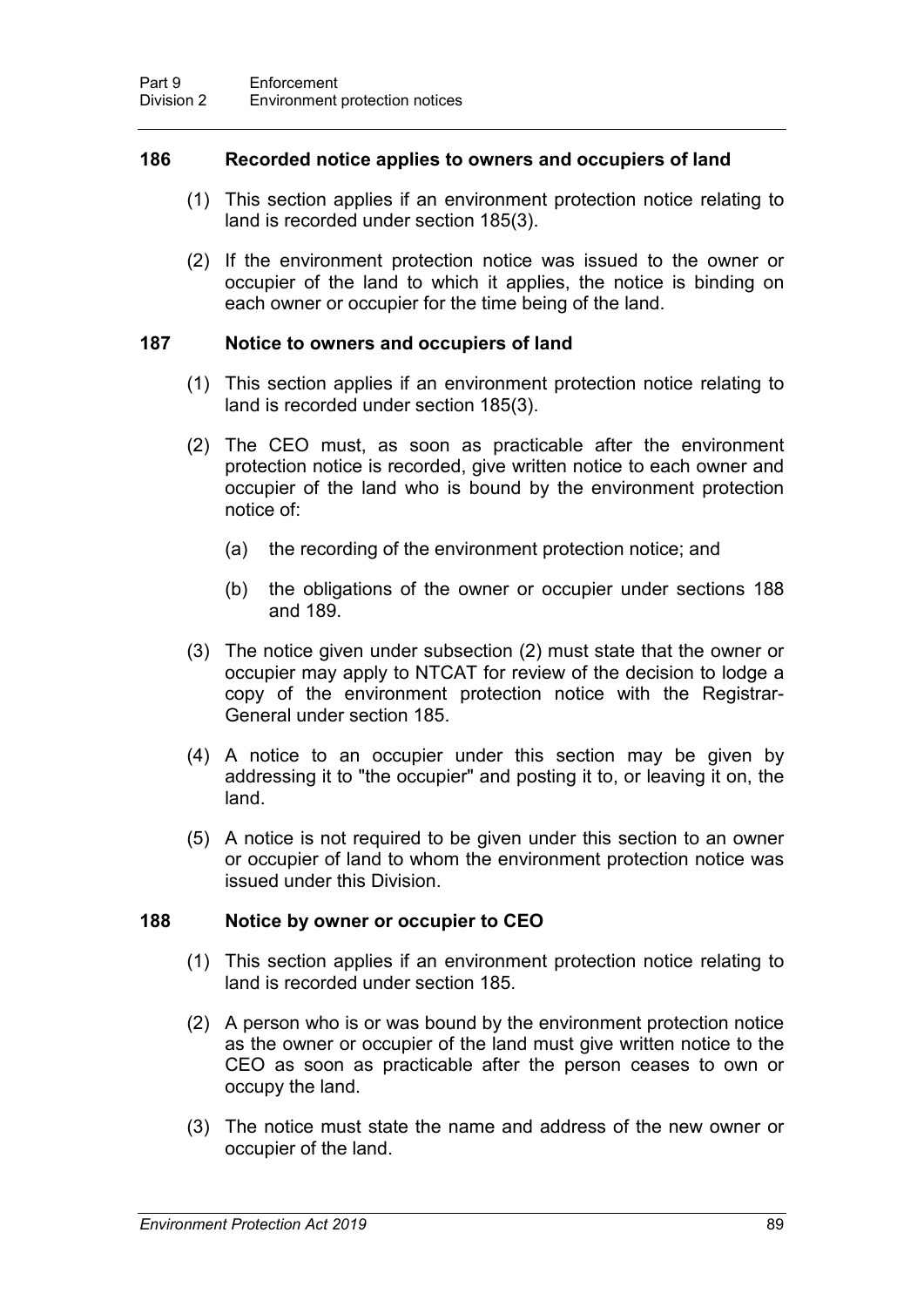### <span id="page-107-0"></span>**189 Offence to contravene notice requirement**

- (1) A person commits an offence if:
	- (a) the person is required to give a notice to the CEO under section [188;](#page-106-0) and
	- (b) the person contravenes that requirement.

Maximum penalty: 100 penalty units.

- (2) An offence against subsection (1) is an offence of strict liability.
- (3) It is a defence to a prosecution for an offence against subsection (1) if the defendant took reasonable steps and exercised due diligence to prevent the commission of the offence.
- (4) The defendant has a legal burden of proof in relation to a matter mentioned in subsection (3).

### **190 Cancellation of recording of environment protection notice**

- (1) The CEO may apply to the Registrar-General to cancel the recording of an environment protection notice in relation to land in the land register.
- (2) The CEO must apply to the Registrar-General to cancel the recording of an environment protection notice in relation to land in the land register:
	- (a) on revocation of the notice; or
	- (b) on full compliance with the requirements of the notice; or
	- (c) at the direction of NTCAT on an application to review the decision to lodge a copy of the notice with the Registrar-**General**
- (3) The CEO must lodge with the application any additional information required to identify the land to which the application relates.
- (4) On receipt of an application under subsection (1) or (2), the Registrar-General must cancel the recording of the environment protection notice in the land register.

### **191 Contravention of environment protection notice – environmental offences**

- (1) A person commits an offence if:
	- (a) the person is bound by an environment protection notice; and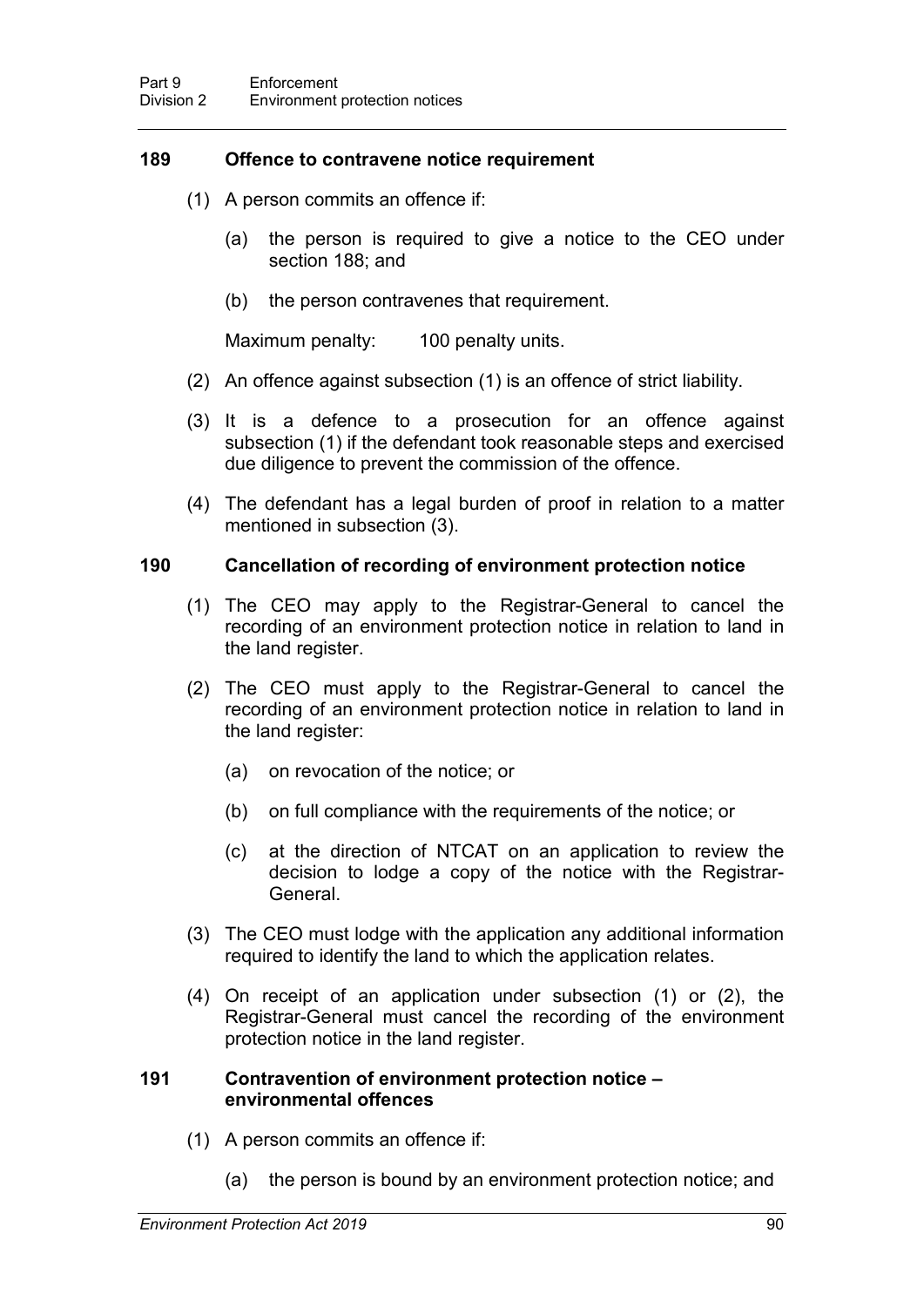- (b) the person contravenes the notice and is reckless in relation to that result; and
- (c) the contravention results in significant environmental harm and the person is reckless in relation to that result.

Penalty: environmental offence level 1.

- (2) A person commits an offence if:
	- (a) the person is bound by an environment protection notice; and
	- (b) the person contravenes the notice and is reckless in relation to that result; and
	- (c) the contravention results in material environmental harm and the person is reckless in relation to that result.

Penalty: environmental offence level 2.

- (3) A person commits an offence if:
	- (a) the person is bound by an environment protection notice; and
	- (b) the person contravenes the notice; and
	- (c) the contravention results in significant environmental harm.

Penalty: environmental offence level 2.

- (4) A person commits an offence if:
	- (a) the person is bound by an environment protection notice; and
	- (b) the person contravenes the notice.

Penalty: environmental offence level 3.

- (5) Strict liability applies to subsections (1)(a) and (2)(a).
- (6) An offence against subsection (3) or (4) is an offence of strict liability.
- (7) It is a defence to a prosecution for an offence against this section if the defendant took reasonable steps and exercised due diligence to prevent the commission of the offence.
- (8) The defendant has a legal burden of proof in relation to a matter mentioned in subsection (7).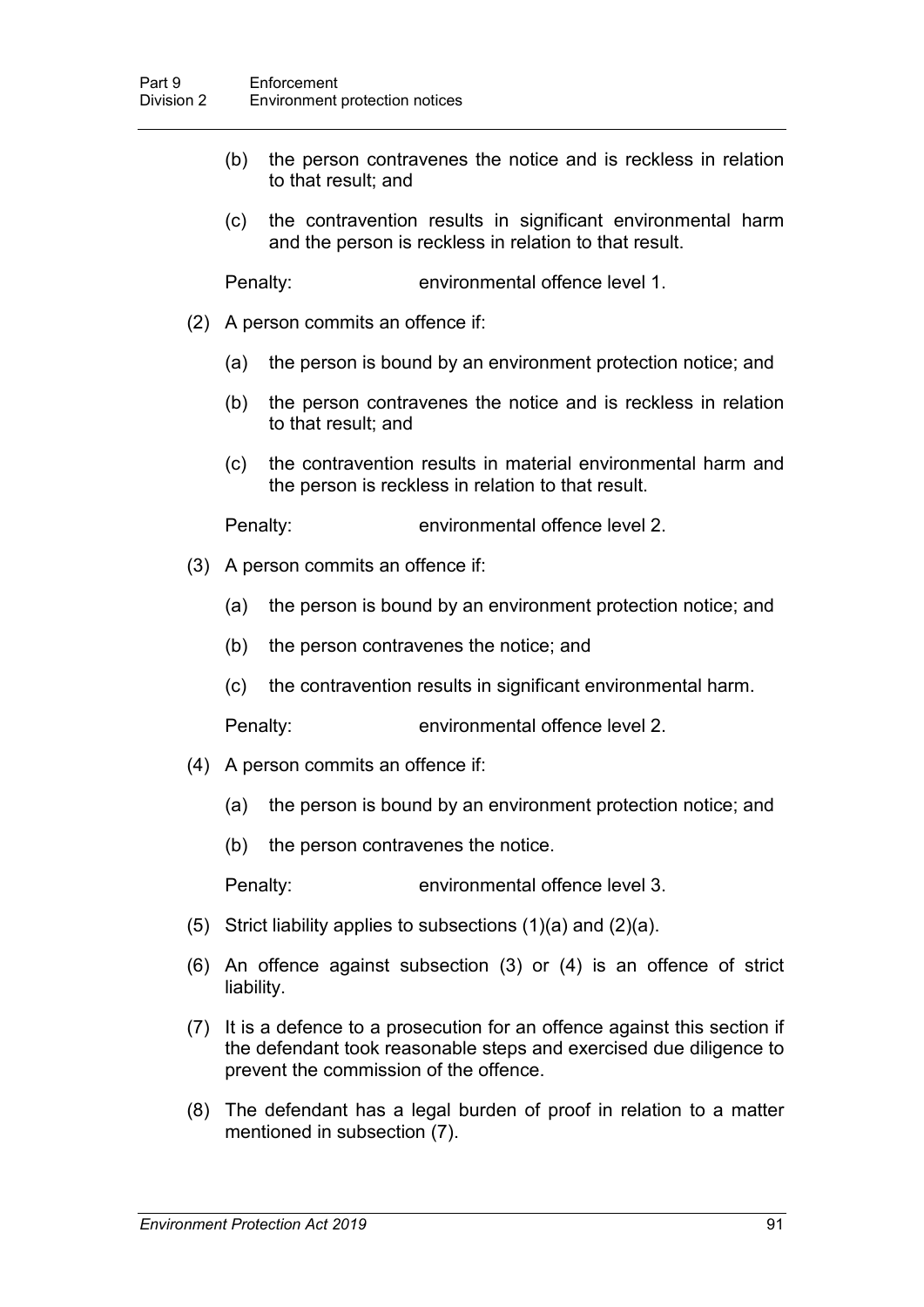### **192 Obstruct compliance with notice – environmental offence**

- (1) A person commits an offence if:
	- (a) the person intentionally engages in conduct; and
	- (b) the conduct obstructs compliance by another person with an environment protection notice and the person is reckless in relation to that result.

Penalty: environmental offence level 2.

- (2) It is a defence to a prosecution for an offence against subsection (1) if the defendant took reasonable steps and exercised due diligence to prevent the commission of the offence.
- (3) The defendant has a legal burden of proof in relation to a matter mentioned in subsection (2).

## **Division 3 Stop work notices**

#### **193 Purpose of stop work notice**

The purpose of a stop work notice is:

- (a) to prevent or minimise the environmental impact of an action; or
- (b) to minimise any financial benefit to a proponent of proceeding with an action without an environmental approval.

### **194 NT EPA may issue stop work notice**

- (1) The NT EPA may issue a stop work notice to a proponent or approval holder who has referred an action or significant variation or is required to refer an action or significant variation, to the NT EPA under Part 4, Division 3.
- (2) The stop work notice may direct the proponent or approval holder to stop taking the action while:
	- (a) a decision is being made as to whether the action or significant variation requires an environmental impact assessment; and
	- (b) if the NT EPA considers it necessary the environmental impact assessment and environmental approval process relating to the action or significant variation is completed.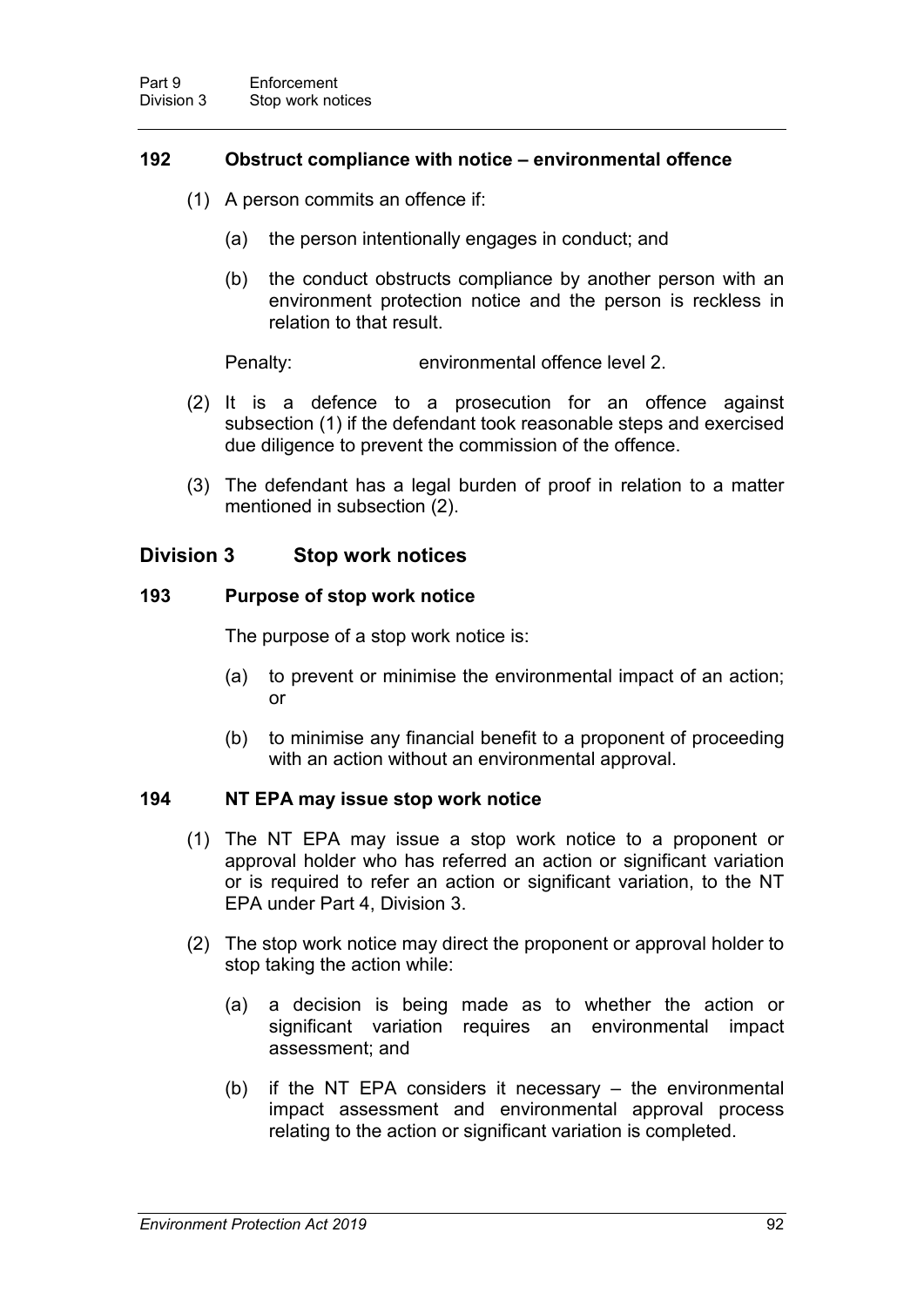- (3) A stop work notice may be issued at any stage in the environmental impact assessment and environmental approval process for an action or significant variation if the proponent or approval holder has commenced the action.
- (4) A stop work notice may be issued if the NT EPA has issued a call-in notice to the proponent or approval holder under Part 4, Division 3, Subdivision 3 if the action called-in has commenced.

### **195 Requirements of stop work notice**

A stop work notice may impose any conditions the NT EPA considers necessary:

- (a) to prevent or minimise the environmental impact of the action; or
- (b) to provide for the remediation of environmental harm or the rehabilitation of the site of the action; or
- (c) to minimise any financial benefit to a proponent of proceeding with an action without an environmental approval.

#### **196 Stop work notice where proponent contravenes call-in notice**

- (1) This section applies to a stop work notice that is issued as a consequence of a proponent or approval holder contravening a call-in notice in relation to an action.
- (2) The stop work notice remains in force until:
	- (a) the last of the following occurs:
		- (i) the proponent or approval holder provides any information required under the regulations in relation to the call-in notice;
		- (ii) the NT EPA has made a determination as to whether or not an environmental impact assessment is required;
		- (iii) if an environmental impact assessment is required the completion of the environmental impact assessment and environmental approval process; or
	- (b) the NT EPA revokes the stop work notice.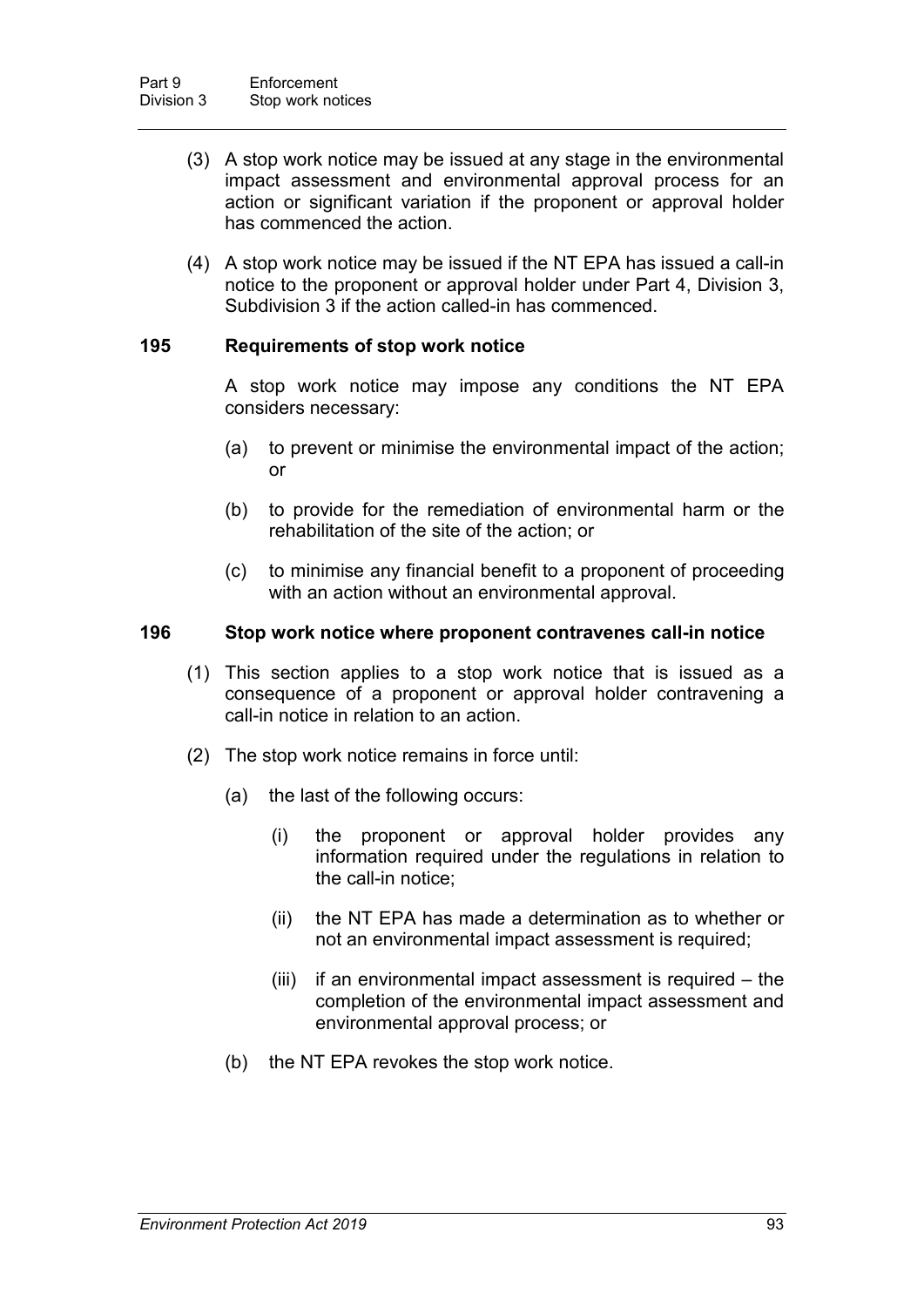### **197 Stop work notice may be issued even if other statutory authorisation issued**

The NT EPA may issue a stop work notice in relation to an action even if a relevant statutory decision-maker has issued a statutory authorisation for the action.

### **198 Contravention of stop work notice – environmental offences**

- (1) A person commits an offence if:
	- (a) the person has been issued with a stop work notice; and
	- (b) the person contravenes the notice and is reckless in relation to that result; and
	- (c) the contravention results in significant environmental harm and the person is reckless in relation to that result.

Penalty: environmental offence level 1.

- (2) A person commits an offence if:
	- (a) the person has been issued with a stop work notice; and
	- (b) the person contravenes the notice and is reckless in relation to that result; and
	- (c) the contravention results in material environmental harm and the person is reckless in relation to that result.

Penalty: environmental offence level 2.

- (3) A person commits an offence if:
	- (a) the person has been issued with a stop work notice; and
	- (b) the person contravenes the notice; and
	- (c) the contravention results in significant environmental harm.

Penalty: environmental offence level 2.

- (4) A person commits an offence if:
	- (a) the person has been issued with a stop work notice; and
	- (b) the person contravenes the notice.

Penalty: environmental offence level 3.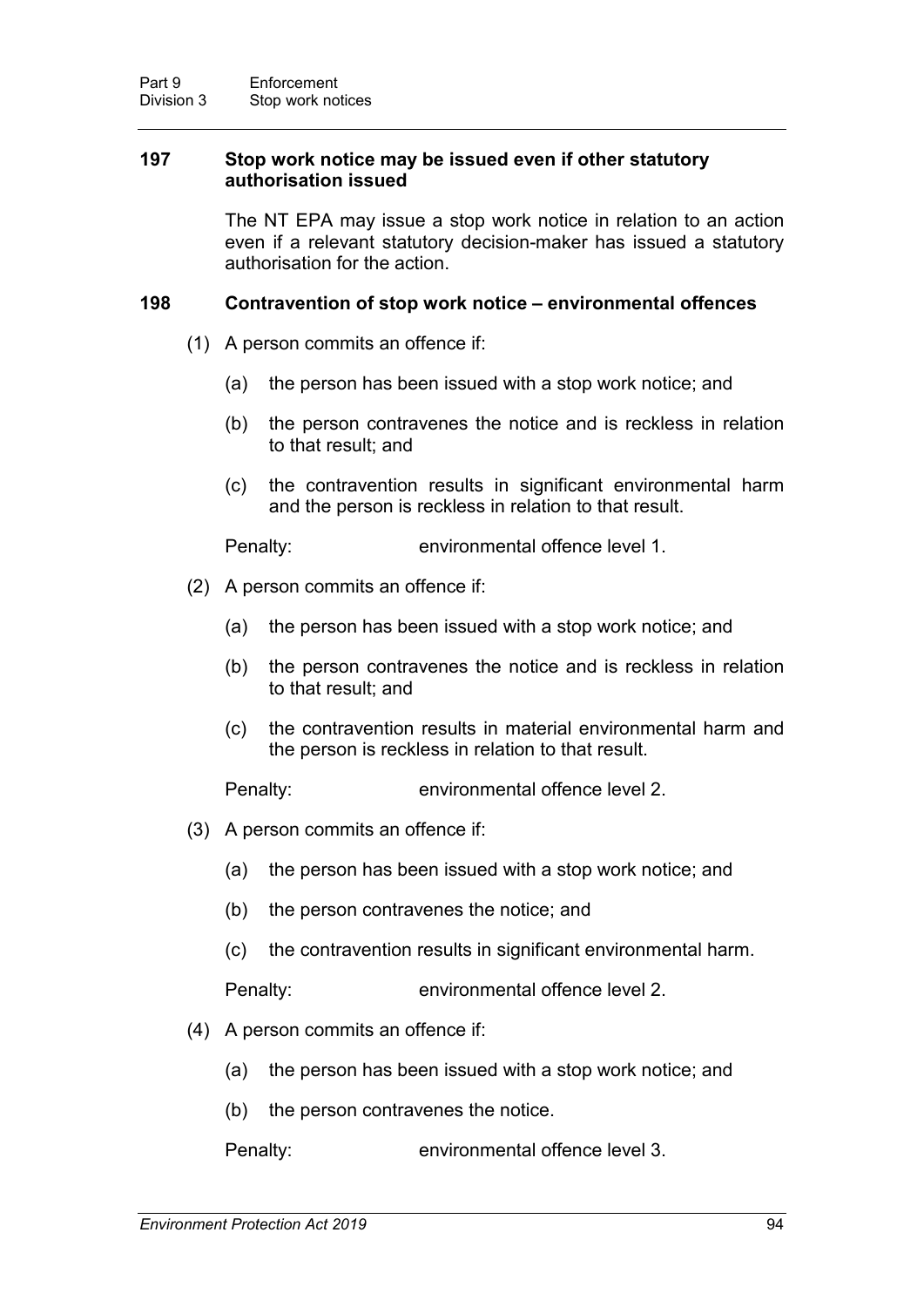- (5) Strict liability applies to subsections (1)(a) and (2)(a).
- (6) An offence against subsection (3) or (4) is an offence of strict liability.
- (7) It is a defence to a prosecution for an offence against this section if the defendant took reasonable steps and exercised due diligence to prevent the commission of the offence.
- (8) The defendant has a legal burden of proof in relation to a matter mentioned in subsection (7).

## **Division 4 Closure notices**

#### **199 Closure notice**

- <span id="page-112-0"></span>(1) This section applies to a site to which an environmental approval applies.
- (2) The Minister may issue a closure notice in relation to the site if the Minister considers, on reasonable grounds, that ongoing investigation, monitoring or management of the site is or will be required following the expiry or revocation of the environmental approval, as a result of anything done or that has occurred at the site before the expiry or revocation.
- (3) If the environmental approval is in force, the closure notice must be issued to the approval holder.
- (4) If the environmental approval is not still in force, the closure notice must be issued to:
	- (a) the person who was the approval holder immediately before the environmental approval expired or was revoked; or
	- (b) the owner or occupier of the site.
- (5) A closure notice must:
	- (a) be in writing; and
	- (b) be given to each person to whom it is issued.
- (6) A copy of the closure notice must be given to the owner or occupier of the site unless the closure notice is issued to that person under subsection (4).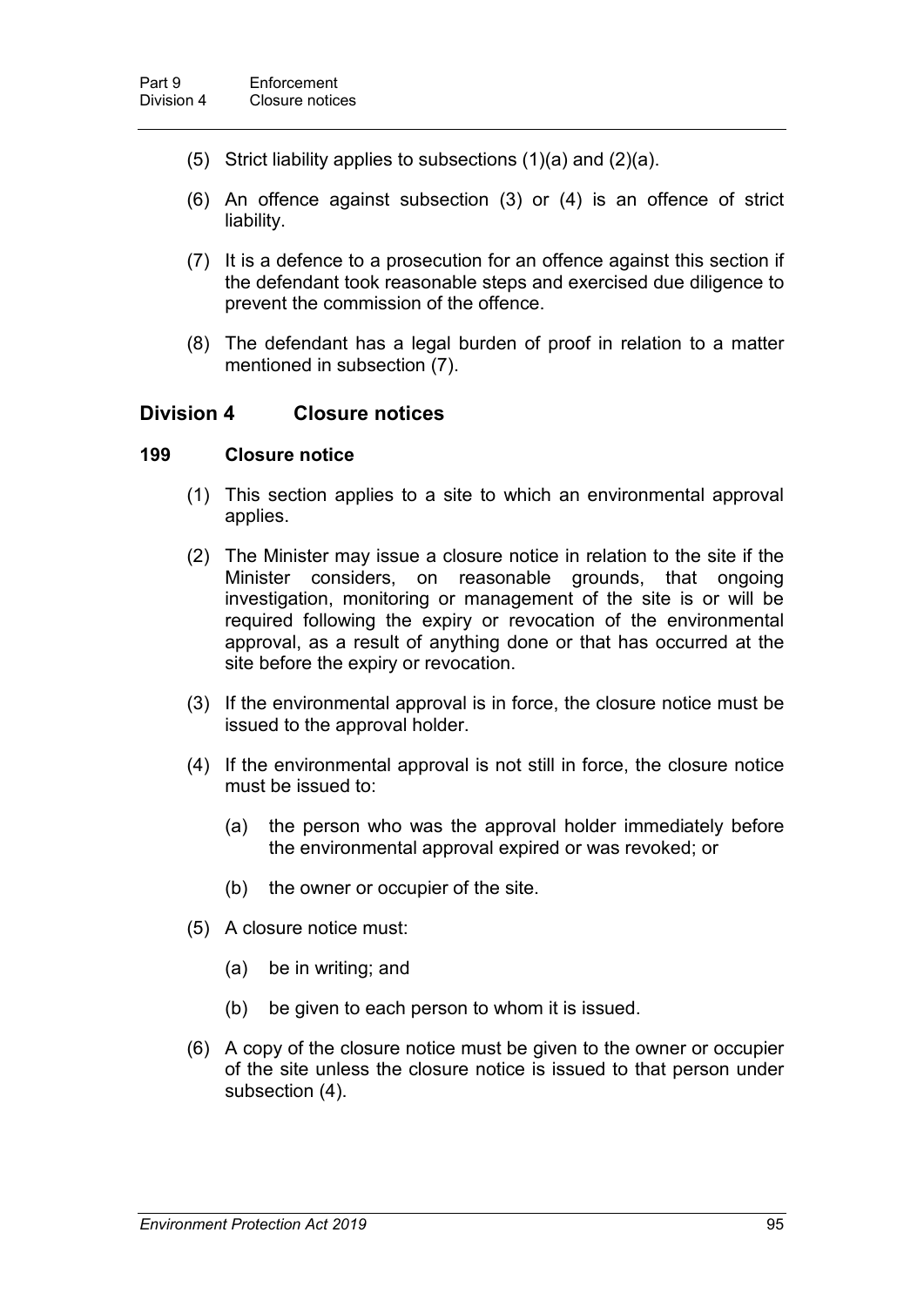### **200 Contents of closure notice**

- (1) A closure notice may require any person bound by the notice to do any one or more of the following in relation to the site to which the notice applies:
	- (a) take specified investigation and monitoring action;
	- (b) prepare a management plan;
	- (c) take specified management action;
	- (d) report on specified matters in a specified form at specified times;
	- (e) arrange for:
		- (i) an environmental audit of the site to be carried out by a qualified person; and
		- (ii) a report to be given to the Minister on the findings of the audit;
	- (f) appoint or engage a person in a specified class of qualified person to undertake an activity mentioned in paragraphs (a) to (d).
- (2) A closure notice must specify the following:
	- (a) the name and address of the person to whom it is issued;
	- (b) the reason for which it is issued;
	- (c) a description of the site and the location of the site sufficient to identify both;
	- (d) the things mentioned in subsection (1) that are required to be done;
	- (e) if applicable the time within which the things are to be done.

### **201 Effect of closure notice**

A closure notice binds each person to whom it is issued.

#### <span id="page-113-0"></span>**202 Copy of closure notice may be lodged with Registrar-General**

(1) The CEO may lodge with the Registrar-General a copy of any closure notice issued by the Minister in relation to land.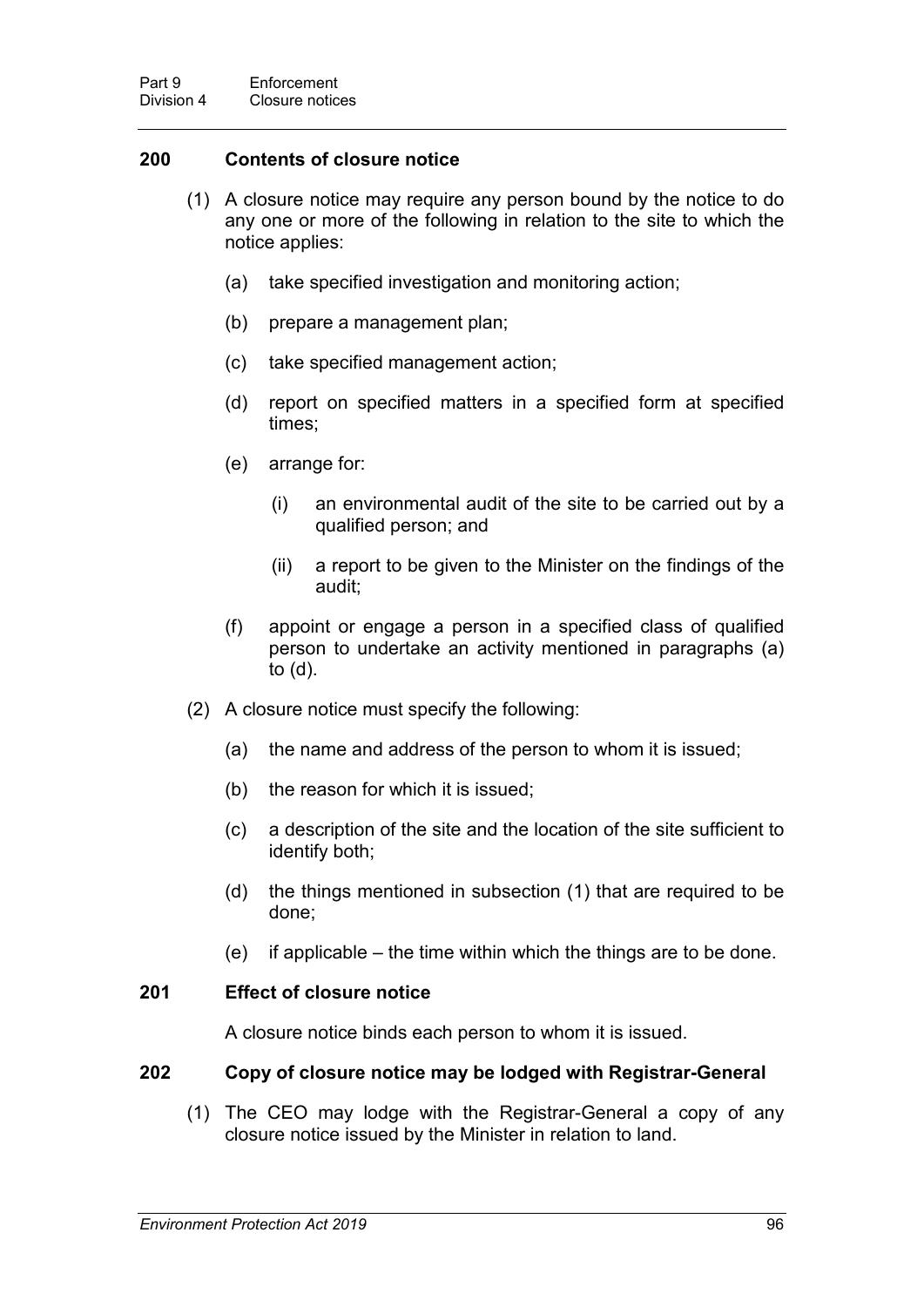- (2) The CEO must lodge with the copy of the notice any additional information required to identify the land to which the notice relates.
- (3) The Registrar-General must record a closure notice, a copy of which is lodged under subsection (1), in the land register.

### **203 Recorded notice applies to owners and occupiers of land**

- (1) This section applies if a closure notice relating to land is recorded under section [202\(](#page-113-0)3).
- (2) If the closure notice was issued to the owner or occupier of the land to which it applies, the notice is binding on each owner or occupier for the time being of the land.

#### **204 Notice to owners and occupiers of land**

- (1) This section applies if a closure notice relating to land is recorded under section [202\(](#page-113-0)3).
- (2) The CEO must, as soon as practicable after the notice is recorded, give written notice to each owner and occupier of the land who is bound by the closure notice of:
	- (a) the recording of the closure notice; and
	- (b) the obligations of the owner or occupier under sections [205](#page-114-0) and [206.](#page-115-0)
- (3) The notice given under subsection (2) must state that the owner or occupier may apply to NTCAT for review of the decision to lodge a copy of the closure notice with the Registrar-General under section [202.](#page-113-0)
- (4) A notice to an occupier under this section may be given by addressing it to "the occupier" and posting it to, or leaving it on, the land.
- (5) A notice is not required to be given under this section to an owner or occupier of land to whom the closure notice was issued under section [199.](#page-112-0)

### <span id="page-114-0"></span>**205 Notice by owner or occupier to CEO**

- (1) This section applies if a closure notice relating to land is recorded under section [202\(](#page-113-0)3).
- (2) A person who is or was bound by the closure notice as the owner or occupier of the land must give written notice to the CEO as soon as practicable after the person ceases to own or occupy the land.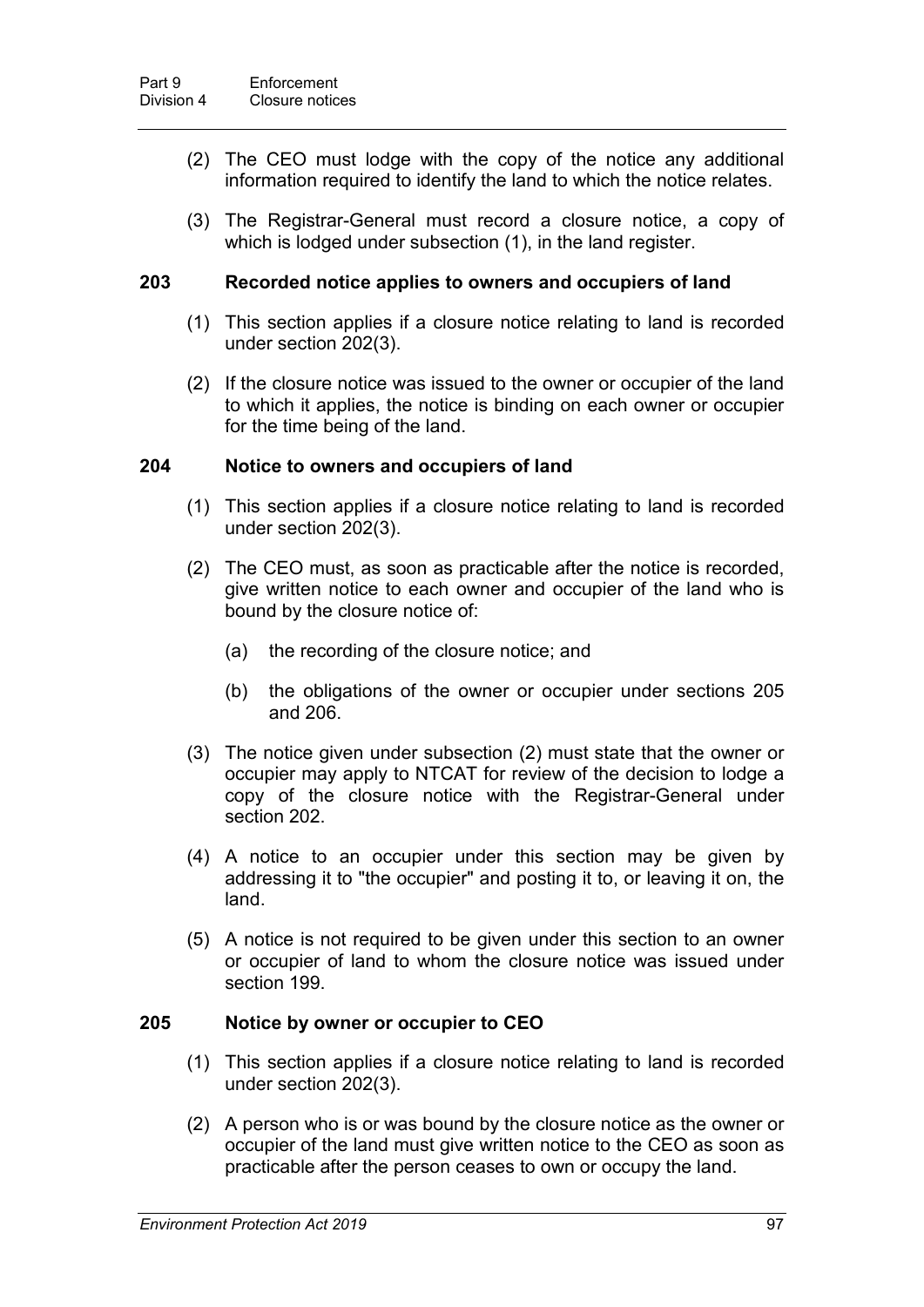(3) The notice must state the name and address of the new owner or occupier of the land.

### <span id="page-115-0"></span>**206 Offence to contravene notice requirement**

- (1) A person commits an offence if:
	- (a) the person is required to give a notice to the CEO under section [205;](#page-114-0) and
	- (b) the person contravenes that requirement.

Maximum penalty: 100 penalty units.

- (2) An offence against subsection (1) is an offence of strict liability.
- (3) It is a defence to a prosecution for an offence against subsection (1) if the defendant took reasonable steps and exercised due diligence to prevent the commission of the offence.
- (4) The defendant has a legal burden of proof in relation to a matter mentioned in subsection (3).

#### **207 Cancellation of recording of closure notice**

- (1) The CEO may apply to the Registrar-General to cancel the recording of a closure notice in relation to land in the land register.
- (2) The CEO must apply to the Registrar-General to cancel the recording of a closure notice in relation to land in the land register:
	- (a) on revocation of the notice; or
	- (b) on full compliance with the requirements of the notice; or
	- (c) at the direction of NTCAT on an application for review of the decision to lodge a copy of the notice with the Registrar-General.
- (3) The CEO must lodge with the application any additional information required to identify the land to which the application relates.
- (4) On receipt of an application under subsection (1) or (2), the Registrar-General must cancel the recording of the closure notice in the land register.

#### **208 Contravention of closure notice – environmental offence**

- (1) A person commits an offence if:
	- (a) the person is bound by a closure notice; and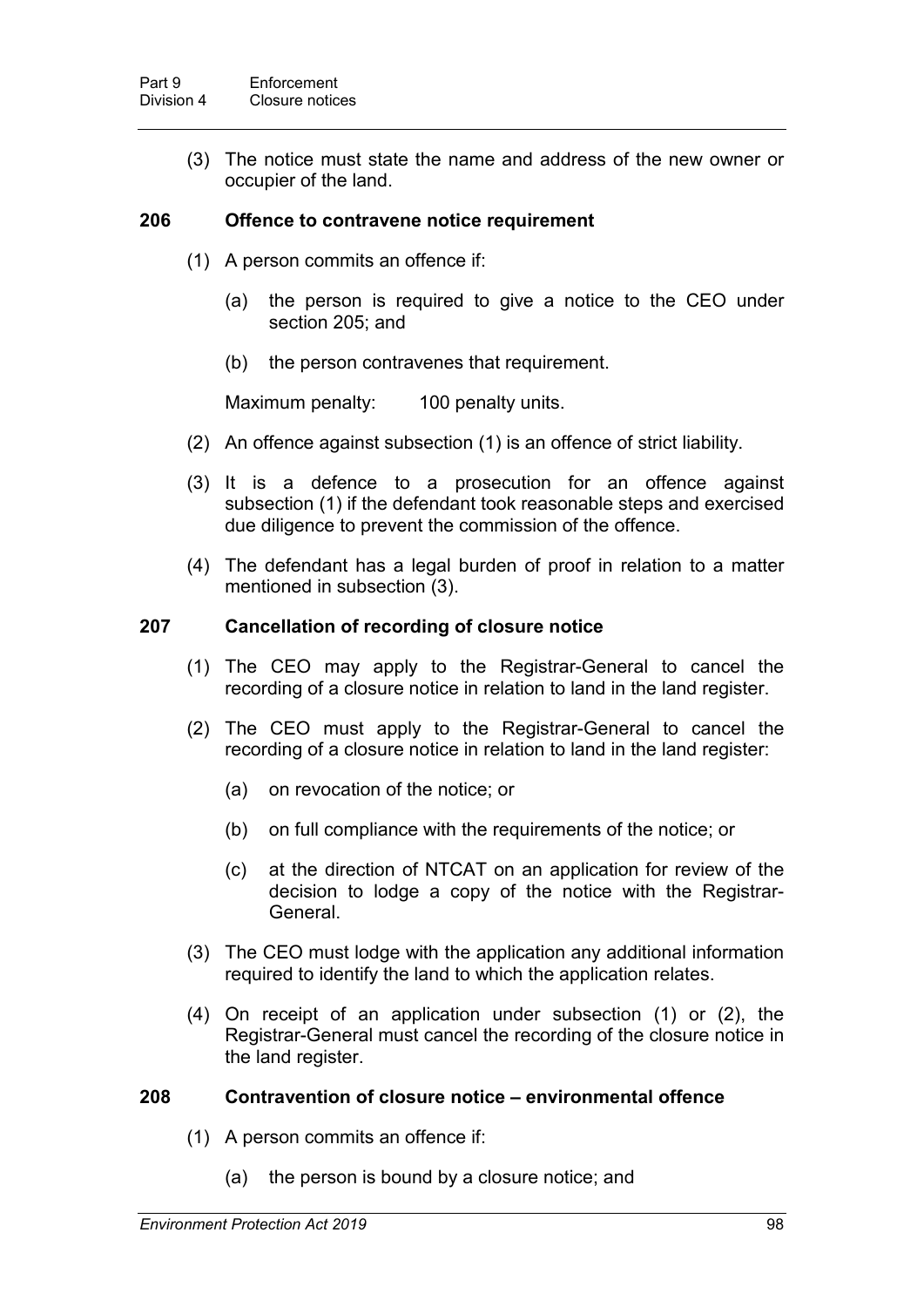(b) the person contravenes the notice.

Penalty: environmental offence level 3.

- (2) An offence against subsection (1) is an offence of strict liability.
- (3) It is a defence to a prosecution for an offence against subsection (1) if the defendant took reasonable steps and exercised due diligence to prevent the commission of the offence.
- (4) The defendant has a legal burden of proof in relation to a matter mentioned in subsection (3).

#### **209 Obstruct compliance with closure notice – environmental offence**

- (1) A person commits an offence if:
	- (a) the person intentionally engages in conduct; and
	- (b) the conduct obstructs compliance by another person with a closure notice and the person is reckless in relation to that result.

Penalty: environmental offence level 4.

- (2) It is a defence to a prosecution for an offence against subsection (1) if the defendant took reasonable steps and exercised due diligence to prevent the commission of the offence.
- (3) The defendant has a legal burden of proof in relation to a matter mentioned in subsection (2).

#### **210 Closure notice not complied with**

If an action required by a closure notice has not been taken, the CEO may:

- (a) cause that action to be taken; and
- (b) recover the cost of taking that action from any person bound by the notice in any court of competent jurisdiction as a debt due to the Territory.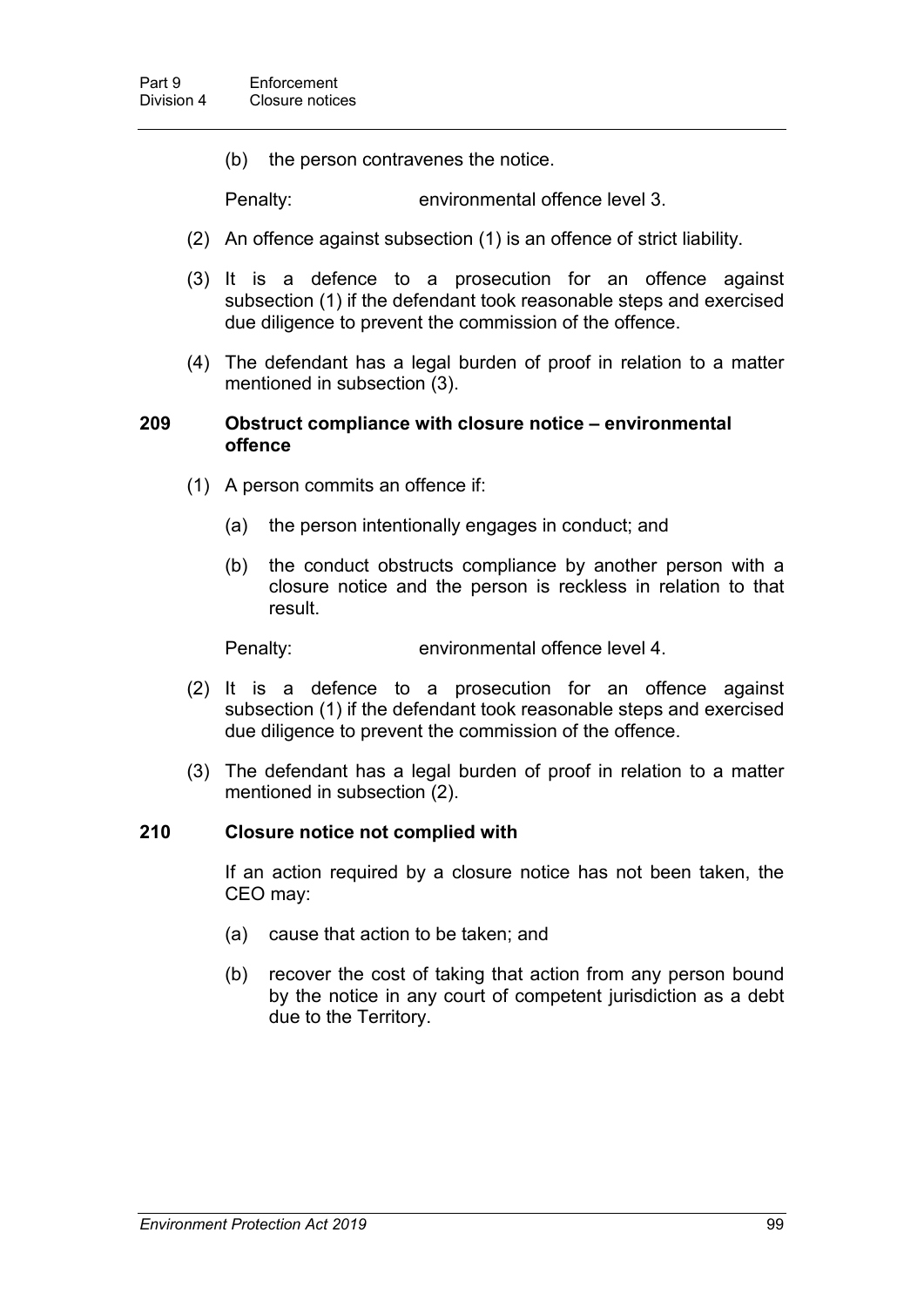## **Division 5 Closure certificates**

### **211 Criteria for closure certificate**

- <span id="page-117-0"></span>(1) The Minister may, by *Gazette* notice, determine criteria to be met by an approval holder before a closure certificate can be issued in relation to an action.
- (2) The Minister may determine different criteria for different classes of action.
- (3) This section does not prevent the Minister from imposing different or additional criteria in relation to a particular closure certificate.

#### <span id="page-117-1"></span>**212 Application for closure certificate**

- (1) An approval holder of an environmental approval for an action may apply to the Minister for a closure certificate for the action if the approval holder:
	- (a) has completed the rehabilitation and remediation requirements of the environmental approval; and
	- (b) has completed the closure requirements of the environmental approval; and
	- (c) intends to:
		- (i) sell the land; or
		- (ii) transfer the land to another person; or
		- (iii) return the land to the owner of the land; or
		- (iv) transfer the land to the Territory or a local government of the Territory.
- (2) An application must:
	- (a) be in the form approved by the Minister; and
	- (b) contain the information prescribed by regulation.
- (3) The Minister may require an applicant to provide any further information required by the Minister to determine the application.
- (4) An application may be made for the issue of a closure certificate in relation to an action even if a determination has not been made under section [211](#page-117-0) in relation to that class of action.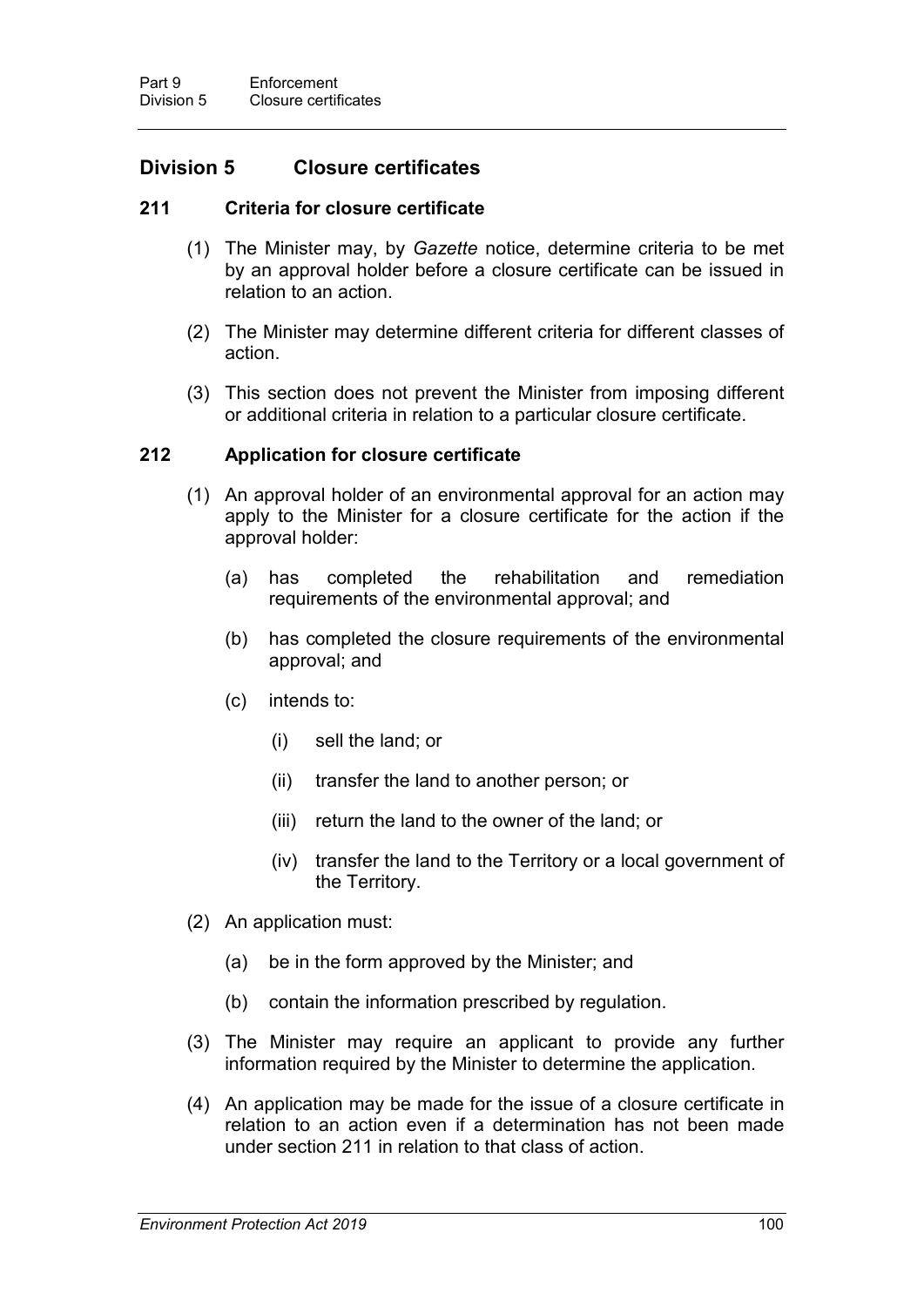### **213 Issue of closure certificate**

The Minister may issue the closure certificate to the approval holder if the Minister is satisfied that:

- (a) all rehabilitation and remediation requirements in relation to the action have been completed in accordance with this Act and the environmental approval; and
- (b) the approval holder has completed the closure requirements of the environmental approval; and
- (c) the approval holder has complied with any requirements of section [212.](#page-117-1)

#### **214 Effect of closure certificate**

If a closure certificate is issued:

- (a) the approval holder ceases to be liable for any future environmental impact associated with the former use of the land; and
- (b) the liability for the future environmental impact associated with the former use of the land becomes a liability of the Territory.

### **Division 6 Enforceable undertakings**

#### **215 CEO may accept enforceable undertaking**

- (1) The CEO may accept an enforceable undertaking made by a proponent of an action or an approval holder:
	- (a) to carry out specified remediation or rehabilitation work to rectify environmental harm resulting from an action taken by the proponent or the approval holder that is allegedly in contravention of this Act or an environmental approval; or
	- (b) to do any other specified act or thing approved by the CEO.
- (2) An enforceable undertaking must be in writing and signed by the CEO and the proponent or the approval holder.
- (3) An enforceable undertaking may require the proponent or approval holder to publish notice of the alleged contravention and any act or thing done by the proponent or the approval holder.
- (4) Without limiting subsection (1), the CEO may accept an enforceable undertaking when any criminal or civil proceedings under this Act are completed (including any appeal).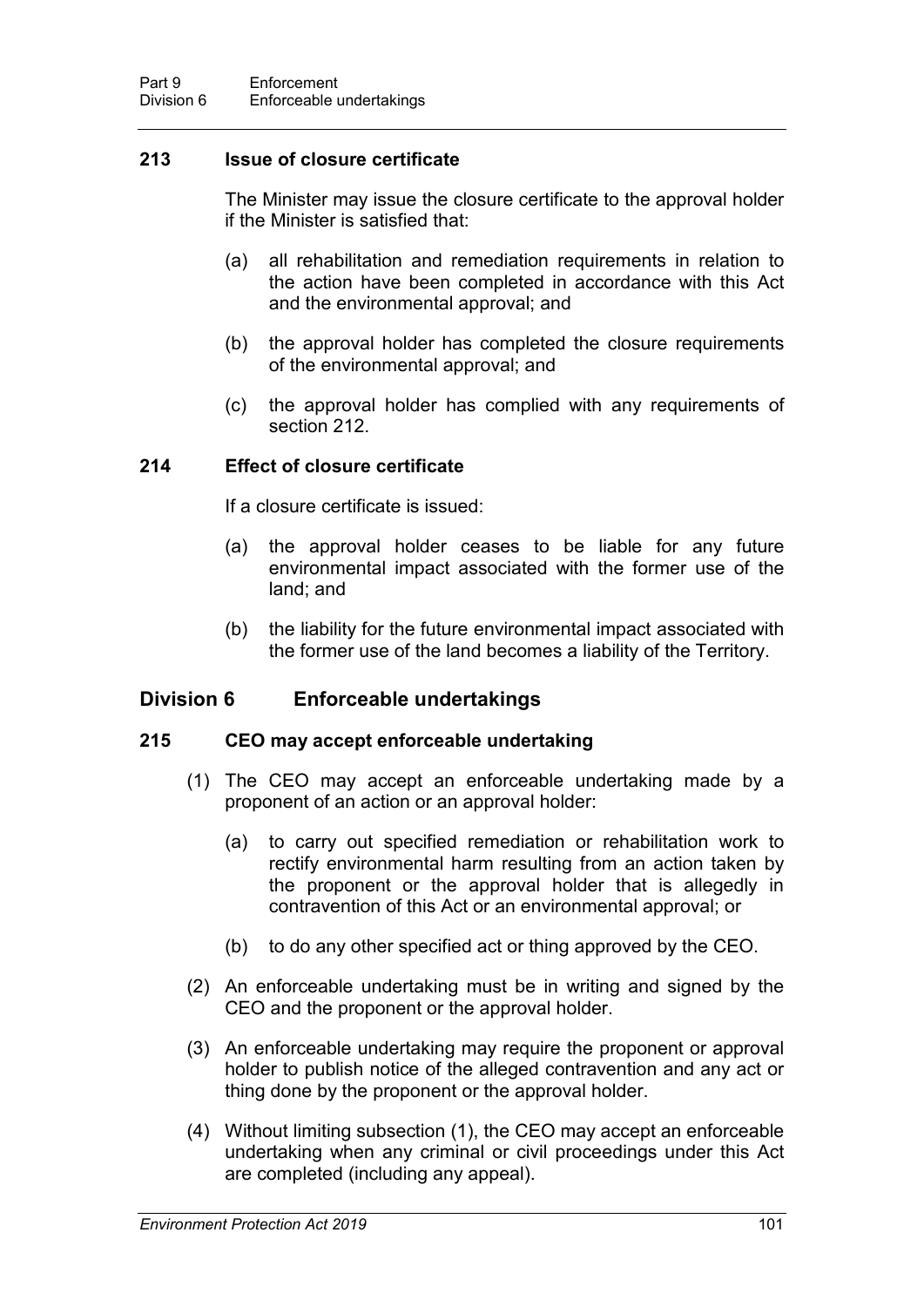### <span id="page-119-0"></span>**216 Enforcement orders**

- (1) The CEO may apply to the court for an enforcement order if the CEO considers that a proponent or an approval holder has contravened an enforceable undertaking accepted by the CEO.
- (2) The court may make any of the following enforcement orders if the court is satisfied that the proponent or the approval holder has contravened an enforceable undertaking:
	- (a) an order directing the proponent or the approval holder to comply with the undertaking;
	- (b) an order directing the proponent or the approval holder to do any specified act or thing for the purpose of complying with the enforceable undertaking;
	- (c) an order directing the proponent or the approval holder to do any specified act or thing to minimise environmental harm resulting from the contravention of the enforceable undertaking;
	- (d) an order that the proponent or the approval holder pay an amount to the CEO for any costs reasonably incurred by the CEO in taking action to minimise environmental harm resulting from the contravention of the enforceable undertaking, including any investigation, legal or court costs;
	- (e) an order that the proponent or the approval holder pay an amount in compensation to any other person who has suffered loss or damage as a result of the contravention of the enforceable undertaking;
	- (f) an order revoking the enforceable undertaking;
	- (g) any other order the court considers appropriate in the circumstances.

### **217 CEO may do specified acts or things**

- (1) The CEO may do any act or thing specified in an enforcement order if the proponent or the approval holder contravenes the order.
- (2) The CEO must not do the specified act or thing unless:
	- (a) the CEO gives the proponent or the approval holder written notice that the CEO intends to do the specified act or thing; and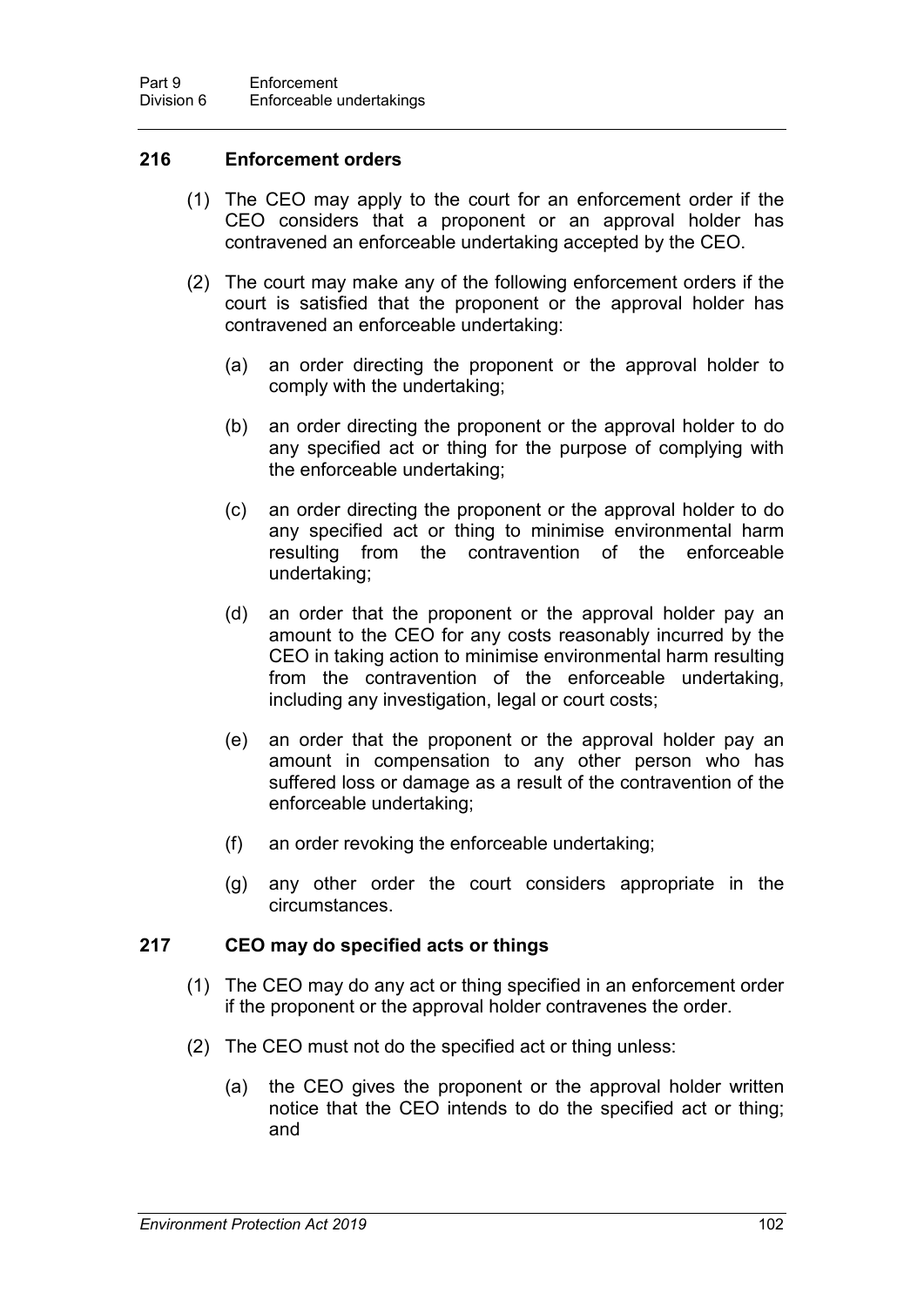- (b) the CEO invites the proponent or the approval holder to provide either of the following within the specified response period:
	- (i) proof that satisfies the CEO that the proponent or the approval holder has done the specified act or thing;
	- (ii) reasons that satisfy the CEO that the proponent or the approval holder will do the specified act or thing within the specified action period; and
- (c) the proponent or the approval holder does not within the specified response period:
	- (i) provide the required proof; or
	- (ii) satisfy the CEO that the proponent or the approval holder will do the specified act or thing within the specified action period.
- (3) In doing a specified act or thing, the CEO may:
	- (a) do anything that is necessary or expedient to be done for that purpose; and
	- (b) publish notice that the proponent or the approval holder has contravened the enforcement order.
- (4) The CEO may recover any costs reasonably incurred in doing a specified act or thing under this section from the proponent or the approval holder in a court of competent jurisdiction as a debt due to the Territory.
- (5) The CEO may, in writing, authorise another person to exercise a power or perform a function under subsections (1) to (4) on the CEO's behalf.
- (6) If a person is authorised to exercise a power or perform a function under subsection (5), anything done by the person in the exercise of the power or the performance of the function has the same effect as if it had been done by the CEO.
- (7) In this section:

*specified action period*, in relation to a notice under subsection (2), means the period (being not less than 10 business days) specified as the action period in the notice.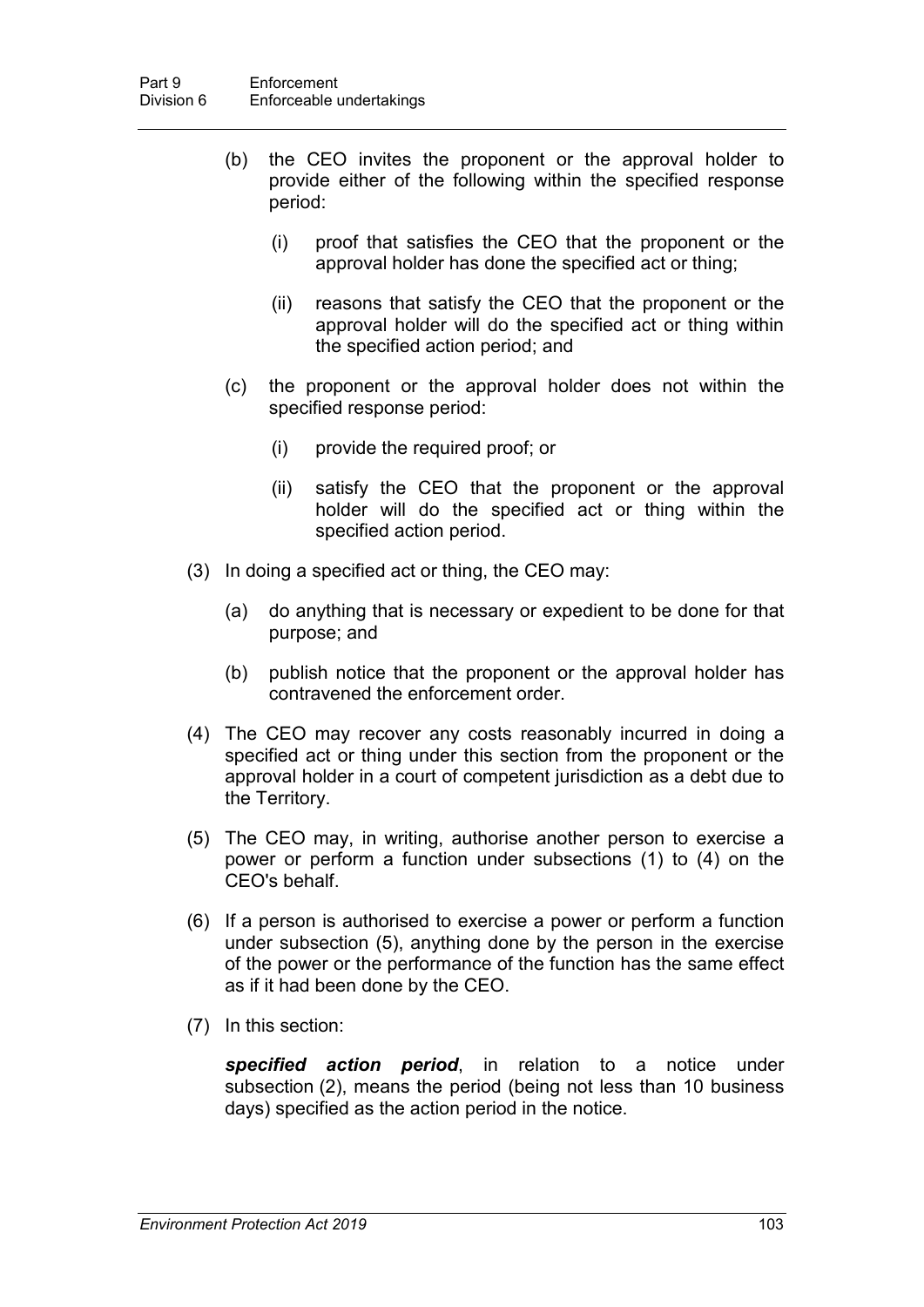*specified response period*, in relation to a notice under subsection (2), means the period (being not less than 10 business days) specified as the response period in the notice.

### **218 Withdrawal or variation of enforceable undertaking by proponent or approval holder**

- (1) A proponent or an approval holder may withdraw or vary an enforceable undertaking accepted by the CEO with the consent of the CEO.
- (2) An enforceable undertaking is revoked on the withdrawal of the undertaking.

#### **219 Withdrawal of acceptance by CEO of enforceable undertaking**

- (1) The CEO may withdraw the CEO's acceptance of an enforceable undertaking if the CEO considers it is no longer in the interests of the Territory to accept the undertaking.
- (2) The CEO must not withdraw the acceptance of an enforceable undertaking unless the CEO:
	- (a) gives notice to the proponent or the approval holder of the intention to withdraw the acceptance; and
	- (b) gives the proponent or the approval holder the opportunity to make submissions to the CEO within the time (being not less than 10 business days) specified in the notice; and
	- (c) considers any submissions made by the proponent or the approval holder within the time specified in the notice.
- (3) An enforceable undertaking is revoked on the withdrawal of the CEO's acceptance.

#### **220 No criminal proceedings while enforceable undertaking is in force**

If the CEO accepts an enforceable undertaking in relation to an alleged contravention of this Act or an environmental approval, the CEO must not commence a criminal proceeding for an offence that is constituted by the alleged contravention while the enforceable undertaking is in force.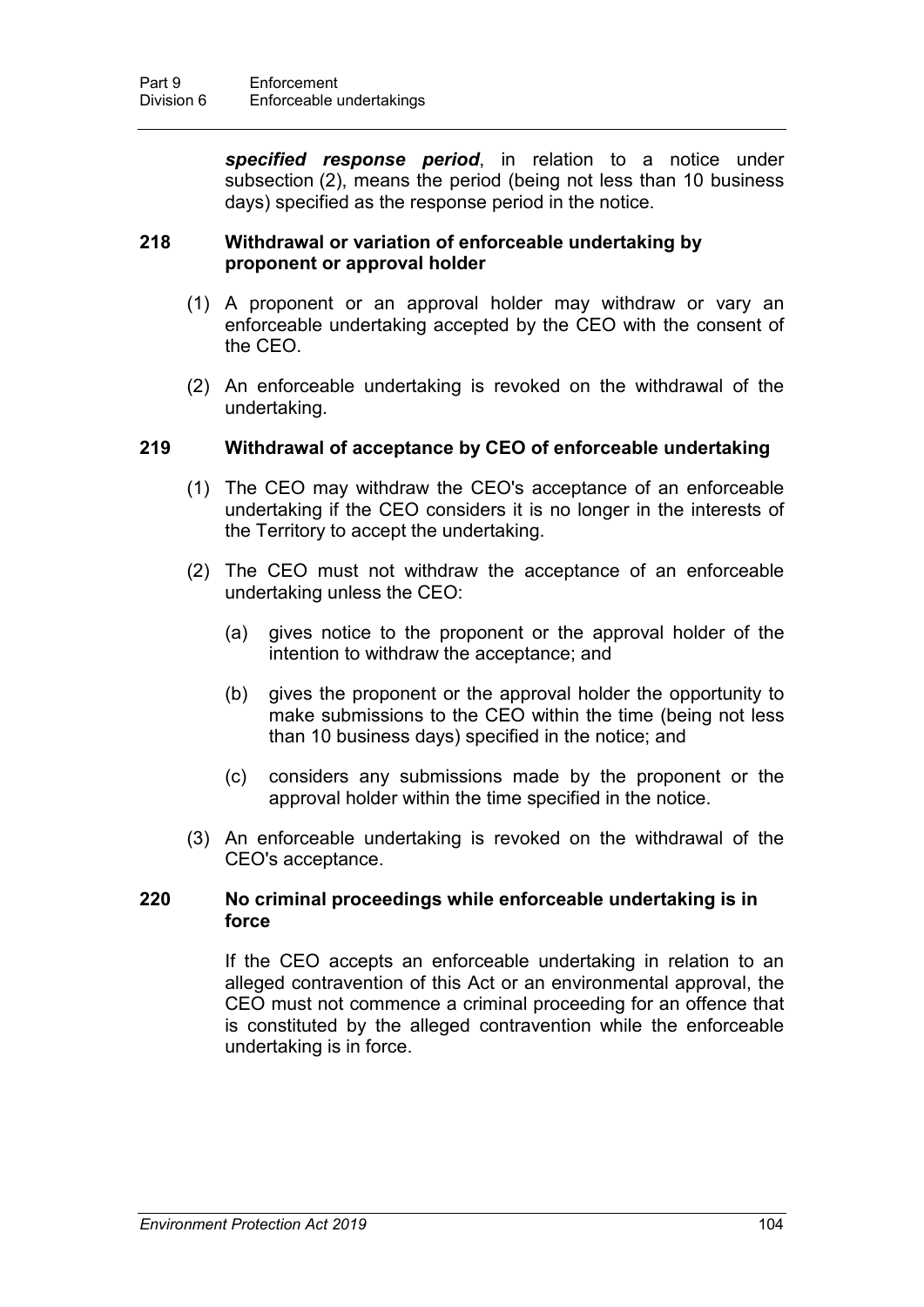### **221 Proceedings following revocation of enforceable undertaking**

If an enforceable undertaking in relation to an alleged contravention of this Act is revoked under this Division before the CEO is satisfied that the enforceable undertaking has been complied with, the CEO may commence a criminal proceeding for an offence that is constituted by the alleged contravention.

### **222 No further proceedings if enforceable undertaking complied with**

If the CEO is satisfied that an enforceable undertaking in relation to an alleged contravention of this Act has been complied with, the CEO must not commence a criminal proceeding for an offence that is constituted by the alleged contravention.

## **Division 7 Emergency authorisations**

#### **223 Emergency authorisations**

- (1) The CEO may, by written notice, issue an emergency authorisation to a person to authorise an act or omission that might otherwise constitute a contravention of this Act or an environmental approval if the CEO is satisfied that:
	- (a) urgent circumstances exist; and
	- (b) the act or omission is justified:
		- (i) by the need to protect the environment; or
		- (ii) by the need to protect critical public infrastructure; or
		- (iii) otherwise in the circumstances; and
	- (c) unless the CEO waives this requirement the person has paid the fee prescribed by regulation.
- (2) In determining whether urgent circumstances exist, the CEO may take into account whether the circumstances arose because the person contravened the duties and obligations placed on the person under this Act or the environmental approval.
- (3) An emergency authorisation may be issued subject to any conditions that the CEO considers appropriate and specifies in the authorisation.
- (4) A person is not liable for an offence against this Act relating to an act or omission that is authorised under this section.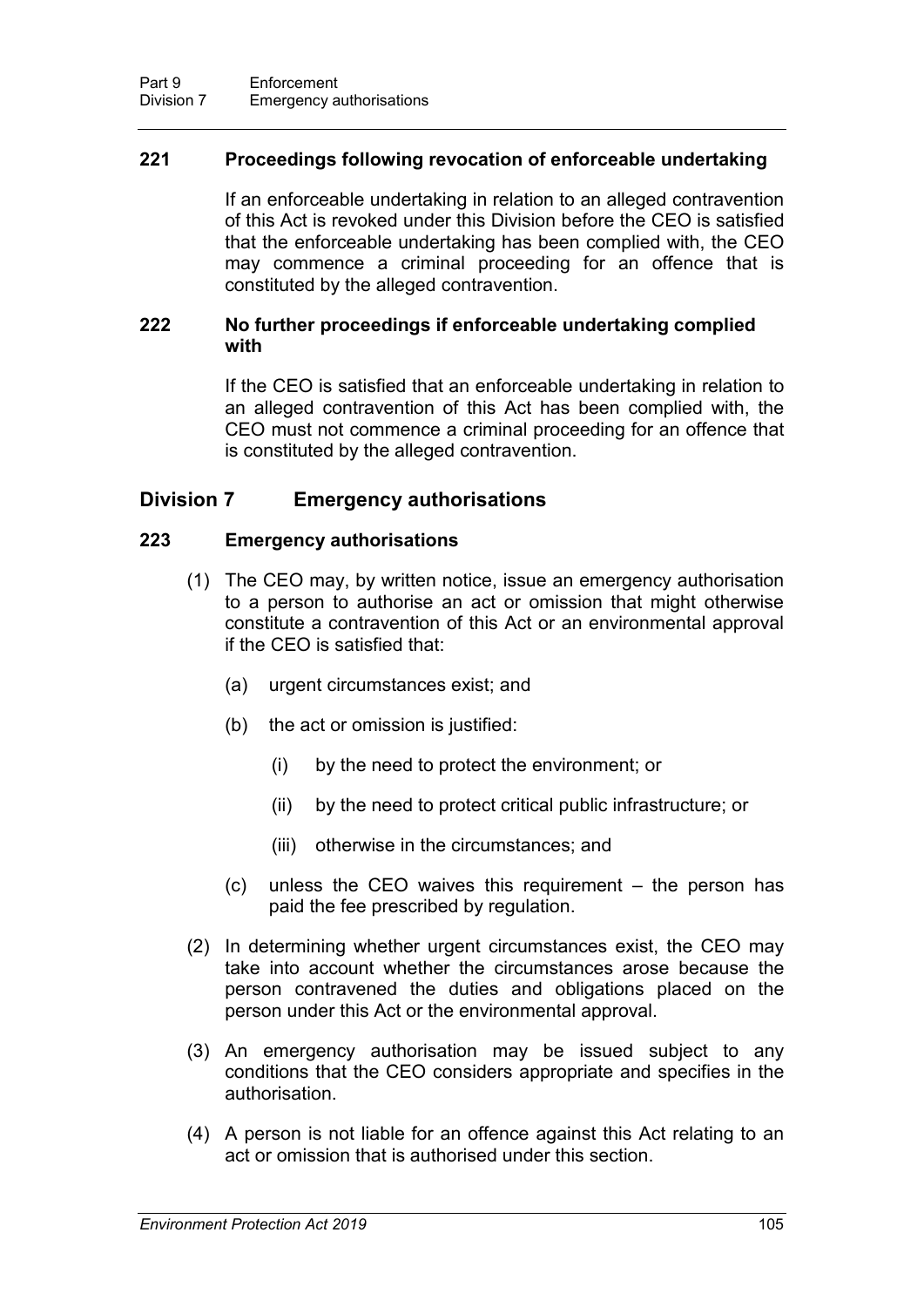- (5) A person who would, but for an emergency authorisation, have contravened a provision of this Act is, despite the authorisation, taken to have contravened that provision for:
	- (a) any proceedings under Part 10 in relation to the contravention; and
	- (b) the issuing or enforcement of an environment protection notice in relation to the contravention*.*
- (6) In this section:

*critical public infrastructure* means infrastructure for the public or for use by the public including roads, dams and bridges.

## **Division 8 Duty to notify incidents**

### **224 Application of Division**

This Division applies if:

- (a) an incident occurs or has occurred at a site at which:
	- (i) an action is being carried out under an environmental approval; or
	- (ii) a proposed action is undergoing environmental impact assessment; and
- (b) that incident causes or threatens material environmental harm or significant environmental harm.

### <span id="page-123-0"></span>**225 Duty to notify CEO of incidents**

- (1) A specified person who observes or becomes aware of the incident must notify the CEO of the incident and all prescribed information about the incident:
	- (a) as soon as practicable (and in any case within 24 hours) after the person observes or becomes aware of the incident; and
	- (b) in accordance with section [226.](#page-124-0)
- (2) In this section:

*specified person* means any of the following:

(a) the approval holder for the action;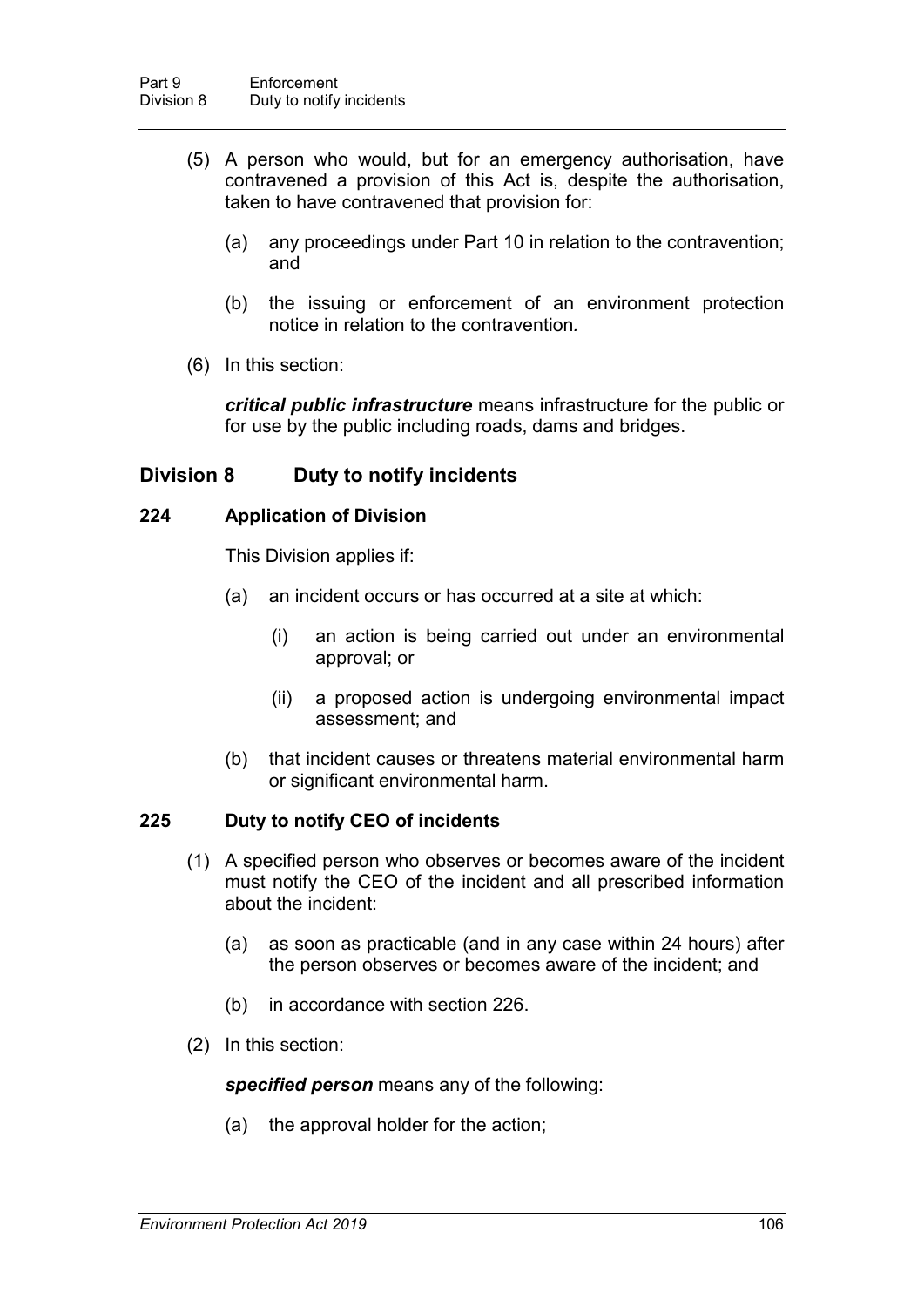- (b) a qualified person who is carrying out an environmental audit of the site;
- (c) an owner of the site;
- (d) an occupier of the site.

### <span id="page-124-0"></span>**226 Manner and form of notice**

A notice of an incident given under this Division must comply with the requirements prescribed by regulation.

### **227 Incidents not required to be reported**

- (1) A specified person mentioned in section [225](#page-123-0) is not required to notify an incident under this Division if the person is aware that the incident has already come to the notice of the CEO.
- (2) A person is not required to notify an incident under this Division if the incident is an ordinary result of an action required to be taken to comply with an environmental approval or another requirement of this Act.

### <span id="page-124-1"></span>**228 Failure to notify incident – environmental offences**

- (1) A person commits an offence if:
	- (a) an incident occurs in the course of carrying out an action; and
	- (b) the incident results in significant environmental harm; and
	- (c) the person:
		- (i) is an approval holder for the action; or
		- (ii) is carrying out an environmental audit of a site at which the incident is occurring or has occurred; and
	- (d) the person intentionally fails to notify the CEO of the incident; and
	- (e) the failure to notify the CEO of the incident results in a contravention of section [225](#page-123-0) and the person is reckless in relation to that result.

Penalty: environmental offence level 2.

- (2) A person commits an offence if:
	- (a) an incident occurs in the course of carrying out an action; and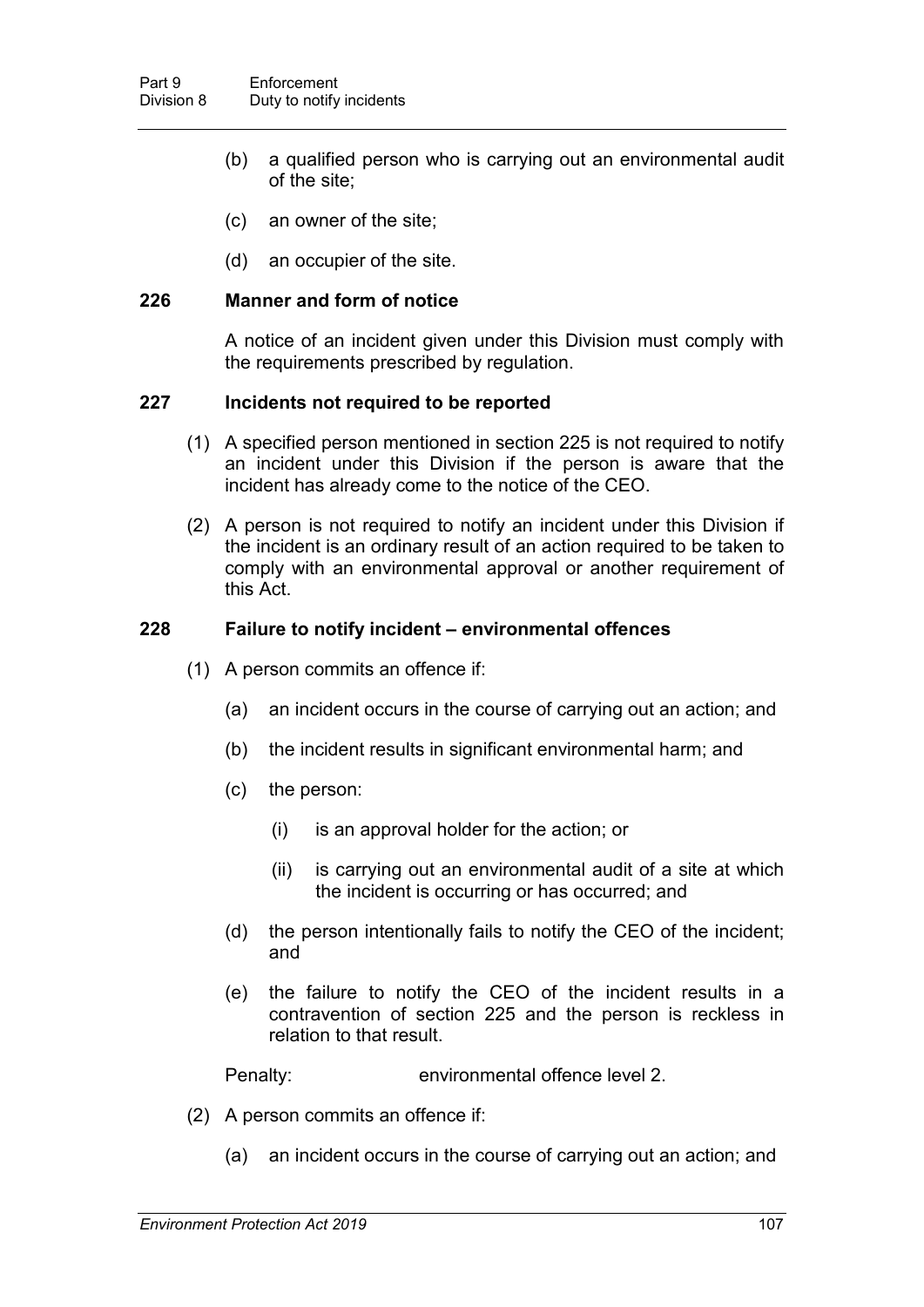- (b) the incident results in material environmental harm; and
- (c) the person is an approval holder for the action; and
- (d) the person intentionally fails to notify the CEO of the incident; and
- (e) the failure to notify the CEO of the incident results in a contravention of section [225](#page-123-0) and the person is reckless in relation to that result.

Penalty: environmental offence level 3.

- (3) A person commits an offence if:
	- (a) an incident occurs in the course of carrying out an action; and
	- (b) the incident results in significant environmental harm; and
	- (c) the person:
		- (i) is an approval holder for the action; or
		- (ii) is carrying out an environmental audit of the site at which the incident is occurring or has occurred; or
		- (iii) is an owner or occupier of the land on or in relation to which the incident occurred; and
	- (d) the person fails to notify the CEO of the incident; and
	- (e) the failure to notify the CEO of the incident results in a contravention of section [225.](#page-123-0)

Penalty: environmental offence level 3.

- (4) A person commits an offence if:
	- (a) an incident occurs in the course of carrying out an action; and
	- (b) the incident results in material environmental harm; and
	- (c) the person:
		- (i) is an approval holder for the action; or
		- (ii) is carrying out an environmental audit of a site at which the incident is occurring or has occurred; or
		- (iii) is an owner or occupier of the site at which the incident occurred; and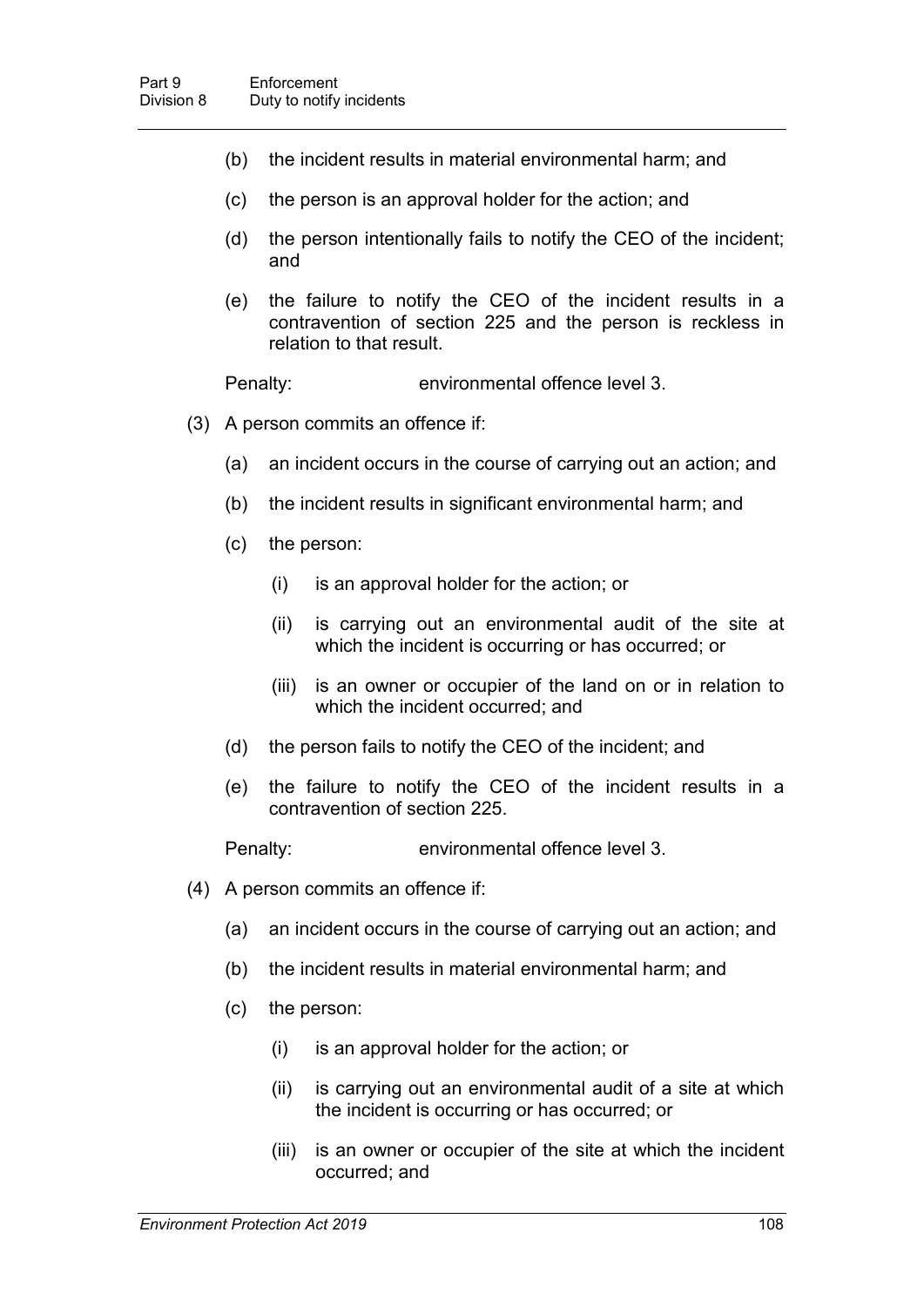- (d) the person fails to notify the CEO of the incident; and
- (e) the failure to notify the CEO of the incident results in a contravention of section [225.](#page-123-0)

Penalty: environmental offence level 4.

- (5) Strict liability applies to subsections  $(1)(a)$ ,  $(b)$  and  $(c)$  and  $(2)(a)$ ,  $(b)$ and (c).
- (6) An offence against subsection (3) or (4) is an offence of strict liability.
- (7) It is a defence to a prosecution for an offence against this section if the defendant took reasonable steps and exercised due diligence to prevent the commission of the offence.
- (8) The defendant has a legal burden of proof in relation to a matter mentioned in subsection (7).

#### **229 Incriminating information**

- (1) A person is required to notify an incident under this Division even if to do so might incriminate the person or make the person liable to a penalty.
- (2) Any information that is given by a person in a notice under this Division is not admissible in evidence against the person for an offence or for the imposition of a penalty.
- (3) Subsection (2) does not prevent the use of information given by a person in a notice under this Division to locate or identify further evidence that may be used in evidence against the person in a proceeding for an offence or the imposition of a penalty.
- (4) Subsection (2) does not apply in relation to:
	- (a) an offence relating to the provision of false or misleading information; or
	- (b) an offence against section [228.](#page-124-1)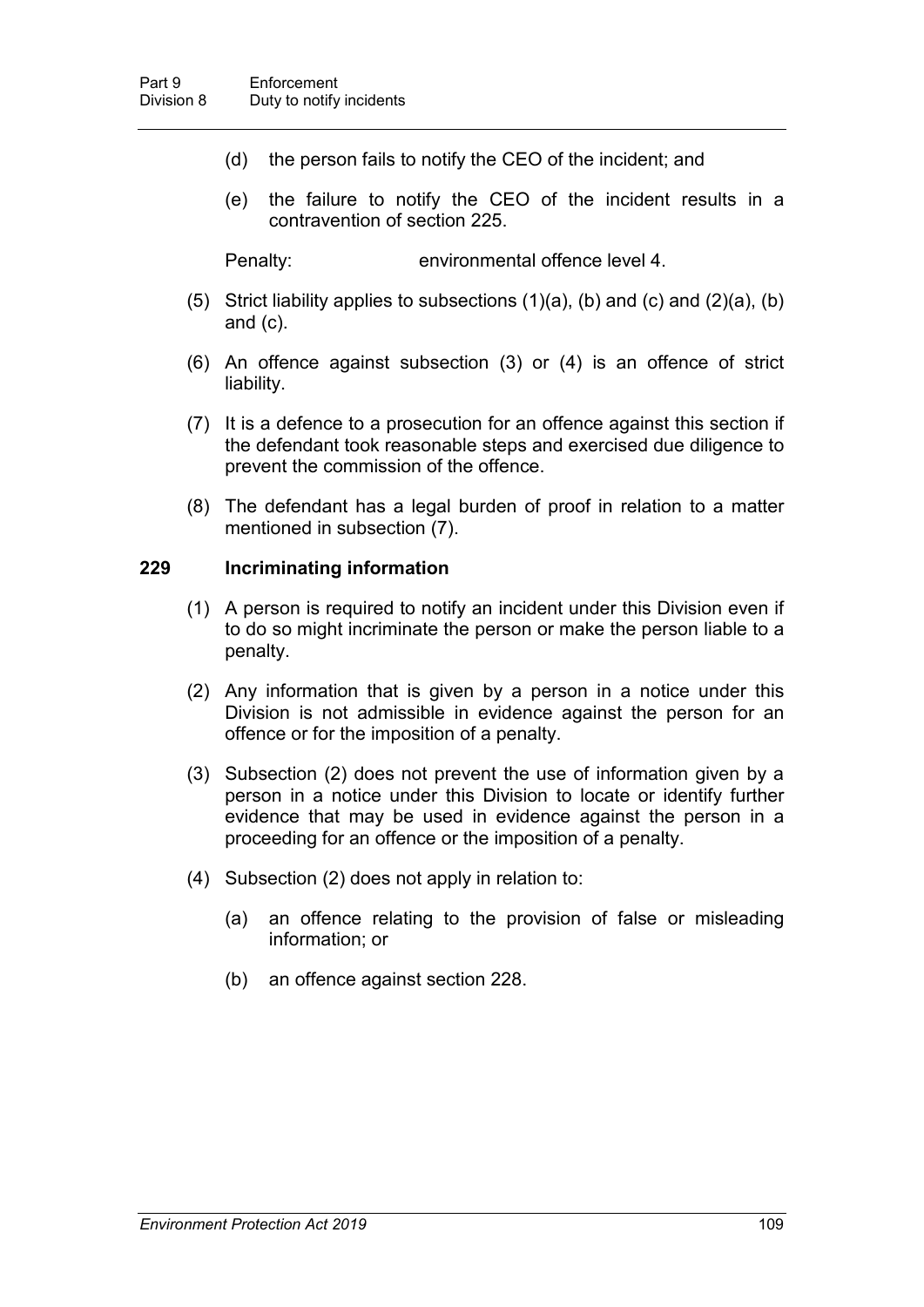# **Part 10 Civil proceedings**

## **Division 1 Injunctions and other orders**

### **230 Who may bring proceeding**

<span id="page-127-0"></span>A person who is affected by an alleged act or omission that contravenes or may contravene this Act may apply to the court for an injunction or another order under this Division.

#### **231 Prohibitory injunctions**

- (1) If a person has engaged, is engaging or is proposing to engage in conduct constituting a contravention of this Act, the court may grant an injunction restraining the person from engaging in the conduct.
- (2) If the court grants an injunction restraining a person from engaging in conduct and in the opinion of the court it is desirable to do so, the court may make an order requiring the person to do a specified act or thing.

### **232 Mandatory injunctions**

If a person has refused or failed, or is refusing or failing, or is proposing to refuse or fail to do an act or thing, and the refusal or failure did, does or would constitute a contravention of this Act, the court may grant an injunction requiring the person to do the act or thing.

### **233 Interim injunctions**

- (1) Before deciding an application for an injunction under this Division, the court may grant an interim injunction:
	- (a) restraining a person from engaging in conduct; or
	- (b) requiring a person to do an act or thing.
- (2) The court must not require an applicant for an injunction to give an undertaking as to damages as a condition of granting an interim injunction.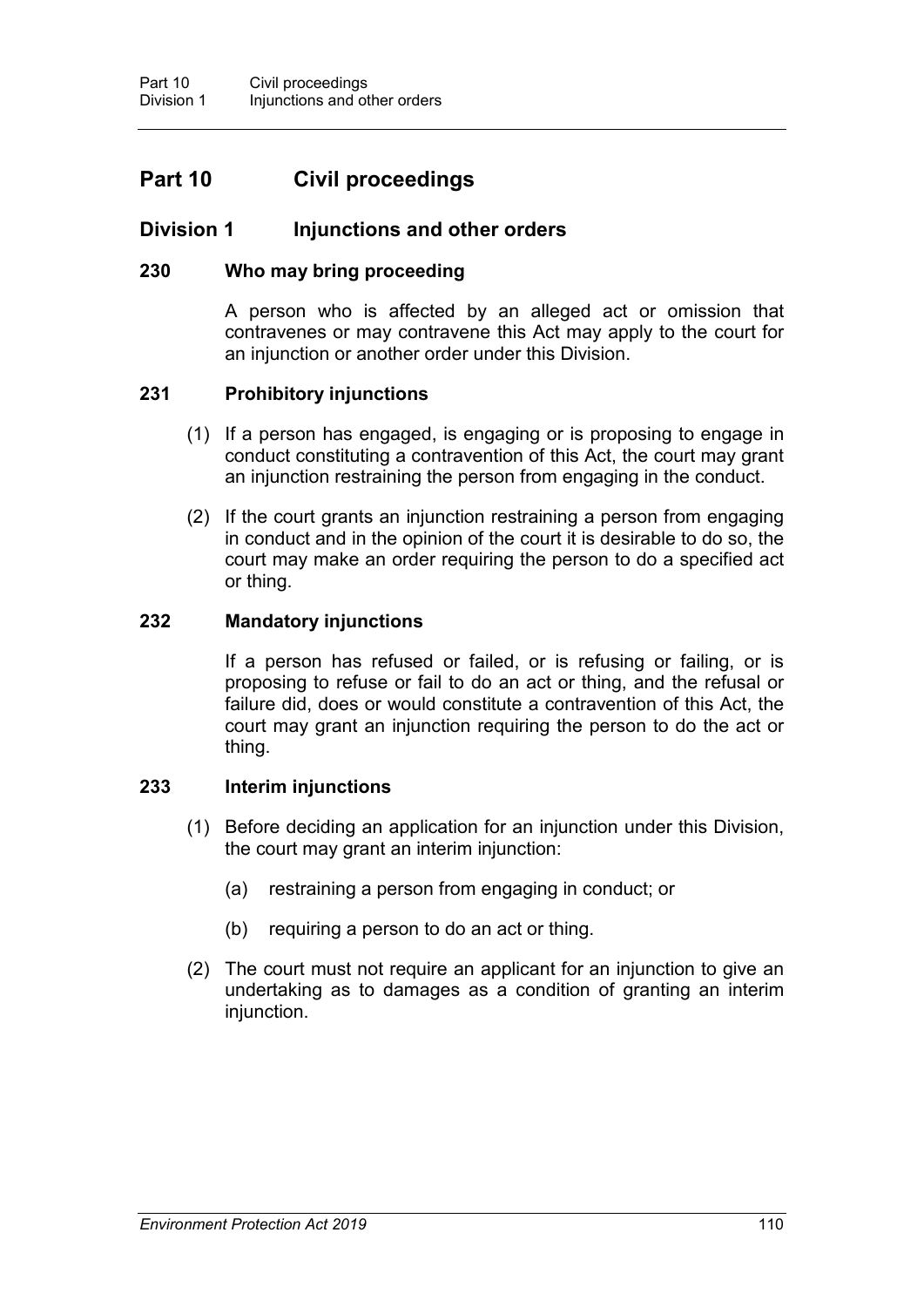### **234 Certain considerations for granting injunctions not relevant**

- (1) The court may grant an injunction restraining a person from engaging in conduct:
	- (a) whether or not it appears to the court that the person intends to engage again, or to continue to engage, in conduct of that kind; and
	- (b) whether or not the person has previously engaged in conduct of that kind; and
	- (c) whether or not there is imminent danger of environmental harm if the person engages, or continues to engage, in conduct of that kind.
- (2) The court may grant an injunction requiring a person to do a particular act or thing:
	- (a) whether or not it appears to the court that the person intends to refuse or fail again, or to continue to refuse or fail, to do that act or thing; and
	- (b) whether or not the person has previously refused or failed to do that act or thing; and
	- (c) whether or not there is an imminent danger of environmental harm if the person refuses or fails to do that act or thing.

#### **235 Discharge of injunctions**

On application, the court may discharge or vary an injunction.

#### <span id="page-128-0"></span>**236 Other orders**

On an application by the Minister, the CEO or a person mentioned in section [230,](#page-127-0) the court may make the following orders in relation to a contravention of this Act:

- (a) if the contravention of this Act has resulted in environmental harm – an order requiring the person who committed the contravention to:
	- (i) do a specified act or thing to remediate or rehabilitate any specified environmental harm; and
	- (ii) if appropriate, do a specified act or thing to prevent or mitigate further environmental harm;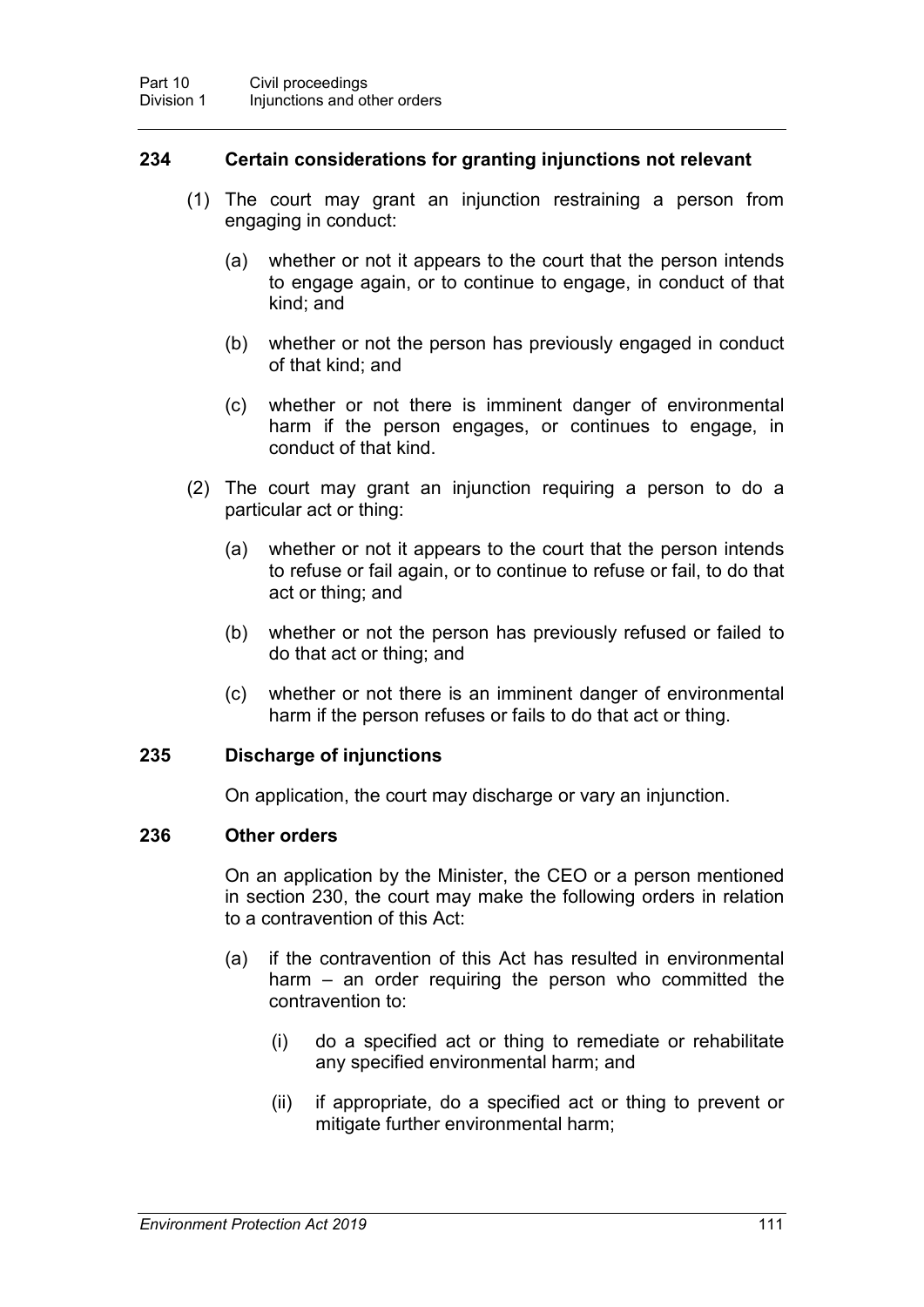- (b) if the Minister or the CEO has incurred costs or expenses in doing an act or thing to prevent or mitigate environmental harm resulting from the contravention of this Act or to remediate or rehabilitate the environment as a result of environmental harm – an order against the person who committed the contravention for payment of the reasonable costs and expenses incurred in doing the act or thing;
- (c) if a person has suffered injury or loss or damage to property as a result of the contravention of this Act, or incurred costs and expenses in doing an act or thing to prevent or mitigate that injury, loss or damage – an order against the person who committed the contravention:
	- (i) for payment of compensation for the injury, loss or damage; or
	- (ii) for the payment of the reasonable costs and expenses incurred in doing the act or thing.

## **237 Court may vary or revoke order**

The court may, if it considers it appropriate to do so, either on its own initiative or on the application of a party, vary or revoke an order made under section [236.](#page-128-0)

### **238 Security and undertakings**

- (1) Subject to section [239\(](#page-129-0)2), the court may order an applicant in a proceeding under this Division:
	- (a) to provide security for the payment of costs that may be awarded against the applicant if the application is subsequently dismissed; and
	- (b) to give an undertaking as to the payment of any amount of damages that may be awarded under section [240.](#page-130-0)
- (2) Without limiting its discretion under subsection (1), the court may determine not to require a security or undertaking if the court considers that the proceeding is in the public interest.

### <span id="page-129-0"></span>**239 Orders as to costs**

- (1) In any proceeding under this Division, the court may make any order as to costs that it considers just and reasonable.
- (2) Without limiting its discretion under subsection (1), the court may determine not to require an applicant to pay costs if the court considers that the proceeding is in the public interest.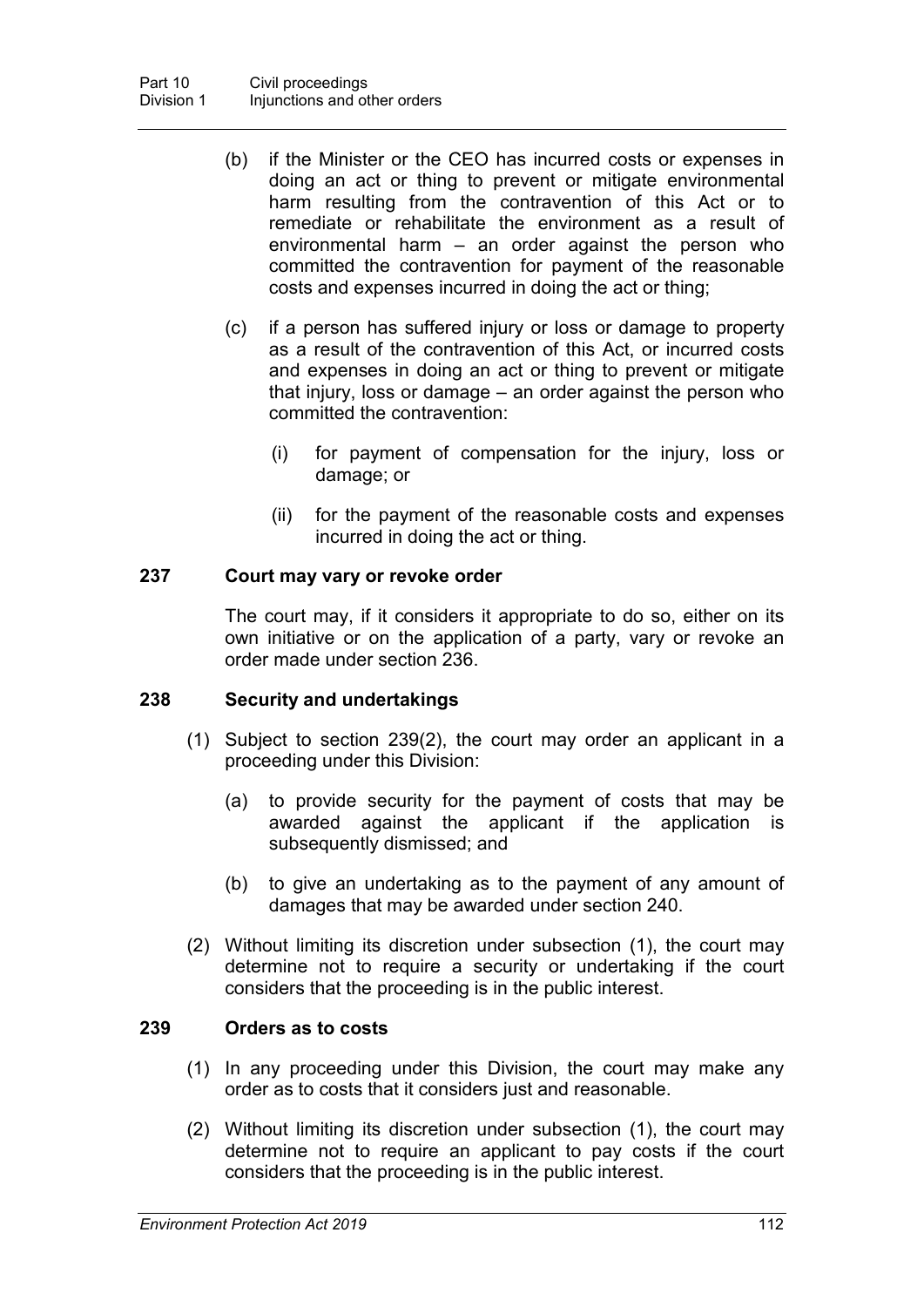### <span id="page-130-0"></span>**240 Orders as to damages on application of respondent**

- (1) The court may make an order under this section if, in a proceeding under this Division in relation to an alleged contravention of this Act, the court determines:
	- (a) that the respondent has not contravened this Act; and
	- (b) that the respondent has suffered loss or damage as a result of the actions of the applicant; and
	- (c) that in the circumstances it is appropriate to make an order under this section.
- (2) The court may, on the application of the respondent, and in addition to any order as to costs, require the applicant to pay to the respondent the amount determined by the court to compensate the respondent for the loss or damage suffered by the respondent.

### **241 Time for commencing proceedings under this Division**

- (1) A proceeding under this Division may be commenced at any time within 90 business days after the date of the alleged act or omission that contravenes or may contravene this Act.
- (2) The court may, on application, extend the time specified in subsection (1).
- (3) An application under subsection (2) may be commenced before or after the end of the time specified in subsection (1).
- (4) In considering an application under subsection (2), the court must consider the following if the information is available:
	- (a) when the alleged contravention occurred;
	- (b) whether the impact of the alleged contravention ought to have been discovered by the applicant if the applicant had exercised due diligence in finding the impact and whether the applicant exercised that due diligence;
	- (c) whether extending the time would prejudice the proposed respondent's ability to maintain a defence to the proceeding on the merits;
	- (d) any other criteria the court considers relevant.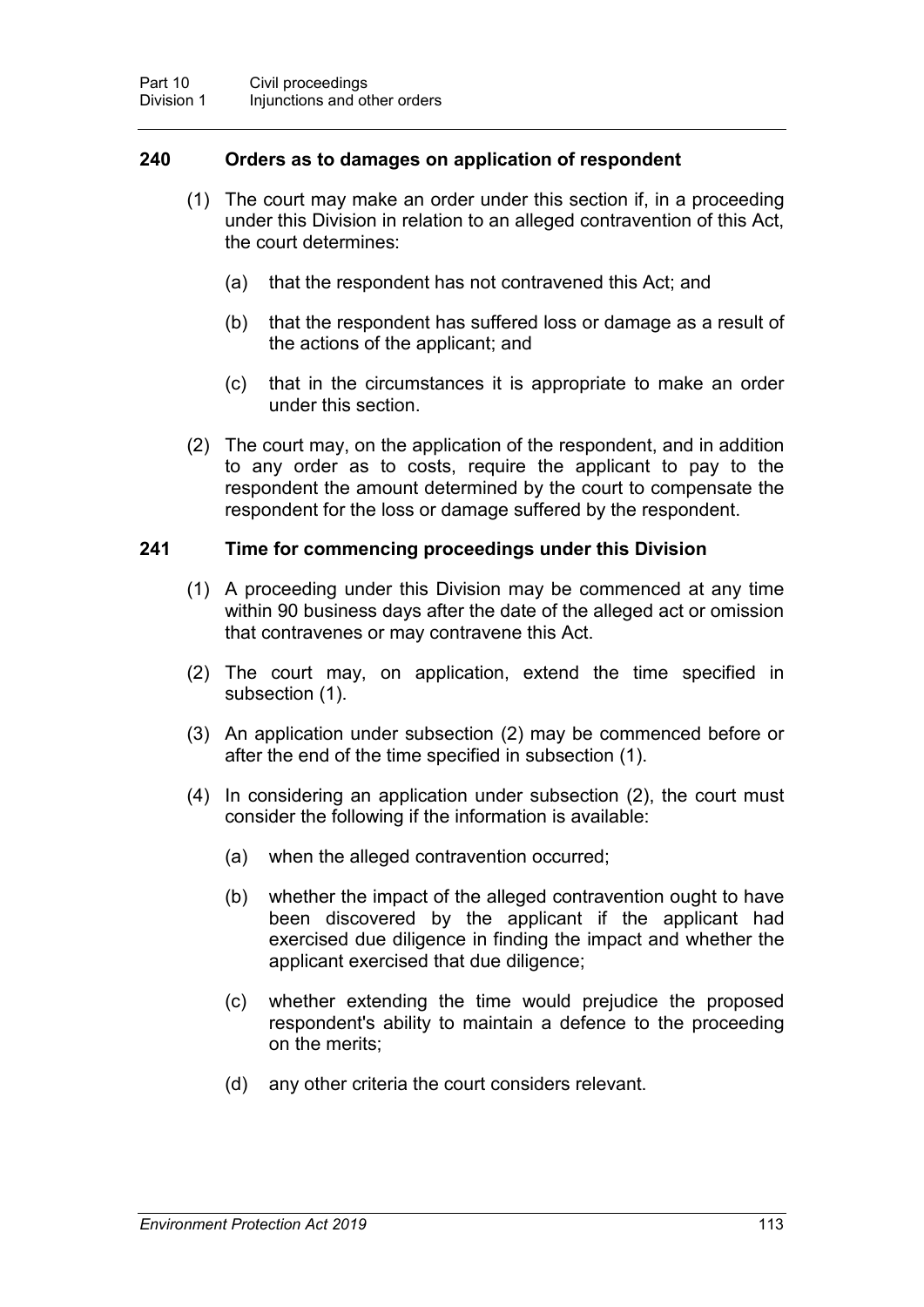### **242 Powers conferred are in addition to other powers of court**

The powers conferred on the court under this Division are in addition to any other powers of the court.

## **Division 2 Civil penalty orders, other civil orders and directions**

#### **243 Purpose of Division**

The purpose of this Division is to enable the CEO to:

- (a) give directions to remediate environmental harm or rehabilitate the environment; and
- (b) to bring a proceeding for:
	- (i) a civil penalty order; or
	- (ii) another civil order.

#### **244 CEO may give certain directions**

- (1) The CEO may give a direction under this section to a person if the CEO is satisfied that the person has contravened a provision of this Act that is an offence of strict liability.
- (2) The CEO may direct the person to take specified steps to remediate environmental harm or to rehabilitate the environment.
- (3) The CEO may direct a person to publicise in a specified manner the contravention and the environmental impact resulting from the contravention.
- (4) The direction may be given as an alternative to a criminal proceeding.

#### **245 Application for civil orders**

The CEO may apply to a court of competent jurisdiction for a civil order if the CEO is satisfied that a person has contravened a provision of this Act that is an offence of strict liability.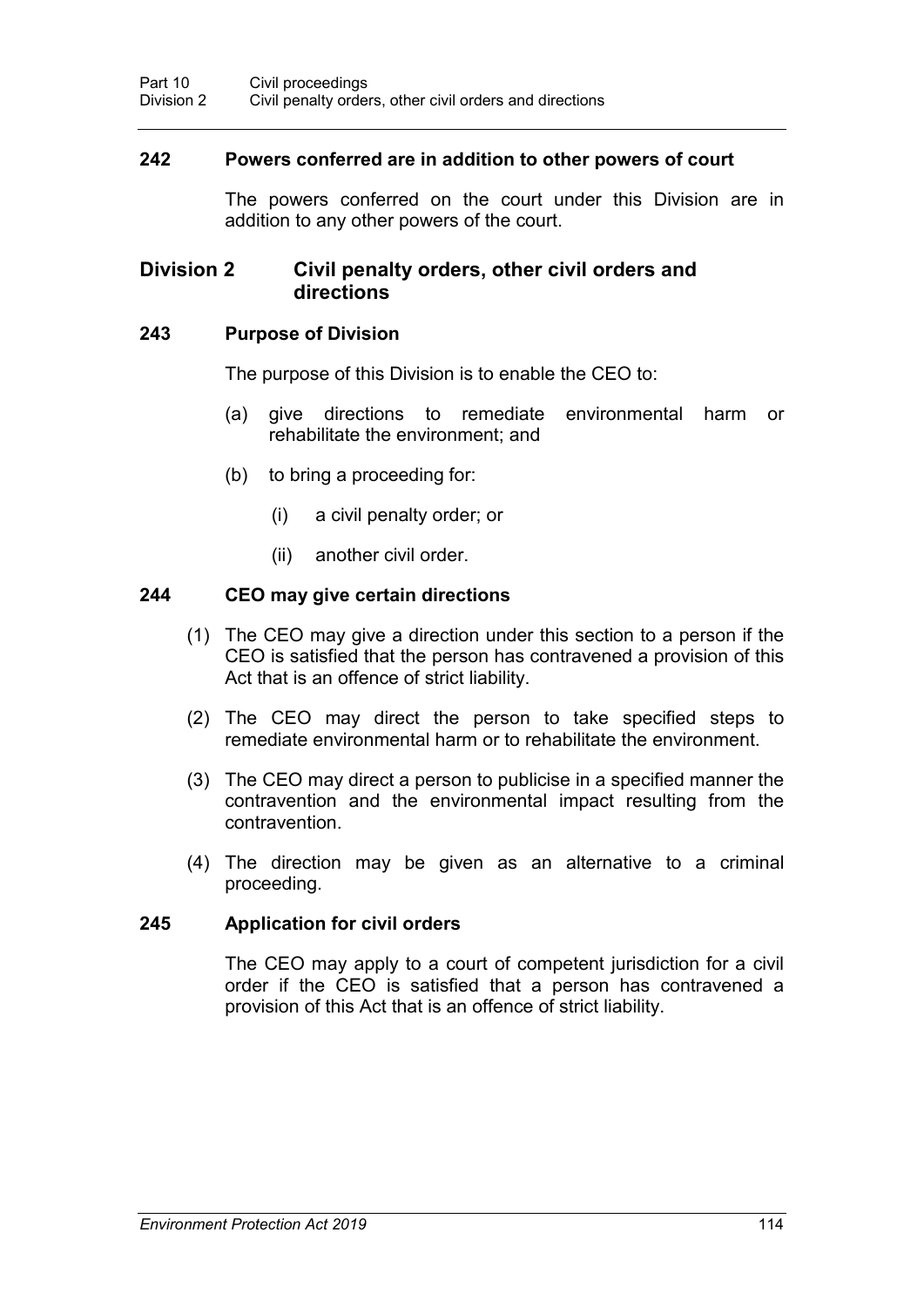#### **246 CEO to have regard to certain matters**

In determining whether to commence a proceeding or to give a direction under this Division in relation to a contravention of a provision of this Act that is an offence of strict liability, the CEO must have regard to:

- (a) the seriousness of the contravention; and
- (b) the previous record of the offender in complying with this Act; and
- (c) any other relevant matters.

#### **247 Notice of proposed application to court**

- (1) The CEO must not apply to a court for a civil order under this Division against a person in relation to a contravention of a provision of this Act that is an offence of strict liability unless the CEO has served on the person a notice of the CEO's intention to make that application.
- (2) The notice must:
	- (a) be in the approved form; and
	- (b) for an application for a civil penalty order specify the maximum amount that the person may be ordered to pay as a civil penalty; and
	- (c) include a statement advising the person that the person may elect to be prosecuted for the contravention by written notice given to the CEO within the time specified in the notice.
- (3) The time specified in the notice must not be less than 21 business days.
- (4) The CEO must not apply to a court for a civil order in relation to a contravention if the person serves a written notice within the specified time on the CEO electing to be prosecuted for the contravention.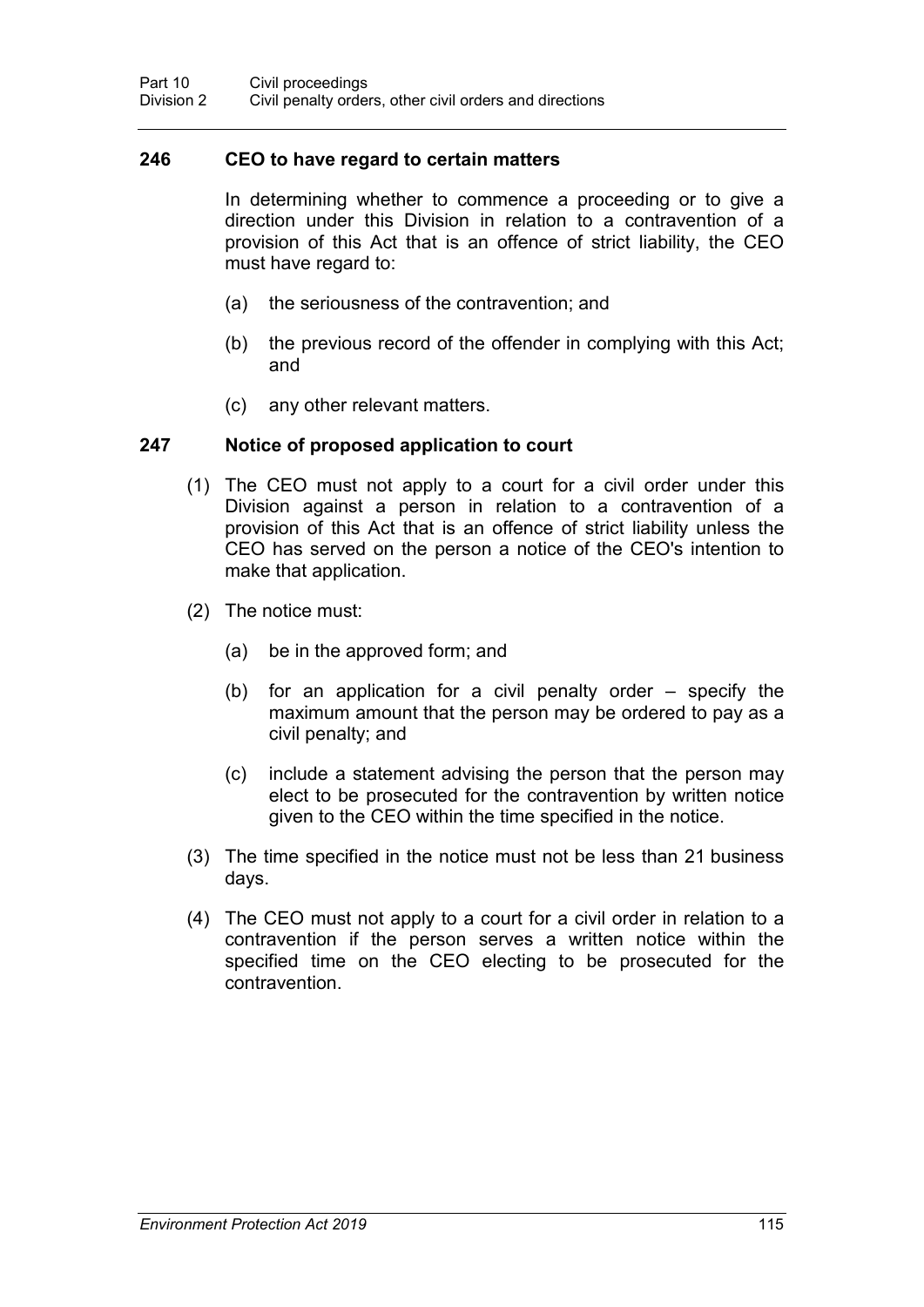### <span id="page-133-1"></span>**248 Civil orders**

- (1) On the application of the CEO, the court may make the following orders against a person if the court is satisfied on the balance of probabilities that the person has contravened a provision of this Act that is an offence of strict liability:
	- (a) an order that the person pay to the Territory a pecuniary amount as a civil penalty (a *civil penalty order*);
	- (b) an order mentioned in section [250;](#page-133-0)
	- (c) any other order that the court considers appropriate.
- (2) The amount of a civil penalty ordered under this section to be paid in relation to a contravention of a provision that is an offence of strict liability must not exceed the amount specified by this Act as the maximum penalty for the offence.

#### **249 Court to have regard to certain matters**

In determining the amount to be paid by a person as a civil penalty, the court must have regard to:

- (a) the nature and extent of the contravention; and
- (b) any environmental harm resulting from the contravention; and
- (c) any financial saving or benefit the person stood to gain by committing the contravention; and
- (d) whether the person has previously been found, in a proceeding under this Act, to have engaged in any similar conduct; and
- (e) any other matter the court considers relevant.

#### <span id="page-133-0"></span>**250 Civil orders under section [248\(](#page-133-1)1)(b)**

Any of the following orders may be made against a person under section [248\(](#page-133-1)1)(b):

- (a) an order that the person must take specified measures within a specified time:
	- (i) to prevent the contravention occurring again; or
	- (ii) to remediate any environmental harm resulting from the contravention; or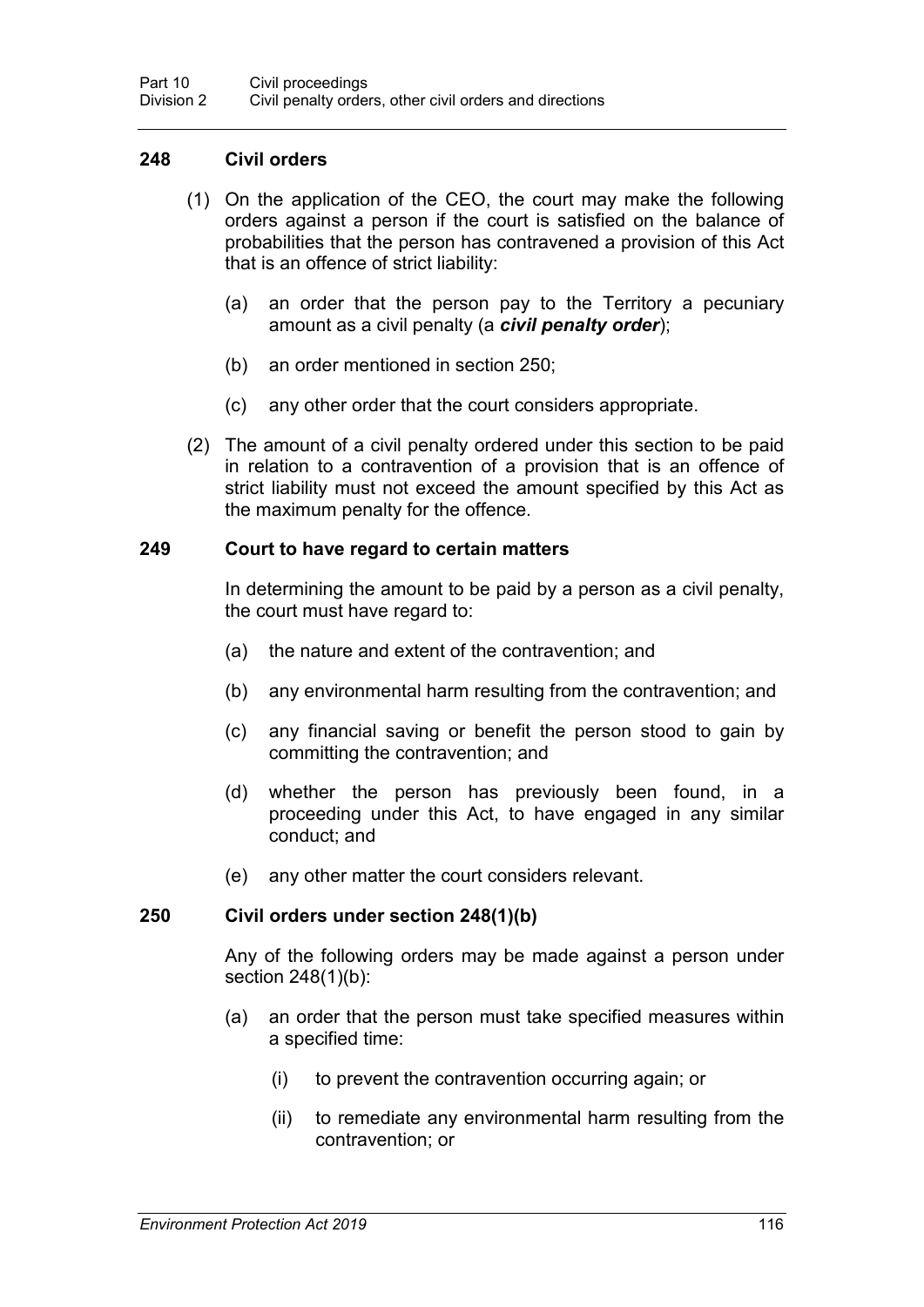- (iii) to rehabilitate the environment as a result of any environmental harm resulting from the contravention; or
- (iv) to enhance the environment in an area for public benefit;
- (b) an order requiring the person to compensate the CEO for the costs of taking any remedial or preventive action that was made necessary as a result of the act or omission that constituted the contravention;
- (c) an order directing the person to pay to the CEO an amount that the court estimates will not exceed the financial, monetary or economic benefit that the person or a person associated with the person has gained or can reasonably be expected to gain as a result of the contravention;
- (d) an order directing the person to pay an amount in compensation to any person who has suffered loss or damage as a result of the contravention;
- (e) an order requiring the person to publicise the contravention and the environmental impact of the contravention in a specified manner.

### **251 CEO may take measures if order not complied with**

- (1) If a person fails to take any measures specified by an order mentioned in section [250\(](#page-133-0)a), the CEO may take those measures.
- (2) The CEO may recover the reasonable costs of taking any measures under subsection (1) from the person in a court of competent jurisdiction as a debt due to the Territory.
- (3) A debt mentioned in subsection (2) may be recorded under the *Land Title Act 2000* as a charge on any land owned by the offender*.*
- (4) The CEO may, in writing, authorise another person to exercise a power or perform a function under subsection (1) or (2) on the CEO's behalf.
- (5) If a person is authorised to exercise a power or perform a function under subsection (4), anything done by the person in the exercise of the power or the performance of the function has the same effect as if it had been done by the CEO.

#### **252 Jurisdiction is civil jurisdiction**

The jurisdiction conferred by this Division is part of the civil jurisdiction of the court.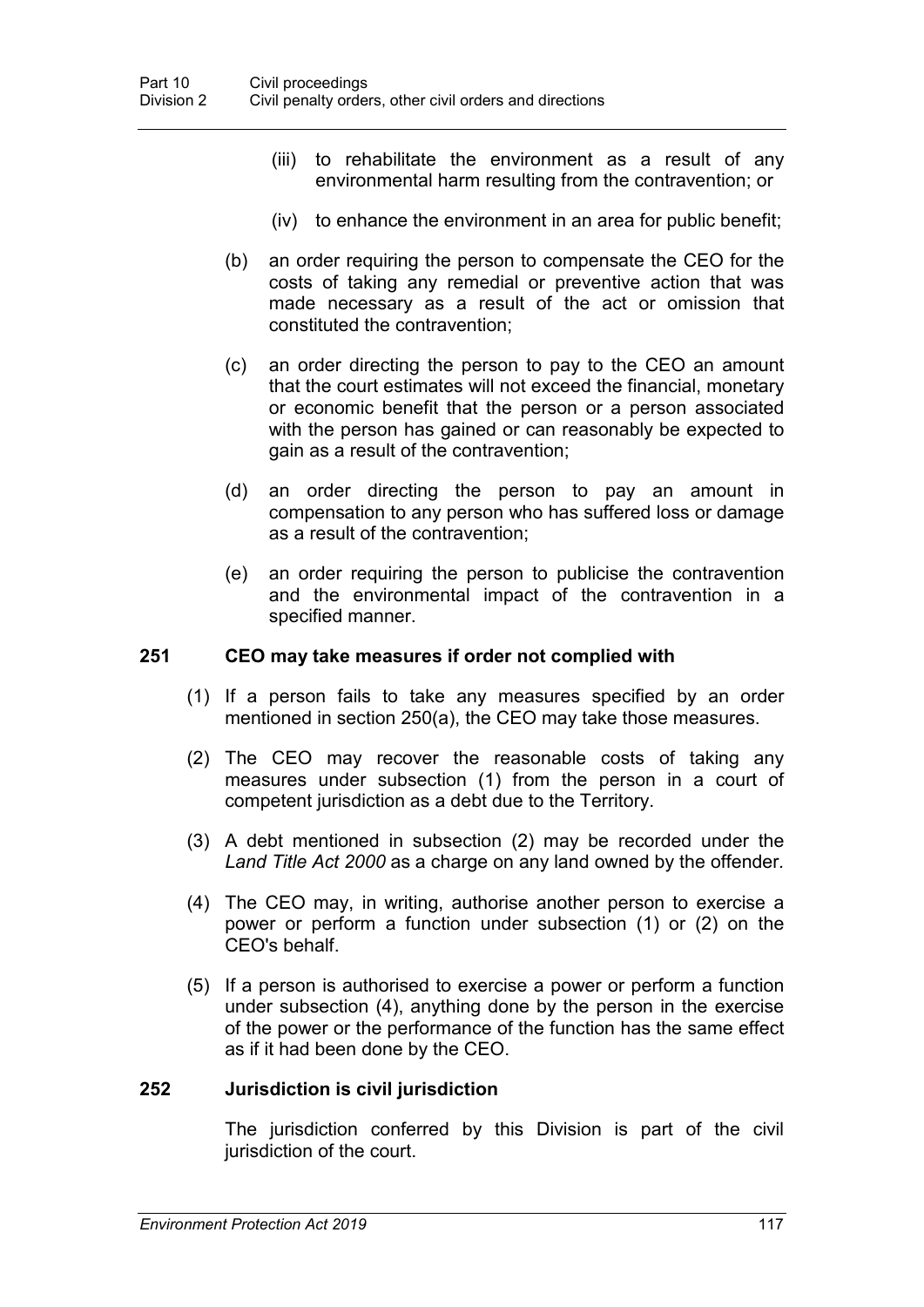### **253 Contravention of 2 or more provisions**

If the conduct of a person constitutes a contravention of 2 or more provisions of this Act that are offences of strict liability, an amount of civil penalty may be ordered to be paid by the person under this Division in relation to the contravention of any one or more of the provisions but the person is not liable to pay more than one amount as a civil penalty in relation to the same conduct.

#### **254 Proceeding to be stayed if criminal proceedings commenced**

- (1) This section applies to a proceeding for:
	- (a) a civil order in relation to a contravention of this Act; or
	- (b) enforcement of a civil order mentioned in paragraph (a).
- (2) The proceeding is stayed if a criminal proceeding is commenced or has already commenced against the person for an offence constituted by conduct that is substantially the same as the conduct alleged to constitute the contravention.
- (3) The stayed proceeding may only be resumed if the criminal proceeding does not result in a formal finding of guilt being made against the person.

#### **255 Evidence not admissible in criminal proceedings**

- (1) Evidence of information given or evidence of the production of documents by a person is not admissible in a criminal proceeding against the person if:
	- (a) the person gave the evidence or produced the documents in the course of a proceeding under this Division for the recovery of an amount as a civil penalty in relation to a contravention of this Act; and
	- (b) the conduct alleged to constitute the offence is substantially the same as the conduct that was alleged to constitute the contravention.
- (2) Subsection (1) does not prevent the use of information given by a person to locate or identify further evidence that may be used in evidence against the person in a proceeding for an offence or the imposition of a penalty.
- (3) Subsection (1) does not apply to a criminal proceeding in relation to the provision of false or misleading information or documents.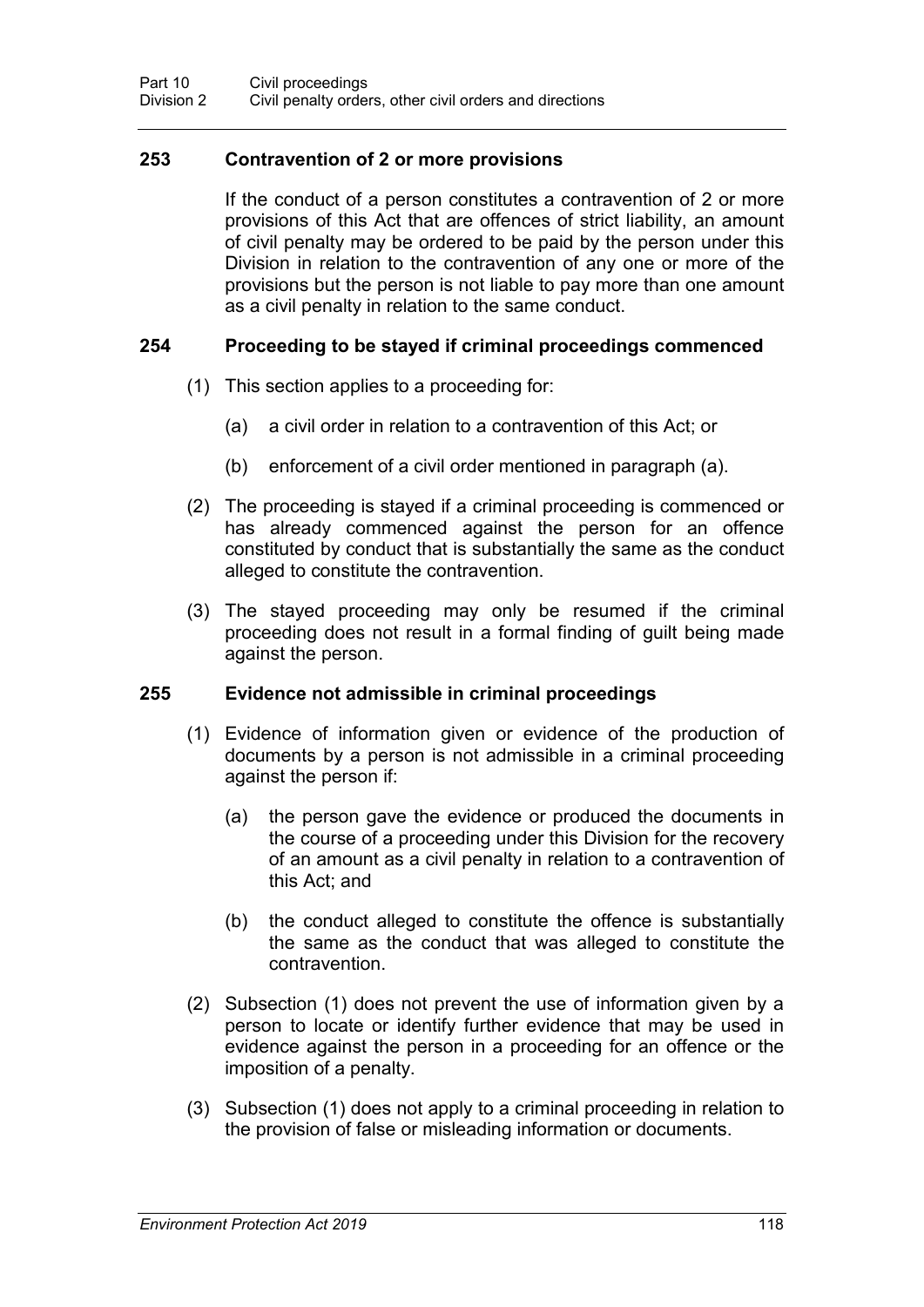### **256 Orders as to costs**

In a proceeding under this Division, the court may make any order as to costs that it considers just and reasonable, including an order requiring the reimbursement of the costs and expenses incurred by the CEO in investigating the alleged offence.

#### **257 Recovery of amounts ordered to be paid to Territory**

Any amount ordered by a court under this Division to be paid to the Territory may be recovered by the Territory as a judgment debt.

#### **258 Time for bringing proceedings under this Division**

A proceeding for an order under this Division may be commenced at any time within 3 years after the date of the alleged contravention.

#### **259 Civil proceedings not to affect environment protection notices**

A proceeding for a civil order against a person does not affect any existing environment protection notice issued to the person or the issue of an environment protection notice to the person during or after the end of the proceeding.

# **Part 11 Offences, penalties and criminal proceedings**

### **Division 1 Offences**

### **260 Offence to provide false or misleading information**

- (1) A person commits an offence if:
	- (a) the person intentionally gives information to another person; and
	- (b) the other person is a relevant person; and
	- (c) the information is false or misleading information and the person has knowledge of that circumstance; and
	- (d) the relevant person is acting in an official capacity and the person has knowledge of that circumstance.

Maximum penalty: 200 penalty units or imprisonment for 2 years.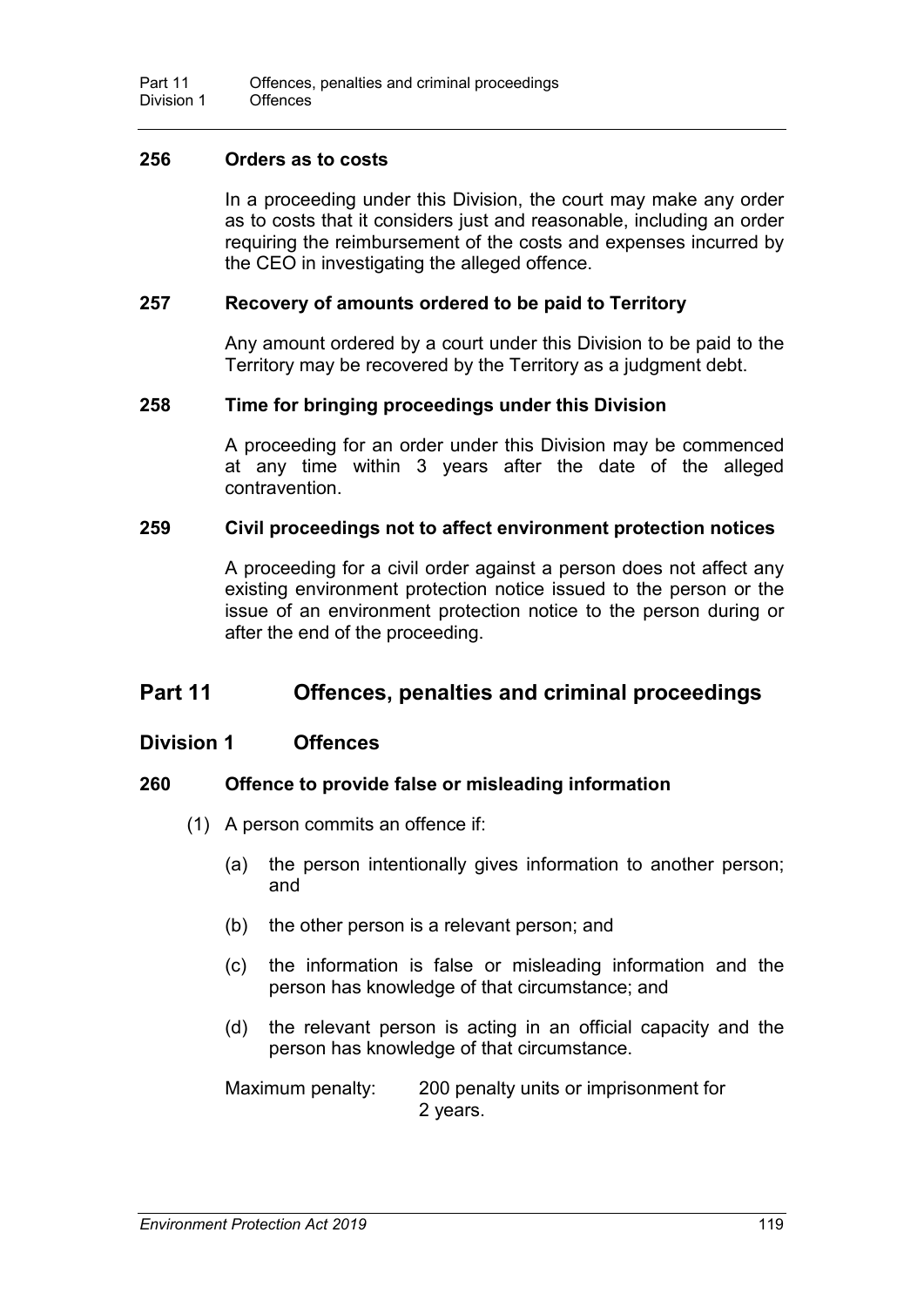- (2) A person commits an offence if:
	- (a) the person intentionally gives a document to another person; and
	- (b) the other person is a relevant person; and
	- (c) the document contains false or misleading information and the person has knowledge of that circumstance; and
	- (d) the relevant person is acting in an official capacity and the person has knowledge of that circumstance.

Maximum penalty: 200 penalty units or imprisonment for 2 years.

- (3) Strict liability applies to subsections (1)(b) and (2)(b).
- (4) It is a defence to a prosecution for an offence against subsection (2) if the person, when giving the document:
	- (a) draws the misleading aspect of the document to the relevant person's attention; and
	- (b) to the extent to which the person can reasonably do so  $$ gives the relevant person the information necessary to remedy the misleading aspect of the document.
- (5) For this section a qualified person is acting in an official capacity when carrying out:
	- (a) an environmental audit directed under Part 8, Division 2; or
	- (b) a requirement under section [178;](#page-101-0) or
	- (c) a function required to be carried out by a qualified person under the regulations.
- (6) In this section:

#### *relevant person* means:

- (a) the Minister; or
- (b) the CEO; or
- (c) the NT EPA; or
- (d) an environmental officer; or
- (e) a qualified person.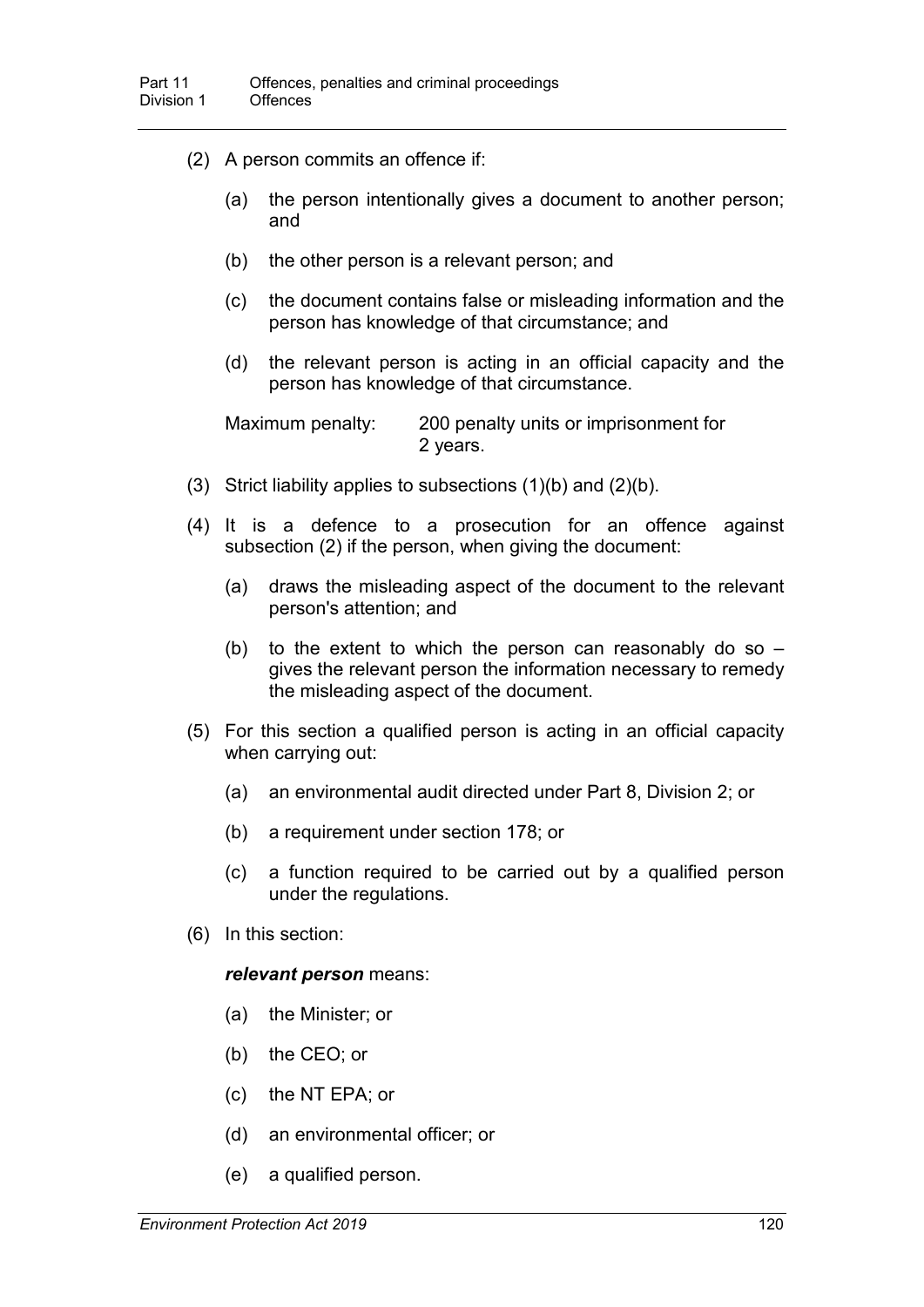### **261 Contravention of court order under section [216](#page-119-0) or [236](#page-128-0) – environmental offence**

- (1) A person commits an offence if:
	- (a) the person is subject to an order under section [216;](#page-119-0) and
	- (b) the person contravenes the order.

Penalty: environmental offence level 2.

- (2) A person commits an offence if:
	- (a) the person is subject to an order under section [236;](#page-128-0) and
	- (b) the person contravenes the order.

Penalty: environmental offence level 2.

- (3) An offence against this section is an offence of strict liability.
- (4) It is a defence to a prosecution for an offence against this section if the defendant took reasonable steps and exercised due diligence to prevent the commission of the offence.
- (5) The defendant has a legal burden of proof in relation to a matter mentioned in subsection (4).

#### **262 Continuing offences**

- (1) This section applies if a court has found a person guilty of a specified environmental offence.
- (2) The court may, in addition to any penalty imposed for the offence, impose a penalty of not more than one-tenth of the maximum penalty prescribed for that offence for each day during which the offence continues after the day the offence is charged.
- (3) If the offence continues after the person is found guilty, the court may:
	- (a) find the person guilty of a further offence; and
	- (b) in addition to any penalty imposed for the further offence, impose a penalty of not more than one-tenth of the maximum penalty prescribed for that offence for each day during which the offence continues after the day the person was first found guilty.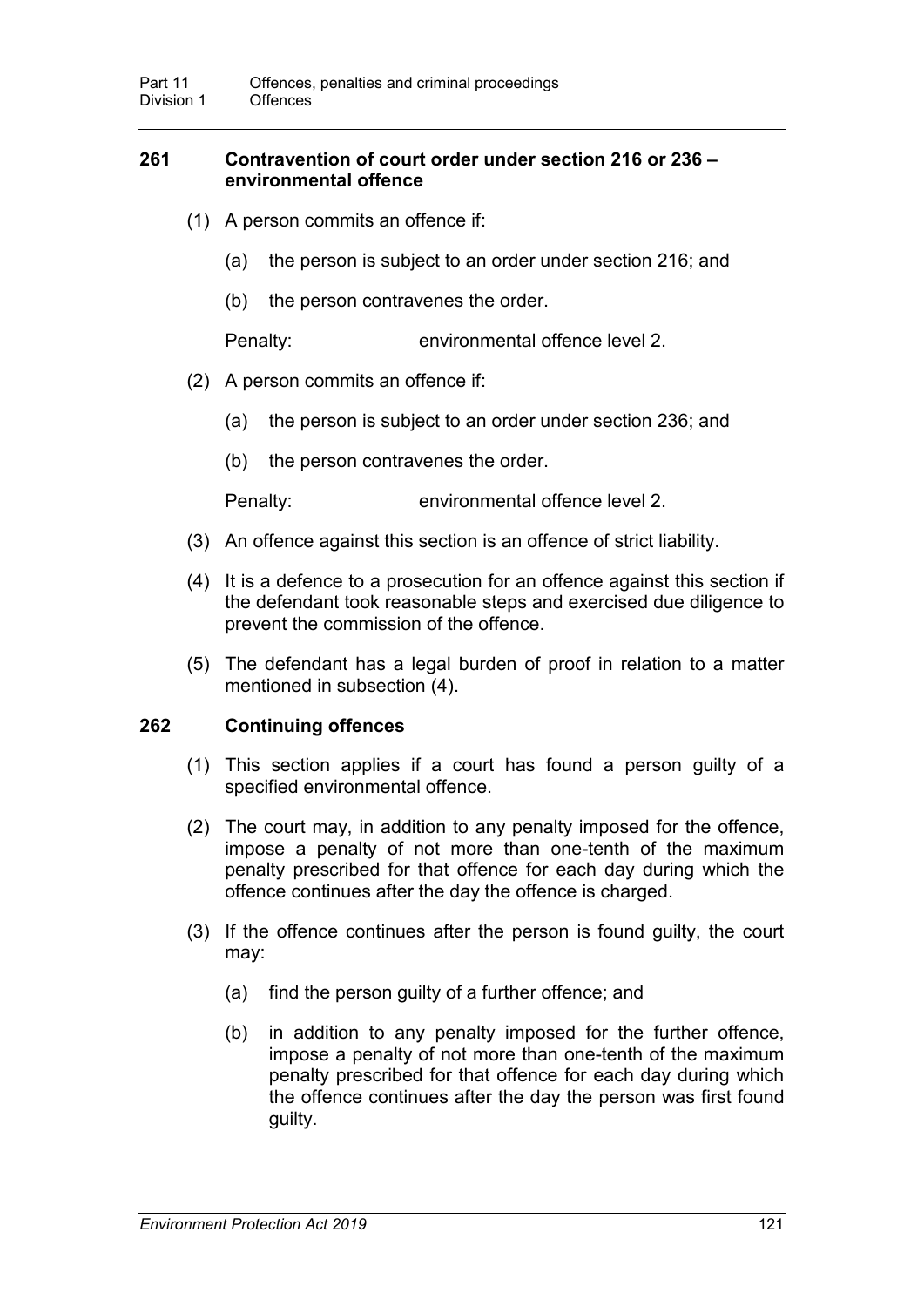(4) If an offence consists of an omission to do something that is required to be done, the omission will be taken to continue for as long as the thing required to be done remains to be done after the end of the period for compliance with the requirement.

## <span id="page-139-0"></span>**263 Liability of occupier**

- (1) An occupier of land must take reasonable steps and exercise due diligence, having regard to the nature and extent of the occupation, to prevent a specified environmental offence occurring on the land.
- (2) An occupier of land is taken to have committed a specified environmental offence if:
	- (a) a person (the *offender*) commits a specified environmental offence; and
	- (b) the offence occurs wholly or partly on the land or part of the land.
- (3) It is a defence to a prosecution for an offence taken to have been committed by subsection (2) if the defendant took reasonable steps and exercised due diligence to prevent the commission of the offence.
- (4) The defendant has a legal burden of proof in relation to a matter mentioned in subsection (3).
- (5) This section does not affect the liability of the offender.
- (6) This section applies whether or not the offender is prosecuted for, or found guilty of, the specified environmental offence.

### **264 Liability of owner**

- (1) For section [263,](#page-139-0) an owner of land is taken to be an occupier of the land unless the owner proves that at the time the offence was committed:
	- (a) the owner was not the occupier of the land; and
	- (b) the owner was not an associated person of the occupier.
- (2) The defendant has the legal burden of proof in relation to a matter mentioned in subsection (1).
- (3) In this section:

*associated person* means an employee, agent, licensee, contractor or subcontractor.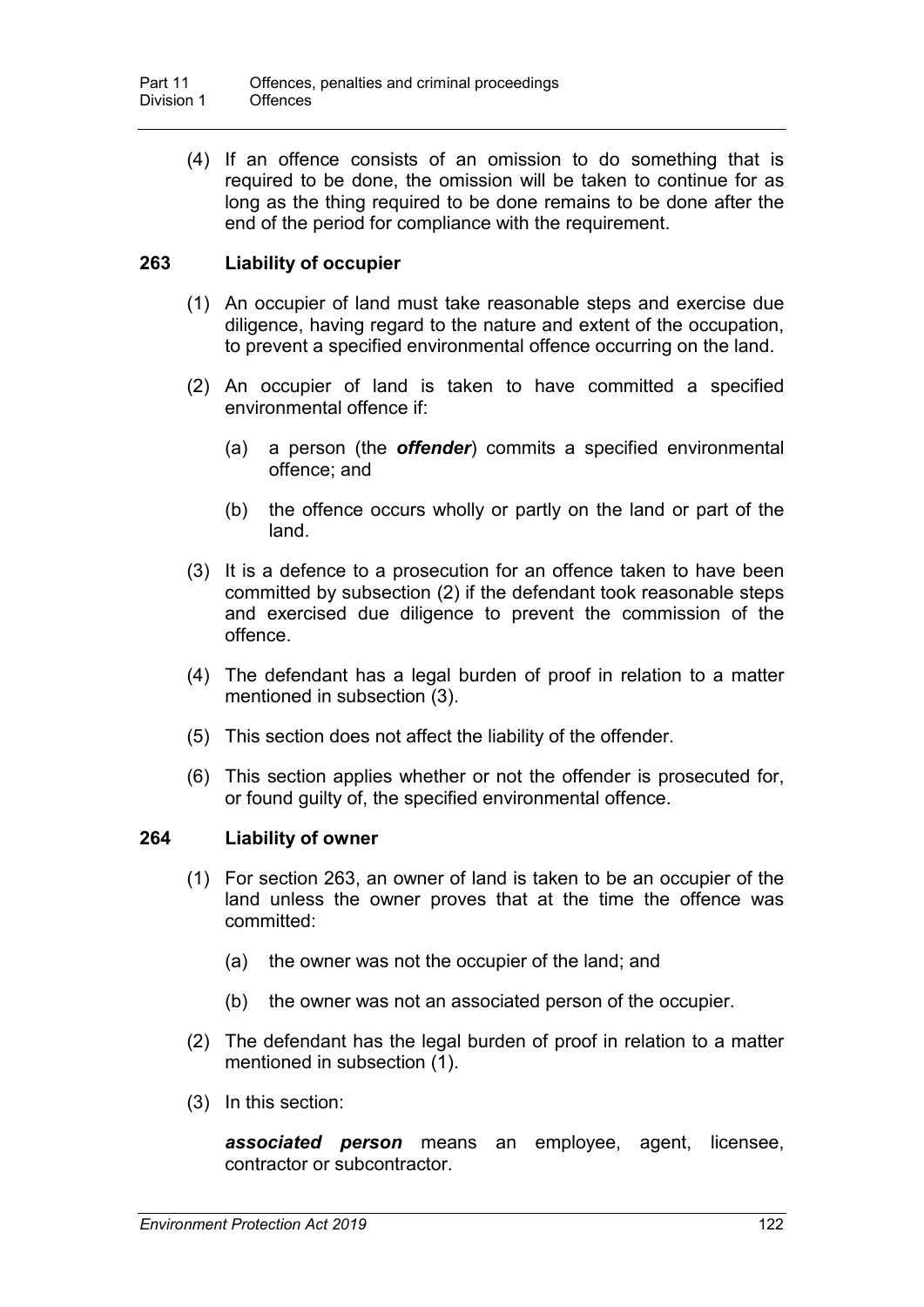## **265 Criminal liability of executive officer of body corporate**

- (1) An executive officer of a body corporate commits an offence if:
	- (a) the body corporate commits a relevant offence and the officer was reckless about whether the relevant offence would be committed; and
	- (b) the officer was in a position to influence the conduct of the body corporate in relation to the commission of the relevant offence; and
	- (c) the officer recklessly failed to take reasonable steps to prevent the commission of the relevant offence.

| Maximum penalty: | The maximum penalty that may be imposed    |
|------------------|--------------------------------------------|
|                  | for the commission of the relevant offence |
|                  | by an individual.                          |

- (2) Strict liability applies to subsection (1)(b).
- (3) In deciding whether the executive officer took, or failed to take, reasonable steps to prevent the commission of the offence, a court must consider the following:
	- (a) any action the officer took directed towards ensuring the following (to the extent the action is relevant to the commission of the offence):
		- (i) the body corporate arranged regular professional assessments of the body corporate's compliance with the provision to which the relevant offence relates;
		- (ii) the body corporate implemented any appropriate recommendation arising from an assessment under subparagraph (i);
		- (iii) the body corporate's employees, agents and contractors had a reasonable knowledge and understanding of the requirement to comply with the provision to which the relevant offence relates;
	- (b) any action the officer took when the officer became aware that the relevant offence was, or could be, about to be committed.
- (4) Subsection (3) does not limit the matters the court may consider.
- (5) This section does not affect the liability of the body corporate.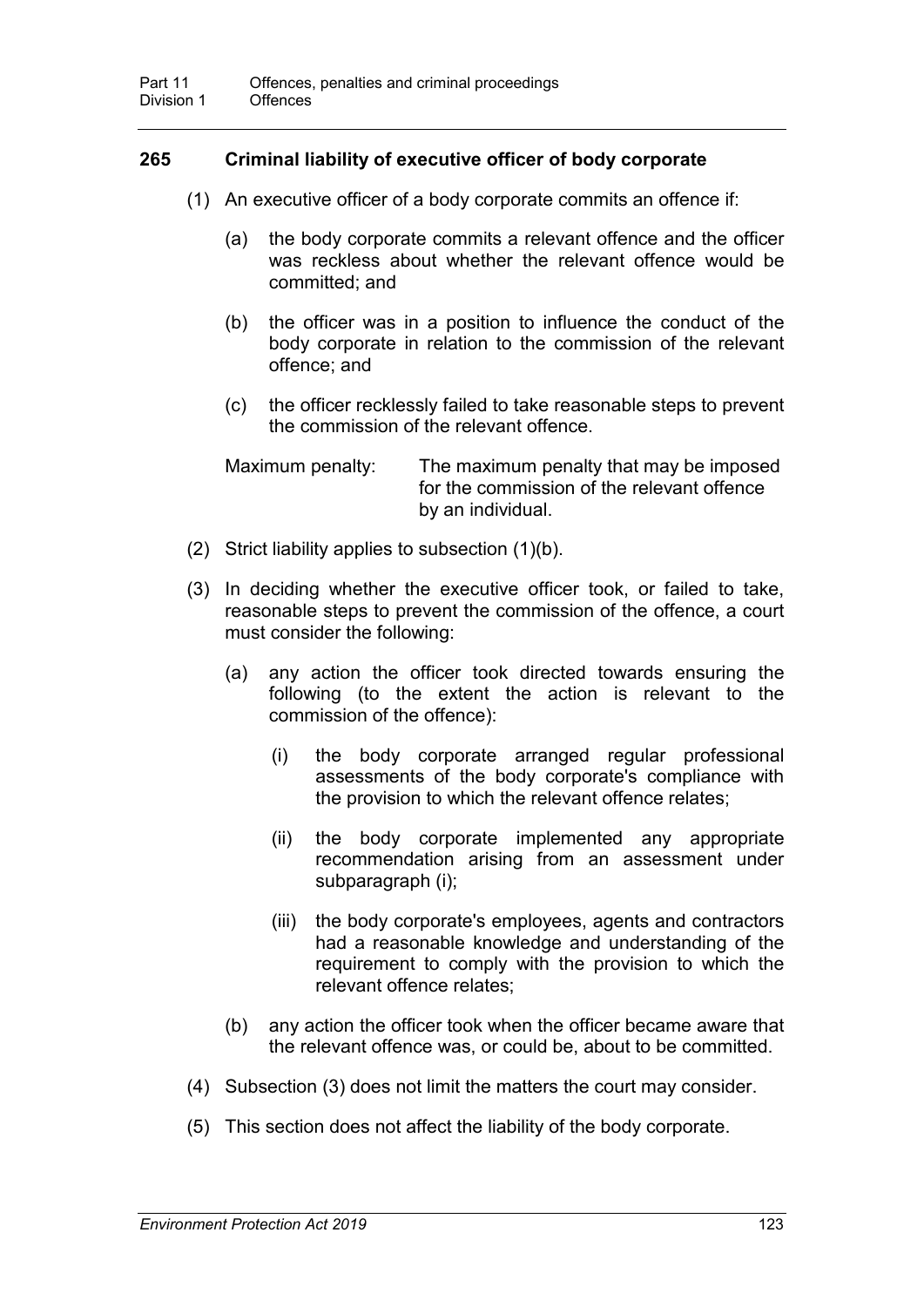- (6) This section applies whether or not the body corporate is prosecuted for, or convicted of, the relevant offence.
- (7) Subsection (1) does not apply if the body corporate would have a defence to a prosecution for the relevant offence.

*Note for subsection (7)*

*The defendant has an evidential burden in relation to the matters in subsection (7) (see section 43BU of the Criminal Code).*

(8) In this section:

*executive officer*, of a body corporate, means a director or other person who is concerned with, or takes part in the management of, the body corporate.

*relevant offence* means an offence against any of the following:

- (a) a specified environmental offence; or
- (b) a provision of the regulations prescribed by regulation.

#### **266 Liability of partners and unincorporated associations**

- (1) If a partner (the *offende*r) commits an offence against this Act, every other partner in the partnership is taken to have committed the same offence.
- (2) If a person (the *offender*) commits an offence against this Act while engaging in conduct on behalf of an unincorporated association, each member of the committee of management of the association is taken to have committed the same offence.
- (3) This section applies whether or not the offender is prosecuted for, or convicted of, the offence.
- (4) This section does not apply if the offender would have a defence to a prosecution for the offence.
- (5) It is a defence to a prosecution for an offence committed because of subsection (1) or (2) if:
	- (a) the act or omission that constituted the offence took place without the defendant's authority, permission or consent; or
	- (b) the defendant did not know, and ought not reasonably be expected to have known, the offence was to be or was being committed and took all reasonable steps to prevent or stop the commission of the offence; or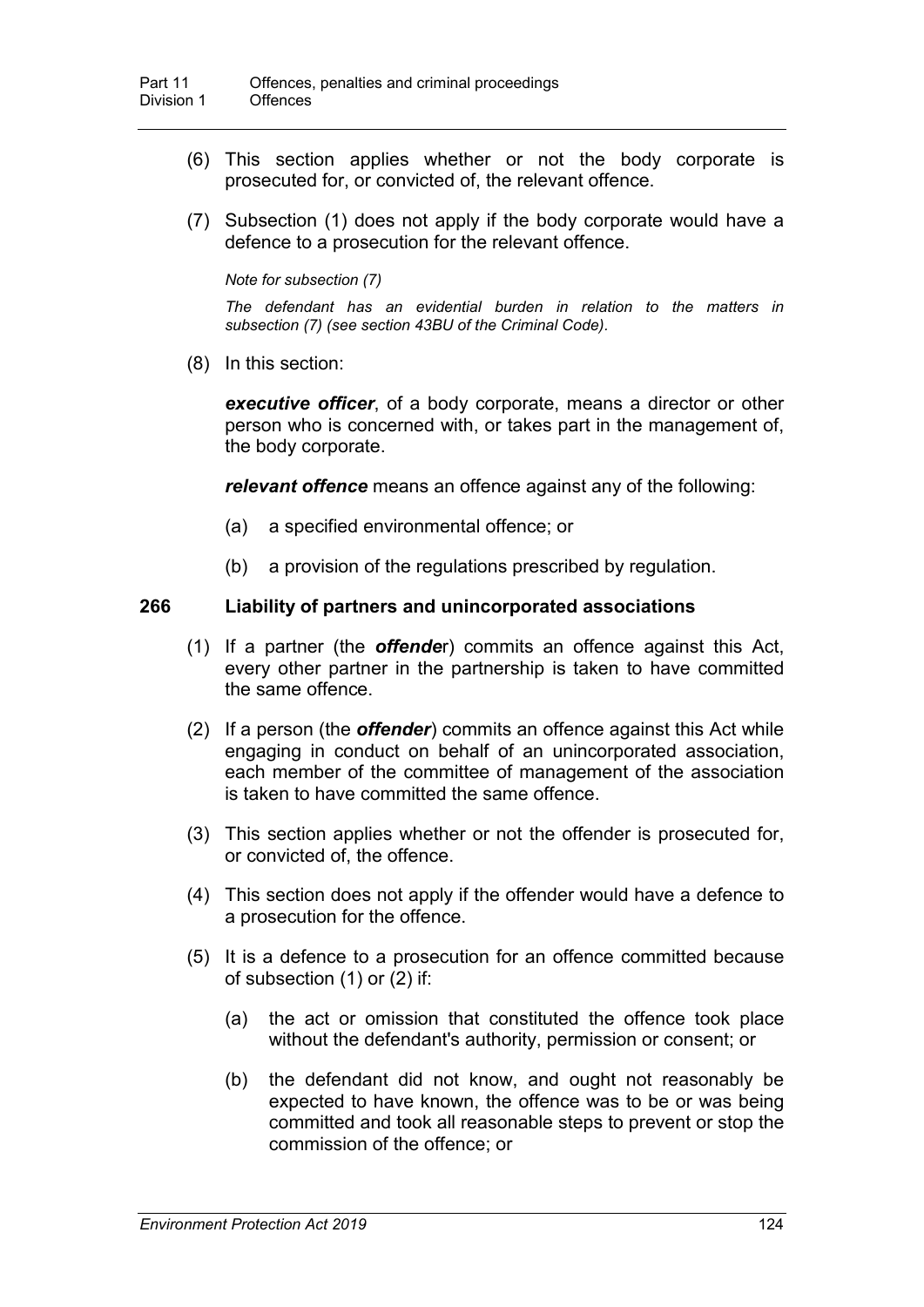- (c) the defendant could not by the exercise of reasonable diligence have prevented the commission of the offence by the person who committed the offence.
- (6) The defendant has the legal burden of proof in relation to a matter mentioned in subsection (5).
- (7) Despite anything in this Act or the *Environmental Offences and Penalties Act 1996*, a person is not liable to be punished by imprisonment for an offence if the person would not have been found guilty of the offence except for subsection (1) or (2).
- (8) For this section, a reference to engaging in conduct includes a reference to failing or refusing to engage in conduct.

### **267 Liability for employees and agents**

- (1) For a prosecution for an offence against this Act, conduct engaged in on behalf of a person other than a body corporate (the *employer*) by an employee or agent of the employer within the scope of the employee or agent's actual or apparent authority is taken to have been engaged in also by the employer.
- (2) This section applies whether or not the employee or agent is prosecuted for, or convicted of, the offence.
- (3) This section does not apply if the employee or agent would have a defence to a prosecution for the offence.
- (4) It is a defence to a prosecution for an offence committed because of subsection (1) if:
	- (a) the act or omission that constituted the offence took place without the defendant's authority, permission or consent; or
	- (b) the defendant did not know, and ought not reasonably be expected to have known, the offence was to be or was being committed and took all reasonable steps to prevent or stop the commission of the offence; or
	- (c) the defendant could not by the exercise of reasonable diligence have prevented the commission of the offence by the person who committed the offence.
- (5) The defendant has the legal burden of proof in relation to a matter mentioned in subsection (4).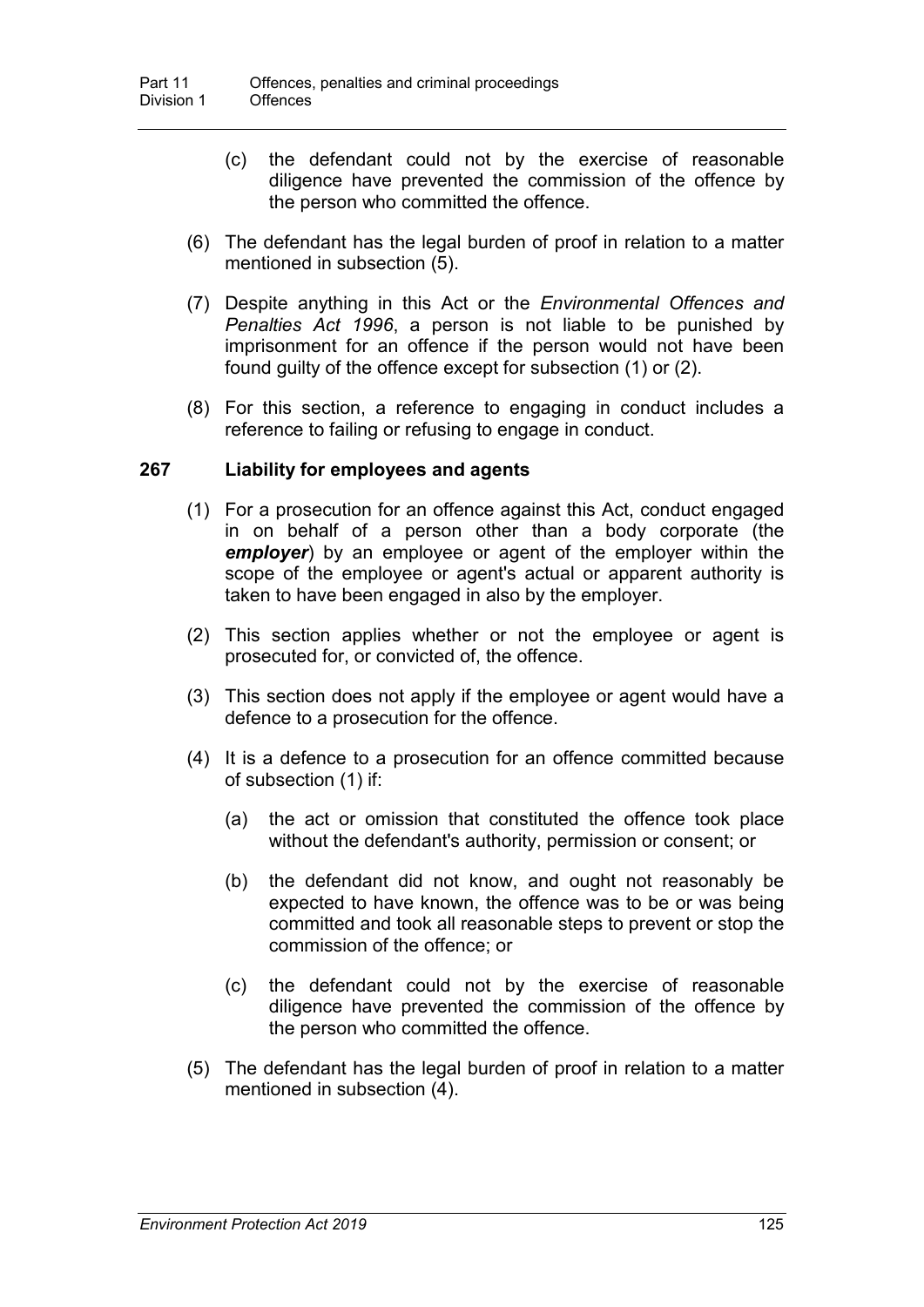- (6) Despite anything in this Act or the *Environmental Offences and Penalties Act 1996*, a person is not liable to be punished by imprisonment for an offence if the person would not have been found guilty of the offence except for subsection (1).
- (7) For this section, a reference to engaging in conduct includes a reference to failing or refusing to engage in conduct.

### **268 Court may order reimbursement of investigation costs**

- (1) This section applies if a person is found guilty of an offence against this Act.
- (2) The court may, in addition to any other order it may make under this Act or the *Sentencing Act 1995*, make an order requiring the offender to reimburse the costs and expenses incurred by the CEO in investigating the offence.

#### **269 Alternative verdicts**

- (1) This section applies if, in a proceeding against a person charged with an offence against a provision mentioned in the following Table (the *prosecuted offence*), the trier of fact:
	- (a) is not satisfied beyond reasonable doubt that the person committed the prosecuted offence; but
	- (b) is satisfied beyond reasonable doubt that the person committed an offence against a provision specified in the Table as the alternative offence for the prosecuted offence.
- (2) The trier of fact may find the person not guilty of the prosecuted offence but guilty of the alternative offence.

| <b>Prosecuted offence</b> | <b>Alternative offence</b>               |
|---------------------------|------------------------------------------|
| section $34(1)$           | section $34(2)$ , $(3)$ , $(4)$ or $(5)$ |
| section $34(2)$           | section $34(4)$ or $(5)$                 |
| section $34(3)$           | section $34(4)$ or $(5)$                 |
| section $34(4)$           | section $34(5)$                          |
| section $40(1)$           | section $40(2)$ , $(3)$ or $(4)$         |
| section $40(2)$           | section $40(4)$                          |
| section $40(3)$           | section $40(4)$                          |
| section $41(1)$           | section $41(2)$ , $(3)$ or $(4)$         |
|                           |                                          |

#### **Table Alternative offences**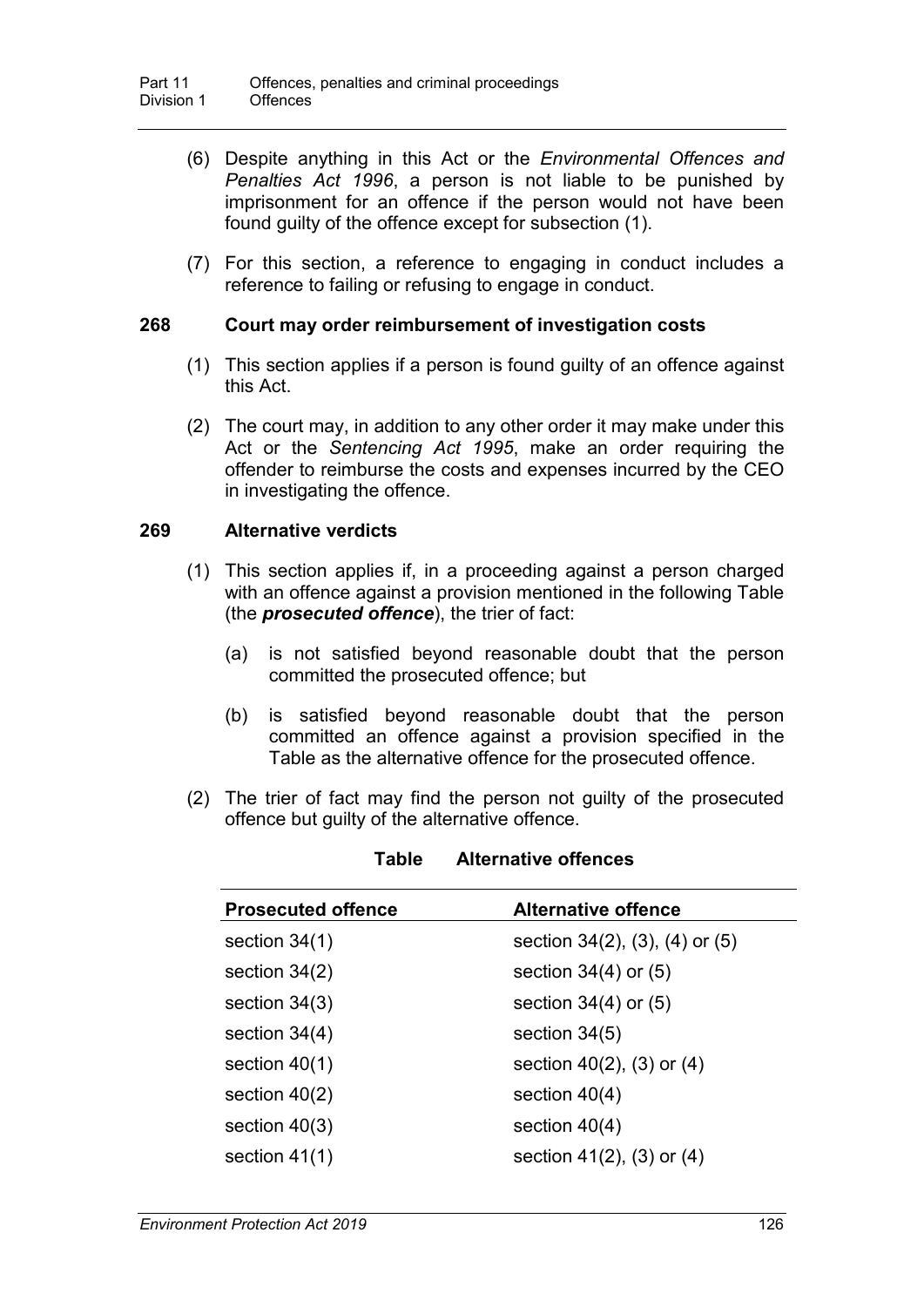| <b>Prosecuted offence</b> | <b>Alternative offence</b> |
|---------------------------|----------------------------|
| section $41(2)$           | section $41(4)$            |
| section $41(3)$           | section $41(4)$            |
| section $89(1)$           | section 89(2), (3) or (4)  |
| section 89(2)             | section $89(4)$            |
| section 89(3)             | section 89(4)              |
| section $117(1)$          | section 117(2), (3) or (4) |
| section $117(2)$          | section $117(4)$           |
| section $117(3)$          | section $117(4)$           |
| section $151(1)$          | section $151(2)$           |
| section $154(1)$          | section $154(2)$           |
| section $191(1)$          | section 191(2), (3) or (4) |
| section $191(2)$          | section $191(4)$           |
| section $191(3)$          | section $191(4)$           |
| section $198(1)$          | section 198(2), (3) or (4) |
| section $198(2)$          | section $198(4)$           |
| section $198(3)$          | section $198(4)$           |
| section $228(1)$          | section 228(2), (3) or (4) |
| section $228(2)$          | section $228(4)$           |
| section $228(3)$          | section $228(4)$           |

## **Division 2 Specified environmental offences**

### **270 Principles to be applied in imposing a penalty for specified environmental offences**

When imposing a penalty on a person (the *offender*) for a specified environmental offence, the court must have regard to the following to the extent that they are relevant:

- (a) any benefit or likely benefit obtained by the offender in committing the offence and the desirability of fixing a penalty that outweighs the benefit or potential benefit of the conduct;
- (b) the extent of the environmental harm caused, including whether the harm is long-term or irreversible;
- (c) whether there is a need to deter cumulative impacts of conduct of this kind by the offender and others;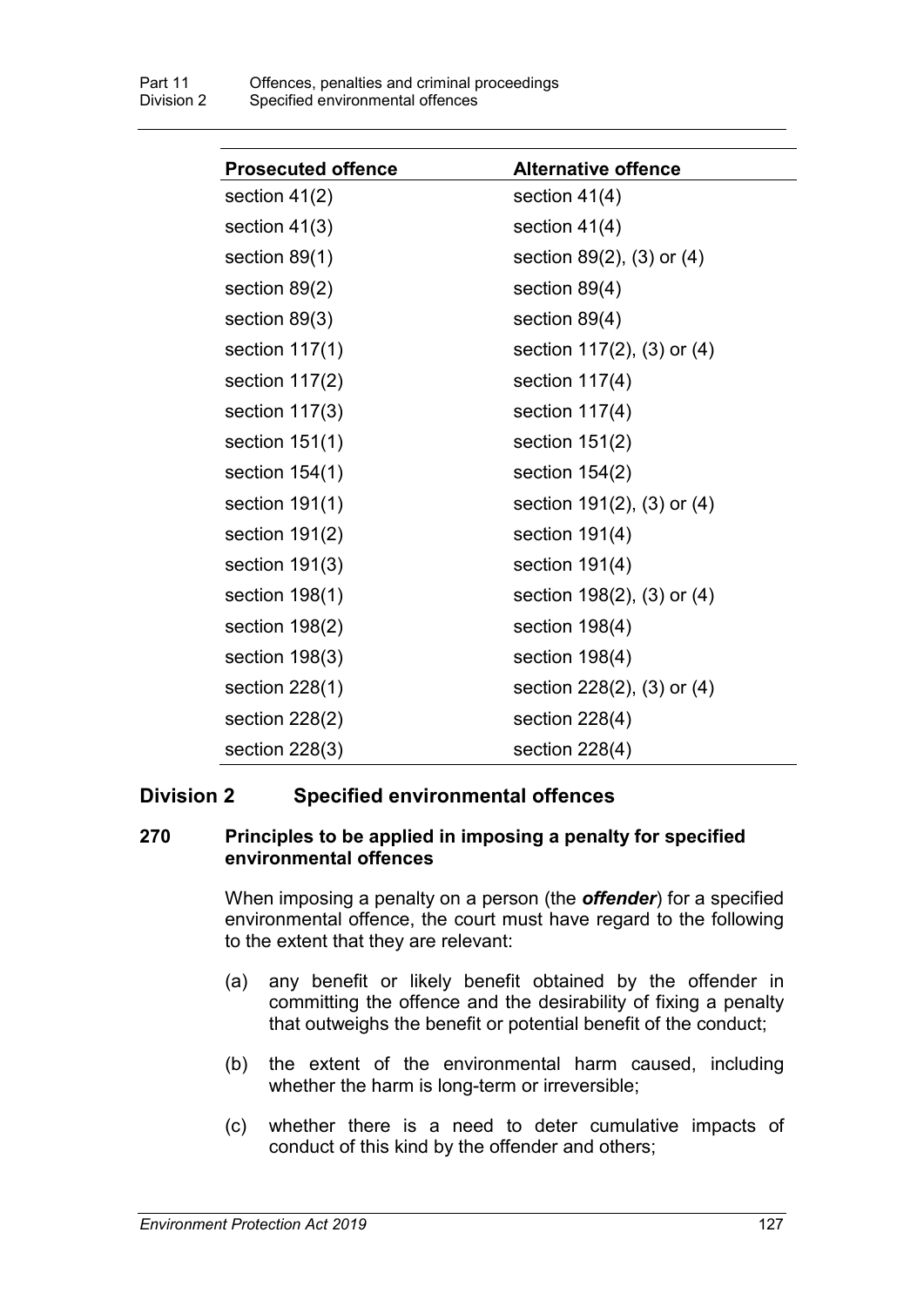- (d) the extent of any efforts by the offender to minimise or remediate the environmental harm;
- (e) the extent to which the offender made efforts to comply with the environmental approval;
- (f) any history of non-compliance by the offender with this Act;
- (g) whether there was deliberate concealment of the conduct or of the illegal nature of the conduct;
- (h) any other matters the court considers relevant.

#### <span id="page-145-0"></span>**271 Additional court orders where specified environmental offence proved**

- (1) If a person (the *offender*) is found guilty of a specified environmental offence, the court may, having regard to the nature of the offence and the circumstances of the offence, make any orders it considers appropriate including the following:
	- (a) an order that the offender must take specified measures within a specified time:
		- (i) to prevent the offence occurring again; or
		- (ii) to remediate any environmental harm resulting from the offence; or
		- (iii) to rehabilitate the environment as a result of any environmental harm resulting from the offence; or
		- (iv) to enhance the environment in an area for public benefit;
	- (b) an order requiring the offender to compensate the CEO for the costs of taking any remedial or preventive action that was made necessary as a result of the act or omission that constituted the offence;
	- (c) an order directing the offender to pay to the CEO an amount that the court estimates will not exceed the financial, monetary or economic benefit that the offender or a person associated with the offender has gained or can reasonably be expected to gain as a result of the commission of the offence;
	- (d) an order directing the offender to pay an amount in compensation to any person who has suffered loss or damage as a result of the commission of the offence;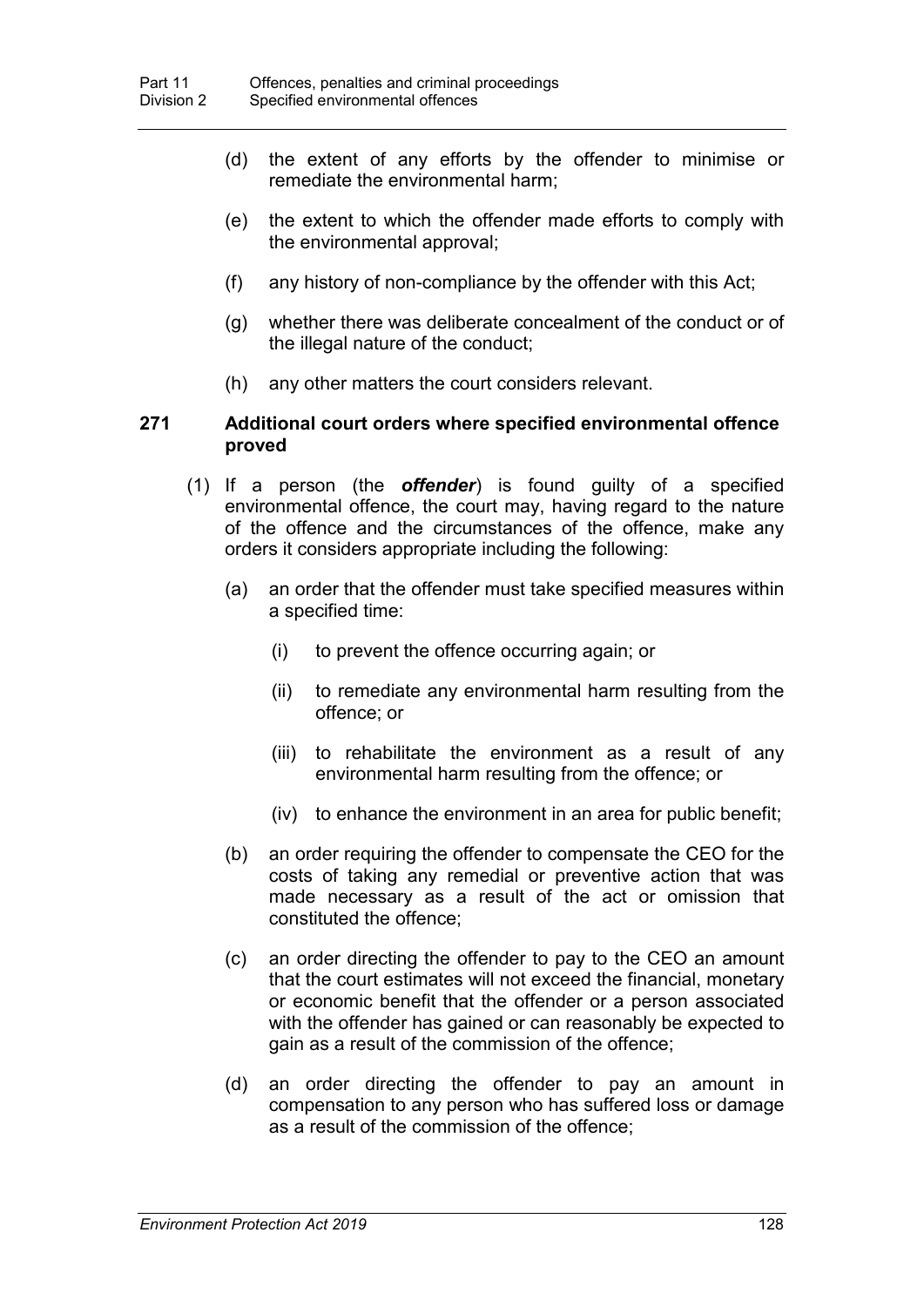- (e) an order requiring the offender to publicise the offence and the environmental consequences in a specified manner.
- (2) An order under this section is in addition to any other order that the court may make under this Act or the *Sentencing Act 1995*.

#### **272 CEO may take measures if order not complied with**

- (1) If the offender fails to take any measures specified by an order under section [271\(](#page-145-0)1)(a), the CEO may take those measures.
- (2) The CEO may recover the reasonable costs of taking any measures under subsection (1) in a court of competent jurisdiction as a debt due to the Territory.
- (3) A debt mentioned in subsection (2) may be recorded under the *Land Title Act 2000* as a charge on any land owned by the offender*.*
- (4) The CEO may, in writing, authorise another person to exercise a power or perform a function under subsection (1) or (2) on the CEO's behalf.
- (5) If a person is authorised to exercise a power or perform a function under subsection (4), anything done by the person in the exercise of the power or the performance of the function has the same effect as if it had been done by the CEO.

## **Division 3 Criminal proceedings**

#### **273 Who can commence proceedings**

- (1) A proceeding for an offence against this Act may be brought by:
	- (a) the CEO or a person authorised by the CEO; or
	- (b) an environmental officer.
- (2) An environmental officer other than a police officer must obtain the consent of the following before commencing the proceeding:
	- (a) the NT EPA in relation to an offence against any of the following provisions:
		- (i) section [34;](#page-33-0)
		- (ii) section [54;](#page-45-0)
		- (iii) if the request was made by the NT EPA section [151;](#page-87-0)
		- (iv) section [198;](#page-111-0)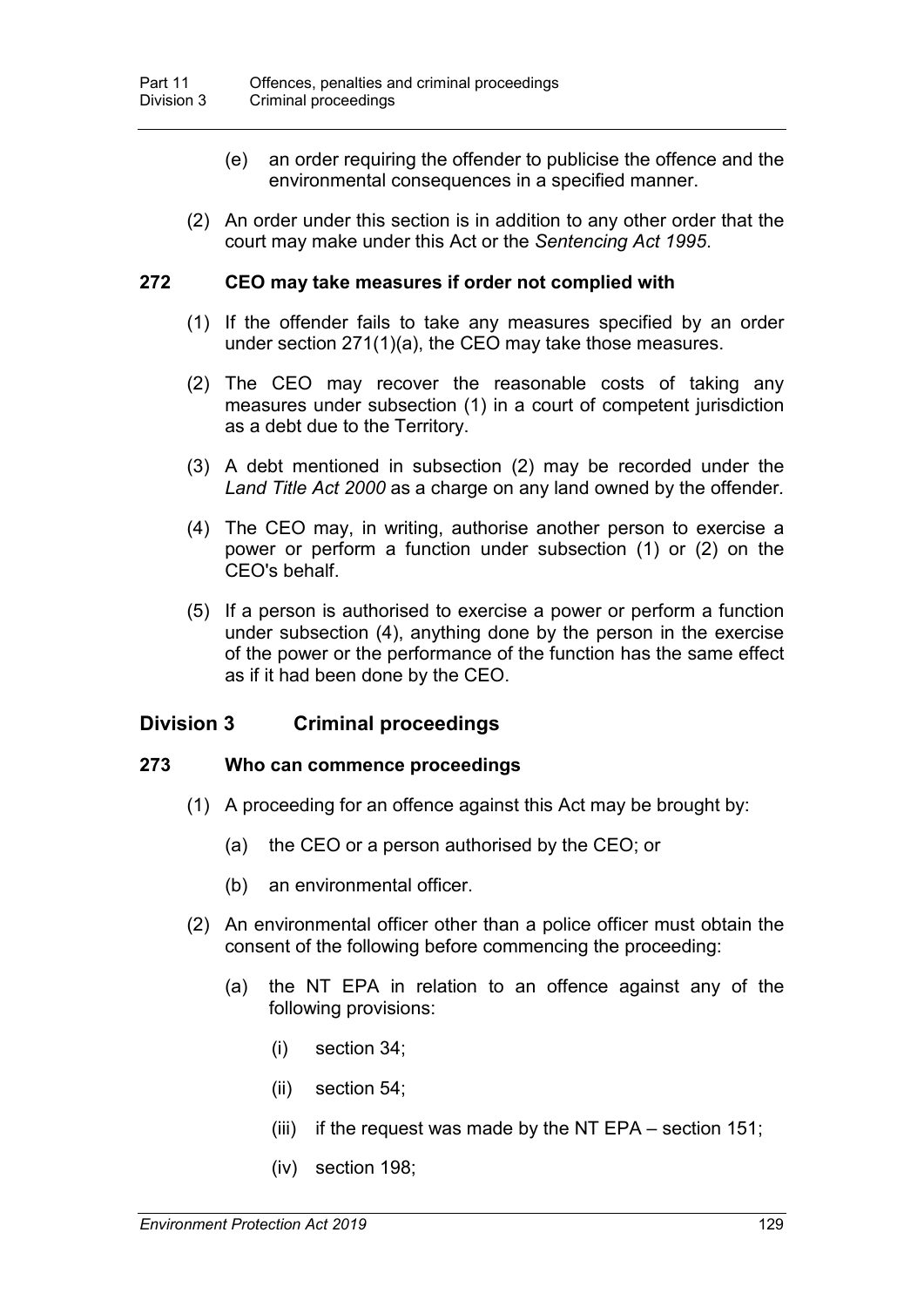- (v) if the relevant person is the NT EPA section [260;](#page-136-0)
- (vi) if the relevant offence is an offence mentioned in subparagraphs (i) to  $(v)$  – section [265;](#page-140-0)
- (b) otherwise the CEO.

### **274 Time for commencing prosecution**

A prosecution for an offence against this Act must be commenced not more than 3 years after the later of:

- (a) the date on which the offence was committed; or
- (b) the date on which evidence of the offence first came to the attention of the CEO or the NT EPA, as the case requires.

#### **275 Enforcement agency for** *Fines and Penalties (Recovery) Act 2001*

- (1) The CEO is an enforcement agency for the *Fines and Penalties (Recovery) Act 2001*.
- (2) The NT EPA is an enforcement agency for the *Fines and Penalties (Recovery) Act 2001*.

## **Part 12 Review of decisions**

### **276 Standing for judicial review**

- (1) A person may seek judicial review of a decision of the Minister, the CEO, the NT EPA or an environmental officer under this Act if the person is:
	- (a) a proponent of an action to which the decision relates; or
	- (b) an applicant for the decision; or
	- (c) a person directly affected by the decision; or
	- (d) a person who has made a genuine and valid submission during an environmental impact assessment and environmental approval process under this Act to which the decision relates.
- (2) For subsection (1)(d), a genuine and valid submission by a person does not include:
	- (a) a submission by the person in the form of a form letter or petition prepared by another body or organisation; or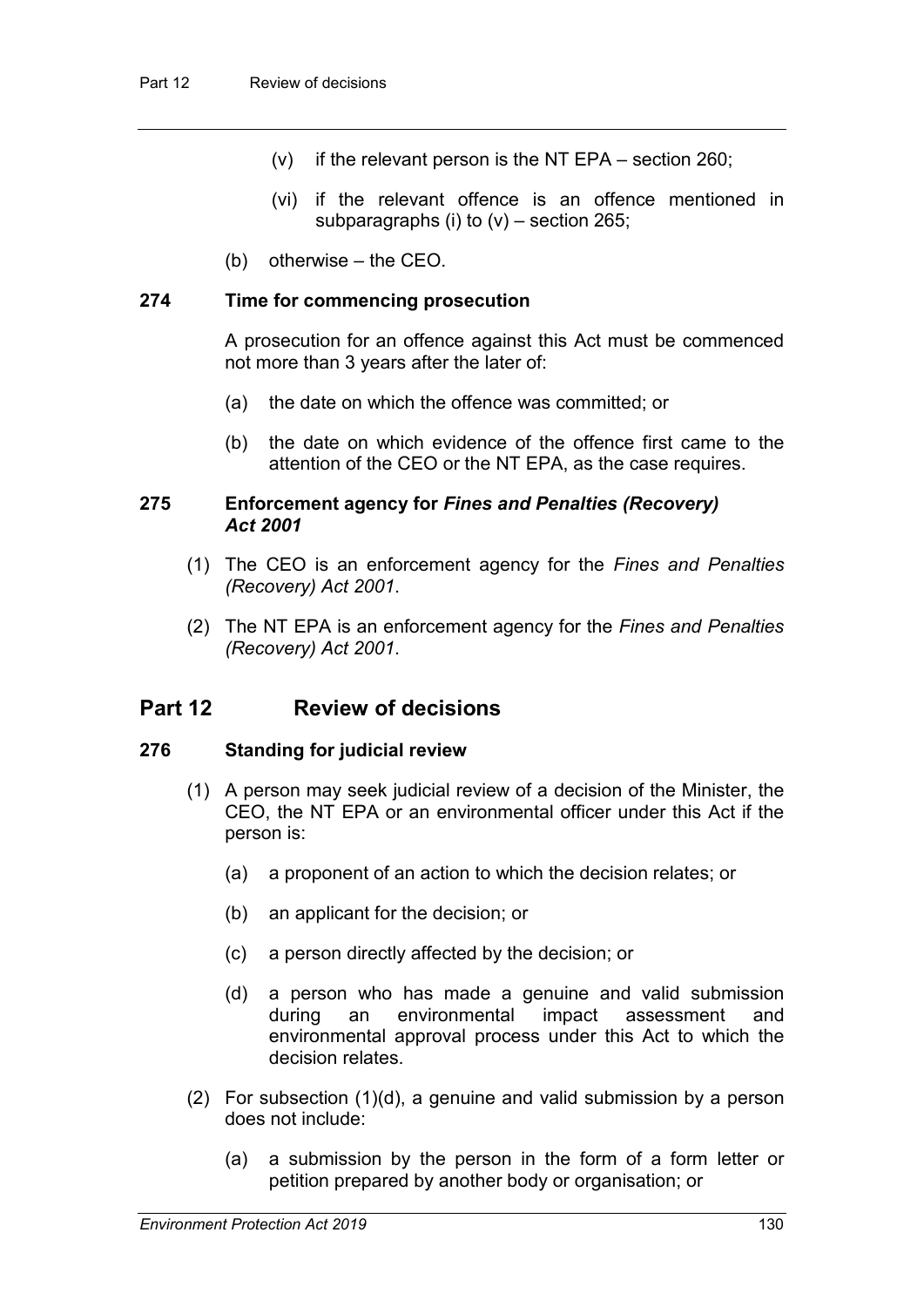(b) a submission made after the end of the submission period, unless the court considers that in the circumstances it should be considered a genuine and valid submission.

## <span id="page-148-2"></span><span id="page-148-0"></span>**277 Review by NTCAT**

- (1) NTCAT has jurisdiction to review a decision (a *reviewable decision*) specified in the Schedule.
- (2) An *affected person*, for a reviewable decision, is a person specified in the Schedule for that decision.
- (3) An affected person for a reviewable decision may apply to NTCAT for review of the decision.

*Note for section [277](#page-148-0)*

*The Northern Territory Civil and Administrative Tribunal Act 2014 sets out the procedure for applying to NTCAT for review and other relevant matters in relation to reviews.*

## **Part 13 General matters**

### **Division 1 Delegation**

### **278 Delegation by Minister**

- (1) The Minister may delegate any of the Minister's powers and functions under this Act to the CEO or a person other than the NT EPA or a member of the NT EPA.
- (2) The Minister may delegate to the NT EPA or a member of the NT EPA any power of the Minister relating to the amendment of an environmental approval.

### **279 Delegation by CEO**

The CEO may delegate any of the CEO's powers and functions under this Act to a person.

### **Division 2 Service**

### **280 Service**

- <span id="page-148-1"></span>(1) A document required to be given to a person under this Act may be given:
	- (a) by serving it on the recipient as authorised by section 25 of the *Interpretation Act 1978*; or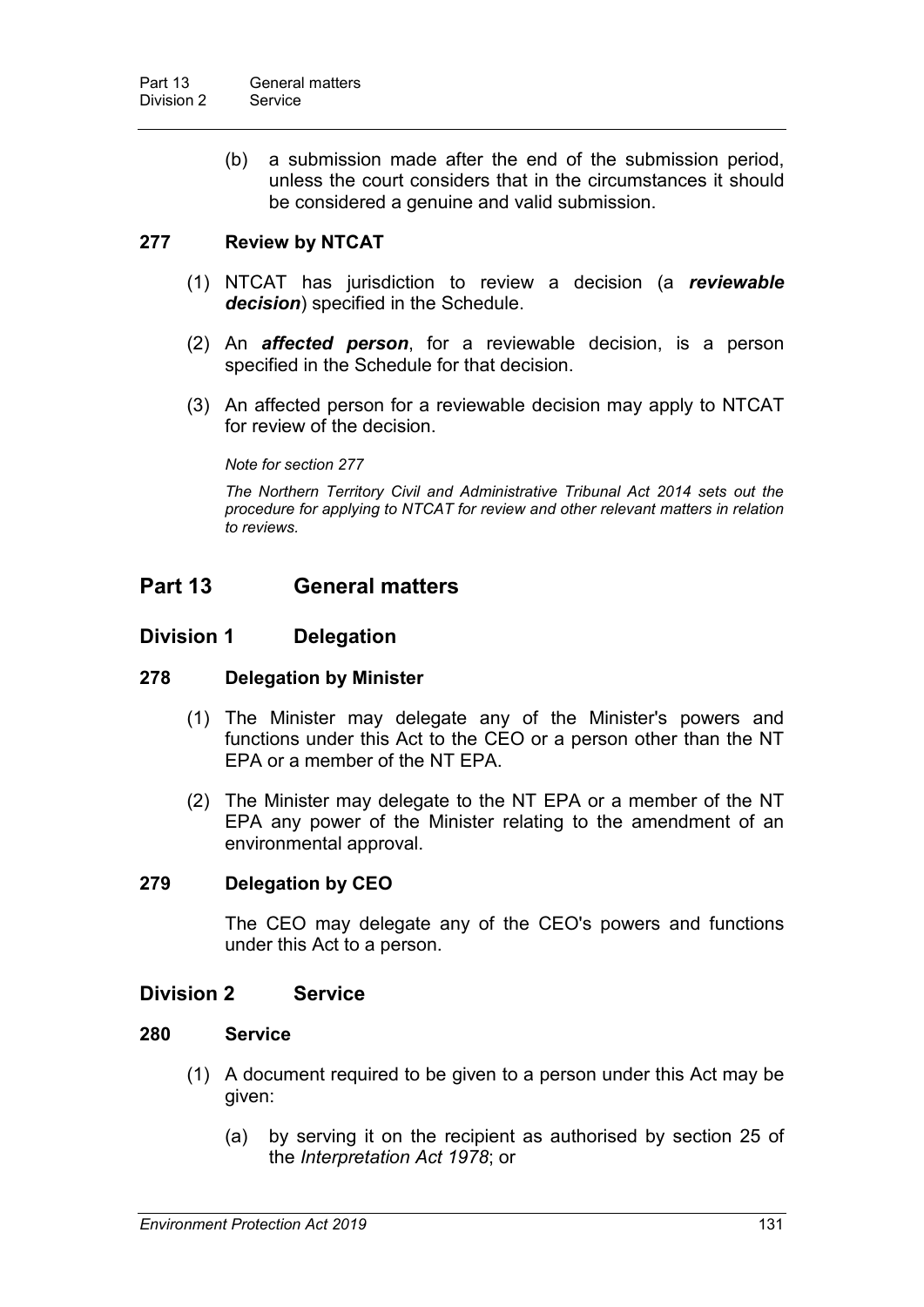- (b) by sending it to the recipient's email address as an attachment to an email.
- (2) Subject to evidence to the contrary, a document sent as mentioned in subsection (1)(b) is taken to be given to the recipient when it is sent to the recipient's email address.

*Note for section [280](#page-148-1)*

*See section 25(2) to (4) of the Interpretation Act 1978 for when notices, directions or requests served as mentioned in subsection (1)(a) are taken to be served.*

## **Division 3 Confidentiality of information**

### **281 Confidential information**

- <span id="page-149-0"></span>(1) This section applies if a proponent or an approval holder is required under this Act or the regulations to provide information to the Minister or the NT EPA in relation to:
	- (a) a referred action; or
	- (b) a referred strategic proposal; or
	- (c) the environmental impact assessment of an action; or
	- (d) the approval of an action; or
	- (e) a significant variation of an action; or
	- (f) the amendment of an environmental approval; or
	- (g) the suspension or revocation of an environmental approval; or
	- (h) the transfer of an environmental approval; or
	- (i) a circumstance prescribed by regulation.
- (2) At the time of providing the information, the proponent or approval holder may request that identified information provided not be made public on the basis that the information is:
	- (a) commercial-in-confidence, which may include:
		- (i) commercial contractual information; or
		- (ii) confidential agreements with third parties if these are required not to be disclosed; or
	- (b) cultural-in-confidence; or
	- (c) subject to legal professional privilege; or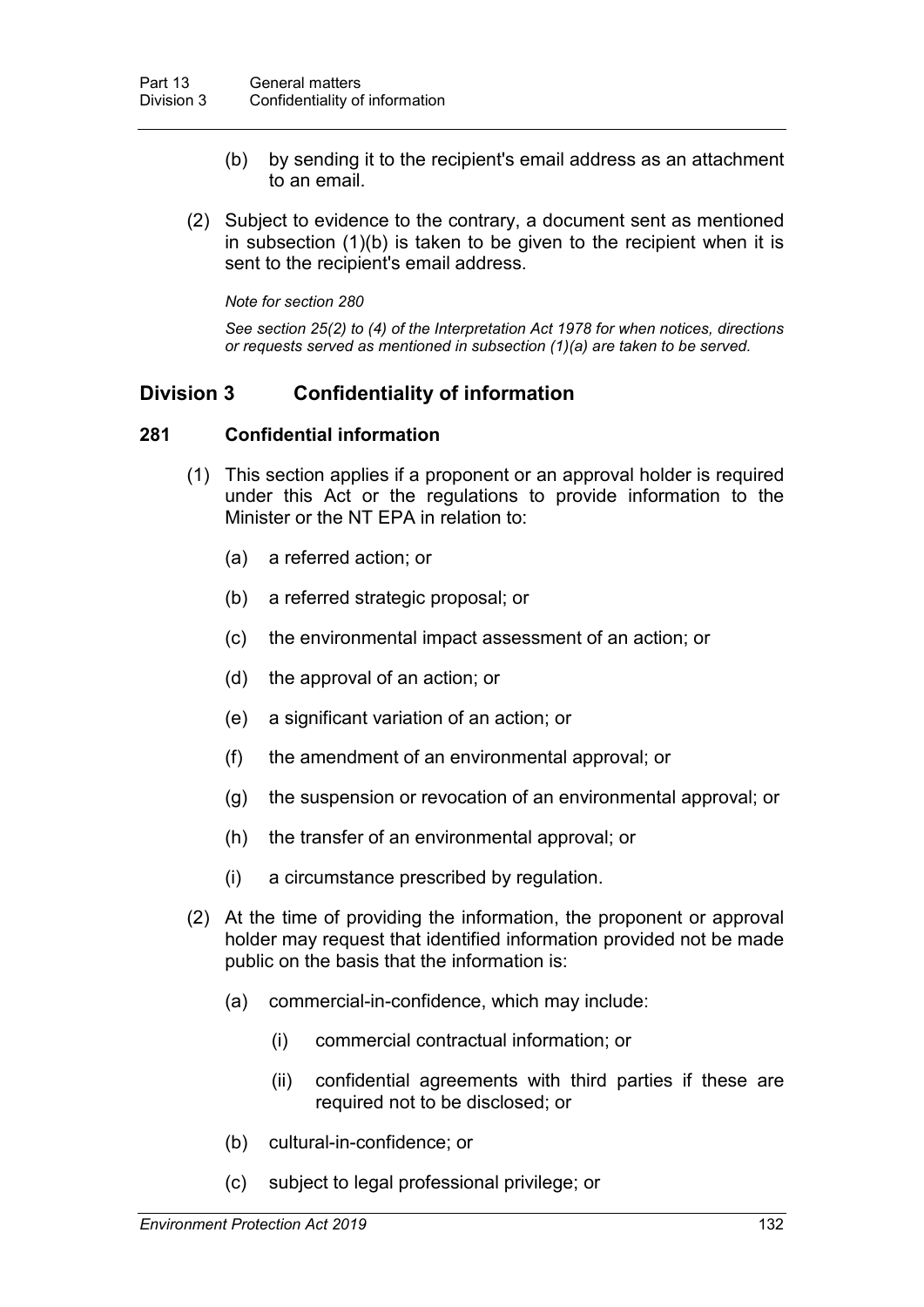- (d) otherwise required by law to be withheld from publication ; or
- (e) information that is in the public interest to withhold.
- (3) An application must be made in accordance with the regulations.

#### <span id="page-150-0"></span>**282 Decision of Minister or NT EPA**

- (1) After considering a request under section [281,](#page-149-0) the Minister or the NT EPA may decide that specified information provided to the Minister or the NT EPA (as the case requires) is not required to be published under this Act if satisfied that:
	- (a) the information is of a kind mentioned in section [281\(](#page-149-0)2); and
	- (b) it is appropriate to withhold it from publication.
- (2) The Minister or NT EPA must not decide that information is commercial-in-confidence unless satisfied that:
	- (a) release of the information would cause competitive detriment to the applicant; and
	- (b) the information is not in the public domain; and
	- (c) the information is not readily discoverable.

#### **283 Effect of decision**

- (1) This section applies if the Minister or the NT EPA decides under section [282](#page-150-0) that information may be withheld from publication.
- (2) The proponent or approval holder is not required to publish the information under this Act.
- (3) The proponent or approval holder is still required to provide the information to the Minister or the NT EPA under this Act.
- (4) The Minister or the NT EPA must not publish information that it has decided may be withheld from publication under this Act unless required to do so by another Act or law.

### **Division 4 Public register**

#### **284 Public register**

(1) The CEO must keep a public register to provide a public record of prescribed activities, obligations, decisions and enforcement actions under this Act.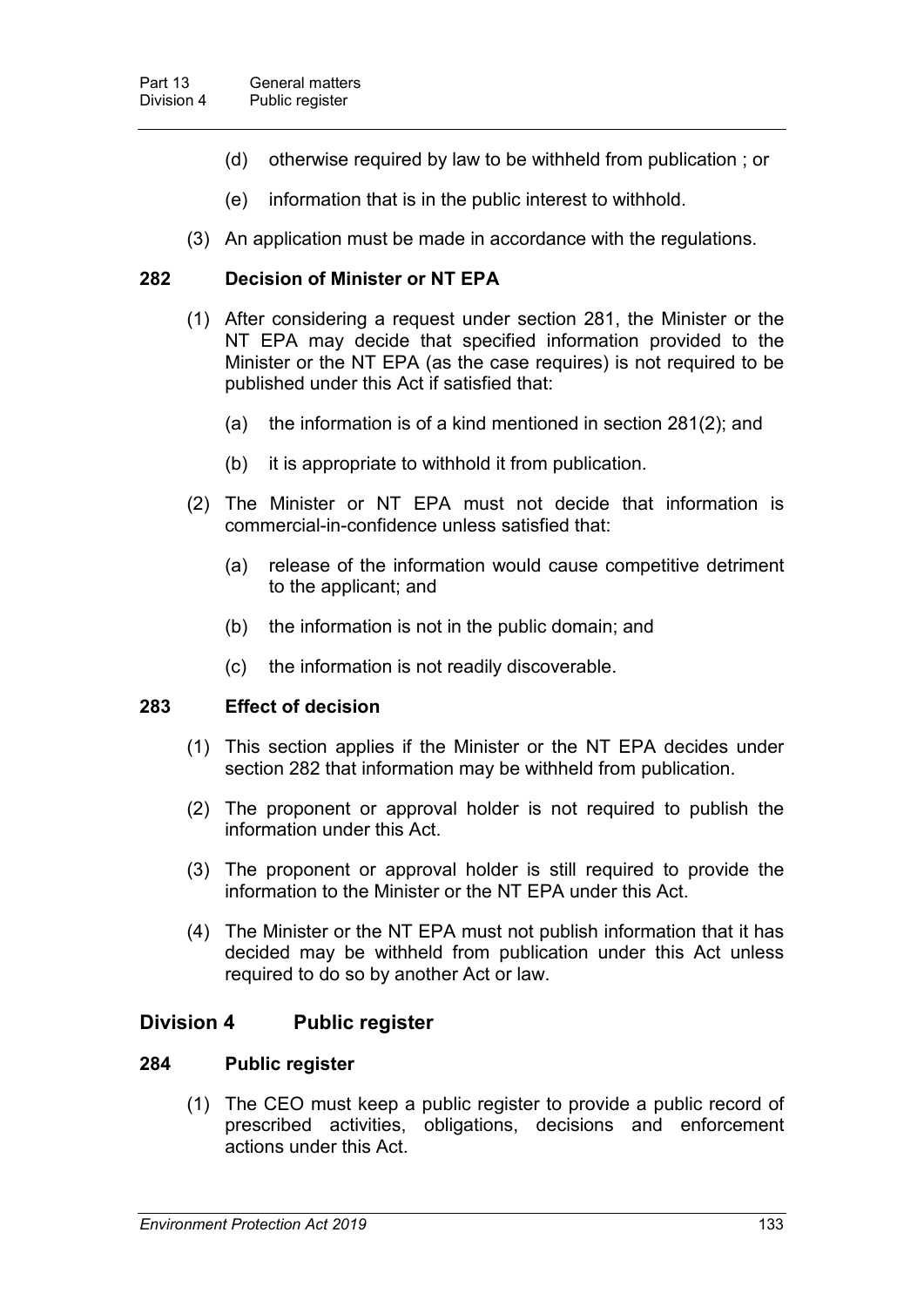- (2) The public register must be kept in a form determined by the CEO.
- (3) The CEO must include in the public register the information required by regulation.

### **Division 5 Directions to provide information**

#### **285 Direction notice**

- <span id="page-151-0"></span>(1) The Minister may, by *Gazette* notice, direct proponents or approval holders to provide information for the following purposes:
	- (a) to assist the environmental impact assessment process;
	- (b) to assist the environmental approval process;
	- (c) to assist the monitoring of actions;
	- (d) to assist in identifying and understanding the current quality of the environment;
	- (e) to assist in identifying changes to the quality of the environment over time;
	- (f) to assist in identifying and monitoring impacts on the environment.
- (2) The notice must specify:
	- (a) the time or times for providing the information; and
	- (b) the periods to which the information must relate; and
	- (c) the required methodology for collecting the information; and
	- (d) the required methods for reporting the information and the methodology used; and
	- (e) the person to whom the information must be provided; and
	- (f) the prescribed matters.
- (3) The notice may make different directions for:
	- (a) different classes of proponents or approval holders; or
	- (b) different classes of actions; or
	- (c) different parts of the Territory.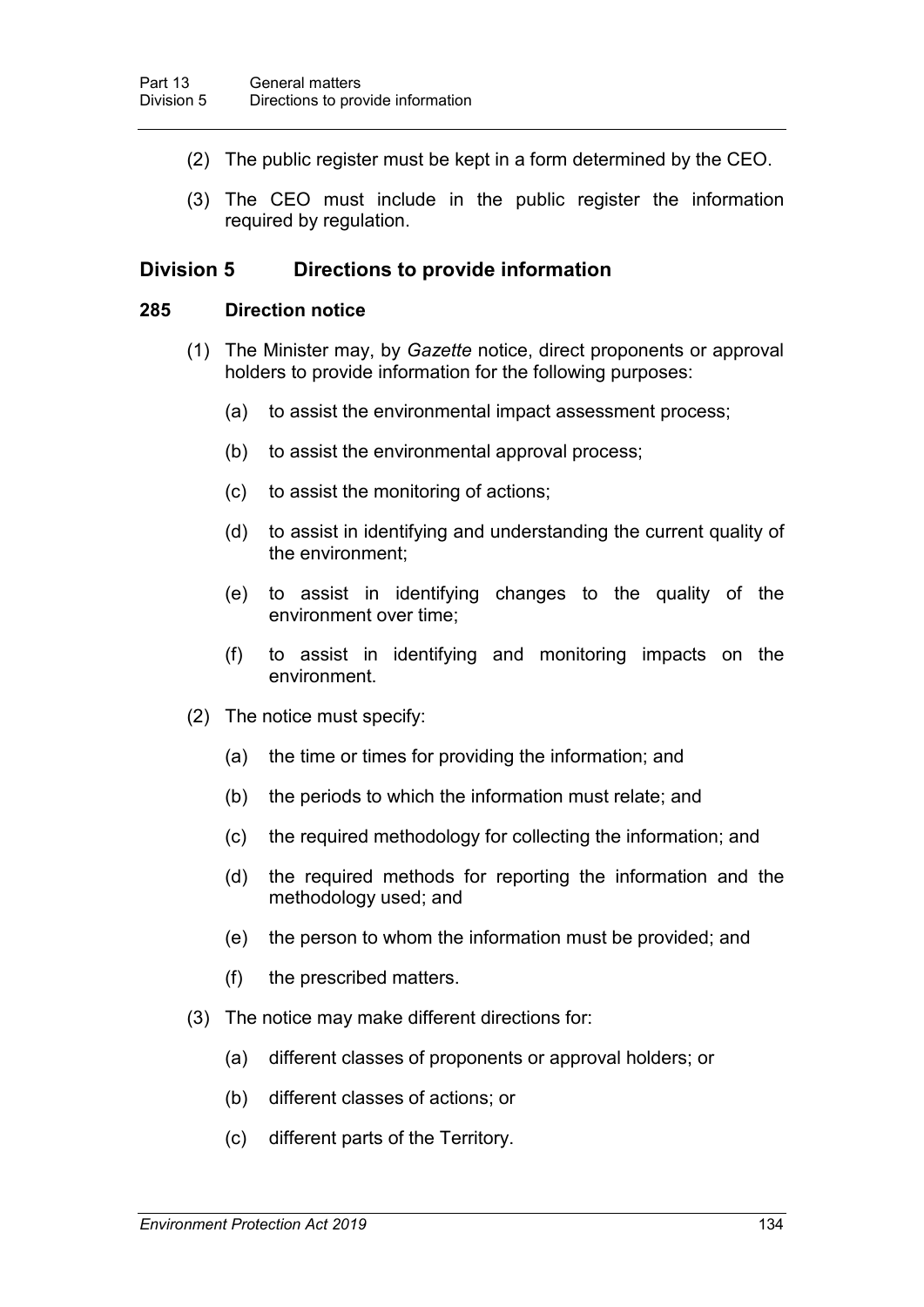### **286 Methodologies**

- (1) The CEO or the NT EPA may specify methodologies to be used for section [285.](#page-151-0)
- (2) A methodology may refer to a published standard.
- (3) The CEO or NT EPA must publish a methodology specified under this section.

### **287 Proponent or approval holder to provide information**

(1) A proponent or an approval holder commits an offence if the proponent or the approval holder contravenes a notice under section [285.](#page-151-0)

Maximum penalty: 100 penalty units.

- (2) An offence against subsection (1) is an offence of strict liability.
- (3) It is a defence to a prosecution for an offence against subsection (1) if the defendant took reasonable steps and exercised due diligence to prevent the commission of the offence.
- (4) The defendant has a legal burden of proof in relation to a matter mentioned in subsection (3).
- (5) Subsection (1) does not apply to a proponent or an approval holder in relation to information if an exemption is granted under section [288](#page-152-0) in relation to that information.

### <span id="page-152-0"></span>**288 Proponent or approval holder may seek exemption**

- (1) A proponent or an approval holder may, in writing, apply to the Minister for an exemption from compliance with a notice under section [285](#page-151-0) on the ground that it would be unreasonable for the proponent or approval holder to provide the required information.
- (2) The Minister may grant or refuse an application under subsection (1).
- (3) The Minister must publish a decision under subsection (2) and the reasons for the decision.

## **289 Publication of information**

The Minister or the CEO may publish any information provided by a proponent or an approval holder under this Division.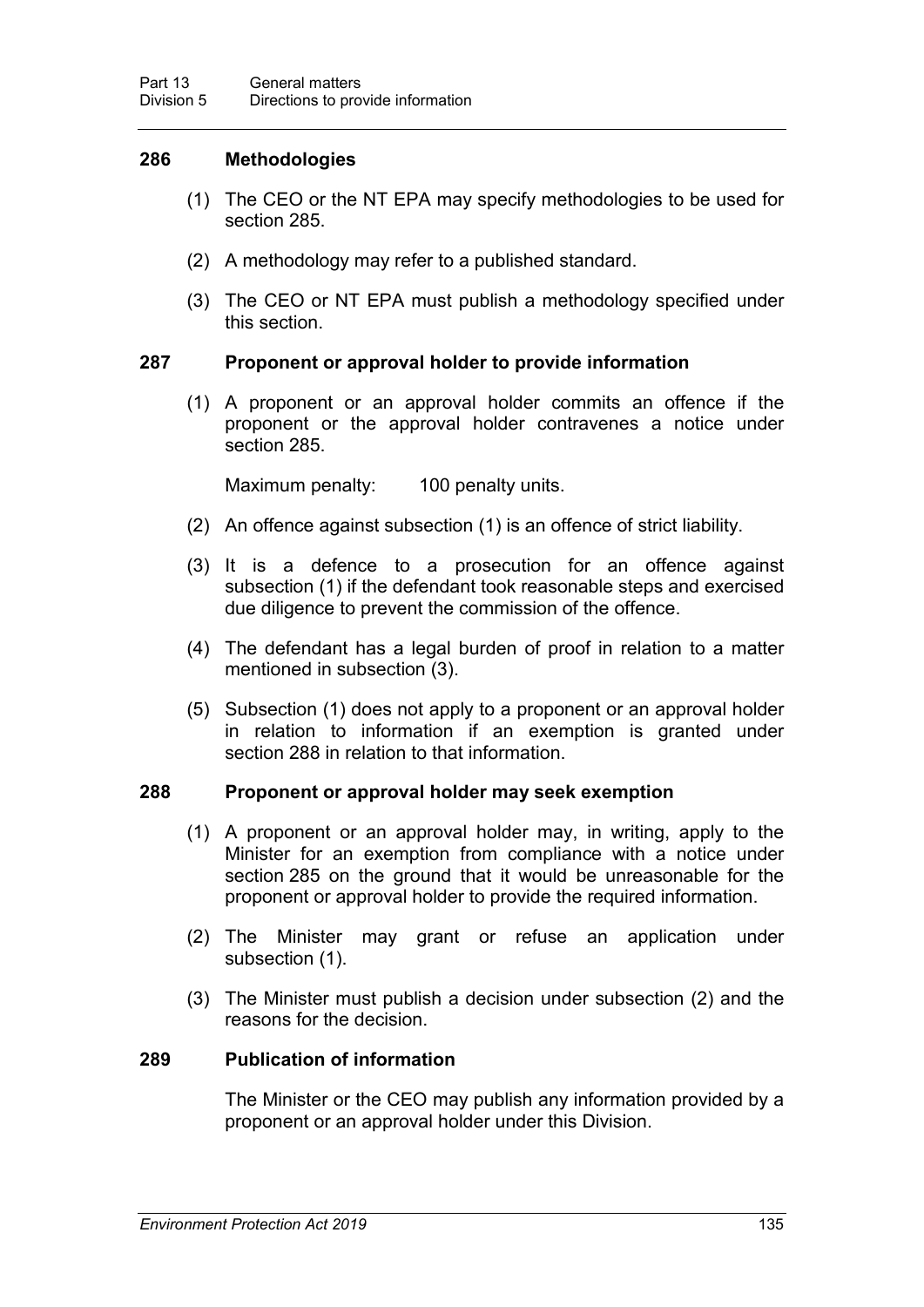## **Division 6 Report by CEO**

### **290 CEO to report on enforcement and compliance**

- (1) The CEO must publish a report on all enforcement measures and compliance measures taken under this Act at least once in each year.
- (2) The CEO may determine the form of the report which may include:
	- (a) a separate published report; or
	- (b) a report recorded on the public register; or
	- (c) a report included in the annual report of the Agency.

## **Division 7 Guidance and procedural documents**

#### **291 Guidance documents**

- (1) The Minister, the CEO and the NT EPA may publish guidance documents in relation to any requirements or processes under this Act.
- (2) The purpose of a guidance document is to provide advice on the operation of this Act.
- (3) A guidance document must not be inconsistent with this Act.
- (4) A guidance document may refer to or adopt a published standard as in force from time to time.

### **292 Approved forms**

The CEO may approve forms for this Act.

## **Division 8 Regulations**

#### **293 Regulations**

- <span id="page-153-0"></span>(1) The Administrator may make regulations under this Act.
- (2) The regulations may deal with the following:
	- (a) prescribe fees payable under this Act;
	- (b) provide for the recovery of costs incurred by the Minister, the CEO or the NT EPA under or for this Act;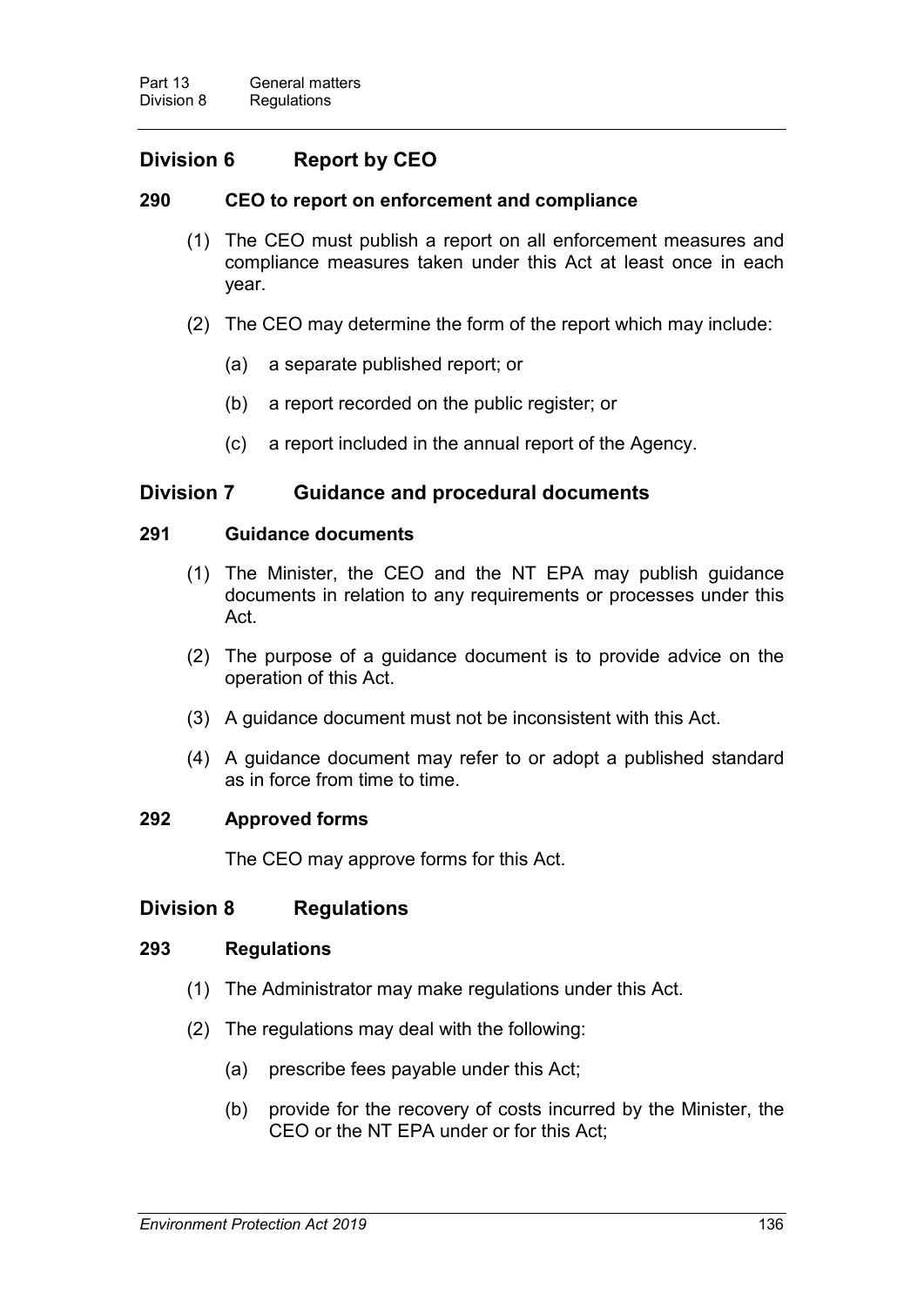- (c) provide for an offence against a regulation to be an offence of strict or absolute liability;
- (d) for an offence against a regulation other than an offence of strict liability or absolute liability – prescribe:
	- (i) a fine not exceeding 200 penalty units; or
	- (ii) an environmental penalty not exceeding environmental penalty level 3;
- (e) for an offence against a regulation that is an offence of strict liability or absolute liability – prescribe:
	- (i) a fine not exceeding 100 penalty units; or
	- (ii) an environmental penalty not exceeding environmental penalty level 3;
- (f) apply, adopt or incorporate (with or without changes) the whole or part of a document as in force or existing at a particular time or from time to time;
- (g) make different provision for different cases or class of case.

*Note for section [293](#page-153-0)*

*See also Part VII, Division 2 of the Interpretation Act 1978.*

## **Part 14 Repeals and transitional matters**

## **Division 1 Acts repealed**

### **294 Acts repealed**

<span id="page-154-0"></span>The following Acts are repealed**:**

- (a) *Environmental Assessment Act 1982* (Act No. 65 of 1982);
- (b) *Environmental Assessment Amendment Act 1994* (Act No. 73 of 1994).

### **Division 2 Transitional matters**

#### **295 Definitions**

In this Division:

*commencement* means the commencement of section [294.](#page-154-0)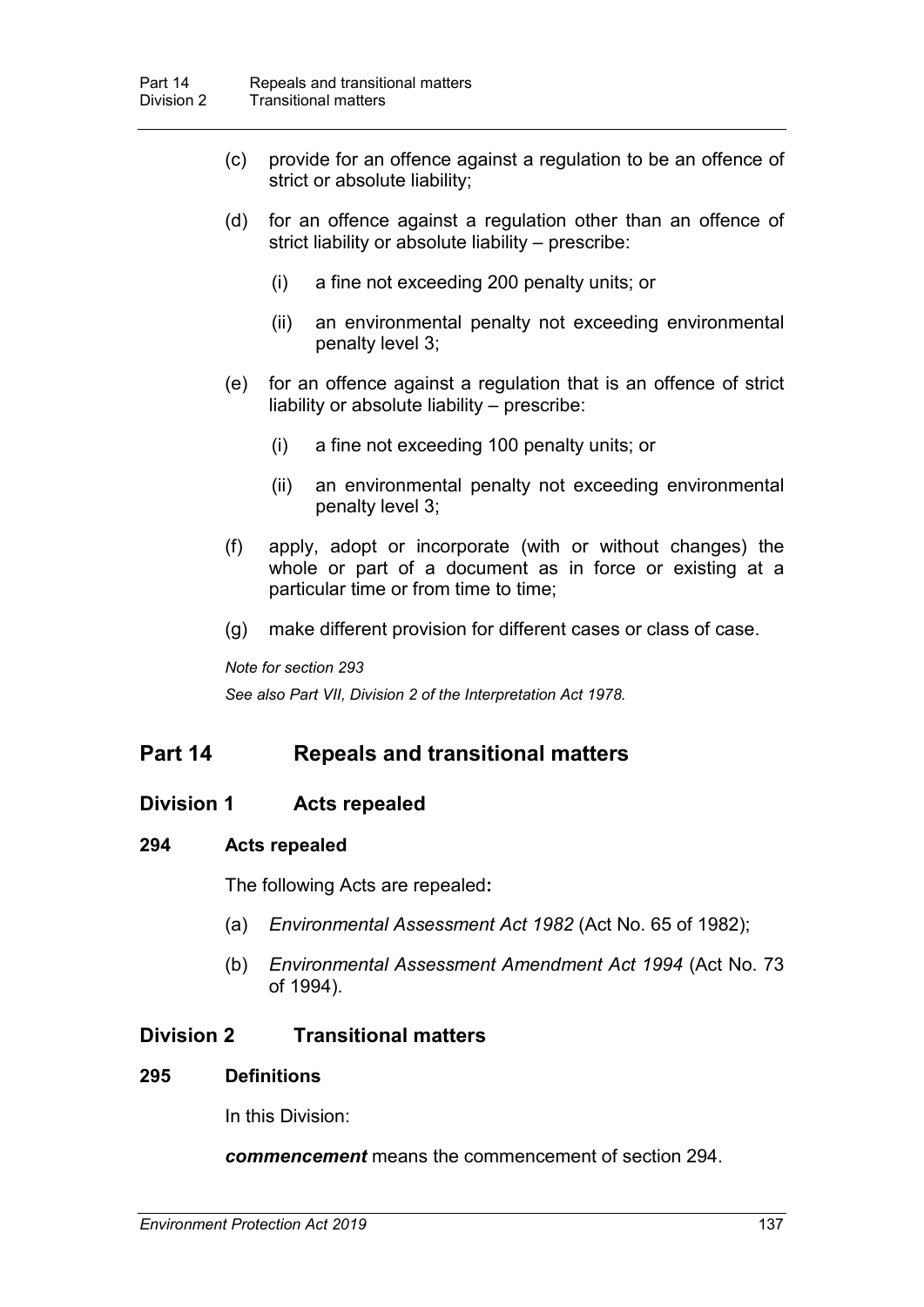*former Act* means the *Environmental Assessment Act 1982*.

*former procedures* means the *Environmental Assessment Administrative Procedures 1984*.

*prescribed Act* means:

- (a) *Mining Management Act 2001*; or
- (b) *Petroleum Act 1984*; or
- (c) *Planning Act 1999*; or
- (d) *Waste Management and Pollution Control Act 1998*.

#### **296 Saving of existing assessments commenced but not completed**

- (1) Subject to this Division, if an assessment of a proposed action commenced under the former Act but an assessment report was not completed before the commencement, the former Act continues to apply to that assessment as if section [294](#page-154-0) had not commenced.
- (2) For subsection (1), the former procedures continue to apply to the proposal as if:
	- (a) section [294](#page-154-0) had not commenced; and
	- (b) any reference in the former procedures to "days" were a reference to "business days"; and
	- (c) after clause 10A(1) there were inserted:
- "(1A) Clauses 9 and 10 apply (with any necessary changes) in relation to a supplement prepared under subclause (2) as if:
	- (a) the supplement were a report; and
	- (b) any reference in clause 9(2)(b) to 28 days were a reference to 15 business days"; and
	- (d) after clause 11(1) there were inserted:
- "(1A) If a supplement is prepared after the commencement of section [294](#page-154-0) of the *Environment Protection Act 2019*, the reference in subclause (1) to the period specified in the notice mentioned in clause 9(2)(b)(i) is a reference to that period as specified in relation to the supplement."; and
	- (e) in clause 11(3)(a) after "clause 9" there were inserted "(including any comments relating to a supplement)".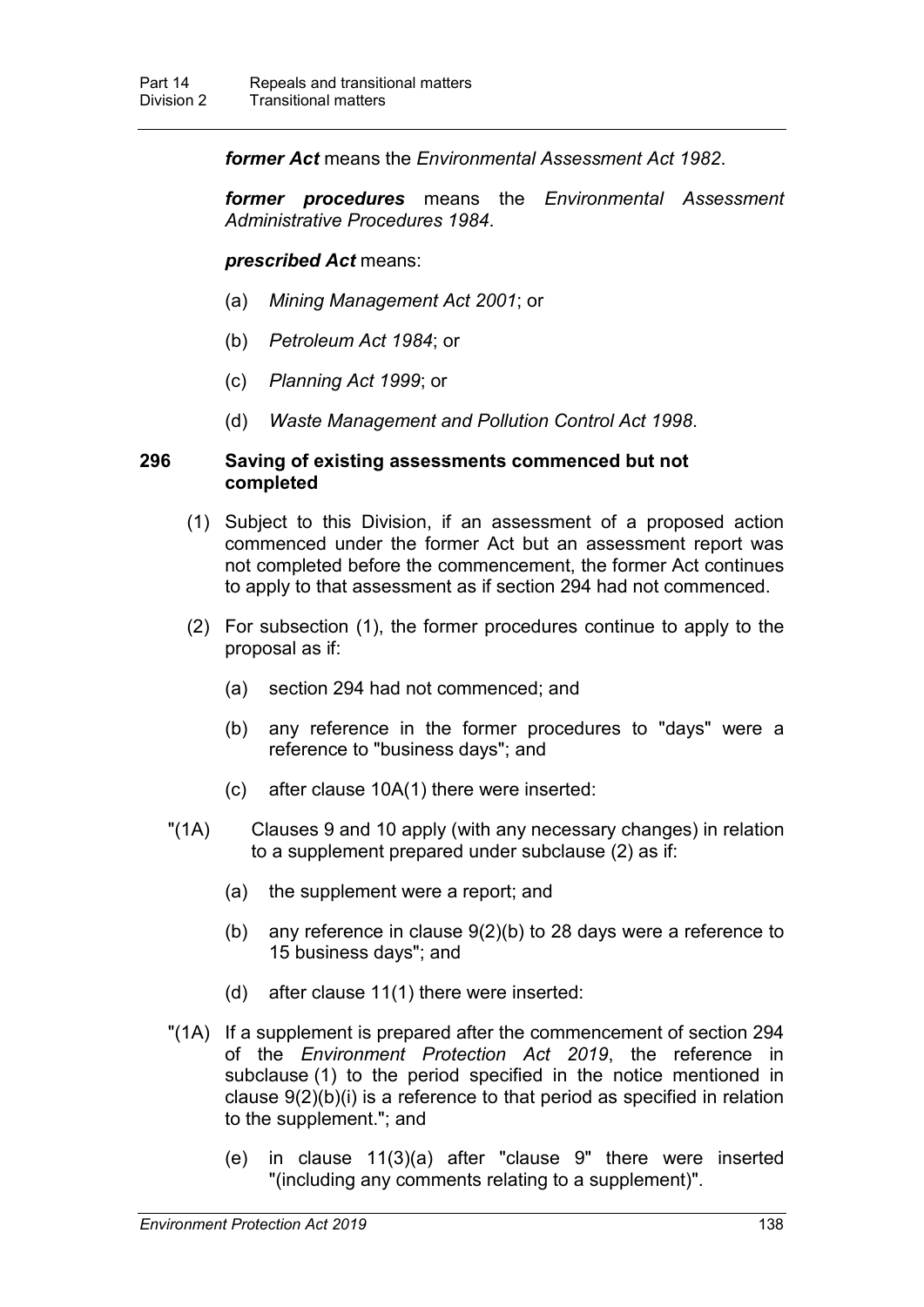### **297 Termination of assessment under former Act**

- (1) This section applies if:
	- (a) an assessment process commenced in relation to a proposed action under the former Act before the commencement; and
	- (b) the proponent had taken no steps or only limited steps in the assessment process before the commencement.
- (2) The NT EPA may terminate the assessment process under the former Act if the NT EPA considers that continuing the assessment process is no longer appropriate because of the passage of time since the assessment process commenced.
- (3) Before making a decision under subsection (2), the NT EPA must give the proponent:
	- (a) written notice of the proposed termination; and
	- (b) an opportunity to make a submission in relation to the proposed termination.
- (4) If an assessment process is terminated under this section, this Act applies to the environmental impact assessment of the proposed action.
- (5) The NT EPA must give written notice to the Minister and to the responsible Minister, as defined in section 3 of the former Act. of the termination of an assessment process under this section.

### **298 Environmental audit**

Part 8, Divisions 1 and 2 and Part 9, Divisions 1 and 3 apply (with any necessary changes) in relation to:

- (a) an action assessed under the former Act before the commencement as if it were an action referred under this Act; and
- (b) a proposed action that continues to be assessed under the former Act after the commencement as if it were a proposed action referred under this Act.

### **299 Assessment report**

An assessment report prepared under the former Act before or after the commencement is taken to be an assessment report for this Act.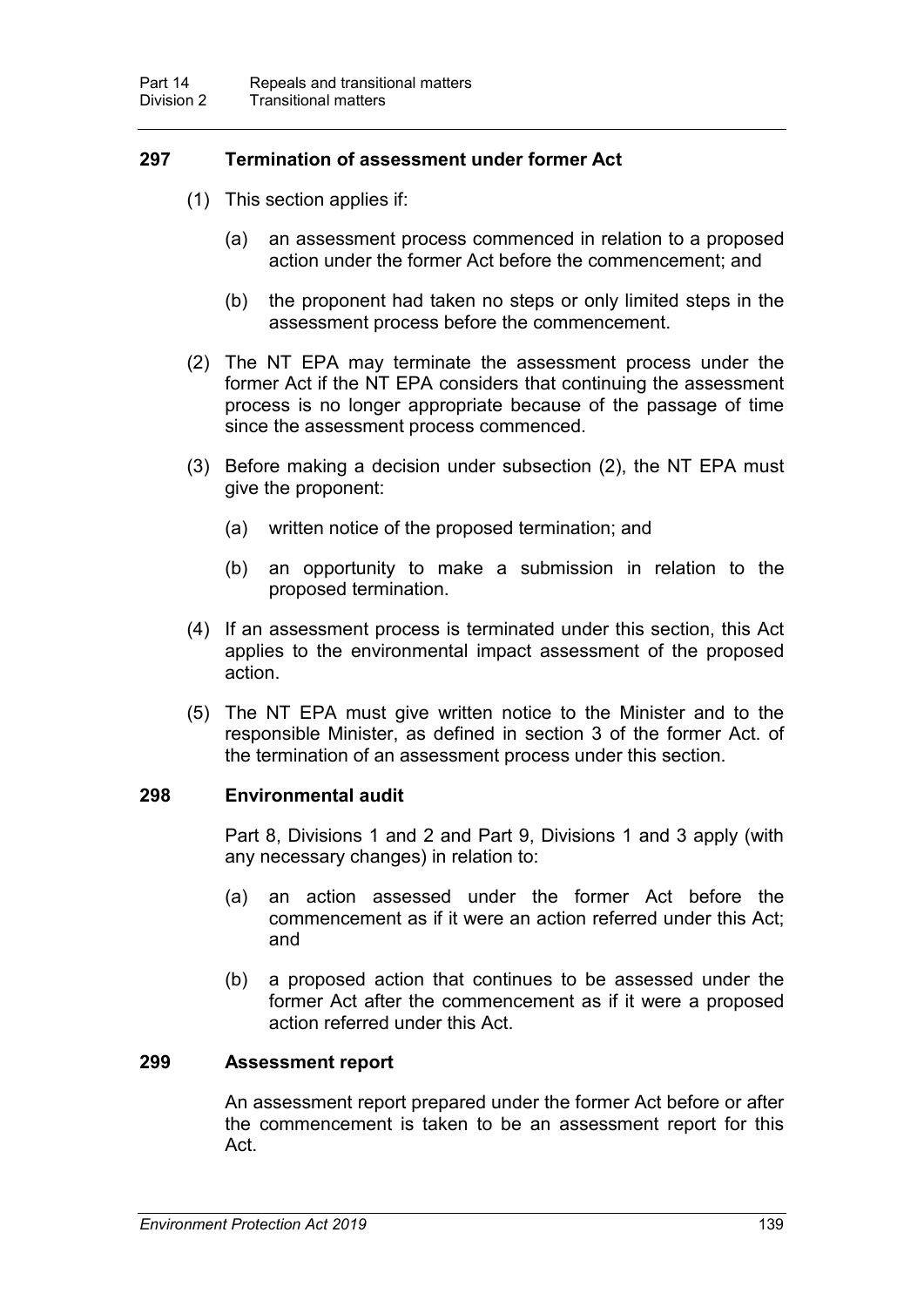### <span id="page-157-0"></span>**300 Assessment report completed under former Act before commencement**

- (1) This section applies if:
	- (a) an assessment report for a proposed action was completed under the former Act before the commencement; and
	- (b) the proposed action had not commenced before the commencement.
- (2) An environmental approval is not required for the proposed action if a statutory authorisation is required under a prescribed Act to permit the action.
- (3) An environmental approval is required for the proposed action if no statutory authorisation under a prescribed Act is required to permit the action.
- (4) Sections 8A and 8B of the former Act continue to apply in relation to an assessment report completed before the commencement for a proposed action for which a statutory authorisation is required under a prescribed Act.

#### <span id="page-157-1"></span>**301 Assessment report completed under former Act after commencement**

- (1) This section applies if an assessment report for a proposed action is completed under the former Act after the commencement.
- (2) An environmental approval is required under this Act for the proposed action.

### **302 Process for environmental approval**

- (1) For sections [300\(](#page-157-0)3) and [301\(](#page-157-1)2), the NT EPA must:
	- (a) provide the assessment report to the Minister; and
	- (b) prepare a draft environmental approval for the proposed action in accordance with the regulations; and
	- (c) provide the draft environmental approval to the Minister together with the assessment report in accordance with Part 5.
- (2) Subsection (1)(b) does not apply if the NT EPA:
	- (a) prepares a statement of unacceptable impact in accordance with the regulations; and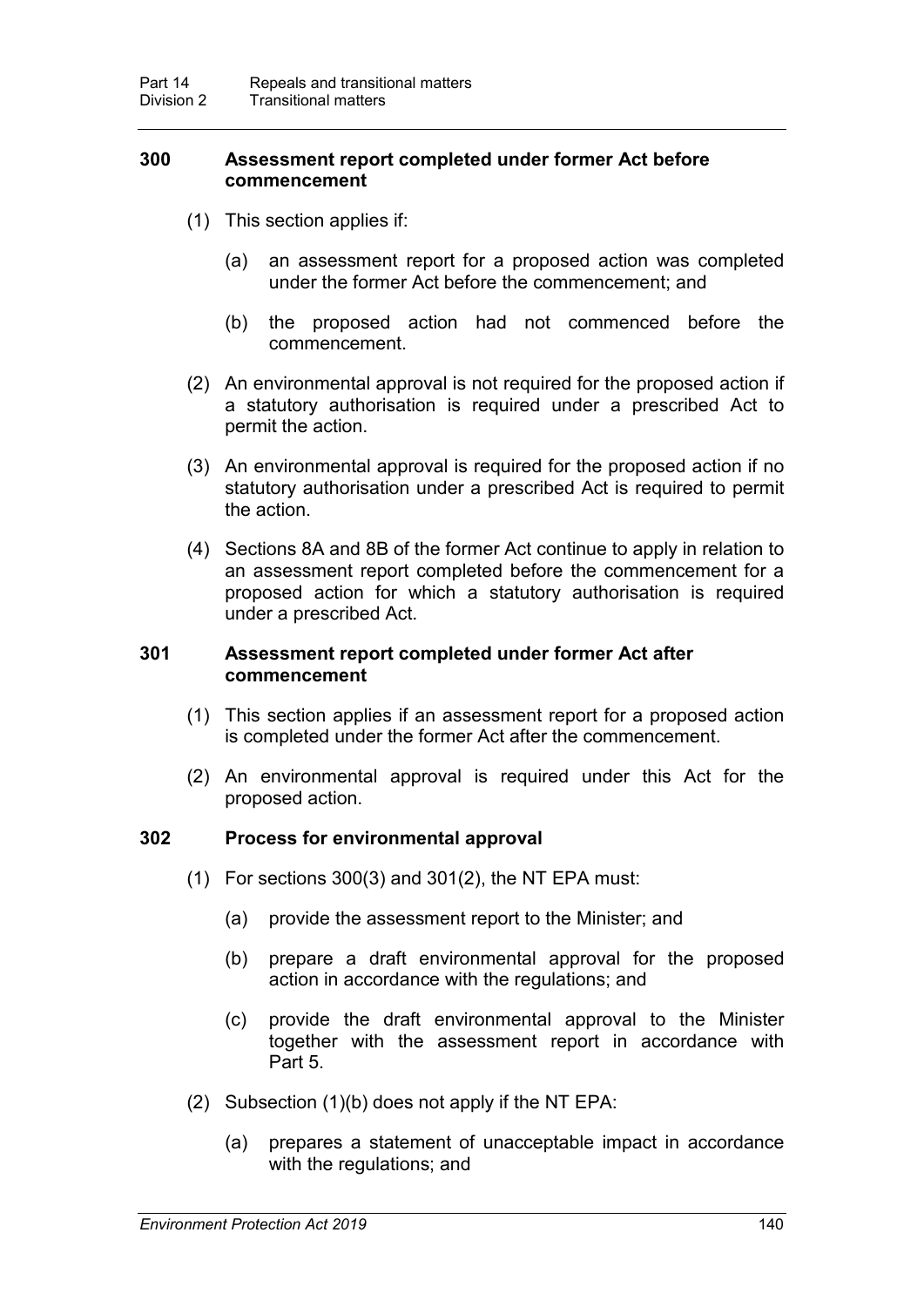(b) provides that statement to the Minister together with the assessment report in accordance with Part 5.

### **303 Transitional regulations**

- (1) A regulation may provide for a matter of a transitional nature:
	- (a) because of the enactment of this Act; or
	- (b) to otherwise allow or facilitate the transition from the operation of the former Act to this Act.
- (2) The regulation may have retrospective operation to a day not earlier than the commencement.
- (3) However, to the extent to which the regulation has retrospective operation, it does not operate to the disadvantage of a person (other than the Territory or a government authority) by:
	- (a) decreasing the person's rights; or
	- (b) imposing liabilities on the person.
- (4) The regulation must declare it is made under this section.
- (5) This section, and each regulation made under it, are repealed 1 year after the commencement.

## **Part 15 Consequential amendments**

## **Division 1 Geothermal Energy Act 2009**

#### **304 Act amended**

This Division amends the *Geothermal Energy Act 2009*.

### **305 Section 68 amended (Approval of geothermal operations plan)**

(1) Section 68(2)(a)

*omit*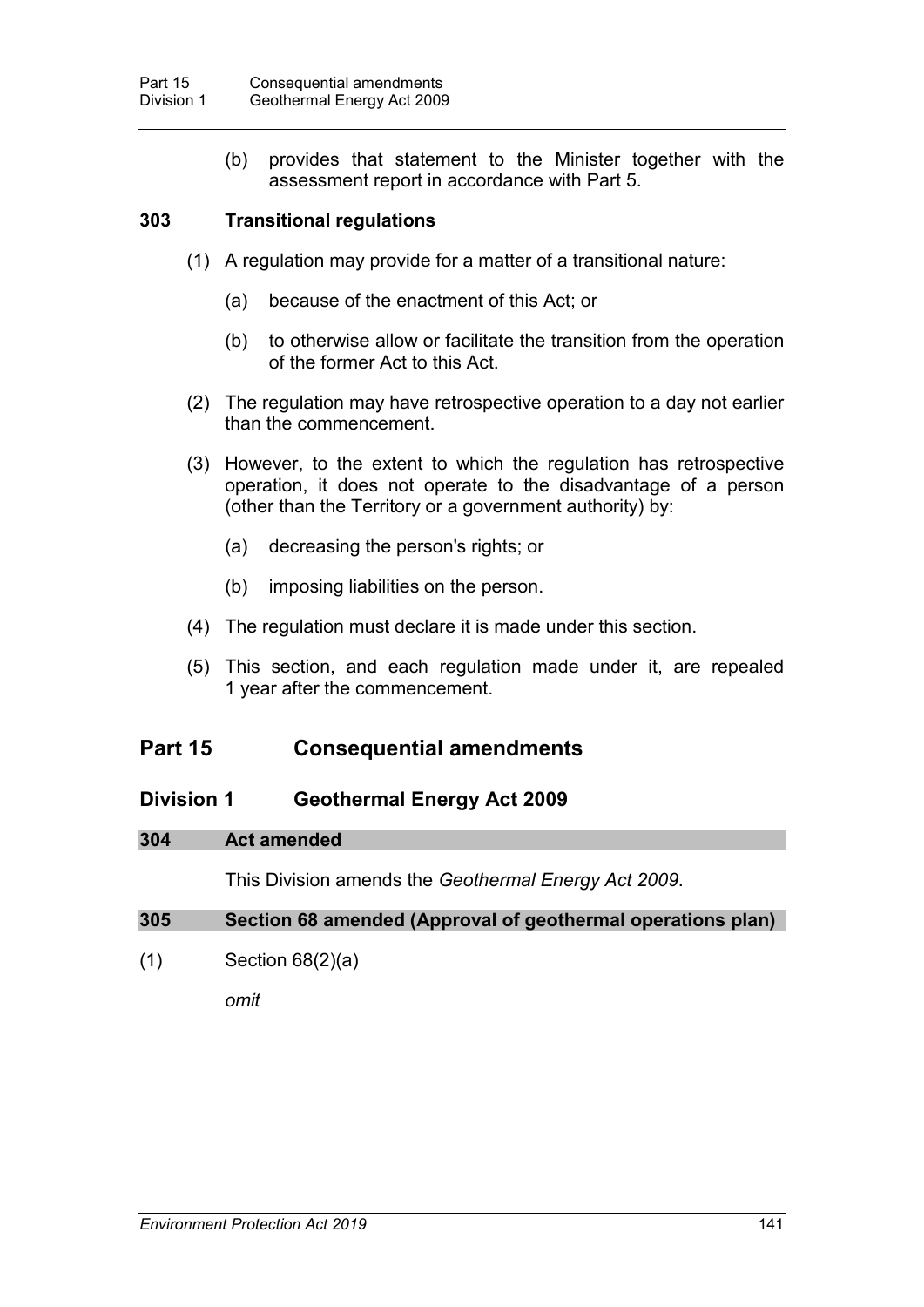### (2) After section 68(3)

*insert*

- (3A) If a geothermal activity is required to be referred to the NT EPA under Part 4, Division 3 of the *Environment Protection Act 2019*, the Minister must not approve a geothermal operations plan covering that activity unless:
	- (a) the NT EPA has determined that an environmental impact assessment is not required under that Act for that activity; or
	- (b) if the NT EPA has determined that an environmental impact assessment is required – an environmental approval has been granted under that Act for the activity; or
	- (c) the *Environment Protection Act 2019* otherwise permits the granting of the approval of the geothermal operations plan.

## **Division 2 Meat Industries Act 1996**

#### **306 Act amended**

This Division amends the *Meat Industries Act 1996*.

### **307 Section 15 amended (Applications relating to establishment in area not subject to development provisions or interim development control order)**

Section 15(2)(a)

*omit* 

*Environmental Assessment Act 1982*

*insert*

*Environment Protection Act 2019*

## **Division 3 Mining Management Act 2001**

#### **308 Act amended**

This Division amends the *Mining Management Act 2001*.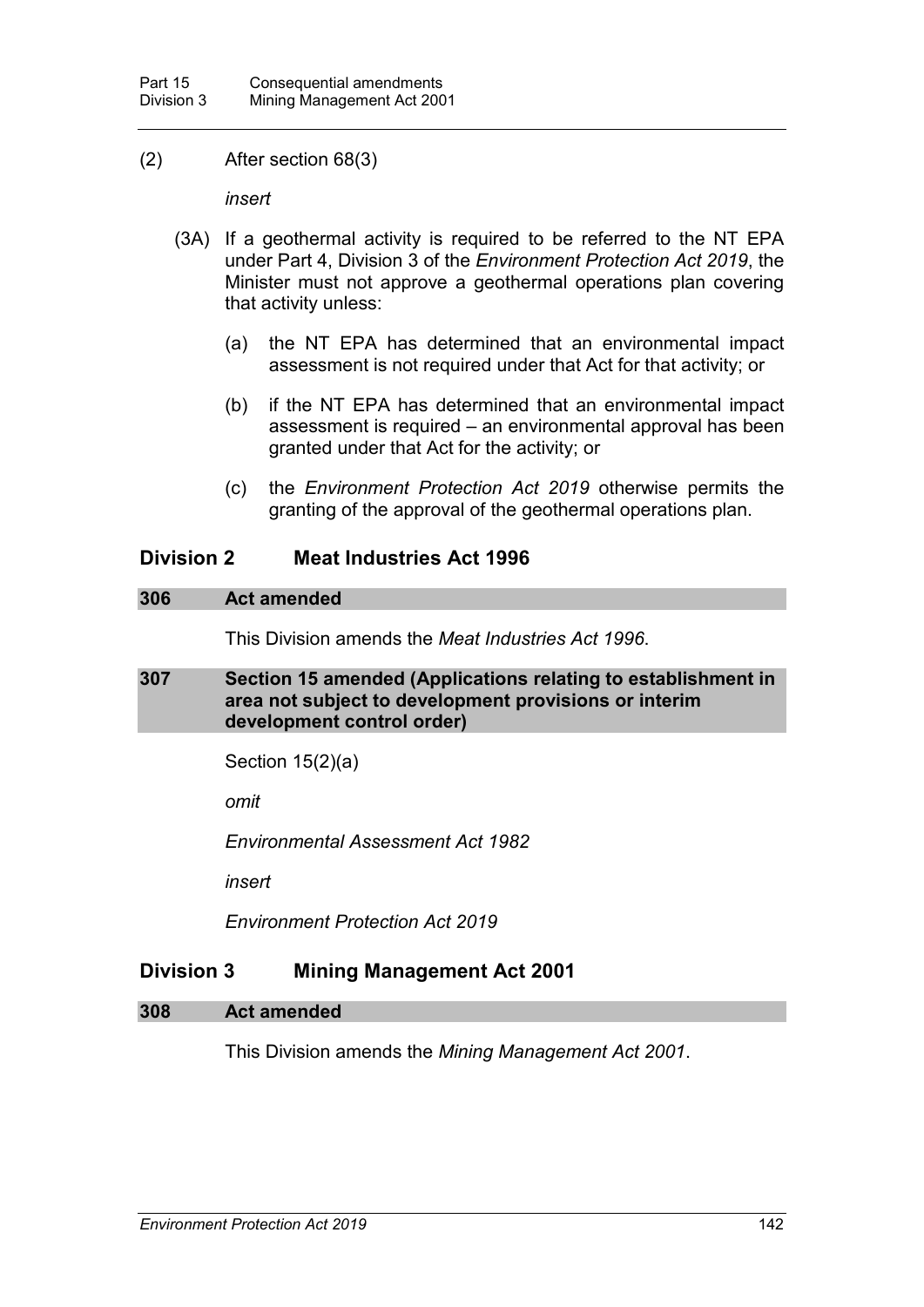#### **309 Section 36 amended (Approval of mining management plan and grant of Authorisation)**

After section 36(5)

*insert*

- (5A) If a mining activity is required to be referred to the NT EPA under Part 4, Division 3 of the *Environment Protection Act 2019*, the Minister must not approve a mining management plan covering that activity or grant an Authorisation for that activity unless:
	- (a) the NT EPA has determined that an environmental impact assessment is not required under that Act for that activity; or
	- (b) if the NT EPA has determined that an environmental impact assessment is required – an environmental approval has been granted under that Act for the activity; or
	- (c) the *Environment Protection Act 2019* otherwise permits the granting of the approval of the mining management plan and the granting of that Authorisation.

#### **310 Section 37 amended (Duration and conditions of Authorisation)**

(1) Section 37(3)(b)

*omit*

(2) Section 37(4)

*omit, insert*

(4) For subsection (3)(e), an *environmental mining report* is a report about an operator's environmental performance in carrying out activities for mining minerals.

### **311 Section 82 amended (Protection of environment)**

Section 82(c)

*omit, insert*

(c) any environmental approval for the activities granted under the *Environment Protection Act 2019*.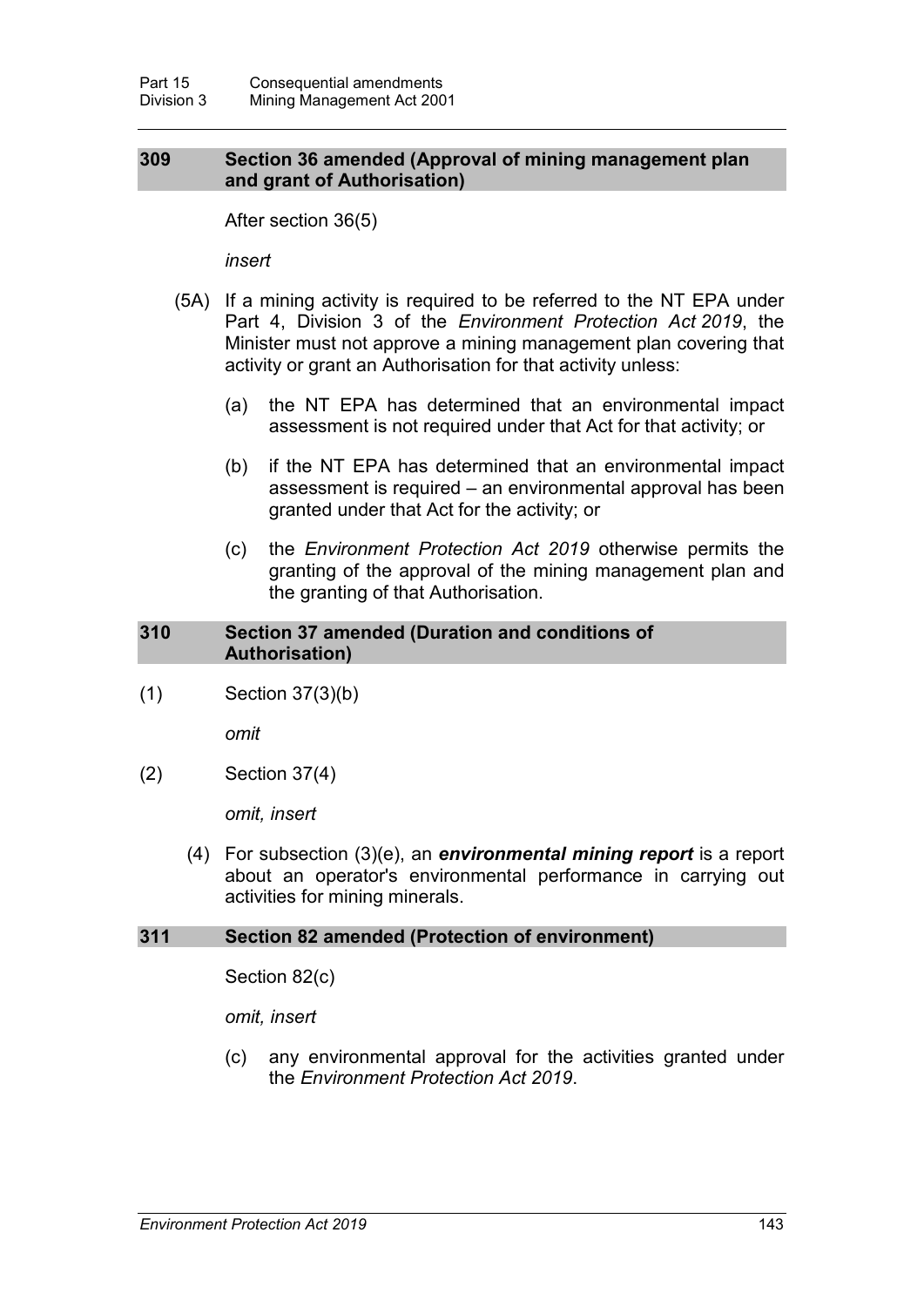### **312 New Part 13 inserted**

After section 103

*insert*

## **Part 13 Transitional matters for Environment Protection Act 2019**

### **104 Definition**

In this Part:

*commencement* means the commencement of section [294](#page-154-0) of the *Environment Protection Act 2019*.

### **105 Environmental assessment completed before commencement**

- (1) This section applies if:
	- (a) an application for an Authorisation under Part 4, Division 2 or the approval of a mining management plan for a mining activity was made before the commencement or within 3 years after the commencement; and
	- (b) an environmental assessment of the mining activity was completed under the *Environmental Assessment Act 1982*  before the commencement; and
	- (c) the Authorisation was not granted or the approval was not given before the commencement.
- (2) This Act as in force immediately before the commencement continues to apply to the determination of the application for the Authorisation or approval.

## **Division 4 Northern Territory Environment Protection Authority Act 2012**

### **313 Act amended**

This Division amends the *Northern Territory Environment Protection Authority Act 2012*.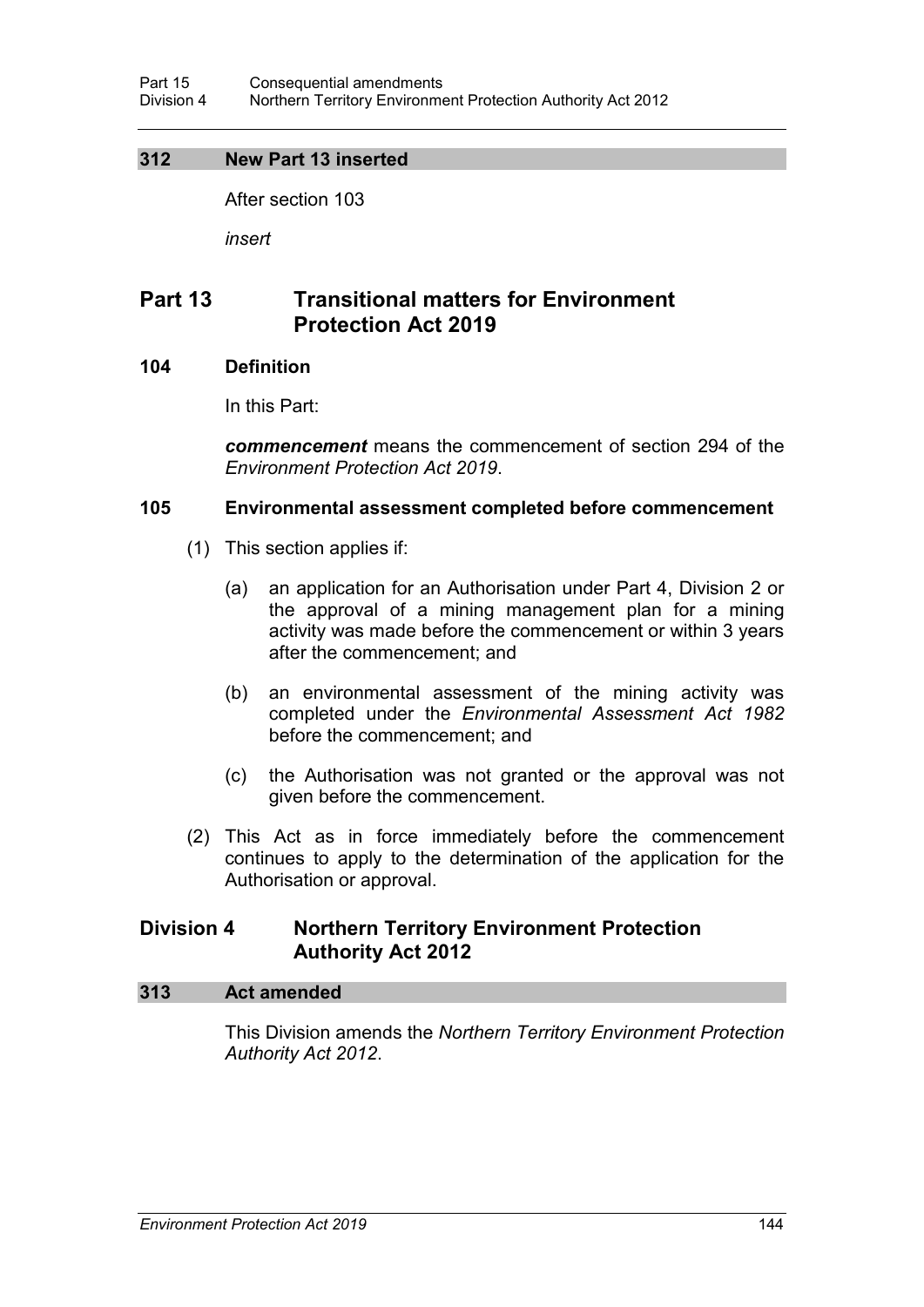## **314 Section 3 amended (Definitions)**

Section 3

*insert*

*principles of ecologically sustainable development* has the same meaning as in the *Environment Protection Act 2019*.

### **315 Section 25AA amended (Regard to principles of ecologically sustainable development)**

(1) Section 25AA(1)

*omit*

(1)

(2) Section 25AA(2)

*omit*

### **Division 5 Petroleum Act 1984**

#### *316* **Act amended**

This Division amends the *Petroleum Act 1984*.

#### **317 Section 15A amended (Appropriate person to hold permit or licence)**

Section 15A(6), definition *prescribed environmental legislation*, paragraph (a)

*omit, insert*

(a) the *Environment Protection Act 2019*;

## **Division 6 Planning Act 1999**

#### **318 Act amended**

This Division amends the *Planning Act 1999*.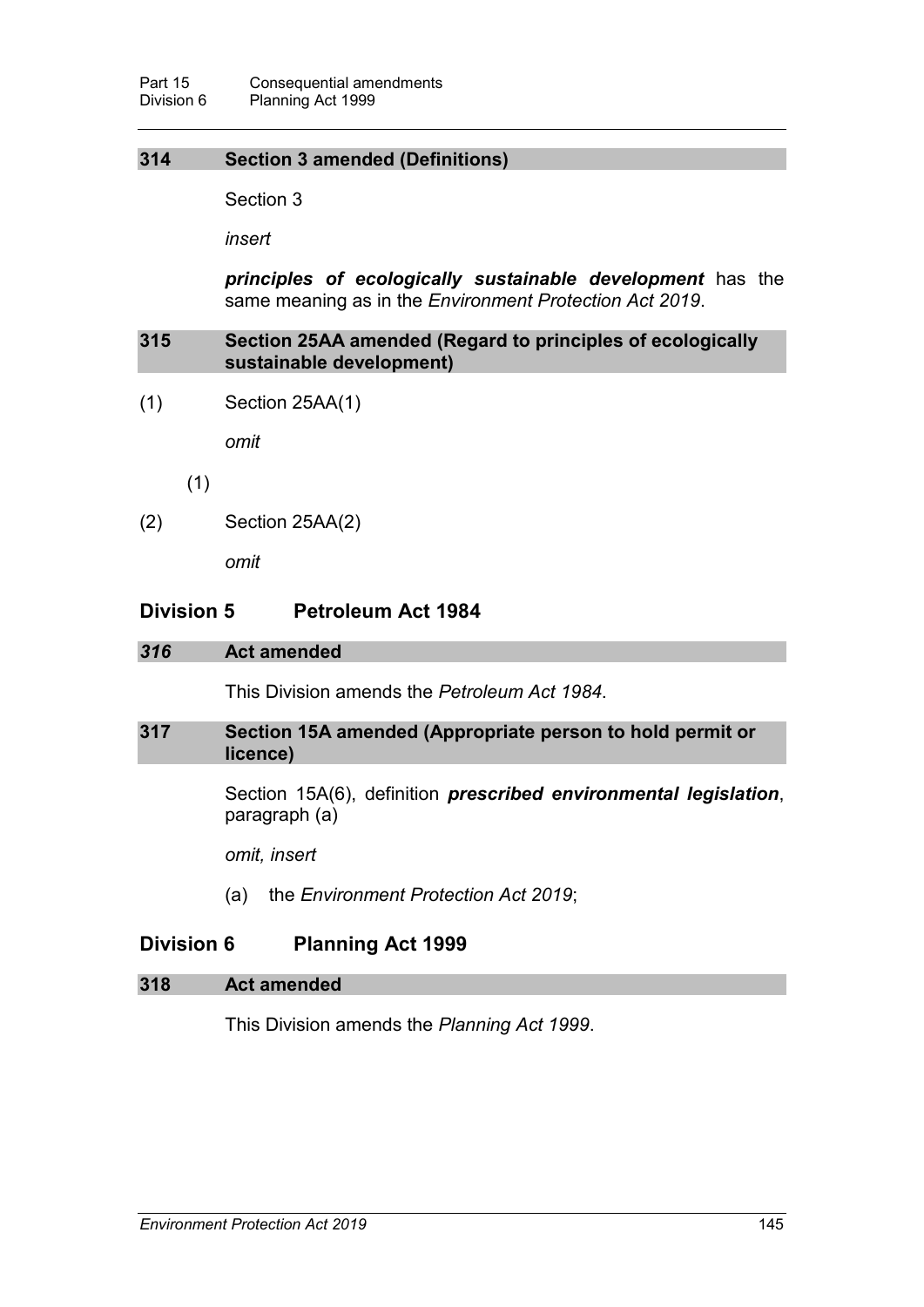### **319 Section 30C amended (Making concurrent application)**

Section 30C(4)(b)

*omit, insert*

- (b) a statement specifying:
	- (i) whether the proposal is required to be referred to the NT EPA under Part 4, Division 3 of the *Environment Protection Act 2019*; and
	- (ii) whether the proposal has been referred to the NT EPA under Part 4, Division 3 of the *Environment Protection Act 2019*;

### **320 Section 30P amended (Preliminary decision about development proposal)**

(1) Section 30P(2)(h)

*omit* 

(2) After section 30P(2)

*insert*

- (2A) If a development proposal is required to be referred to the NT EPA under Part 4, Division 3 of the *Environment Protection Act 2019*, the consent authority must not make a preliminary decision under this section in relation to the development proposal unless:
	- (a) the NT EPA has determined that an environmental impact assessment is not required under that Act for that proposal; or
	- (b) if the NT EPA has determined that an environmental impact assessment is required – an environmental approval has been granted under that Act for the proposal and the decision is consistent with that approval; or
	- (c) the *Environment Protection Act 2019* otherwise permits the making of the preliminary decision.

#### **321 Section 30S amended (Matters to be taken into account for amendment decision)**

(1) Section 30S, before "In"

*insert*

(1)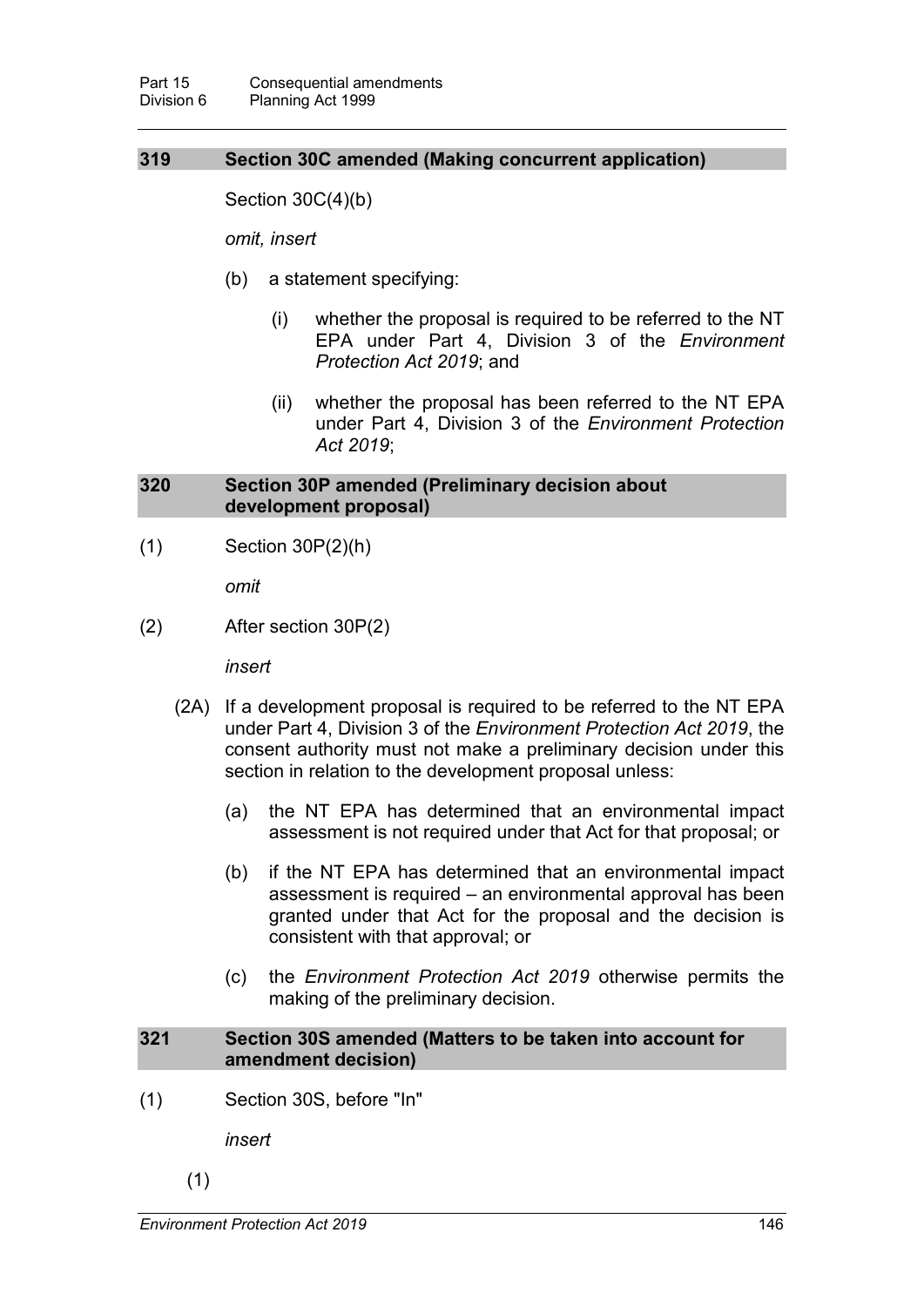(2) Section 30S(g)

*omit* 

(3) Section 30S, at the end

*insert*

- (2) If an amendment proposal is required to be referred to the NT EPA under Part 4, Division 3 of the *Environment Protection Act 2019*, the Minister must not make an amendment decision under section 30R in relation to the amendment proposal unless:
	- (a) the NT EPA has determined that an environmental impact assessment is not required under that Act for that proposal; or
	- (b) if the NT EPA has determined that an environmental impact assessment is required – an environmental approval is granted under that Act for the proposal and the decision is consistent with that approval; or
	- (c) the *Environment Protection Act 2019* otherwise permits the making of the decision.

#### **322 Section 42 amended (Matters to be taken into account when making decision)**

(1) Section 42, before "In"

*insert* 

(1)

(2) Section 42

*omit* 

(g),

(3) Section 42, at the end

*insert*

- (2) If a proposal relating to the development or use of land is required to be referred to the NT EPA under Part 4, Division 3 of the *Environment Protection Act 2019*, the Minister must not make a decision under section 40 in relation to the proposal unless:
	- (a) the NT EPA has determined that an environmental impact assessment is not required under that Act for that proposal; or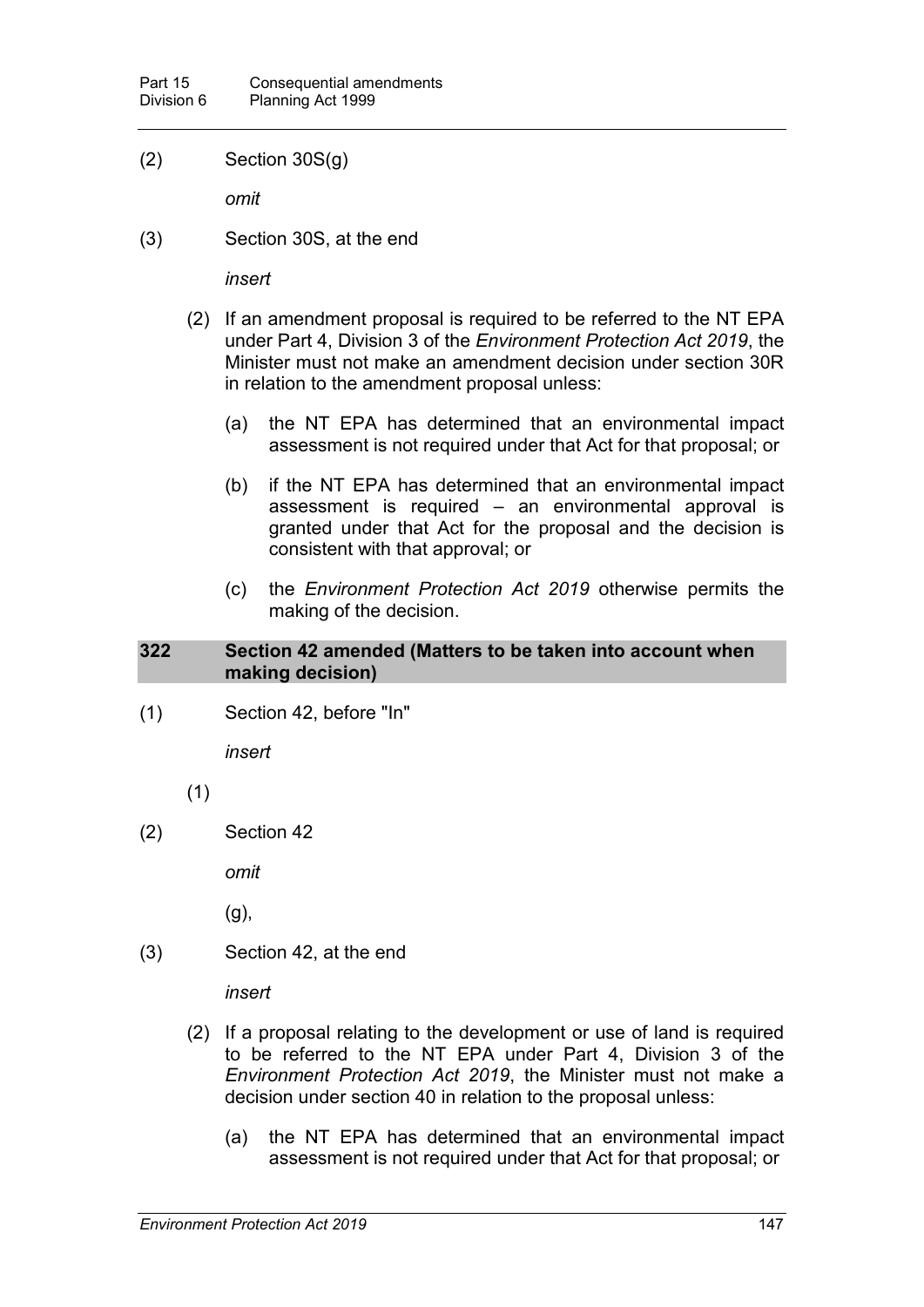- (b) if the NT EPA has determined that an environmental impact assessment is required – an environmental approval has been granted under that Act for the proposal and the decision is consistent with that approval; or
- (c) the *Environment Protection Act 2019* otherwise permits the making of the decision.

#### **323 Section 46 amended (Development applications)**

Section 46(3)(c)

*omit, insert*

- (c) a statement specifying:
	- (i) whether the proposed development is required to be referred to the NT EPA under Part 4, Division 3 of the *Environment Protection Act 2019*; and
	- (ii) whether the proposed development has been referred to the NT EPA under Part 4, Division 3 of the *Environment Protection Act 2019*;

#### **324 Section 51 amended (Matters to be taken into account)**

(1) Section 51, before "A consent"

*insert*

- (1)
- $(2)$  Section 51 $(g)$

*omit*

(3) Section 51, at the end

*insert*

- (2) If a development proposal is required to be referred to the NT EPA under Part 4, Division 3 of the *Environment Protection Act 2019*, the consent authority must not make a decision under this Division in relation to a development application for the proposal unless:
	- (a) the NT EPA has determined that an environmental impact assessment is not required under that Act for that proposal; or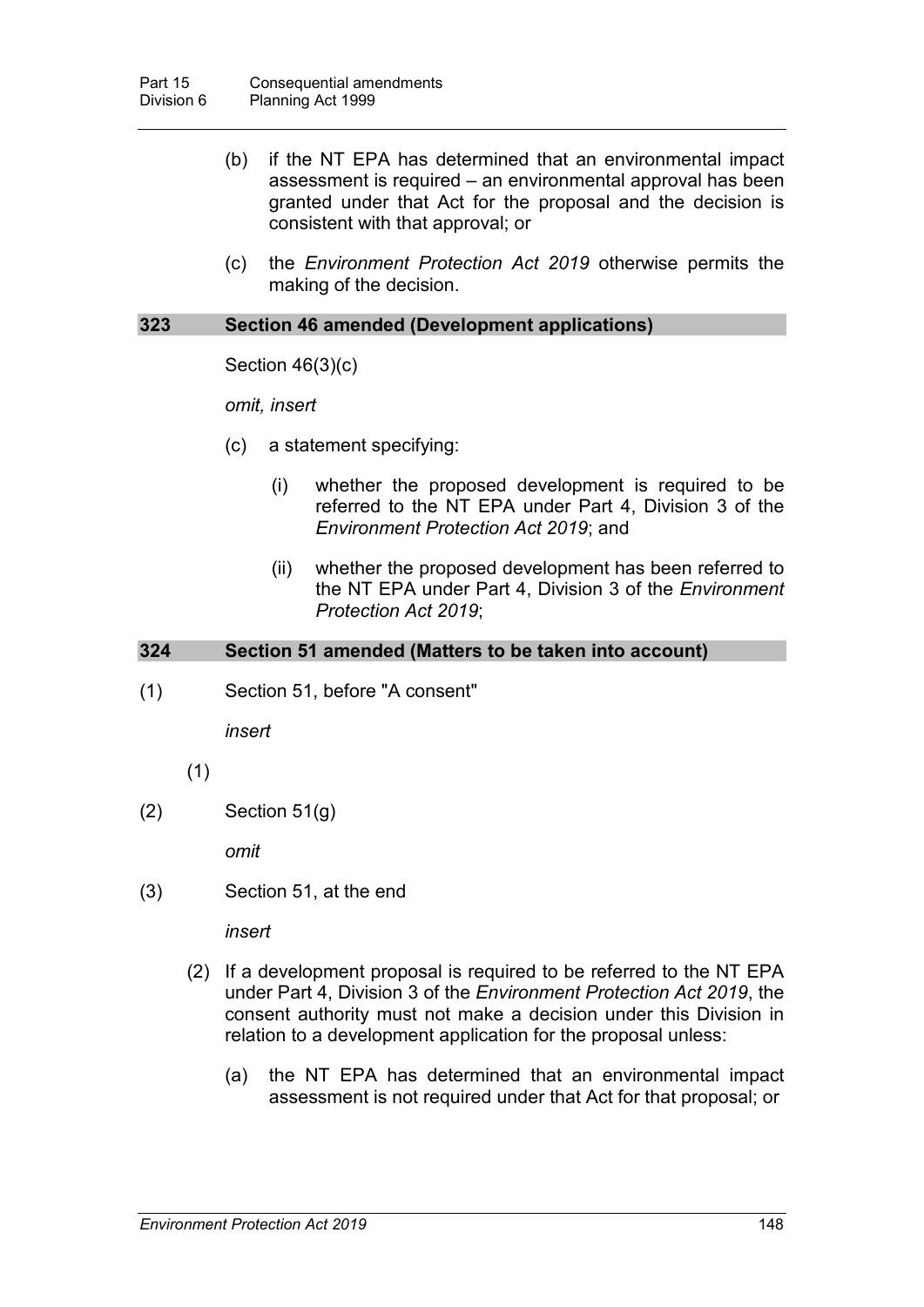- (b) if the NT EPA has determined that an environmental impact assessment is required – an environmental approval has been granted under that Act for the proposal and the decision is consistent with that approval; or
- (c) the *Environment Protection Act 2019* otherwise permits the making of the decision.

#### **325 Section 112 amended (Review if consent authority does not determine application)**

(1) Section 112(1)(ba)(iii)

*omit*

application; or

*insert*

application.

(2) Section 112(1)(c)

*omit*

(3) After section 112(1)

*insert*

(1A) The period of 12 weeks mentioned in subsection (1)(a) ceases to run during any period that the consent authority is not able to make a decision on the application because of the effect of section 51(2).

#### **326 Part 12, Division 6 inserted**

After section 208

*insert*

## **Division 6 Environment Protection Act 2019**

#### **209 Definition**

In this Division:

*commencement* means the commencement of section [294](#page-154-0) of the *Environment Protection Act 2019*.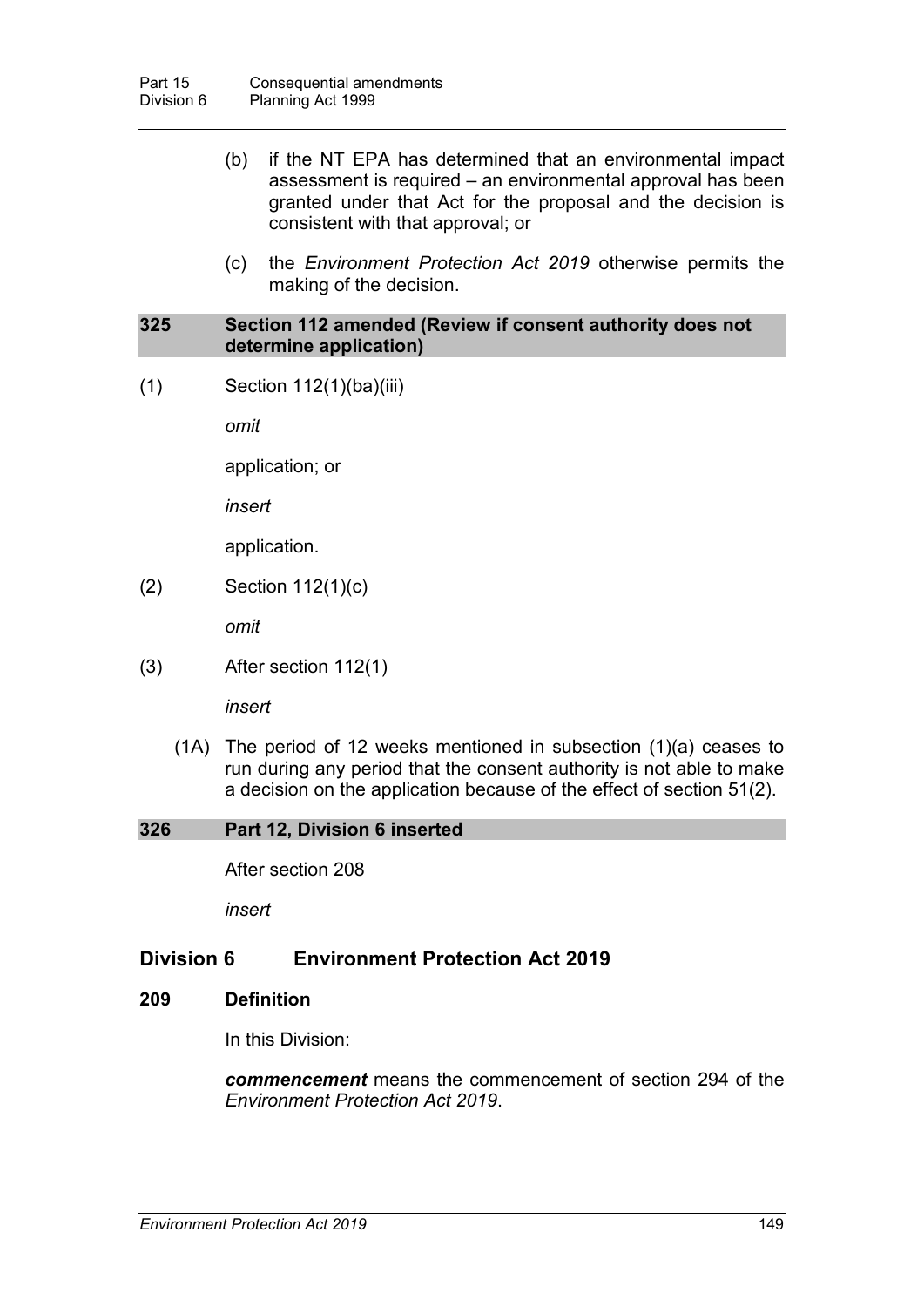#### **210 Environmental assessment completed before commencement**

- (1) This section applies if:
	- (a) an application for a development permit or an exceptional development permit or a consent under Part 2A, Division 5 for development proposal was made before the commencement or within 2 years after the commencement; and
	- (b) an environmental assessment of the development proposal was completed under the *Environmental Assessment Act 1982* before the commencement; and
	- (c) the permit or consent was not granted or given before the commencement.
- (2) This Act as in force immediately before the commencement continues to apply to the determination of the application for the permit or consent.

### **Division 7 Waste Management and Pollution Control Act 1998**

#### **327 Act amended**

This Division amends the *Waste Management and Pollution Control Act 1998*.

#### **328 Section 32 amended (Matters to be considered in granting approvals and licences)**

(1) Section 32(1)(f)

*omit*

(2) After section 32(1)

*insert*

- (1A) If an activity or a proposed activity is required to be referred to the NT EPA under Part 4, Division 3 of the *Environment Protection Act 2019*, the NT EPA must not grant an environment protection approval or an environment protection licence or a best practice licence in relation to that activity or proposed activity unless:
	- (a) the NT EPA has determined that an environmental impact assessment is not required under that Act for that activity; or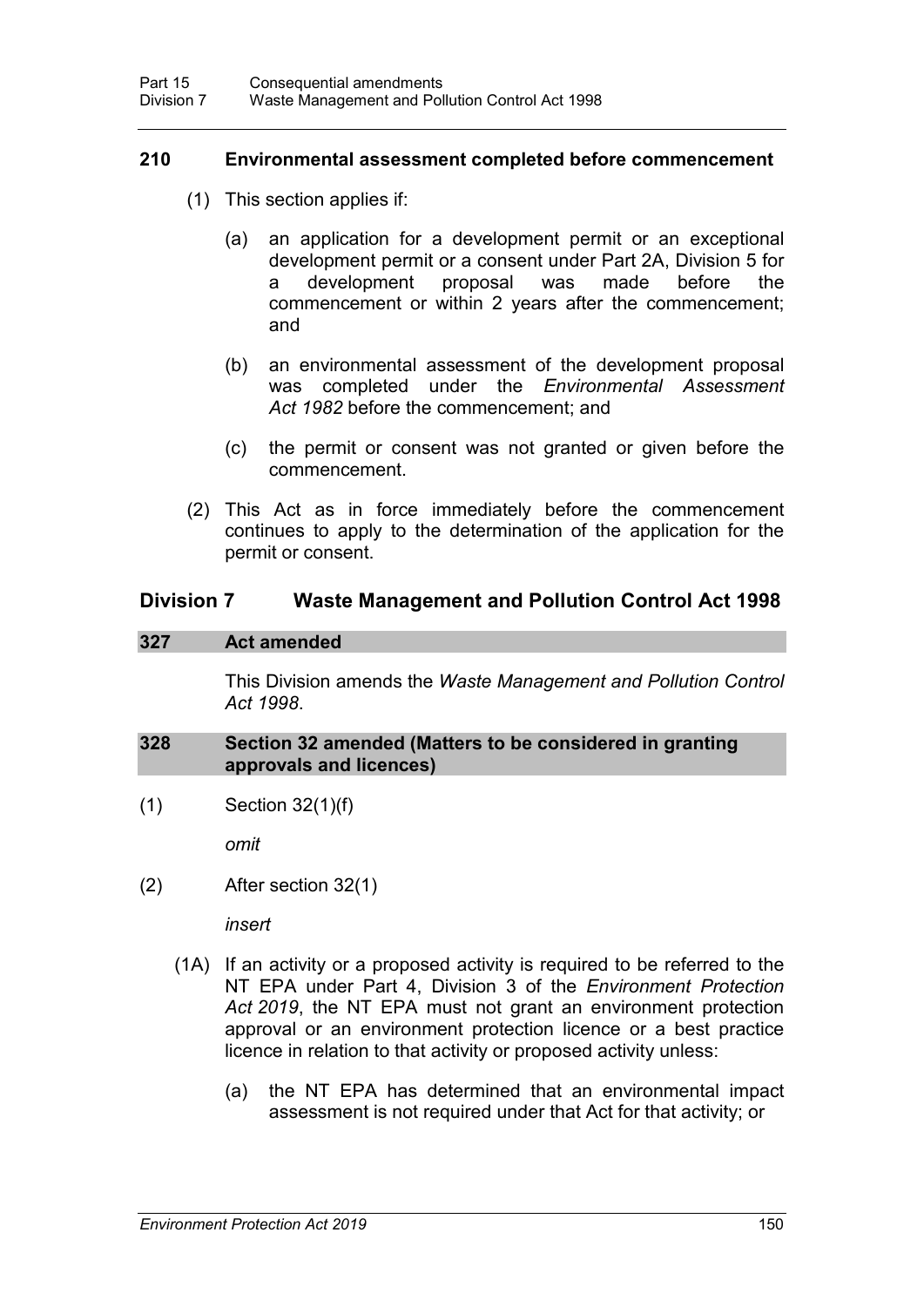- (b) if the NT EPA has determined that an environmental impact assessment is required – an environmental approval has been granted under that Act for that activity; or
- (c) the *Environment Protection Act 2019* otherwise permits the granting of the environment protection approval or environment protection licence or best practice licence.

#### **329 New Part 16 inserted**

After section 124

*insert*

## **Part 16 Transitional matters for** *Environment Protection Act 2019*

#### **125 Definition**

In this Part:

*commencement* means the commencement of section [294](#page-154-0) of the *Environment Protection Act 2019*.

### **126 Environmental assessment completed before commencement**

- (1) This section applies if:
	- (a) an application for an environment protection approval, environment protection licence or best practice licence for a development proposal was made before the commencement or within 2 years after the commencement; and
	- (b) an environmental assessment of the development proposal was completed under the *Environmental Assessment Act 1982* before the commencement; and
	- (c) the approval or licence was not granted or given before the commencement.
- (2) This Act as in force immediately before the commencement continues to apply to the determination of the application for the approval or licence.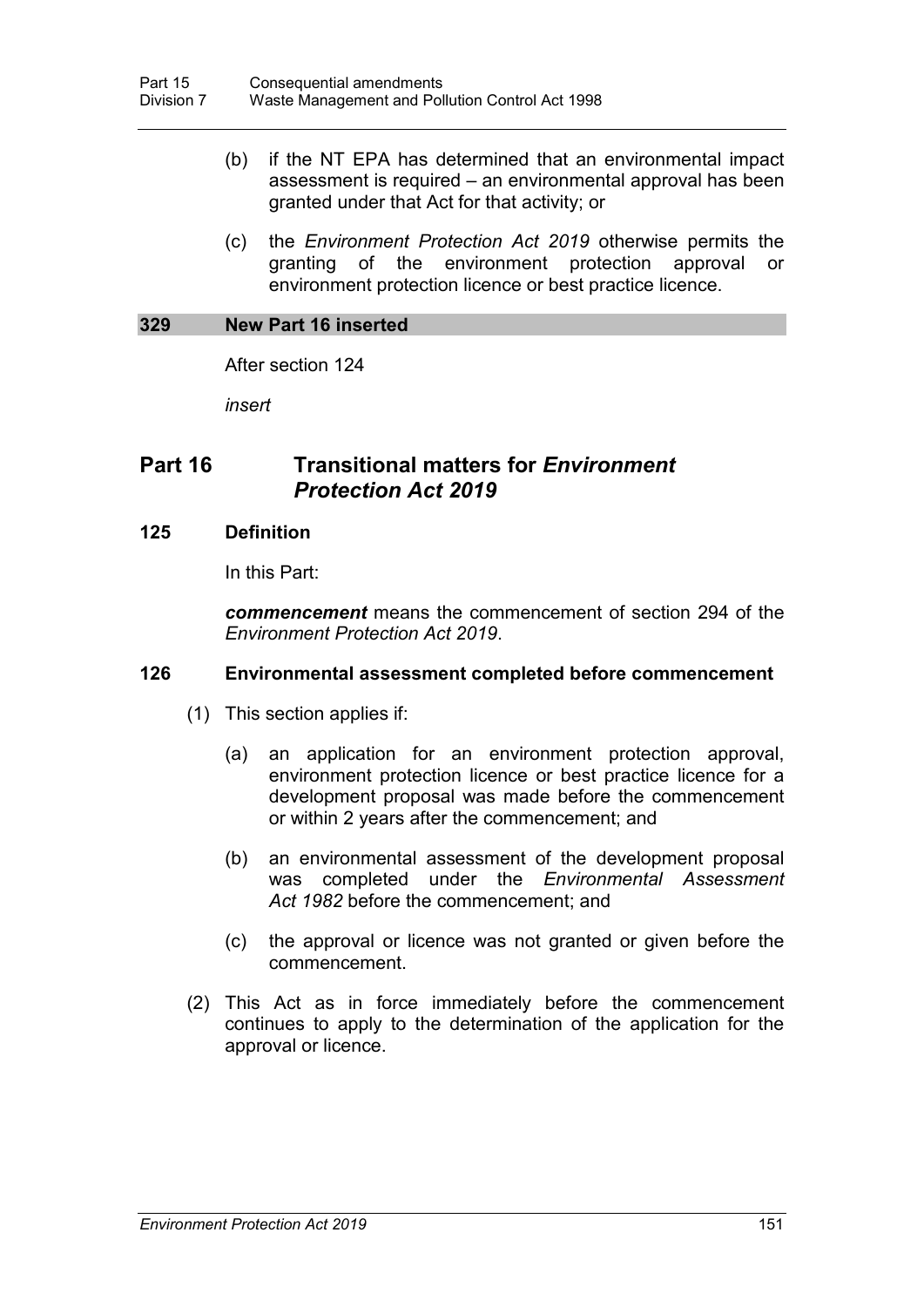## **Division 8 Environmental Offences and Penalties Regulations 2011**

#### **330 Regulations amended**

This Division amends the *Environmental Offences and Penalties Regulations 2011*.

#### **331 Schedule amended (Prescribed Acts)**

**Schedule** 

*insert*

*Environment Protection Act 2019*

### **Division 9 Fines and Penalties (Recovery) Regulations 2001**

#### **332 Regulations amended**

This Division amends the *Fines and Penalties (Recovery) Regulations 2001*.

#### **333 Schedule 1 amended**

Schedule 1

*insert*

*Environment Protection Act 2019*

## **Division 10 Northern Territory Aboriginal Sacred Sites Regulations 2004**

#### **334 Regulations amended**

This Division amends the *Northern Territory Aboriginal Sacred Sites Regulations 2004*.

### **335 Schedule 1 amended (Guidelines for classifying applications)**

Schedule 1, clause 2(2.2)(a)

*omit, insert*

(a) requires an environmental impact assessment under the *Environment Protection Act 2019*; or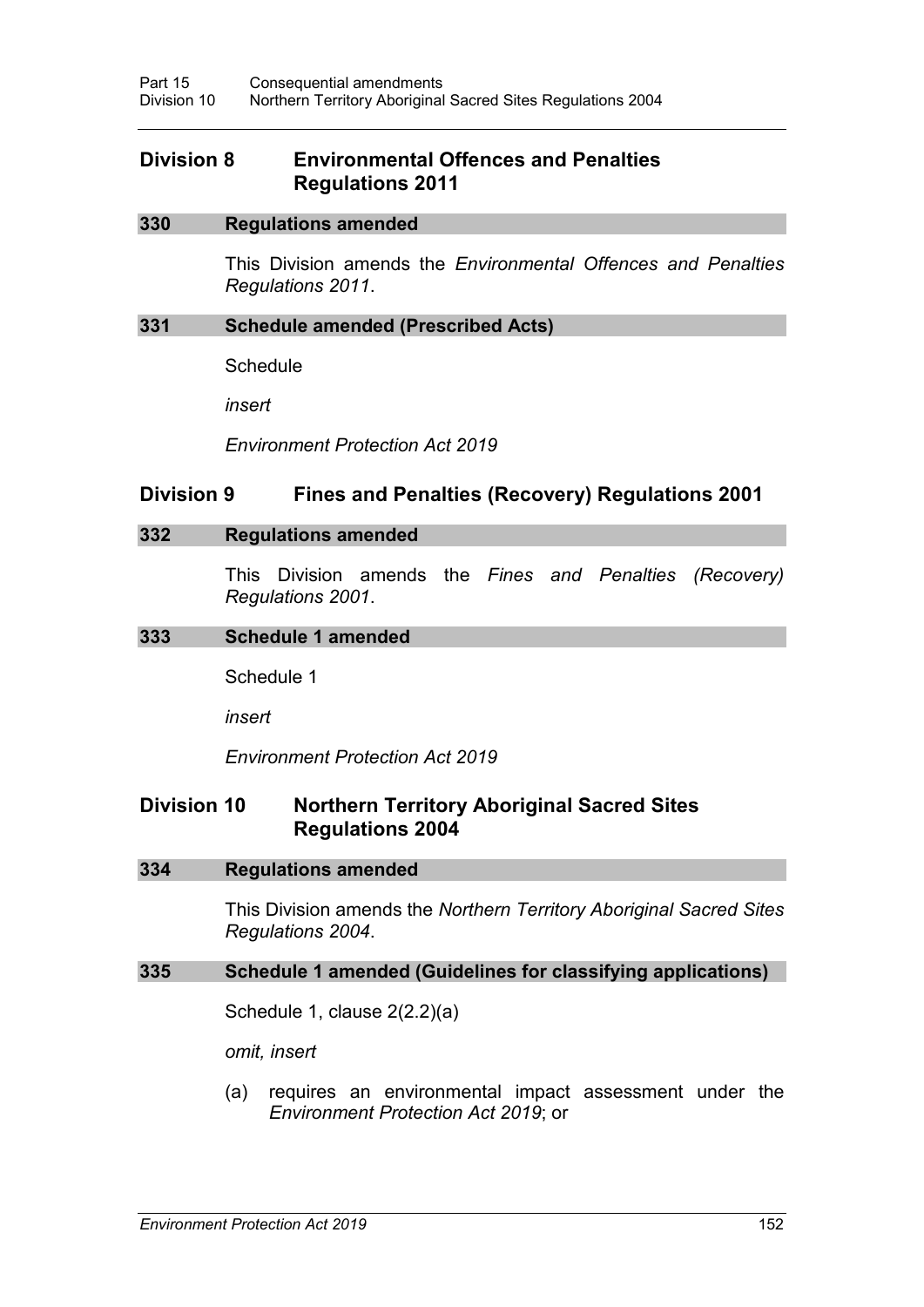## **Division 11 Petroleum (Environment) Regulations 2016**

#### **336 Regulations amended**

This Division amends the *Petroleum (Environment) Regulations 2016.*

#### **337 Regulation 3 amended (Definitions)**

Regulation 3, definitions *assessment report* and *environmental assessment recommendation*

*omit*

#### **338 Regulation 9 amended (Approval criteria for plan)**

Regulation 9(2) and (3)

*omit*, *insert*

- (2) The Minister must take into account the principles of ecologically sustainable development when considering whether an environment management plan meets the approval criteria mentioned in subregulation (1)(c).
- (3) If an activity is required to be referred to the NT EPA under Part 4, Division 3 of the *Environment Protection Act 2019*, the Minister must not make a decision to approve an environment management plan for the activity under regulation 11 unless:
	- (a) the NT EPA has determined that an environmental impact assessment is not required under that Act for that activity; or
	- (b) if the NT EPA has determined that an environmental impact assessment is required – an environmental approval is granted under that Act for the activity and the decision is consistent with that approval; or
	- (c) the *Environment Protection Act 2019* otherwise permits the making of the decision.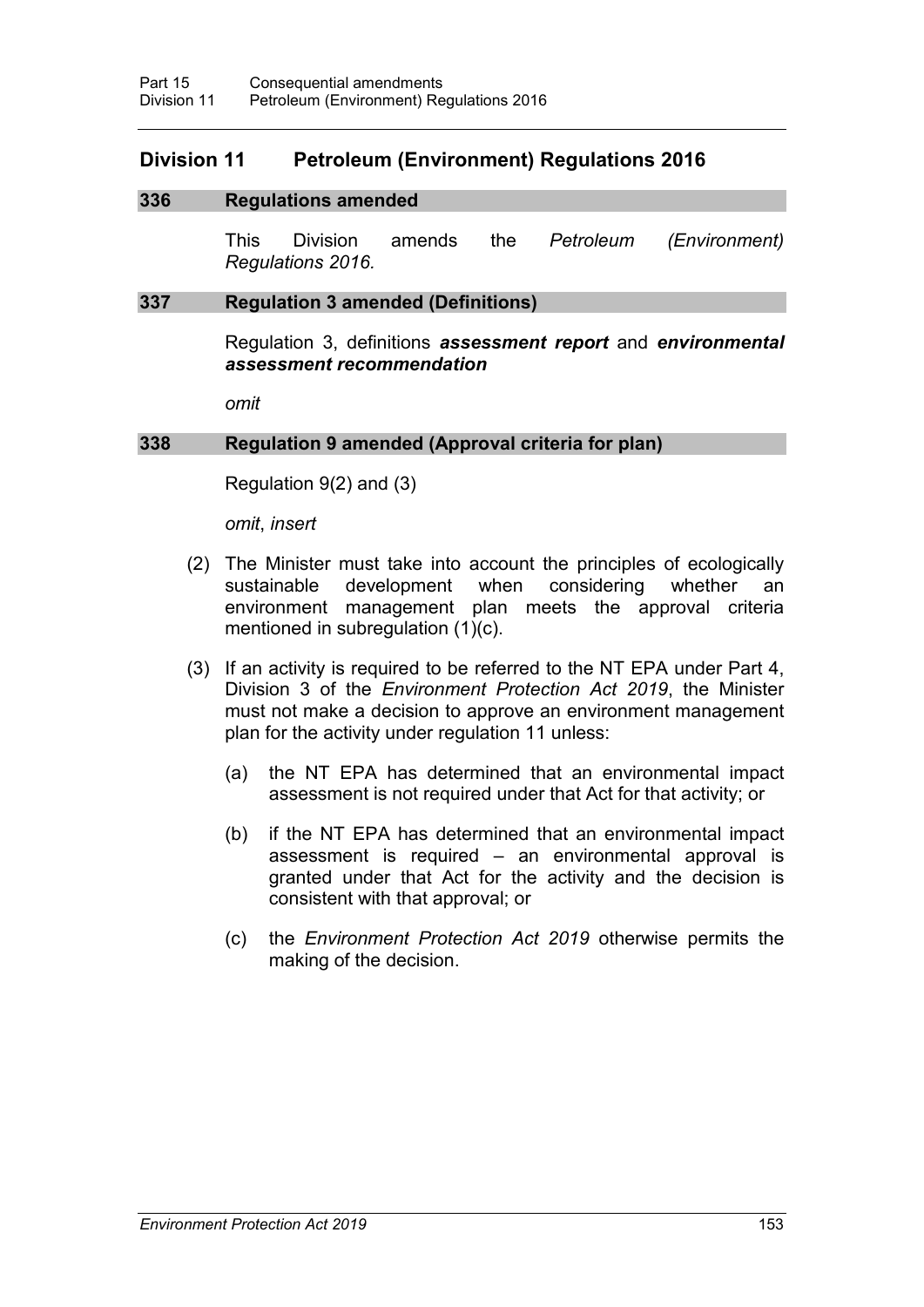### **339 Regulation 12 amended (Approval notice and statement of reasons)**

Regulation 12(3)

*omit, insert*

- (3) An approval notice for a plan must be accompanied by a statement of reasons for the approval that includes information about:
	- (a) how the plan meets the approval criteria; and
	- (b) the manner in which the Minister has taken into account the principles of ecologically sustainable development when considering whether or not the plan meets the approval criteria.

#### **340 Regulation 13 amended (Refusal notice and statement of reasons)**

 $(1)$  Regulation 13 $(2)(b)$ 

*omit*

criteria;

*insert*

criteria.

 $(2)$  Regulation 13 $(2)(c)$ 

*omit*

### **341 New Part 5 inserted**

After regulation 43

*insert*

## **Part 5 Transitional matters for Environment Protection Act 2019**

**44 Definition**

In this Part:

*commencement* means the commencement of section [294](#page-154-0) of the *Environment Protection Act 2019*.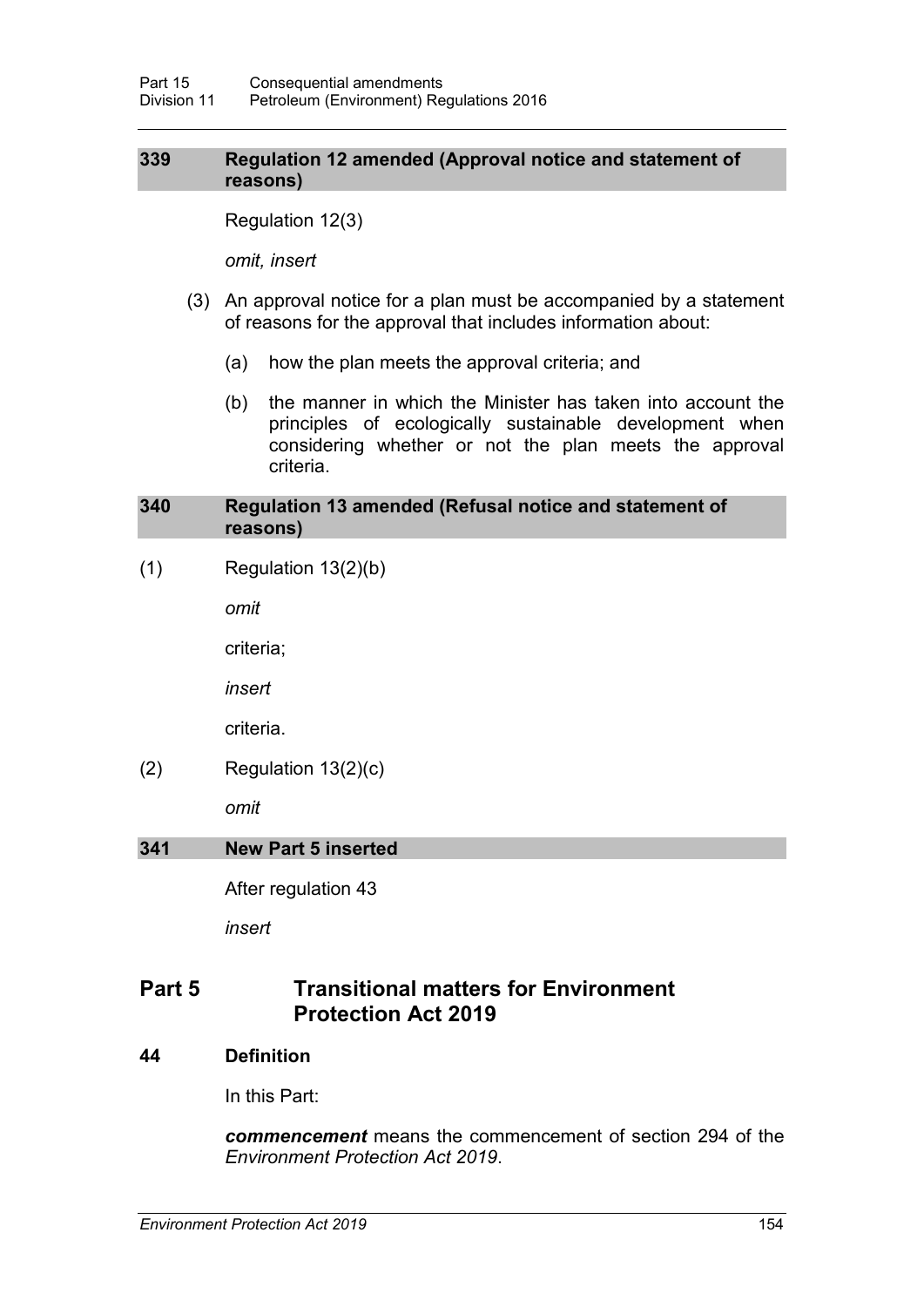#### **45 Environmental assessment completed before commencement**

- (1) This regulation applies if:
	- (a) an application for approval of an environment management plan for an activity was made before the commencement; and
	- (b) an environmental assessment of the activity was completed under the *Environmental Assessment Act 1982* before the commencement; and
	- (c) the environment management plan was not approved before the commencement.
- (2) These regulations as in force immediately before the commencement continue to apply to the determination of the application for the approval of the environment management plan.

### **Division 12 Repeal of Part**

## **342 Repeal of Part**

This Part is repealed on the day after it commences.